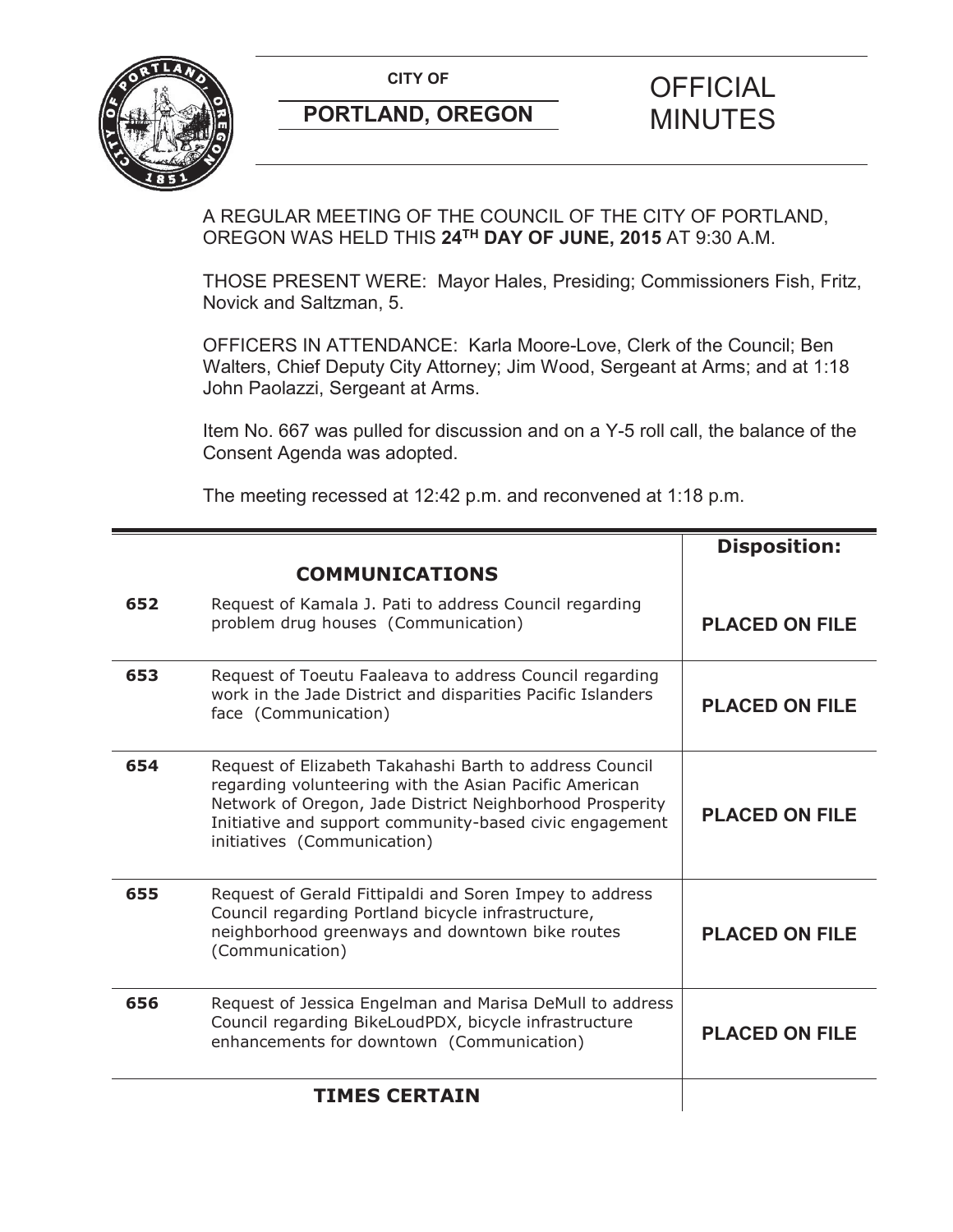|      | June 24, 2015                                                                                                                                                                                                                                                                                                                                                                                                                                                                                                                                                                                                                                                                           |                                                                                |
|------|-----------------------------------------------------------------------------------------------------------------------------------------------------------------------------------------------------------------------------------------------------------------------------------------------------------------------------------------------------------------------------------------------------------------------------------------------------------------------------------------------------------------------------------------------------------------------------------------------------------------------------------------------------------------------------------------|--------------------------------------------------------------------------------|
| 657  | TIME CERTAIN: 9:30 AM - Travel Portland 2015<br>presentation (Presentation introduced by Commissioner<br>Saltzman) 20 minutes requested                                                                                                                                                                                                                                                                                                                                                                                                                                                                                                                                                 | <b>PLACED ON FILE</b>                                                          |
| *658 | TIME CERTAIN: 10:00 AM - Approve the South<br>Waterfront North District Development Agreement<br>between Portland Development Commission and ZRZ<br>Realty Company and direct the Bureaus of Transportation,<br>Parks & Recreation, Environmental Services, Housing,<br>Planning & Sustainability and Development Services to<br>work with Portland Development Commission to develop<br>Intergovernmental Agreements to implement public<br>obligations as specified in the development agreement<br>(Ordinance introduced by Mayor Hales) 45 minutes for<br>items 658 and 659<br>Motion to amend to add emergency clause: Moved by<br>Fish and seconded by Saltzman. (Y-5)<br>$(Y-5)$ | 187212<br><b>AS AMENDED</b>                                                    |
| 659  | Authorize an Intergovernmental Agreement between the<br>Portland Development Commission and the Portland<br>Bureau of Transportation for SW Bond Avenue 30%<br>Design and Further Design of specific segments of SW<br>Bond Ave as triggered by design of adjacent development<br>in the North Macadam Urban Renewal Area, not to exceed<br>\$500,000 (Ordinance introduced by Mayor Hales)                                                                                                                                                                                                                                                                                             | <b>PASSED TO</b><br><b>SECOND READING</b><br><b>JULY 1, 2015</b><br>AT 9:30 AM |
| 660  | TIME CERTAIN: 10:45 AM - Create a local improvement<br>district to construct street, sidewalk and stormwater<br>improvements from NW Raleigh St to NW Upshur St in the<br>NW 20 <sup>th</sup> Ave Local Improvement District (Hearing<br>introduced by Commissioner Novick; Ordinance; C-10049)<br>15 minutes requested                                                                                                                                                                                                                                                                                                                                                                 | <b>PASSED TO</b><br><b>SECOND READING</b><br><b>JULY 1, 2015</b><br>AT 9:30 AM |
|      | <b>CONSENT AGENDA - NO DISCUSSION</b>                                                                                                                                                                                                                                                                                                                                                                                                                                                                                                                                                                                                                                                   |                                                                                |
|      | <b>Mayor Charlie Hales</b>                                                                                                                                                                                                                                                                                                                                                                                                                                                                                                                                                                                                                                                              |                                                                                |
| 661  | Appoint Amara Shurte to the Plumbing Code Board of<br>Appeal for a term to expire June 23, 2018 (Report)<br>$(Y-5)$                                                                                                                                                                                                                                                                                                                                                                                                                                                                                                                                                                     | <b>CONFIRMED</b>                                                               |
| 662  | Appoint Andrew Colas, Andrew McGough, Maurice<br>Rahming, Michael Burch, Rosa Martinez, Tony Jones, Herb<br>Fricke, Vicqui Guevara, and Marcela Alcantar to the<br>Equitable Contracting and Purchasing Commission for<br>terms to expire June 23, 2017 (Report)<br>$(Y-5)$                                                                                                                                                                                                                                                                                                                                                                                                             | <b>CONFIRMED</b>                                                               |
|      | <b>Bureau of Planning &amp; Sustainability</b>                                                                                                                                                                                                                                                                                                                                                                                                                                                                                                                                                                                                                                          |                                                                                |
|      |                                                                                                                                                                                                                                                                                                                                                                                                                                                                                                                                                                                                                                                                                         |                                                                                |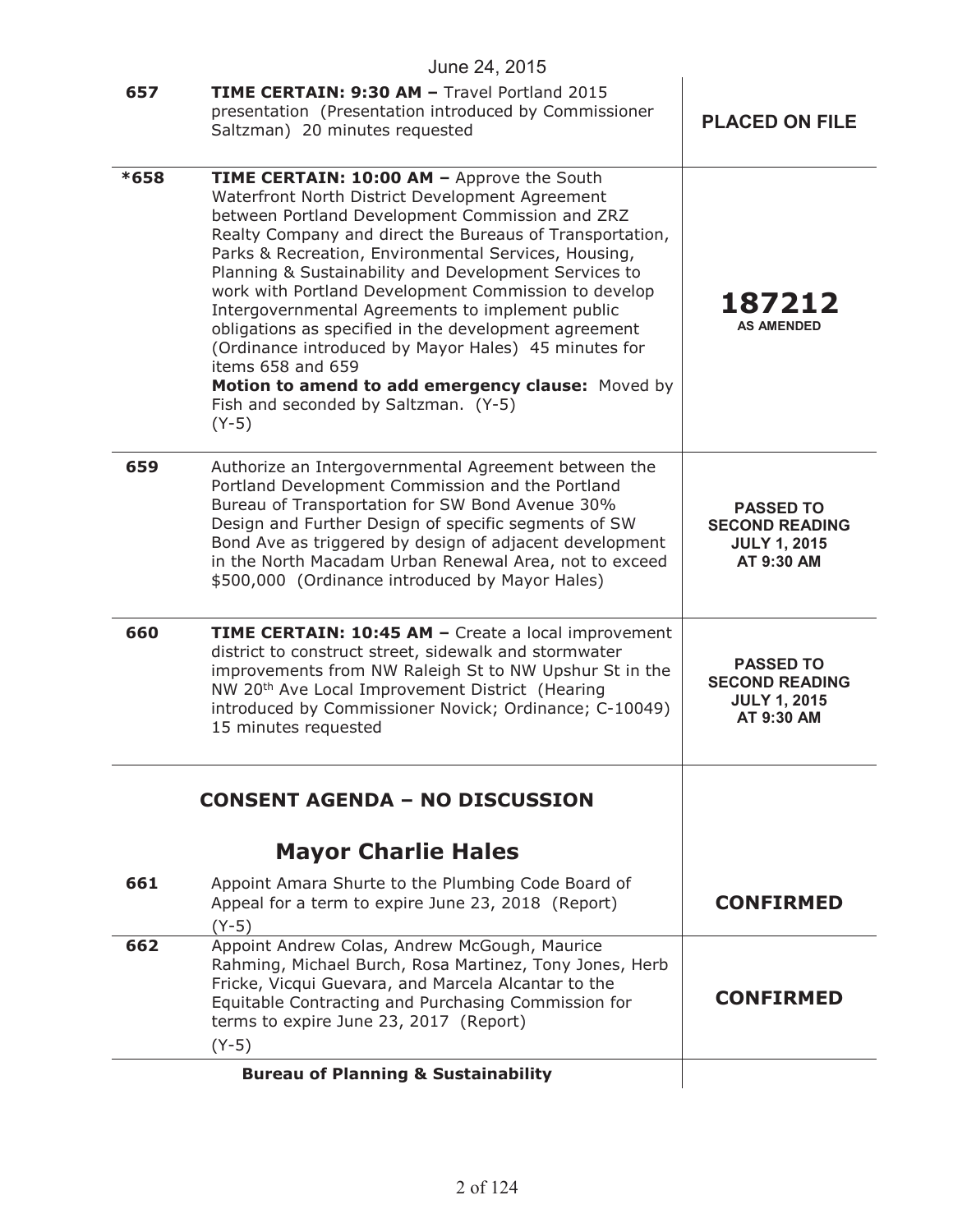|        | JUIJE $24, 2010$                                                                                                                                                                                                                                                                                                     |                             |
|--------|----------------------------------------------------------------------------------------------------------------------------------------------------------------------------------------------------------------------------------------------------------------------------------------------------------------------|-----------------------------|
| $*663$ | Accept an Intergovernmental Grant Agreement with Metro<br>of \$20,000 for the Deconstruction Assessment Pilot Project<br>Phase II in FY 2014-2016 to promote and encourage reuse<br>and recycling of demolition building materials (Ordinance)<br>$(Y-5)$                                                            | 187203                      |
| $*664$ | Extend contract with Salmon-Safe to complete City<br>Salmon Safe Certification in the amount of \$135,000<br>(Ordinance; amend Contract No. 30004233)<br>$(Y-5)$                                                                                                                                                     | 187204                      |
|        | <b>Bureau of Police</b>                                                                                                                                                                                                                                                                                              |                             |
| $*665$ | Amend contract with Cascadia Behavioral Healthcare, Inc.<br>in an amount of \$265,054 to provide additional mental<br>health clinician services (Ordinance; amend Contract No.<br>30003831)<br>$(Y-5)$                                                                                                               | 187205                      |
|        | <b>Office of Management and Finance</b>                                                                                                                                                                                                                                                                              |                             |
| $*666$ | Amend composition of the Commission on Equitable<br>Contracting and Purchasing (Ordinance; amend<br>Ordinance No. 187030)                                                                                                                                                                                            | 187206                      |
|        | $(Y-5)$                                                                                                                                                                                                                                                                                                              |                             |
| $*667$ | Amend the FY 2014-15 budget appropriation schedule in<br>the amount of \$28,500 for the purchase of one<br>Hybrid/Electric sedan for use by the Office of<br>Neighborhood Involvement at \$28,500 (Ordinance)                                                                                                        |                             |
|        | Motion to amend to modify title and appropriation<br>schedule information: Moved by Fritz and seconded by<br>Fish. (Y-5)<br>$(Y-5)$                                                                                                                                                                                  | 187213<br><b>AS AMENDED</b> |
|        | <b>Office of Neighborhood Involvement</b>                                                                                                                                                                                                                                                                            |                             |
| $*668$ | Authorize \$7,000 total in an Intergovernmental<br>Agreement between the Office of Neighborhood<br>Involvement East Portland Action Plan Municipal<br>Partnership Project and Multnomah County School District<br>No. 40 - David Douglas School District for Document<br>Translation Services (Ordinance)<br>$(Y-5)$ | 187207                      |
|        | <b>Commissioner Dan Saltzman</b>                                                                                                                                                                                                                                                                                     |                             |
|        | <b>Position No. 3</b>                                                                                                                                                                                                                                                                                                |                             |
|        | <b>Portland Housing Bureau</b>                                                                                                                                                                                                                                                                                       |                             |
| 669    | Terminate limited tax exemptions for properties under the<br>Homebuyer Opportunity and Multiple-Unit Limited Tax<br>Exemption Programs (Resolution)<br>$(Y-5)$                                                                                                                                                       | 37133                       |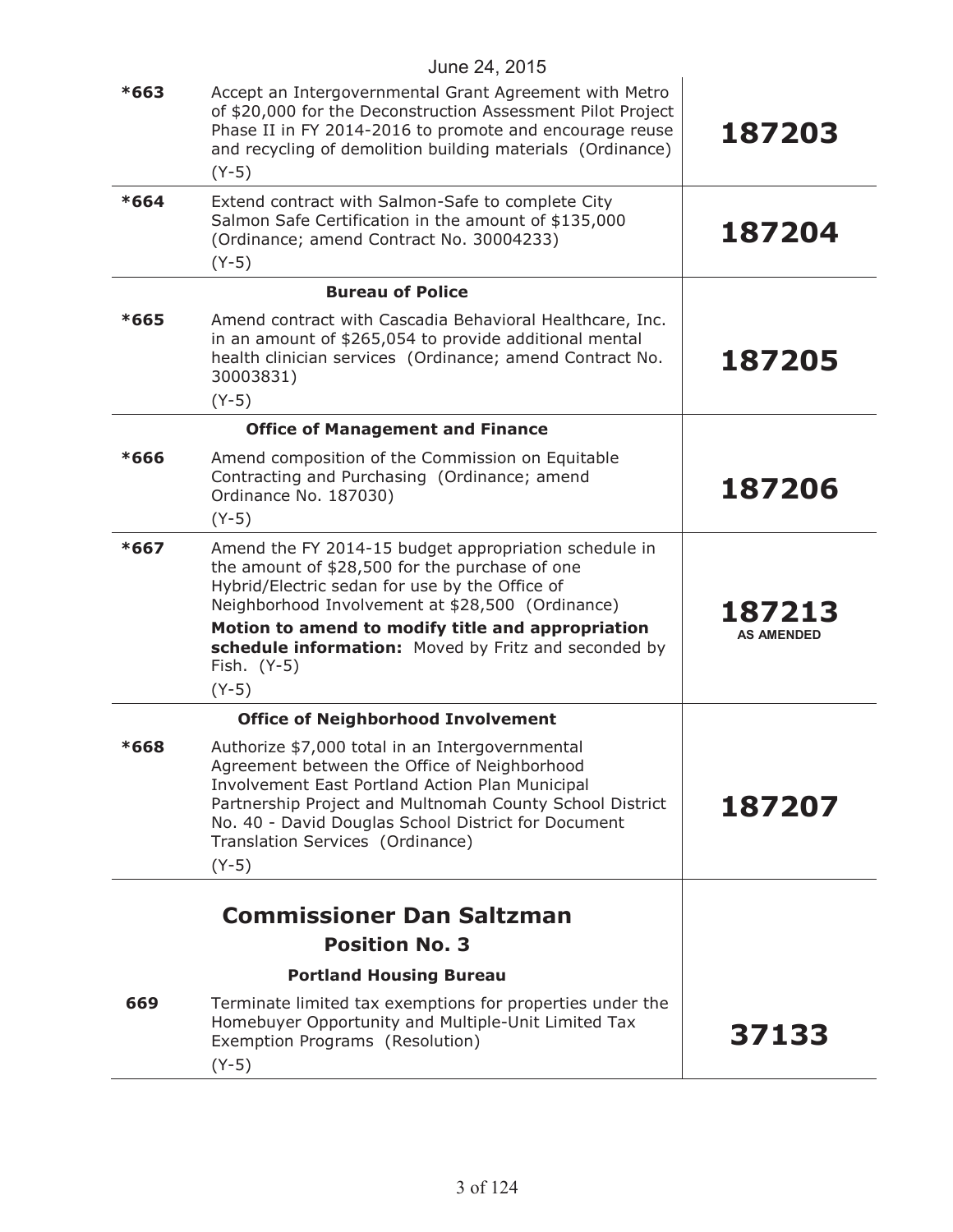| 670    | Authorize Intergovernmental Agreement with Multnomah<br>County and the City of Gresham for \$3,400 and \$10,000<br>respectively for production of the new Consolidated Plan<br>fiscal years 2016-2021, annual Action Plan FY 2016-2017,<br>Analysis of Impediments to Fair Housing, updates and<br>other plans and performance reports as requested of the<br>Consortium by HUD (Second Reading Agenda 631)<br>$(Y-5)$                 | 187208 |
|--------|----------------------------------------------------------------------------------------------------------------------------------------------------------------------------------------------------------------------------------------------------------------------------------------------------------------------------------------------------------------------------------------------------------------------------------------|--------|
|        |                                                                                                                                                                                                                                                                                                                                                                                                                                        |        |
|        | <b>Commissioner Steve Novick</b><br><b>Position No. 4</b>                                                                                                                                                                                                                                                                                                                                                                              |        |
|        | <b>Bureau of Transportation</b>                                                                                                                                                                                                                                                                                                                                                                                                        |        |
| $*671$ | Accept a grant in the amount of \$24,130 from Oregon<br>Department of Transportation for the Portland Truck<br>Parking and Loading Plan and authorize an<br>Intergovernmental Agreement (Ordinance)<br>$(Y-5)$                                                                                                                                                                                                                         | 187209 |
| $*672$ | Amend Transportation System Development Charges for<br>the North Macadam Urban Renewal Area boundaries<br>(Ordinance; amend Code Section 17.15.040)<br>$(Y-5)$                                                                                                                                                                                                                                                                         | 187210 |
| $*673$ | <b>City Auditor Mary Hull Caballero</b><br>Assess property for system development charge contracts<br>and private plumbing loan contracts (Ordinance; Z0812,<br>K0155, T0167, W0043, P0134, K0156, T0168, Z0813,<br>W0044, P0133)<br>$(Y-5)$                                                                                                                                                                                           | 187211 |
| $*674$ | <b>REGULAR AGENDA</b><br><b>MORNING SESSION</b><br><b>Mayor Charlie Hales</b><br><b>Bureau of Planning &amp; Sustainability</b><br>Amend the grants with each of six Neighborhood District<br>Coalitions for Community Collection Events at a total cost<br>of \$143,086 and extend the term to June 30, 2017<br>(Ordinance; amend Contract No. 32000456, 32000457,<br>32000458, 32000461, 32000825, 32000460) 10 minutes<br>requested | 187214 |
| 675    | $(Y-5)$<br>Extend contract with EC Company and increase the total                                                                                                                                                                                                                                                                                                                                                                      |        |
|        | not-to-exceed amount to \$3,000,000 for solar system<br>installation services (Second Reading Agenda 634; amend<br>Contract No. 31000217)<br>$(Y-5)$                                                                                                                                                                                                                                                                                   | 187215 |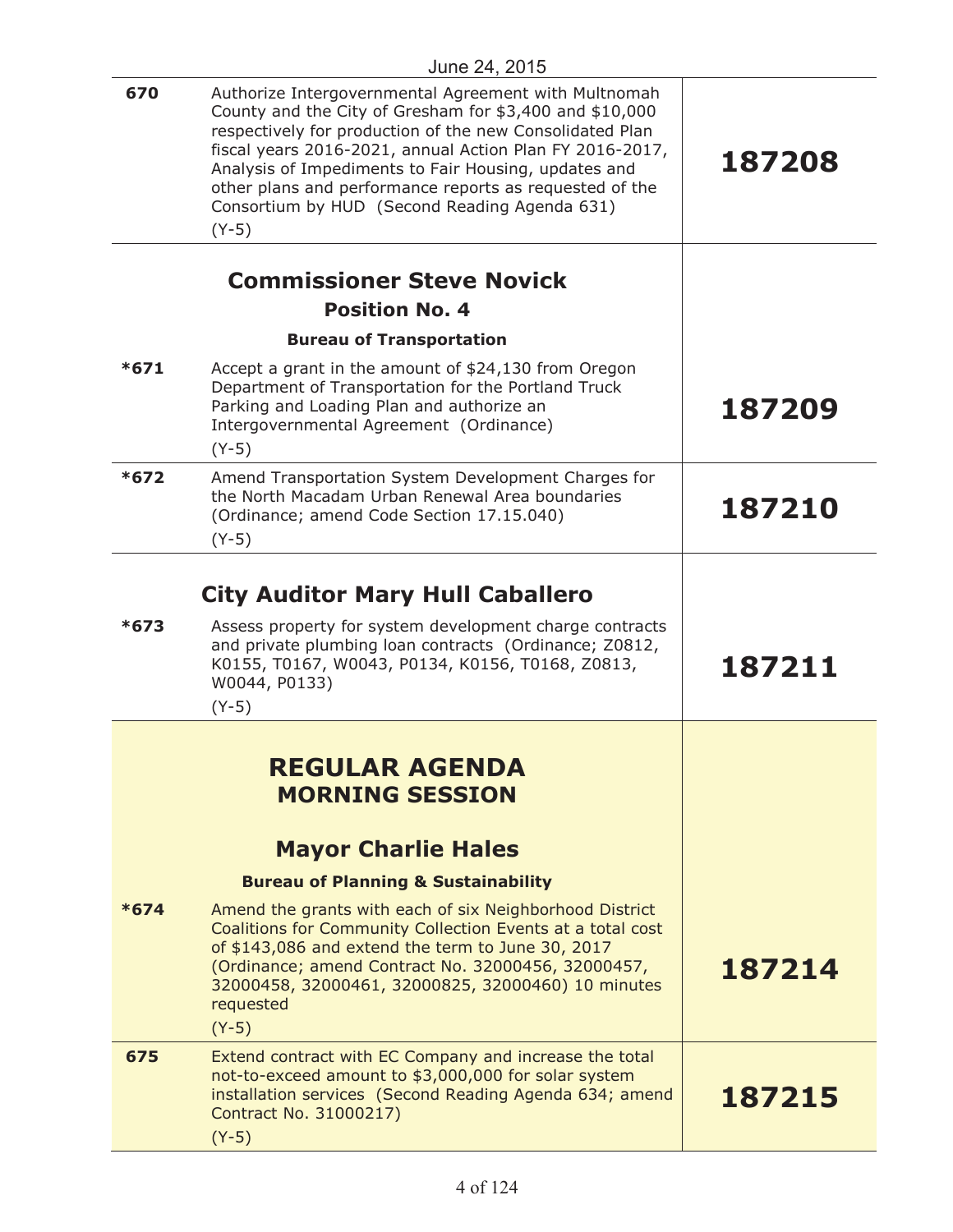| 676    | Improve land use and other City regulations through the<br>Regulatory Improvement Code Amendment Package 7 -<br>Technical Amendments (Second Reading Agenda 640;<br>amend Title 11 and Title 33)<br>$(Y-5)$                                                                                                                                                                                     | 187216 |
|--------|-------------------------------------------------------------------------------------------------------------------------------------------------------------------------------------------------------------------------------------------------------------------------------------------------------------------------------------------------------------------------------------------------|--------|
| 677    | Amend the Central City Plan District to increase the height<br>limit on Block U of Couch Addition and support<br>construction of a headquarters building for the Multnomah<br>County Health Department (Second Reading Agenda 641;<br>amend Title 33)<br>$(Y-5)$                                                                                                                                | 187217 |
|        | <b>Bureau of Police</b>                                                                                                                                                                                                                                                                                                                                                                         |        |
| *678   | Authorize a three-year grant agreement with Janus Youth<br>Programs, Inc. for an amount not to exceed \$909,000 to<br>provide shelter beds, treatment and case management for<br>juvenile human trafficking victims (Ordinance)<br>10 minutes requested<br>$(Y-5)$                                                                                                                              | 187219 |
| *679   | Authorize a grant to Central City Concern in an amount<br>not to exceed \$1,716,410 for the provision of treatment<br>readiness services, transitional housing and follow-up<br>retention support services to chemically-dependent,<br>homeless adult chronic arrestees (Ordinance)<br>15 minutes requested<br>Continued to June 25, 2015 at 2:00 p.m.<br>$(Y-5)$                               | 187224 |
| *680   | Authorize a grant agreement with Central City Concern in<br>an amount not to exceed \$1,667,675 to provide services<br>through the CHIERS van and Sobering Station<br>(Ordinance)<br>$(Y-5)$                                                                                                                                                                                                    | 187220 |
| $*681$ | Amend Intergovernmental Agreements with Tri-Met and<br>14 participant agencies to extend the term to September<br>30, 2015 to provide transit police services (Ordinance;<br>amend Contract Nos. 30001665, 30001544, 30001908,<br>30001378, 30001379, 30001545, 30002000, 30001625,<br>30001380, 30001546, 30001381, 30001382, 30001384,<br>30001385, 30001386) 10 minutes requested<br>$(Y-5)$ | 187221 |
| 682    | Authorize application to the U.S. Department of Justice,<br>Office of Justice Programs, Bureau of Justice Assistance<br>for a grant in the amount of \$437,882 for the Edward<br>Byrne Memorial Justice Assistance Grant Program FY 2015<br>Local Solicitation to prevent or reduce crime and violence<br>(Second Reading Agenda 621)<br>(Y-4; Saltzman absent)                                 | 187218 |
|        | <b>Office of Management and Finance</b>                                                                                                                                                                                                                                                                                                                                                         |        |
|        |                                                                                                                                                                                                                                                                                                                                                                                                 |        |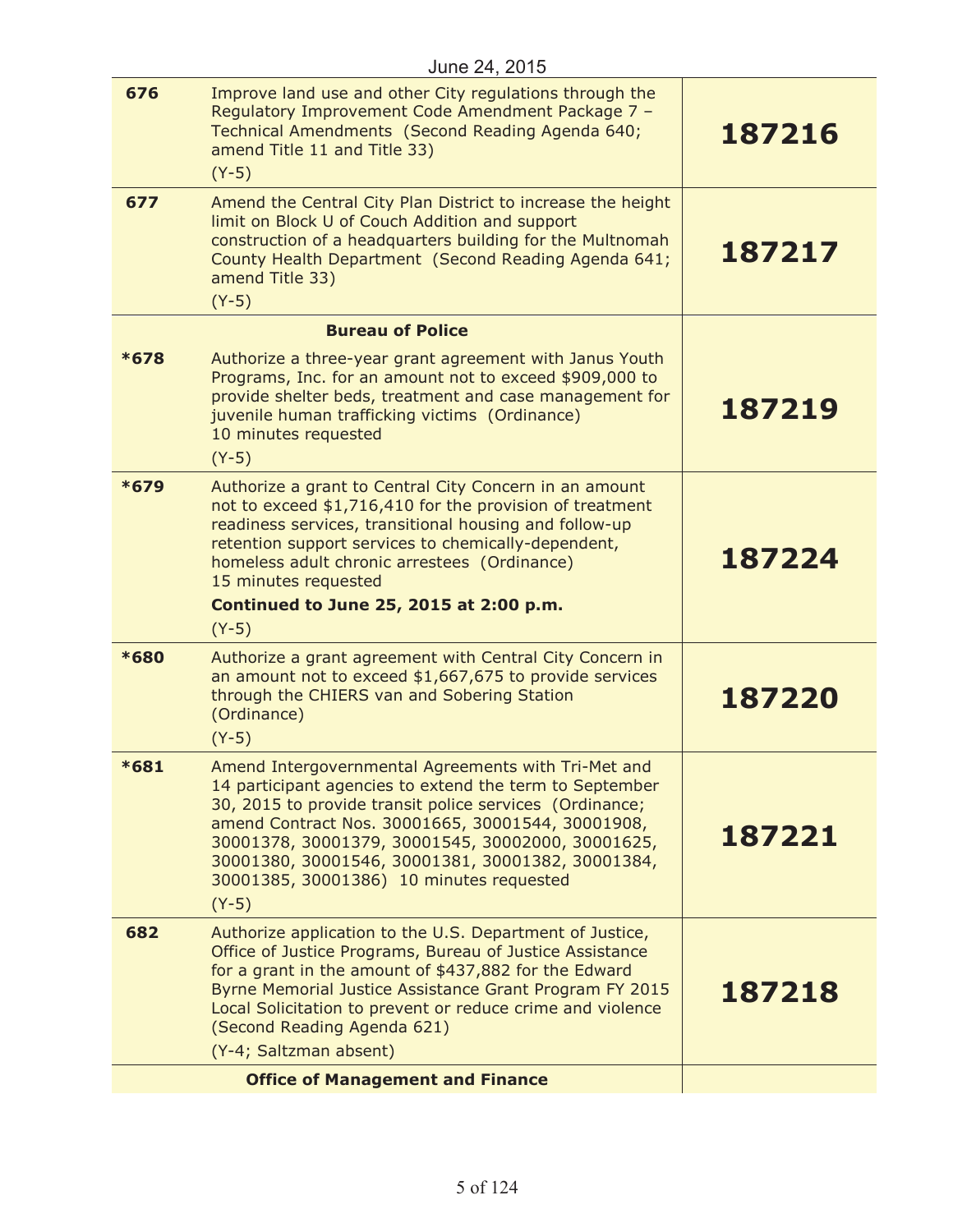|     | June 24, 2015                                                                                                                                                                                                                                                           |                                                      |
|-----|-------------------------------------------------------------------------------------------------------------------------------------------------------------------------------------------------------------------------------------------------------------------------|------------------------------------------------------|
| 683 | Accept bid of R&R General Contractors, Inc. for the NE<br>112th Ave and NE Marx St Local Improvement District<br>Phase II for \$1,305,745 (Procurement Report - Bid No.<br>00000008)<br>Motion to accept the report: Moved by Fish and<br>seconded by Fritz.<br>$(Y-5)$ | <b>ACCEPTED</b><br><b>PREPARE</b><br><b>CONTRACT</b> |
|     | <b>Portland Development Commission</b>                                                                                                                                                                                                                                  |                                                      |
| 684 | Authorize the submittal of a boundary change request to<br>the State of Oregon to add .46 acres to the Portland<br>Enterprise Zone (Resolution) 15 minutes requested<br>$(Y-5)$                                                                                         | 37134                                                |
|     | <b>Commissioner Nick Fish</b>                                                                                                                                                                                                                                           |                                                      |
|     | <b>Position No. 2</b>                                                                                                                                                                                                                                                   |                                                      |
|     | <b>Bureau of Environmental Services</b>                                                                                                                                                                                                                                 |                                                      |
| 685 | Authorize a contract with the lowest responsive bidder for<br>construction of the Columbia Boulevard Wastewater<br>Treatment Plant Lagoon Reconstruction Phase 3/4 Project<br>No. E07146 for \$11,000,000 (Second Reading Agenda<br>638)<br>$(Y-5)$                     | 187222                                               |
| 686 | Authorize a contract with the lowest responsive bidder for<br>construction of the Piedmont Sewer Rehabilitation Project<br>No. E10332 for \$3,500,000 (Second Reading Agenda<br>639)<br>$(Y-5)$                                                                         | 187223                                               |
|     | $1 + 1.15$ n m Council roocoood                                                                                                                                                                                                                                         |                                                      |

At 1:45 p.m., Council recessed.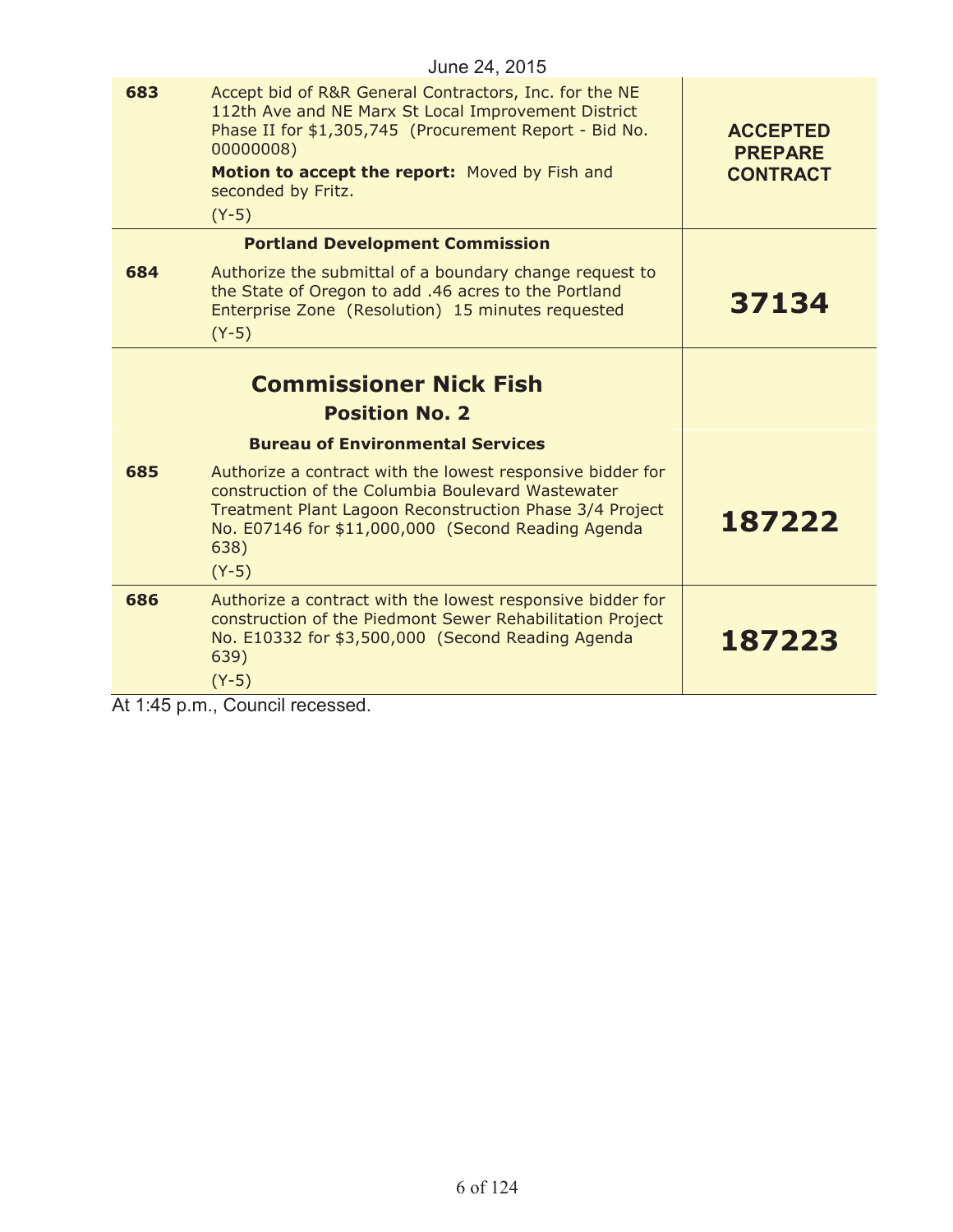A RECESSED MEETING OF THE COUNCIL OF THE CITY OF PORTLAND, OREGON WAS HELD THIS **24TH DAY OF JUNE, 2015** AT 2:00 P.M.

THOSE PRESENT WERE: Mayor Hales, Presiding; Commissioners Fish, Fritz, Novick and Saltzman, 5. Commissioner Fritz left at 5:00 p.m.

OFFICERS IN ATTENDANCE: Karla Moore-Love, Clerk of the Council; Ben Walters, Chief Deputy City Attorney at 2:00 p.m.; Lisa Gramp, Deputy City Attorney; and John Paolazzi, Sergeant at Arms.

|     |                                                                                                                                                                                                                                                                                                                                                                                                                                                                                                                                                                                                                                                                                                                                          | <b>Disposition:</b>        |
|-----|------------------------------------------------------------------------------------------------------------------------------------------------------------------------------------------------------------------------------------------------------------------------------------------------------------------------------------------------------------------------------------------------------------------------------------------------------------------------------------------------------------------------------------------------------------------------------------------------------------------------------------------------------------------------------------------------------------------------------------------|----------------------------|
| 687 | TIME CERTAIN: 2:00 PM - Adopt the joint City of<br>Portland and Multnomah County 2015 Climate Action Plan<br>to reduce local carbon emissions by 80 percent from 1990<br>levels by 2050 (Resolution introduced by Mayor Hales)<br>2 hours requested for items 687-689<br>Motion to add action on Exhibit page 80 that reads<br>"Work with school districts to increase the number<br>of students who can attend schools within safe<br>walking or bicycling distance of their homes":<br>Moved by Saltzman and seconded by Fish. (Y-5)<br>Motion to modify wording of last paragraph of page<br>30 to recognize NW Natural's replacement of cast<br>iron and bare steel pipe: Moved by Hales and seconded<br>by Fish. $(Y-5)$<br>$(Y-5)$ | 37135<br><b>AS AMENDED</b> |
| 688 | Direct City bureaus to implement policies and programs to<br>keep Portland on a path to reduce local carbon emissions<br>80 percent from 1990 levels by 2050 (Resolution<br>introduced by Mayor Hales)<br>(Y-4; Fritz absent)                                                                                                                                                                                                                                                                                                                                                                                                                                                                                                            | 37136                      |
| 689 | Establish private sector investor support for City<br>investments in environmentally responsible capital<br>projects, including green bonds and other climate-related<br>financing tools (Resolution introduced by Mayor Hales)<br>(Y-4; Fritz absent)                                                                                                                                                                                                                                                                                                                                                                                                                                                                                   | 37137                      |
|     | <b>REGULAR AGENDA</b><br><b>AFTERNOON SESSION</b><br><b>Commissioner Dan Saltzman</b><br><b>Position No. 3</b><br><b>Portland Housing Bureau</b>                                                                                                                                                                                                                                                                                                                                                                                                                                                                                                                                                                                         |                            |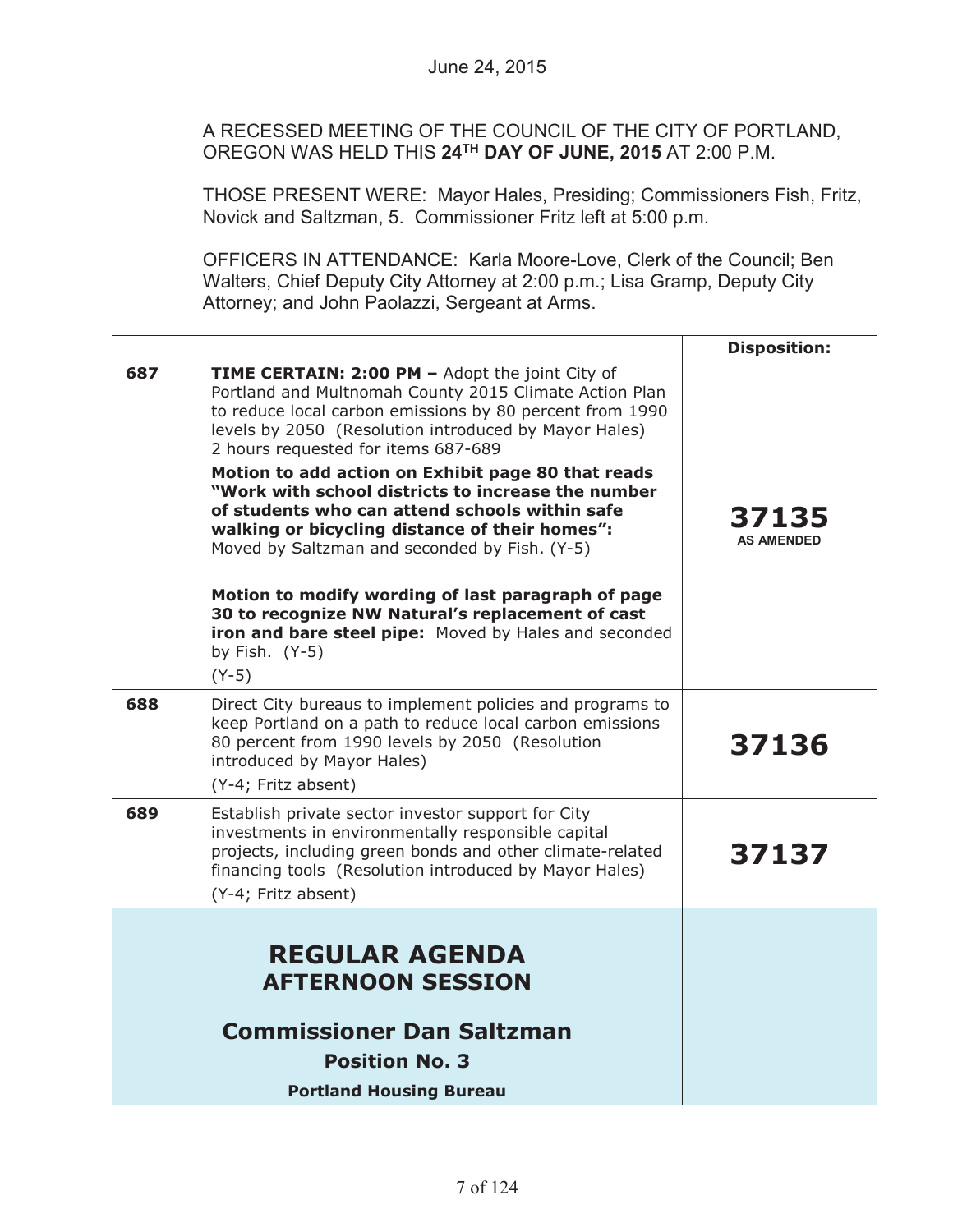| June 24, 2015 |                                                                                                                                                                                                                                                                                                                              |                                                                                |
|---------------|------------------------------------------------------------------------------------------------------------------------------------------------------------------------------------------------------------------------------------------------------------------------------------------------------------------------------|--------------------------------------------------------------------------------|
| 690           | Revise homeownership and home repair financial<br>assistance guidelines for the Portland Housing Bureau<br>(Resolution)<br>Continued to June 25, 2015 at 2:00 p.m.<br>$(Y-5)$                                                                                                                                                | 37138                                                                          |
| $*691$        | Authorize consortium agreement with City of Gresham and<br>Multnomah County to participate in U.S. Department of<br>Housing and Urban Development HOME Investment<br>Partnership Program to receive affordable housing funds<br>(Ordinance)<br>Continued to June 25, 2015 at 2:00 p.m.<br>$(Y-5)$                            | 187225                                                                         |
| 692           | Amend the Tax Increment Financing Set Aside for<br>Affordable Housing policy to extend the deadline for<br>Portland Housing Bureau to conduct a thorough review of<br>the policy from June 30, 2015 to September 30, 2015<br>(Ordinance; amend Portland Policy Document HOU-1.04)<br>Continued to June 25, 2015 at 2:00 p.m. | <b>PASSED TO</b><br><b>SECOND READING</b><br><b>JULY 1, 2015</b><br>AT 9:30 AM |
| 693           | Authorize twenty subrecipient contracts totaling<br>\$16,777,246 for services in support of ending<br>homelessness and providing affordable housing<br>(Ordinance) 30 minutes requested<br>Continued to June 25, 2015 at 2:00 p.m.                                                                                           | <b>PASSED TO</b><br><b>SECOND READING</b><br><b>JULY 1, 2015</b><br>AT 9:30 AM |
|               | <b>Commissioner Steve Novick</b><br><b>Position No. 4</b>                                                                                                                                                                                                                                                                    |                                                                                |
| 694           | <b>Bureau of Transportation</b><br>Confirm the Portland Streetcar and Portland Aerial Tram<br>participation in the Orange Line Grand Opening<br>Celebration on September 12, 2015 (Resolution)<br>Continued to June 25, 2015 at 2:00 p.m.<br>$(Y-5)$                                                                         | <b>37139</b>                                                                   |
| *695          | Amend contract with TriMet related to the operations and<br>maintenance of the Portland Streetcar system and<br>increase funding to \$7,271,090 (Ordinance; amend<br>Contract No. 30002872)<br>Continued to June 25, 2015 at 2:00 p.m.<br>$(Y-5)$                                                                            | 187226                                                                         |
| *696          | Amend contract with Portland Streetcar, Inc. for Portland<br>Streetcar operations Assistance (Ordinance; amend<br>Contract No. 33325) 15 minutes requested<br>Continued to June 25, 2015 at 2:00 p.m.<br>$(Y-5)$                                                                                                             | 187227                                                                         |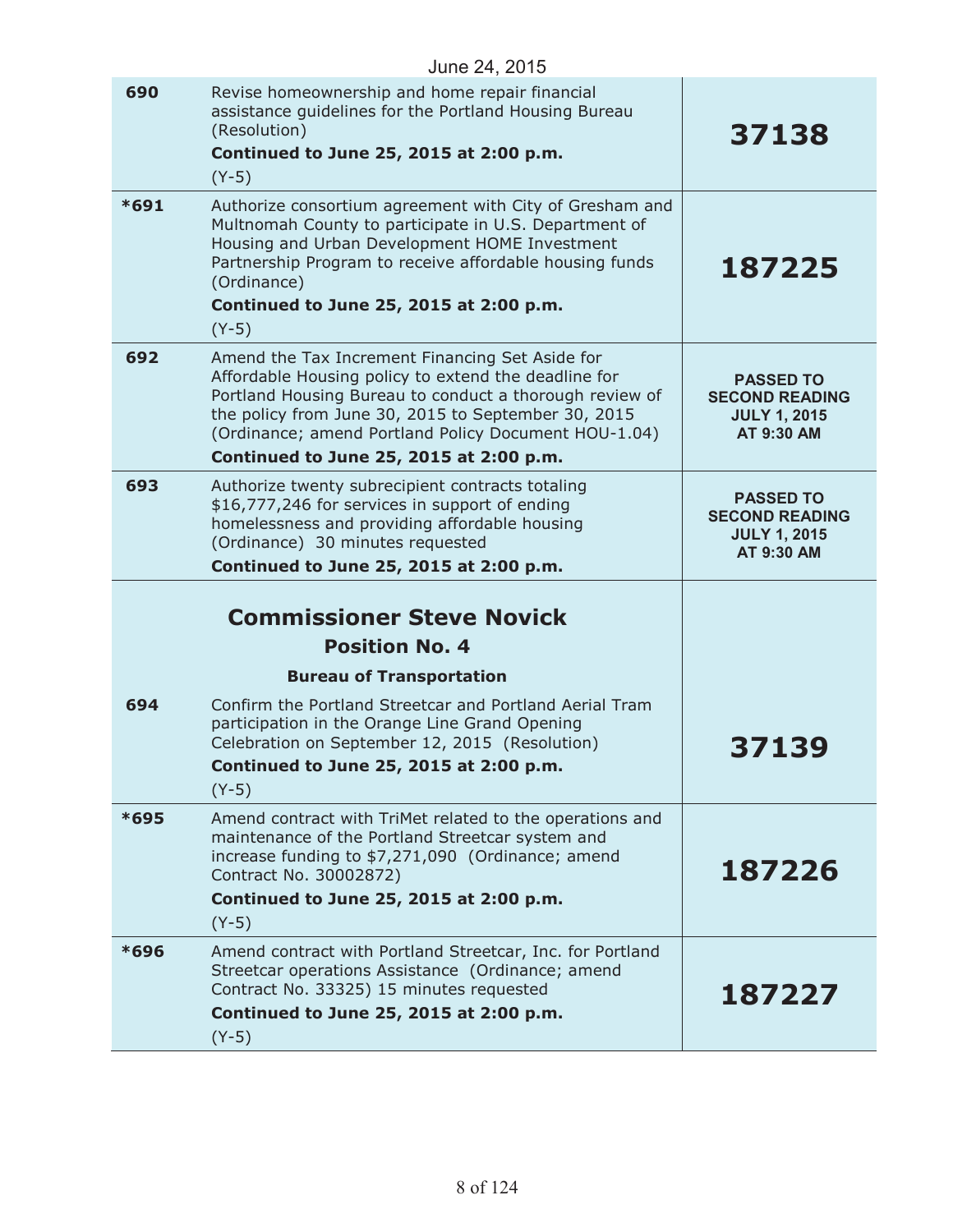| June 24, 2015 |                                                                                                                                                                                                                                                                          |                             |
|---------------|--------------------------------------------------------------------------------------------------------------------------------------------------------------------------------------------------------------------------------------------------------------------------|-----------------------------|
| 697           | Vacate a portion of an unnamed street north of N Schmeer<br>Rd subject to certain conditions and reservations (Second<br>Reading Agenda 642; VAC-10091)<br>Continued to June 25, 2015 at 2:00 p.m.<br>$(Y-5)$                                                            | 187228                      |
|               | <b>Commissioner Amanda Fritz</b><br><b>Position No. 1</b><br><b>Portland Parks &amp; Recreation</b>                                                                                                                                                                      |                             |
| *698          | Authorize a contract with ECONorthwest to fund an<br>economic impact study of the Delta Park Recreation<br>Complex for an amount not to exceed \$48,000<br>(Ordinance) 10 minutes requested<br>Continued to June 25, 2015 at 2:00 p.m.<br>$(Y-5)$                        | 187229                      |
| $*699$        | Authorize Portland Parks and Recreation to enter into an<br>Intergovernmental Agreement with the Portland<br>Development Commission to fund the Charles Jordan<br>Community Center Roof Repair Project (Ordinance)<br>Continued to June 25, 2015 at 2:00 p.m.<br>$(Y-5)$ | 187230                      |
| 700           | Amend Portland Parks & Recreation smoke and tobacco-<br>free parks policy enforcement strategy (Second Reading<br>Agenda 643; amend Code Section 20.12.110)<br>Continued to June 25, 2015 at 2:00 p.m.<br>$(Y-5)$                                                        | 187231<br><b>AS AMENDED</b> |

At 5:08 p.m., Council recessed.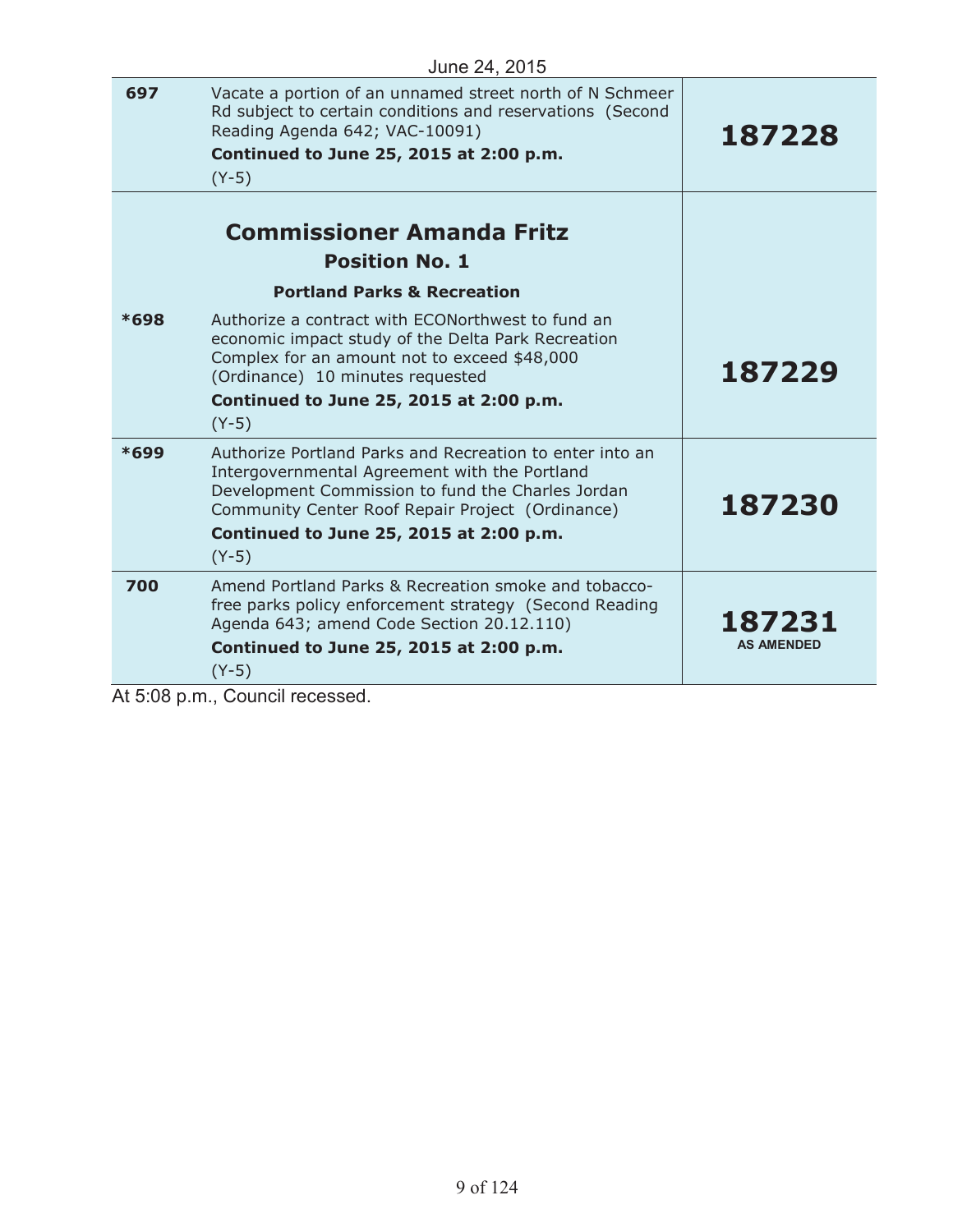A RECESSED MEETING OF THE COUNCIL OF THE CITY OF PORTLAND, OREGON WAS HELD THIS **25TH DAY OF JUNE, 2015** AT 2:00 P.M.

THOSE PRESENT WERE: Mayor Hales, Presiding; Commissioners Fish, Fritz, Novick and Saltzman, 5.

OFFICERS IN ATTENDANCE: Karla Moore-Love, Clerk of the Council; Linly Rees, Deputy City Attorney, at 2:00 p.m.; Ian Leitheiser, Deputy City Attorney at 3:30 p.m.; and Mike Cohen, Sergeant at Arms.

The meeting recessed at 2:27 p.m. and reconvened at 3:31 p.m.

|     |                                                                                                                                                                                                                                                                                                                                                                                                                                                                                                                                                                                                                                               | <b>Disposition:</b>                                                                     |
|-----|-----------------------------------------------------------------------------------------------------------------------------------------------------------------------------------------------------------------------------------------------------------------------------------------------------------------------------------------------------------------------------------------------------------------------------------------------------------------------------------------------------------------------------------------------------------------------------------------------------------------------------------------------|-----------------------------------------------------------------------------------------|
| 701 | <b>TIME CERTAIN: 2:00 PM - Consider the proposal of the</b><br>City of Portland Water Bureau for Demolition Review and<br>the Bureau of Development Services staff and Portland<br>Historic Landmarks Commission recommendation of<br>approval for the demolition of 1894 Reservoir #3, 1894<br>Reservoir #4 and the 1946 Weir Building, all contributing<br>resources in the Washington Park Historic District at 2403<br>SW Jefferson St (Previous Agenda 606; Findings<br>introduced by Commissioner Fritz; LU 14-249689 DM)<br>5 minutes requested<br><b>Motion to adopt findings:</b> Moved by Fritz and seconded<br>by Fish.<br>$(Y-5)$ | <b>FINDINGS</b><br><b>ADOPTED</b>                                                       |
| 702 | <b>TIME CERTAIN: 2:00 PM - Appeal of Portland Water</b><br>Bureau and Mt. Tabor Neighborhood Association against<br>Historic Landmarks Commission's decision to approve with<br>conditions a proposal to disconnect the Mt. Tabor<br>Reservoirs from the public drinking water system at Mt.<br>Tabor Park located at 6325 SE Division St (Previous<br>Agenda 547; LU 14-218444 HR EN) 1 hour requested                                                                                                                                                                                                                                       | <b>CONTINUED TO</b><br><b>JULY 15, 2015</b><br><b>AT 9:30 AM</b><br><b>TIME CERTAIN</b> |

At 4:18 p.m., Council adjourned.

**MARY HULL CABALLERO**

Auditor of the City of Portland

By Karla Moore-Love Clerk of the Council

For a discussion of agenda items, please consult the following Closed Caption File.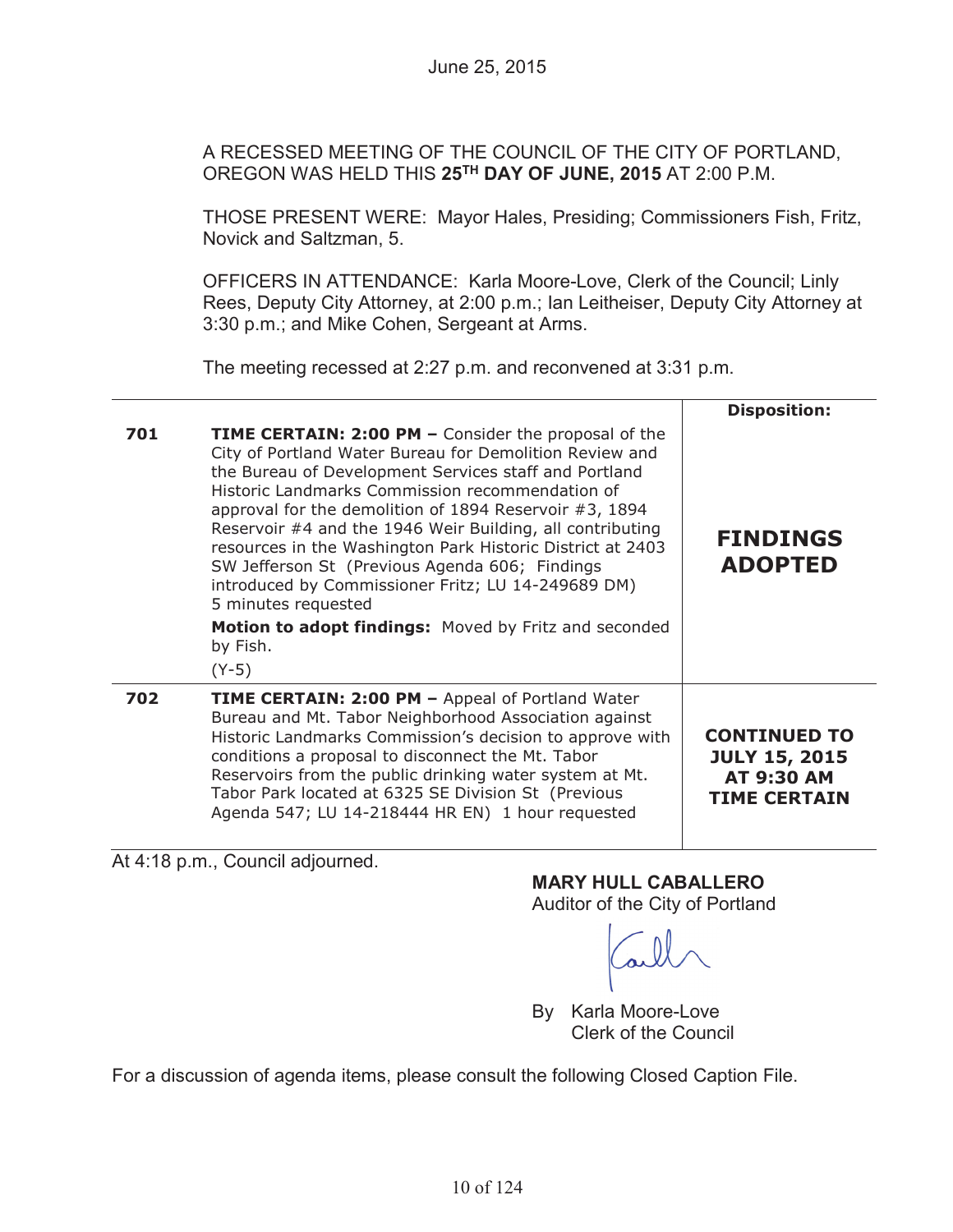# June 24, 2015 **Closed Caption File of Portland City Council Meeting**

This file was produced through the closed captioning process for the televised City Council broadcast and should not be considered a verbatim transcript. Key: **\*\*\*\*\*** means unidentified speaker.

# **JUNE 24, 2015 9:30 AM**

**Hales:** Good morning, everyone. Welcome to the June 25th Portland City Council. Please call the roll.

**Fish:** Here. **Saltzman:** Here. **Novick:** Here. **Fritz:** Here. **Hales:** Here. **Hales:** Thank you, everyone. We'll get to the business of the Council in a moment. Before we begin, I think we should take a moment in sadness and solidarity with the people of Charleston and everyone who cares about race relations and justice in this country, and to take a moment of silence for the victims of the most reprehensible kind of hate crime in Charleston, South Carolina last week. Let's remember, please. [moment of silence] Thank you.

Good morning, everyone. We have a full agenda this morning. As always, we have some citizens signed up for Council communications. We'll take those first. Then we have some time certain presentations and calendar items and then a whole bunch of ordinances and resolutions as usual.

If you're here to testify on a Council calendar item, we'll make sure we give you an opportunity to be heard. Just let the Council Clerk know if you want to speak on a particular item. We limit time for testimony on Council items just to manage the agenda. Typically, it's three minutes. You'll see a light and a buzzer at two and a half minutes, and another set of those at three. Please follow those time limits so everybody has a chance to be heard.

Speaking of that, we ask in this chamber that if you agree with someone and want to demonstrate that, feel free for give a wave of the hand or thumbs up, and if you don't agree with them and want to do likewise in the other direction, go ahead, but we ask that you not make verbal demonstrations in favor or against our fellow citizens' opinions in this room so that everybody can be heard. If somebody is being disruptive, we'll ask them to stop being disruptive, and at worst, we'll have to exclude them from the Council chambers. But we don't wanna go there, so please do respect those boundaries. If you're a lobbyist representing an organization, under our code you need to disclose that, so please do. If you're representing an organization in the community and want to let us know about that organization, do that as well. If you're testifying, you only give us your name, you don't need to give us your address. And if you have handouts, please give them to the Council Clerk and she will distribute them. With that -- unless there's any more announcements - we'll take the first of the communications items.

# **Item 652.**

**Hales:** Good morning, come on up. Is Ms. Pati here? Alright, we'll see if she's here later. **Item 653.**

**Hales:** Good morning. Come on up, please.

**Toeutu Faaleava:** Mayor Hales, Commissioner Novick, Commissioner Fritz, Commissioner Saltzman, and Commissioner Fish, my name is Toeutu Faaleava. I'm a member of the board of directors for APANO and for the Samoa Pacific Community Development Corporation. I speak today in support of the Office of Neighborhood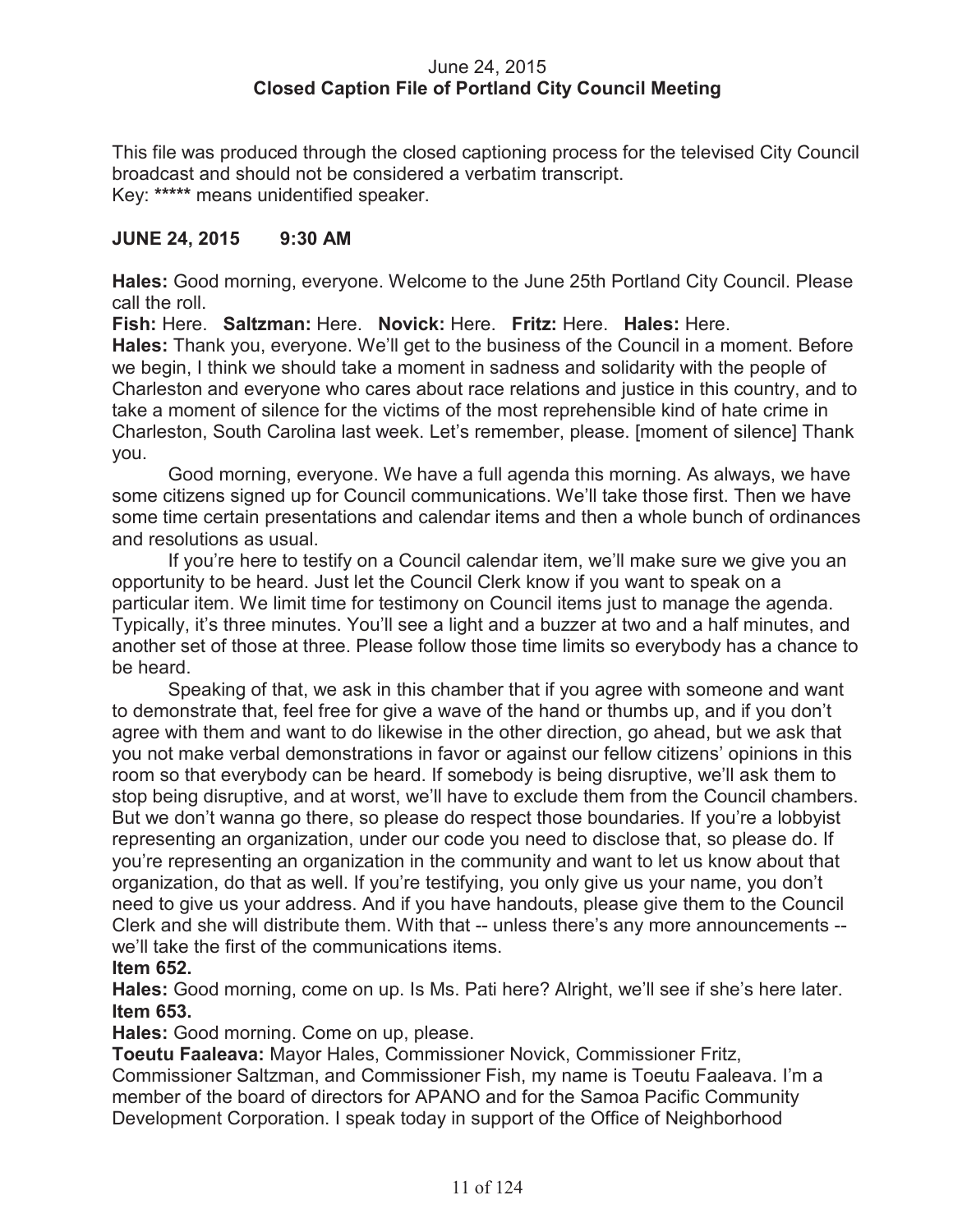Involvement's Diversity and Civic Leadership program and for the need to more fully serve Portland's growing community of 40,000 Asian and Pacific Islanders.

APANO and our partners, including Samoa Pacific Development Corporation, believe wholeheartedly that it is time for the City to more fully serve our Pacific and Asian communities. We are grateful for your support to expand the DCL program and to increase funding for the existing DCL programs at the level requested through the budget process. Thank you, Mr. Mayor and Commissioners, for prioritizing this important investment in this year's budget.

Investment in leadership development of communities of color is integral to creating equitable governance. Best practices show that to effectively engage underrepresented communities, we need culturally-specific spaces for our communities to meet, specifically, and culturally-competent programs to build a successful strategy for civic engagement.

Asian and Pacific Islanders are the second largest community of color in Portland and growing rapidly, yet our communities continue to be underrepresented in civic leadership and we experience disproportionate poverty, health outcomes, and educational inequity. When the API category is disaggregated, the disparities are very severe for some ethnic groups, particularly Pacific Islanders. To help address these inequities, APANO looks forward to applying for an open ONI RFP process to select a new DCL partner. Fa'afetai tele, thank you very much.

**Hales:** Thank you, thanks very much. **Item 654.**

**Hales:** Good morning.

**Elizabeth Takahashi Barth:** Good morning, Mayor Hales and Commissioners. My name is Elizabeth Takahashi Barth, and I am a longtime member of APANO, the Asian Pacific American Network of Oregon, and I also serve as a part of the steering committee for the Jade District Neighborhood Prosperity Initiative.

For the last two years, APANO has been leading the Jade District Neighborhood Prosperity Initiative along 82nd Avenue with the mission of growing and sustaining a diverse, thriving neighborhood without displacement. Our visioning and community processes have engaged over 250 diverse residents, and generated popular neighborhood projects like the Harrison Park community garden and the Jade District international night market. I want to thank you for supporting APANO's operation of the Jade APANO multicultural space on 82nd and Division in the 2015-16 City of Portland budget. Spaces like this are key to building and strengthening community. Having a community center in the Jade was a theme we heard from residents in the Jade visioning process that was conducted last summer, and was one of the goals outlined in the Jade District visioning plan set out July.

As the Powell-Division transit and development project evolves, we will continue to focus on strategies to prevent displacement of the communities that live and work in the Jade District, and we look to you to prioritize this as well. Current plans show the Powell-Division transit project will cut directly through the Jade District. Local businesses are vulnerable during construction and as the demographic shift in the area. The City needs to be thinking proactively about how to support our community during this disruptive phase so those with a long history in the area can stay and benefit from improvements being made.

APANO is part of the Comprehensive Plan anti-displacement coalition, and just last night, the Planning and Sustainability Commission voted to include strong antidisplacement policies in the 20-year Comprehensive Plan. It's vital that the City Council see this through. The first step is to budget for it, and we will be looking for votes in the fall to help support this effort going forward.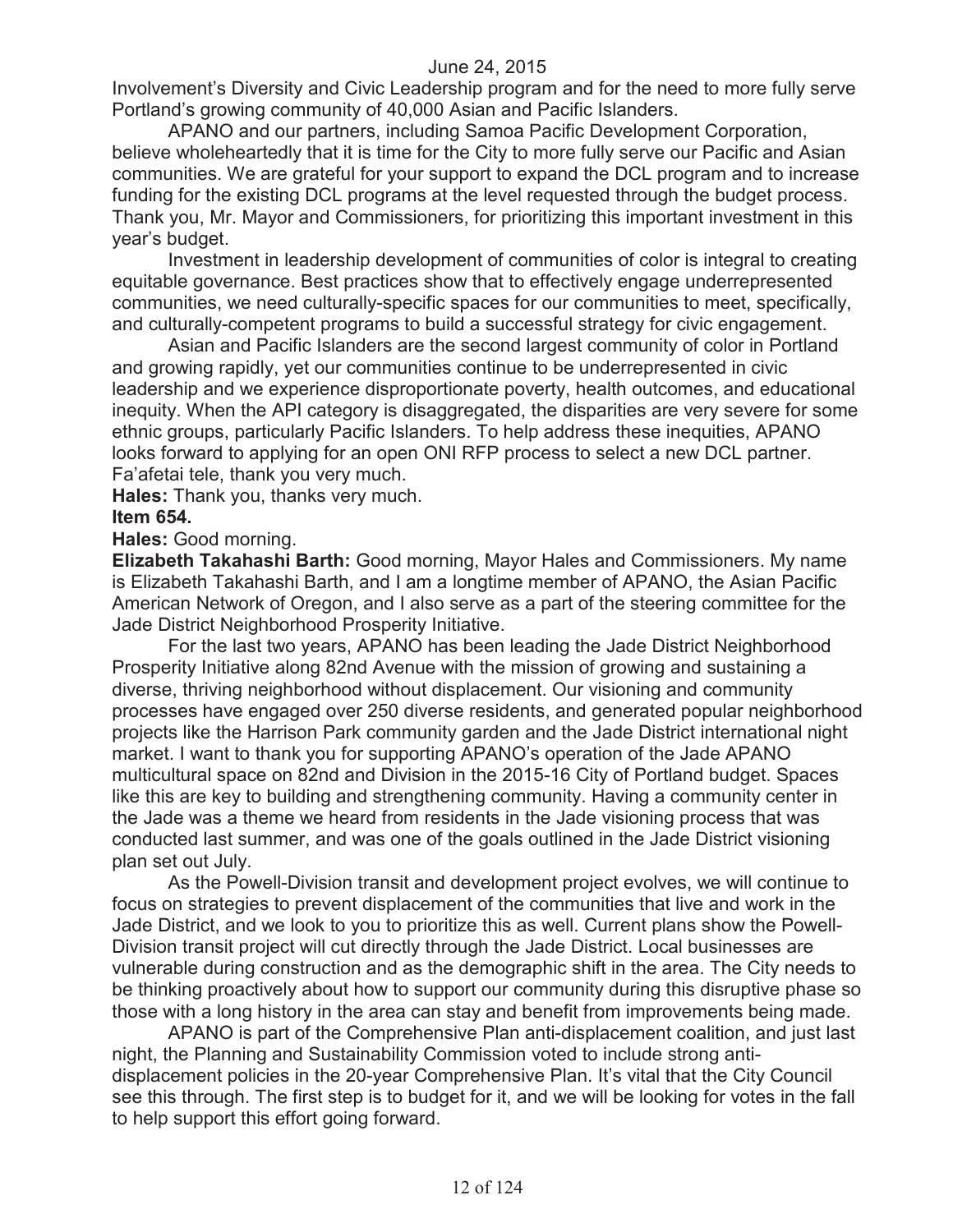Additionally, while we're working on policy and business development, we want to make sure that new development is culturally responsive and appropriate for our community's needs within the Jade District and across Portland. One way to ensure this happens is to have intentional community involvement during each phase of the development process. We look for your support and direction to make sure that happens, and we're ready for a seat at the table when the decisions are made.

As we roll into summer, I'd like to invite you to join us for the second annual Jade District international night market. Last year was our first Jade District night market, and it drew in 20,000 from across the whole metro area and was great success, and we are having hopefully just as successful an event this year, which will be happening August 18th and -- the 15th and 22nd -- two Saturdays. Thank you very much. **Hales:** Thank you. Looking forward to the market. Thank you.

#### **Item 655.**

#### **Item 656.**

#### **Hales:** Good morning.

**Jessica Engelman:** Good morning. My name is Jessica Engelman and I'm a member of Bike Loud PDX. I am here to express the deep sadness, anger, frustration, and fear that pedestrians and cyclists are starting to feel in the city. On May 9th, the conversation was our city streets aren't safe and somebody might get hurt. A month later, the conversation is now, well, who's it going to be next? Is it going to be a young child that gets killed or maimed? Is it going to be a friend of mine? Is it going to be me?

Here in Portland, we have the data, the know-how, and the creativity to design streets that are safe for all users -- drivers included. The only reason we don't is because of misplaced priorities. Every time that PBOT comes back to us and says that we're not going to implement your safety infrastructure suggestion because it would require removing on-street parking, what they are literally telling us is that driver convenience is more important than our lives.

I think it's very appropriate that you guys are discussing the climate action plan today, because it'll give you a chance to think long and hard about how you plan on convincing drivers to give up their personal vehicles in favor of active transportation when cyclists and pedestrians today don't feel safe. Now we are going to give you with our handouts a list of five simple asks that we think you could start implementing now. You don't have to wait for millions of dollars, you don't have to wait for a street fee. These are things you can implement now with just a little paint, some enforcement, a change of attitude, and political will. Thank you.

**Hales:** Thank you. Good morning.

**Soren Impey:** Good morning. My name is Soren Impey and I'm here representing Bike Loud PDX and also as a Portlander. I'd like to thank the Commissioners and Mayor for letting me speak. Mark Angeles, Kirke Johnson, Ryan [indistinguishable], Renee Bates, Morgan Maynard-Cook, James [indistinguishable], Kathryn Rickson, Dustin Finney. The deaths of these people who live and work in Portland were preventable.

As I stand here asking you to make safe roads a priority, I'm not a special interest. Safe roads are a human right -- our human right. Vision Zero is not a future goal. It is not a series of committee meetings, it is an ethical duty. The safety of people walking and cycling in our city should be priority, but many Portlanders do not find our streets safe for cycling or walking. Cycling mode share has dropped two years in a row. Cycling to one of our largest employers, Portland State University, has plummeted.

The League of American Bicyclists awarded Portland platinum status as a bike City, but downtown Portland lacks a single northbound bike facility and our bridge connections dump people into dense rush hour traffic with no facility and very, very bad dangerous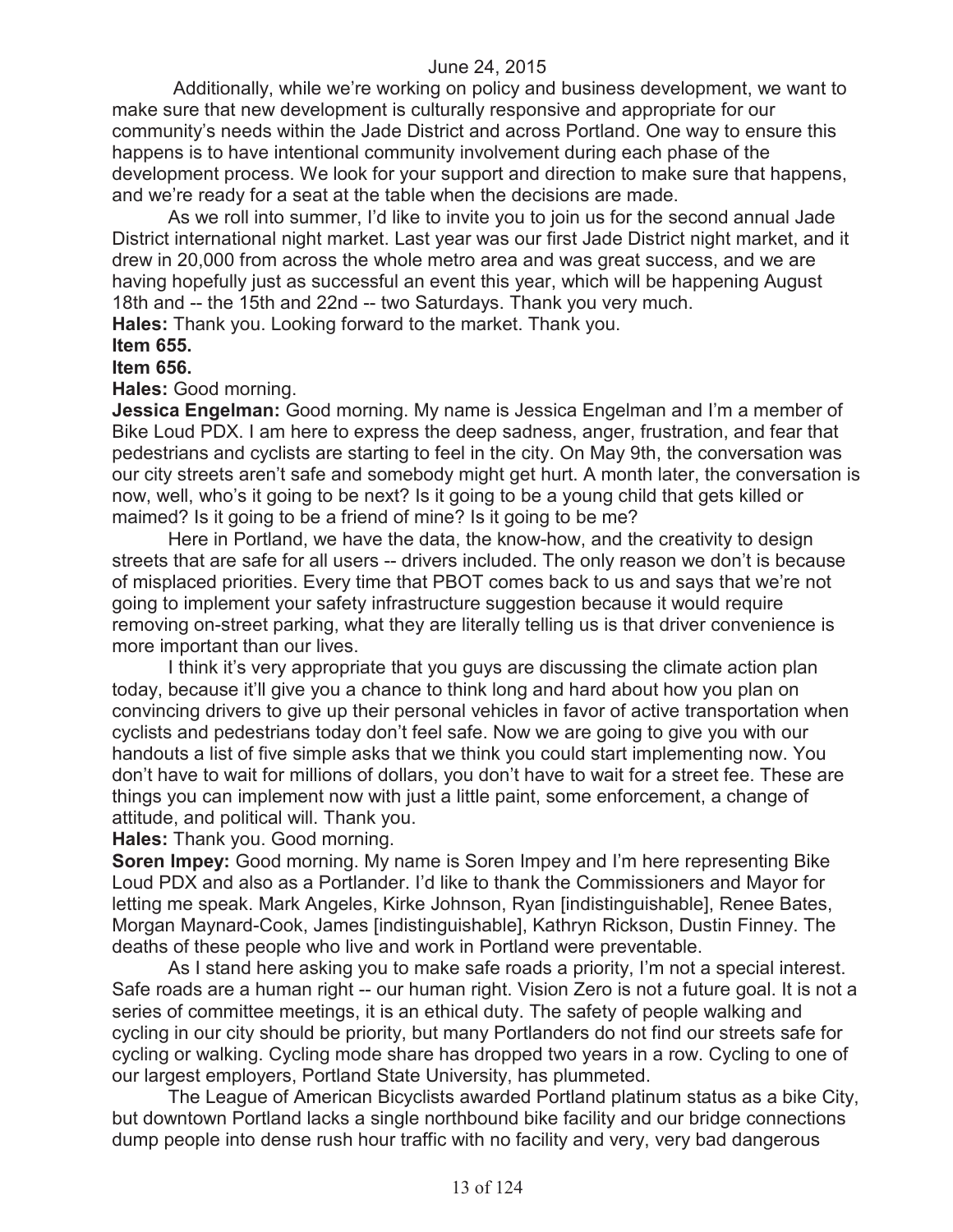pavement. So, I want to contrast this with Seattle and San Francisco, who've built miles of protected bike lanes in their downtown areas and implemented bike share. It's time to stop treating the Portland bike and pedestrian plans like wish lists. The safety and comfort of people walking and biking should not take a backseat to maintenance.

I want to touch on reducing pollution, which is also a local and global health issue. I want to remind the Mayor and Commissioners that the Portland Climate Action Plan commits to reducing vehicle miles traveled by 30%. We're not on track to meet these goals now. And if we continue to prioritize convenience, parking, and traffic speed, we're going fail to meet that goal.

Bike Loud PDX has provided you with a list of immediately feasible safety improvements based on the 2030 bike plan. We ask the City to implement these improvements as soon as possible and to provide an update on their implementation in around four weeks. We also ask that the Mayor and Commissioners commit to funding and following the bike, pedestrian, and climate action plans. Thank you.

**Hales:** Thank you both, very much. Call the other two then? Come on up. **Marisa DeMull:** Good morning, my name is Marisa DeMull, I want to thank you for seeing us today. I'm here just to speak on behalf of student bike commuters to Portland State University. I ride my bike to class. I live in Northeast, so my commute is about six miles. My goes through neighborhood greenways, then down Vancouver through the Rose Quarter, over Steel Bridge, esplanade, 3rd, then on to campus. I want to tell you what my commute is because I want to give you an idea about the kind of impact that the funding - the \$6 million bike funding -- could have on the student bike commuters to PSU.

I just want to mention in 2010, there were 13% bike commuters at PSU, and that fell to 7% last year. Most students said that -- well, 22% of the students polled, which most of the "bike -- yes" people -- said that improved routes to and from campus would actually make them more likely to commute. So, that brings me back to my route.

I start on neighborhood greenways where I am passed by cars going over 25 miles per hour. I move over to Vancouver, which is really our only in and out route to Northeast. I have to go through the Fremont exit, which is very scary -- especially during rush hour when freight and buses are coming through that area -- and then I get to downtown. Now, coming into the city isn't as much of a problem because we have the Naito option and we have 3rd. But leaving the city at night -- as I'm sure all of you know, because you are right here sitting on 4th -- is terrifying. Fourth Avenue between 4:00 p.m. and 6:00 p.m. Is dense with traffic. Every type of vehicle -- including bicycles -- trying weave through this road.

I have been witness to multiple near misses. I have seen vehicles get screamed at by bikes just trying to get their attention so they don't get hit. And so, I'm here asking you to please consider the 28,000 students at Portland State and the 2500 bike commuters when you are allocating funding. We really want Portland to remain a platinum city, but right now, most of us are too afraid of our ride home.

**Hales:** Thank you. Good morning.

**Gerald Fittipaldi:** My name is Gerald Fittipaldi and I'm representing Bike PSU. Some of my friends bike to campus. The ones who don't all say the same thing: "I'm worried I would get hit." Portland has some great bike routes. We appreciate the City's hard work. Diverters on the 50s bikeway help me feel safe biking to campus.

Two things stand in the way of inviting more to bike: gaps in Portland's bike network and aggressive drivers. The gaps are especially apparent leading to PSU, home to 6400 employees and 28,000 students. That's more than double the number of OHSU, Portland's largest employer.

When the politics of bike structure get contentious, we of Bike PSU will give you the political will to make our streets safer. We've got your back. In the audience is brit grachick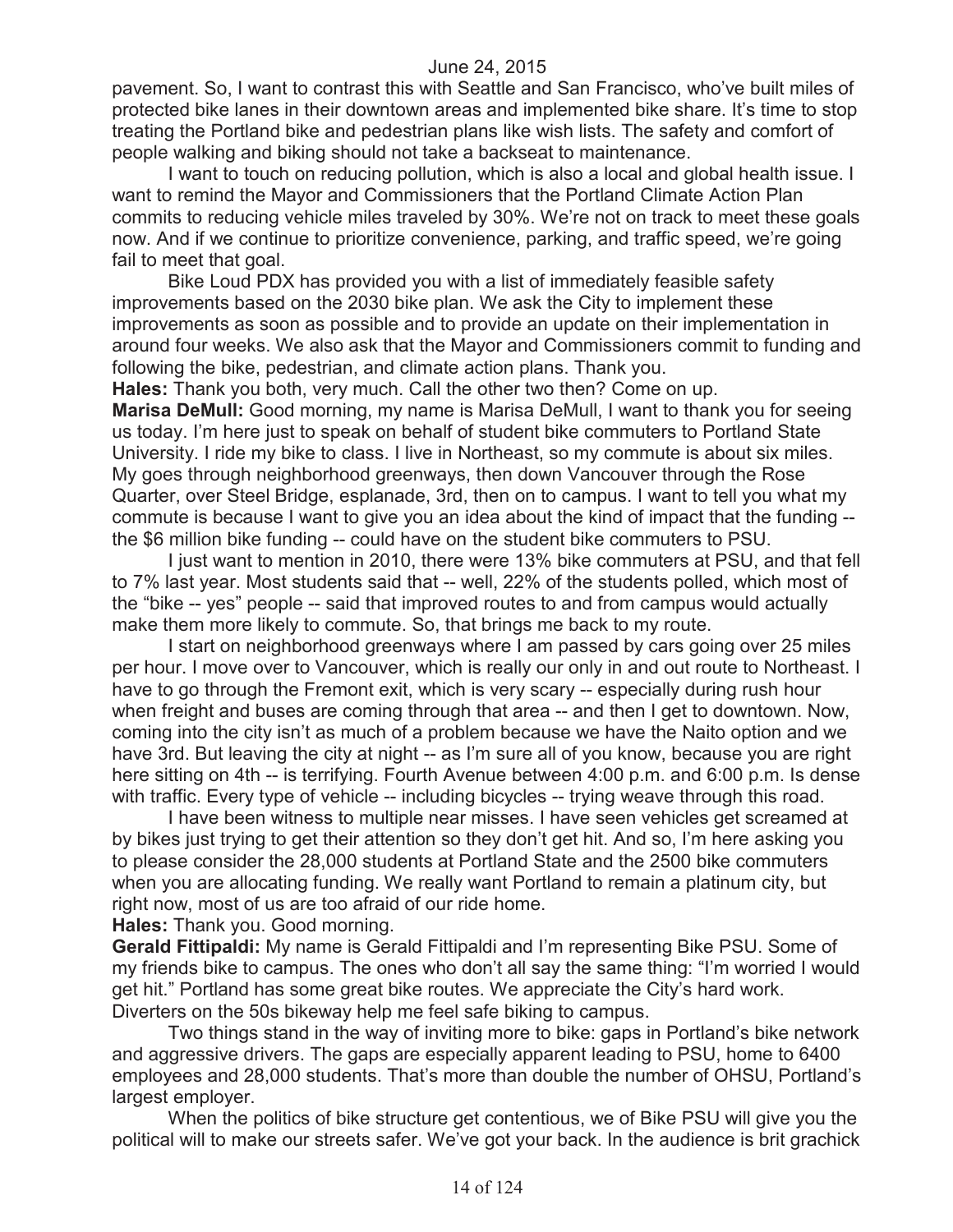[spelling?], incoming president of the neuroscience student club at PSU. In April, brit was hit by a reckless driver. She suffered injuries to her hip and spine. Brit has been brushed off when seeking action against the driver.

Drivers let off the hook continue their reckless ways. Cars are two-ton high-speed pieces of metal that kill 30,000 Americans every year when controlled recklessly. In 2012, 32 coffins were lowered in Portland due to traffic violence. Half were of people killed while walking or biking. Half. Safer street design and a zero tolerance reckless driving policy are necessary for Vision Zero. We need your help. Thank you for your time.

**Hales:** Thank you, thanks very much. Thank you all. Alright, let's move on to the regular calendar. I think our first item is -- let's look at the consent calendar, sorry. I don't think we've had anything withdrawn from the consent calendar?

**Moore-Love:** We have 667.

**Hales:** Oh, there it is, I'm sorry. We're pulling 667 to the regular calendar. That's it, right? **Moore-Love:** I think so.

**Hales:** Let's take a vote on the balance of the consent calendar, please.

# **Roll on consent agenda.**

# **Fish:** Aye. **Saltzman:** Aye. **Novick:** Aye.

**Fritz:** I know we have Mr. James Posey and various folks other folks here in support of the commission on equitable contracting and purchasing. So, thank you very much everybody for your work on that. Thanks to Bryant Enge for setting it up, and I'm very happy to vote aye.

**Hales:** I want to thank the community leaders who stepped forward to be on this commission for their commitment and their willingness to work together to make the City do a better job. That's what this is about. We're not interested in simply validating what we're already doing, we're interested in making actual, tangible, measurable improvement, which is something I've heard from a member or two of this group that we're appointing. So, we want oh to let you know we are in solidarity with that goal and that's why this commission is important and that's why this Council supports it. We look forward to your work, we look forward to you speaking truth to power -- whether that's the purchasing bureau or the five of us or both -- and to continuing to make us actually get to our goals when it comes to giving people opportunity to get contracts for work in the City of Portland. Thank you for your willingness to serve. Aye. Thank you all. OK. Let move on to time certain 657.

# **Item 657.**

# **Hales:** Good morning.

**Saltzman:** I have some introductory remarks.

**Hales:** Oh, OK. Commissioner Saltzman will start off and then we'll give Jeff the floor. **Saltzman:** Thank you, Mayor. It's a pleasure to introduce this annual update for the City Council from Travel Portland on the health of our tourism industry over the past year. It's no shock to report that it is healthy and Travel Portland's Jeff Miller, board chair Jim Dodson, many of the staff and other board members in the audience are a big reason our industry is so healthy.

As we know, Travel Portland is the premiere destination marketing organization and continues to be the go-to location for would-be Portland travelers and conventioneers worldwide. We'll hear more about these successes from Travel Portland's Executive Director Jeff Miller.

**Jeff Miller:** Mayor Hales, nice to be here, Commissioners. It's always fun to talk about the wonderful work that we do and in conversation with Commissioner Saltzman this year - who as you know is on our board -- we thought we'd take a little bit of a back-to-basics approach and talk about the work of the work, how we do what we do, where we invest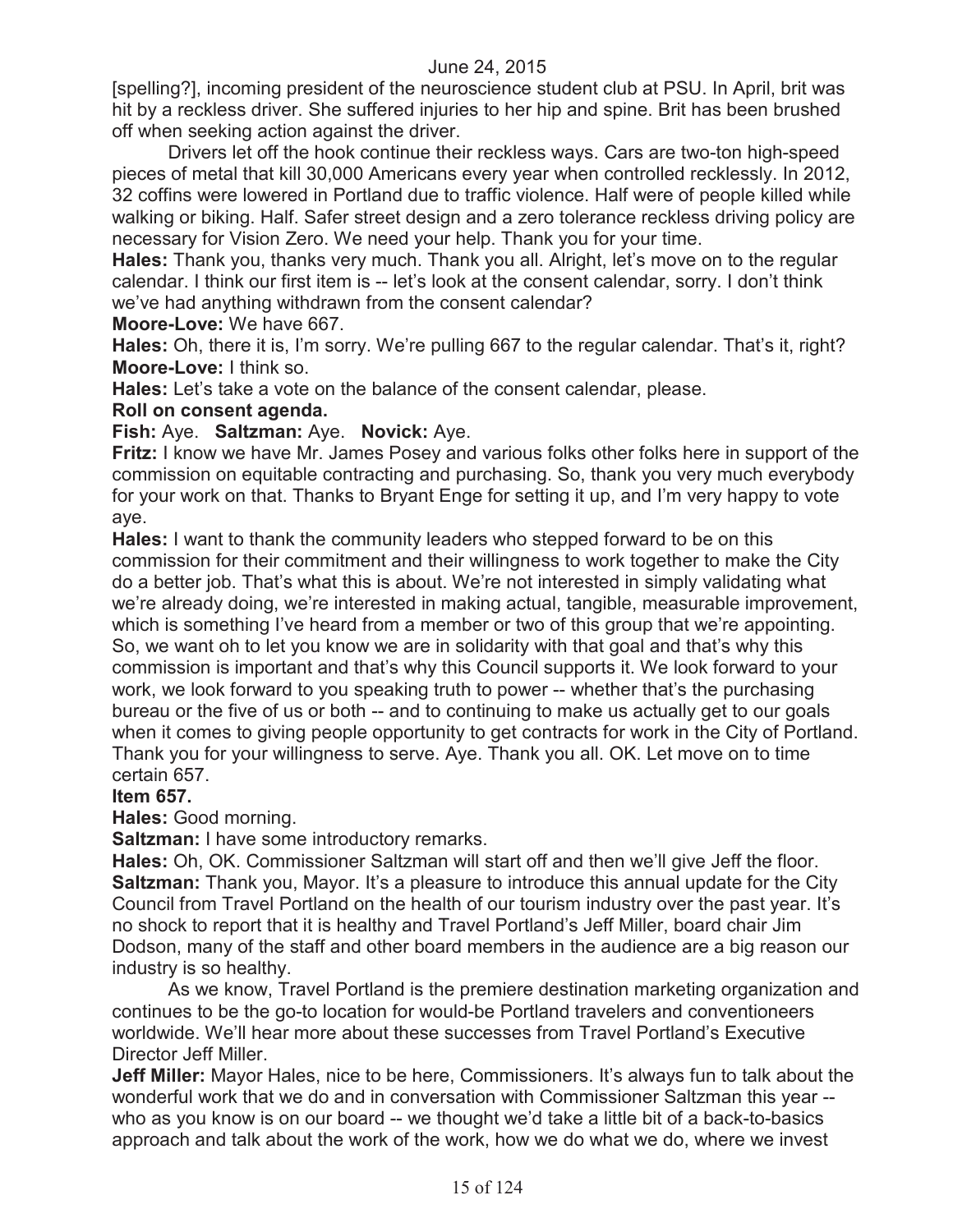funds, and what that looks like. We've got our board members here, staff members here, and I get to work with some really, really wonderful people and it's exciting work to do.

I always say if you're interested in an organization, look at their budget and that will tell you what they're interested in and how they do what they do. As you can see from this chart, marketing is the number one budget item, with 37% of our moneys going there. The winter campaign, which is November through March, is the largest piece of that. The hotel said to us, "please invest when we need business the most" and that's in those kind of rainy, dreary, winter months -- which actually weren't rainy or dreary this year. Convention marketing website, the voice of the brand really sits in this budget piece.

Convention sales -- something that is easily counted, 19% of our budget -- most of that is paid for by the Oregon Convention Center and we've also enhanced that with tourism improvement district funds given to us by the hotels.

Global tourism is 10% of the budget, and probably the largest increase in the last few years. And we think the future is in international, as Portland grows its reputation domestically but also internationally.

Communications PR -- while only 8% -- probably is our farthest reach when those journalists tell stories of Portland both domestically and internationally.

Convention services, visitors services, partner services -- also very important. They fulfill the promise when that visitor comes to Portland and shows just how friendly we are and how much fun we have living here and doing what we do. Capital events and certainly the operations with IT and other things are certainly a part of that budget, but let me get into some of that work.

Global tourism -- we have a very, very busy calendar. We have 48 fam tours a year. And many of you are familiar with the convention sales fam tours, but probably not the tour operators that come from around the world to see Portland and put us on their itineraries. We attend 23 trade shows -- some very, very large, like the largest one in Berlin -- 23 buildings of destinations selling their location, it's very amazing to see -- and we're very closely connected to Delta and the Port of Portland. Those direct flights as you know are incredible economic drivers for our region, and certainly our job is to help fill the front of the plane and more importantly, often the back of the plane. We have two large planning meetings with Delta Asia, Delta Europe, and then many, many other planning meetings with them to ensure that our marketing is aligned with their marketing because we want a healthy PDX and we want those flights full.

**\*\*\*\*\*:** They are. [laughter]

**Miller:** Yes, they are. We also have new Condor and Iceland Air team, and has worked very closely with their marketing teams. The Iceland Air flight has extended as you know - the first two weeks are completely sold out -- Condor doing very well. That tells us that Portland is on the map.

One thing that we're doing very differently now than we did two years ago is really consumer promotions and these global destinations. We have a lot of tour operators with Portland packages, but what we found is we really needed to tell the story of Portland more authentically and tell it to the consumers so that they're buying those packages. Our promotion last year was with Thomas Lauderdale and Pink Martini. He had a concert already planned in Paris. We took over the lobby with Delta, we had a week on what would be their KINK radio, that radio station then came here and broadcast back to France for a week. We did giveaways. Thomas talked about this great place, Portland, where he lives. And those kind of consumer promotions put us on a different playing field than we've ever been and we're really proud of those, and I'm proud of the team for coming up with that.

Most people don't know that we're in 19 countries. We work very, very hard around the globe and nobody has an idea of what our reach is and what we're trying to do for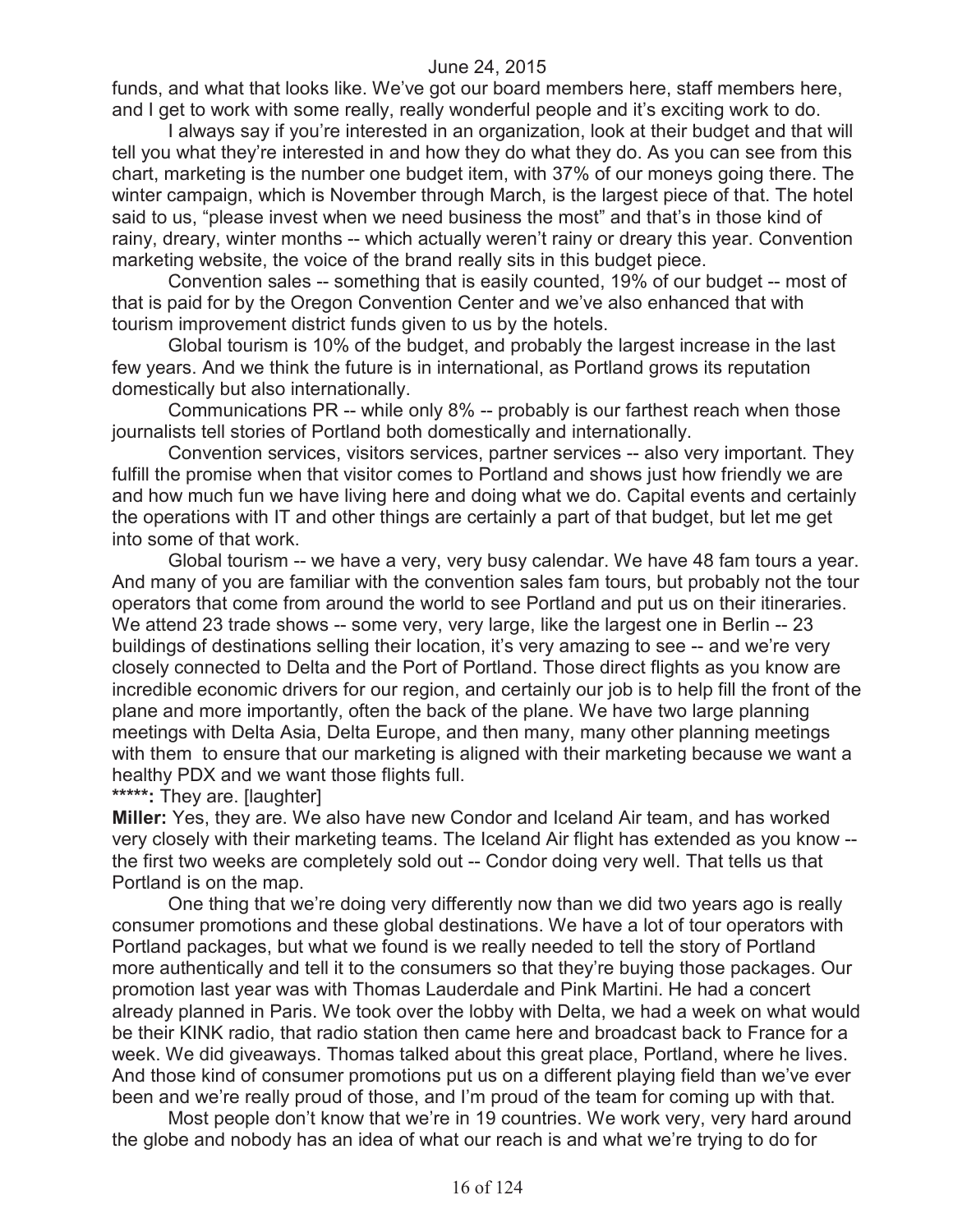Portland. We have seven foreign language websites -- Japanese, German, Dutch, French, simplified Chinese, traditional Chinese, and Portuguese. I've given some of the brochures that we've done in other languages, too. We are truly a global organization and really proud of that.

This is our new trade show booth at IPW, you probably saw it last year. Commissioner Saltzman joins us at ASE for the convention trade show. This is the biggest international show in the U.S. On the right, we have folks from Asia, on the left, folks from the U.K, and I think the center is either Germany or France. So, when you see these in action, it's a lot of fun.

Partner businesses. These are the folks that -- as I said, we want to bring business to Portland and Portlanders and its economic development. Tourism a big engine. 838 partners, and we've had a special push this year to increase our MWESB, especially on the minority side. I'll take about that a little bit more. Business to business networking events so that those partners, those small businesses can understand how they can partner with each other and partner with Travel Portland. And then a new effort this year has been brown bag lunches. One coming up is Billie Moser, our VP of global tourism. We'll meet with partners and have a brown bag to talk about, how can you connect with Travel Portland? How can you get more of that business? What do you need to do to be China-ready? What does that look like in your business, and how do we help you get there so when that tourist shows up, you know how to treat them, you know what that feels like and how to partner with us?

The visitors information center in Pioneer Courthouse Square seats over 600,000 visitors a year. It's pretty phenomenal. And that's separately from TriMet and the other parts of that building. We love what's going on down there, and we have 72 volunteers that help us with 12,000 hours. And they are passionate about this place Portland. We're working with the James Beard Public Market, and they will unveil tonight one of the new designs. We want a visitors information centers there, too, because we know that will also be a place for visitors to gather. We think we should be in both places there. So, we're excited about that.

Marketing. You have the Travel Portland magazine there. We produce a lot of these every year, so if you need them for visitors or your office, please let us know, we're happy to supply those. We distribute them far and wide. It's not only a lure piece, but it's something we find people bring and they've dog-eared the pages and see things they want to do.

One of the things that we've worked with RACC and we developed an events calendar that's 12% of the entire page views of travelportland.com. It's something we think we can do a better job of talking to locals about -- what is Travel Portland, number one, and what's that events calendar? At any one time, there are about 700 events on that calendar. 709 contributors. Anyone can contribute to that, and it's a great place for Portlanders -- not just visitors -- to find out what's going on this weekend when they've got family in town and other things. We're going to do a local push -- which we've never done before, but we think that's the place to do it.

Social media. Obviously very, very important to us. We have a separate website for the meeting side of the business that gets 25,000 hits a month. We have lots of trade show booths -- eight of them -- 20x20, 10x20, and all sorts of sizes -- and you've seen one of those. But the marketing folks really are the brand of what we do.

Here are the Travel Portland website visits. As you can see, it's grown significantly over the years. One of the things that we did last year -- when DMI went away, the downtown marketing went away, we took ownership of downtownportland.org and Dining Month Portland and incorporated those into our website. So we have a much, much more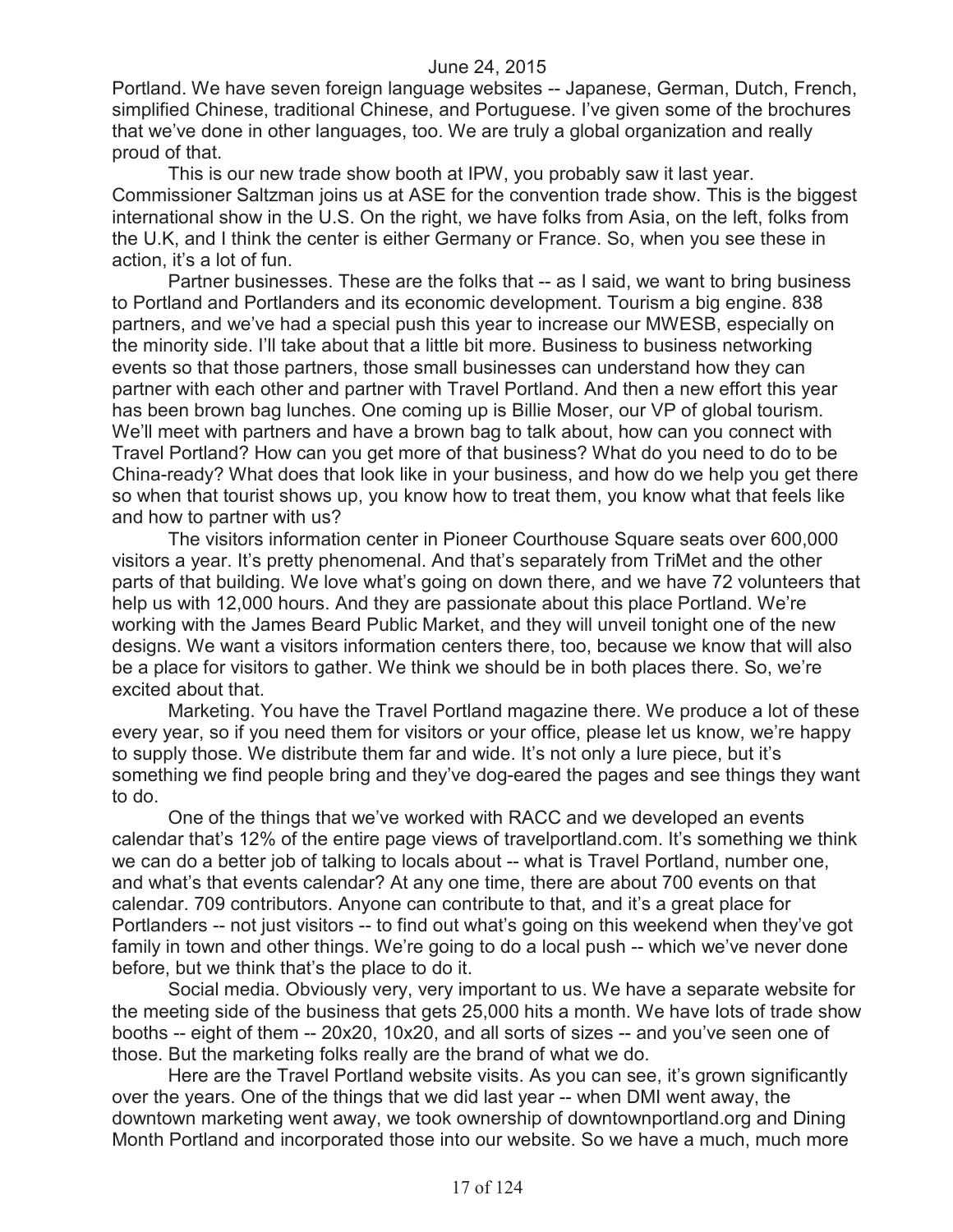robust downtown presence there, and we can redirect those folks to our website. It was a way we were able to hold on to those URLs. We work directly with the business alliance in that program as it's been funded to keep that robust and make sure it works well.

Dining Month. The reason March was so big -- Dining Month Portland is a huge promotion for our restaurants. They love it, it fills the restaurants when they need the business. We're able to promote it in Seattle, Vancouver B.C., and get those other visitors down. And that spike is partially because of Dining Month, that's how big it is.

You may've heard, we built a clock. It sits at the airport, it's 25 feet tall, the largest free standing cuckoo clock in North America made out of a single piece of Oregon maple. It is nothing short of phenomenal. We had it in Seattle and in Vancouver B.C. to kick off the winter campaign. We took Portland personalities with us. We took naked bike riders -- who were in leotards -- we took Steven Smith who did a tea-tasting there, a poet, comedian, a band, and each hour a new Portland personality would come out. One was santa-squatch, you got sit on santa-squatch's lap and ask what you wanted to Christmas. Just with the two clock showings, we had 67 media placements -- articles and online articles – about the clock and about the winter promotion -- 115 million impressions, and we got 2.9 million dollars' worth out of media value out of that one clock. It'll be at PDX until next March and I would say that there's easily 300 to 500 selfies a day with that clock. It is a working clock too, by the way, and was produced locally.

The winter campaign. We always like to measure what we do to make sure that it's effective for the people we're doing it for. We asked Smith Travel to give us a projection - looking at our convention calendar and everything -- during that November to March time period -- what do you think will happen? They thought we would sell 4% more rooms, it was actually 4.5% more rooms. So, we feel like we had a little bit of an effect there.

Intent to travel. We asked west coast travelers, "are you extremely or very likely to come to Portland in the next 24 months?" Last year, 28% of them said yes. This year, to 37% of them said yes. We're moving the needle and getting to the hearts and mind of those travelers.

We asked longwood to measure, what is our advertising worth in incremental spend? They said that last year, we got \$64.7 million more spending that we would not have gotten had we not advertised in that time period. This year, it was 70.1. So, a pretty nice increase. And that is money in businesses small and large.

Communications PR. Again, one of the most important things we do. Through the third quarter of this year, there have been 535 articles featured on Portland that our team has touched. There have been many more than that, I'm sure, but our team's worked with that many. You can see 407 domestic, 128 international, and we've worked with 150 journalists -- and that's touching them, talking to them, touring them, or providing information to them. That's a lot of people that have an interest in this place. We do media tours and we have PR contracts with Lane PR, a local company that talks about west coast media; Sunset Magazine; those sorts of things. We've just engaged Laura Davidson out of New York to talk to national media and who are those publications and what are those places that we want to have to tell the special story of Portland. You can see the ad values are up. Very large numbers and very, very important.

One of the initiatives that I've talked about before but we're very excited interaction is diversity and strategic relationships. And many of you have met Tamara Kennedy-Hill, who heads that up. Her title was Director of Community Relations and now it's Director of Diversity and Strategic Relations because we wanted to be explicit in what that work was and what our goals were in that position. We're moving forward very clearly on that. We have a committee of the board, the community action committee, that looks at development, public safety, transportation -- what are those things that affect tourists. On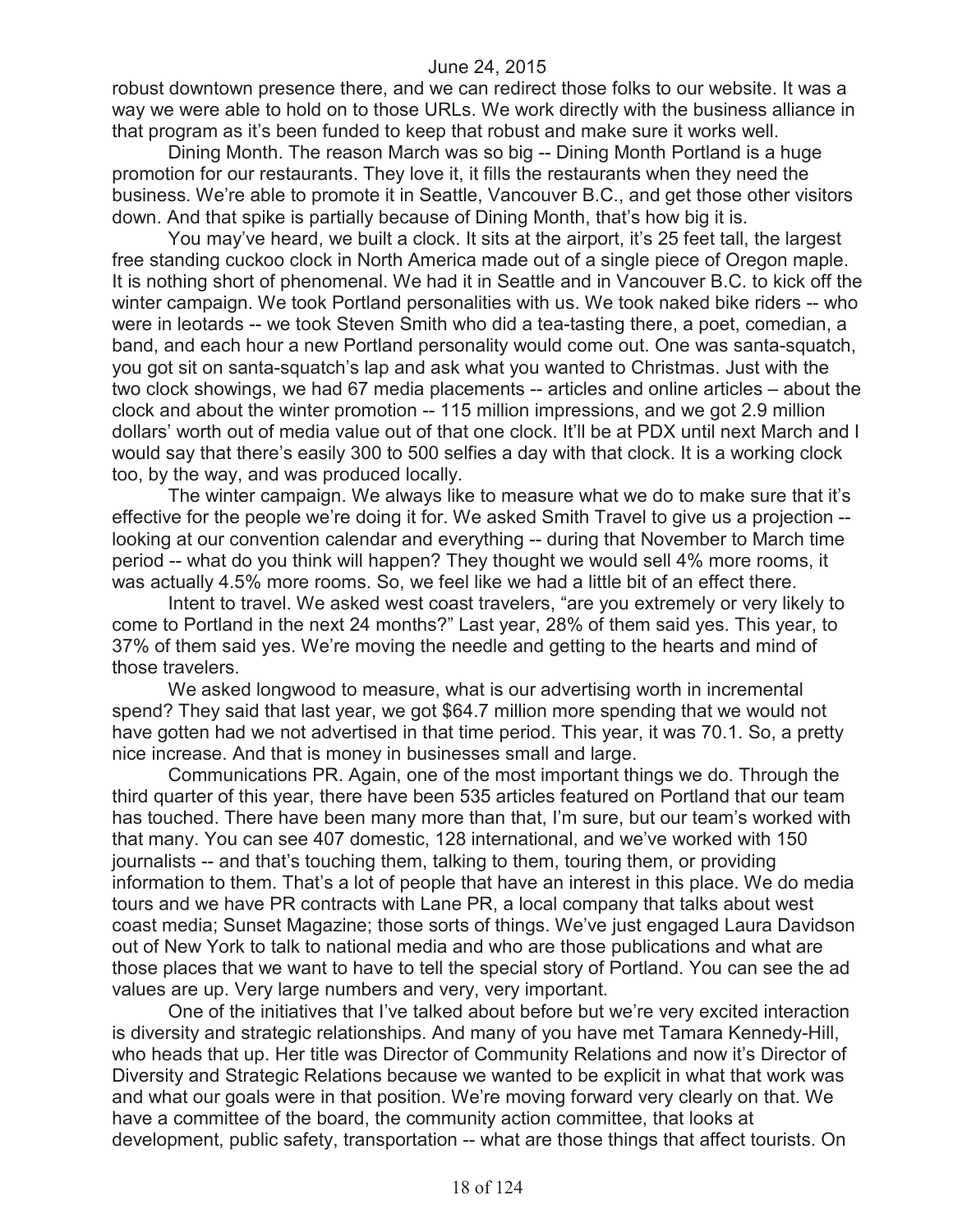diversity, we have a multicultural advisory council that we're asking opinions on the work that we're doing, especially on the convention side. But also, Tamara helps coordinate our internal efforts -- what are we doing and how are we doing it together? And then the liaison to the chamber and the community groups to make sure we are listening and hearing. We just had a group from the Jade District come and talk to the entire Travel Portland staff about what's going on there so that we do a better job of selling that, so it was great to hear them here this morning.

There are a lot of jobs in hospitality, so how do we connect our hospitality partners to those career fairs? We have a small foundation that we are able to give for people moving in to hospitality jobs, and we do that with the Hispanic Chamber and other places. Something very, very important to us, and it's a position that's taking greater and greater importance.

Convention sales. We can count those room nights very, very clearly. We attend 34 trade shows, we have 90 site visits and that's for meeting planners that want a more personalized view of Portland and what they need to see. We do three fam tours. Many of you have been to those. Mayor Hales was just at one of our fams doing a welcome and I thought you did a great job talking about getting the place ready for them over many, many years. They loved that.

We have a customer advisory board, and those people are meeting planners that give us advice on our programs and are we doing things well. That's coming up July 8th and 9th.We have one of those members in town this week, Jan Sneegas, and she represents the Unitarian Universalist. They have a 5000 attendee, 9200 room nights, and an economic value to Portland of \$4 million. Really important to have those CAB members also be customers and love us, and we are always excited to have the Universalists back there. They're kind of a good, core group of Portland and they are the greenest group the Convention Center ever sees, and they push us really, really hard, and it makes us better at what we do because they are so interested in all sorts of stability.

We also -- as we talk about this diversity effort -- we work with Su Público to help us produce some videos for that meeting planners, those diverse meeting planners. We've done that with African American, Asian American, and Hispanic. And I'm going to show you the African American. These aren't released yet, but this is the first preview. [video] [music]

\*\*\*\*\*: African-Americans in Oregon are pretty unique to most other places. It's an environment that's loving, and it embraces interesting and new people that come to it. \*\*\*\*\*: It's a very diverse city. We have lots of different food and culture and dancing and people.

**\*\*\*\*\*:** I think we have a festival of some sort every single week.

\*\*\*\*\*: You can drive an hour in any direction, you can hit the snow, you can hit the ocean, you can hit the desert. You know, you can ride your bike to and fro. It's easy, it's simple. \*\*\*\*\*: This is an excellent place to come on convention, and then you can vacation after the words.

\*\*\*\*\*: I believe Portland is a great art city. It's a very lively, very vibrant community. **\*\*\*\*\*:** It's easy to get around. We have everything that a major city would have, and that will draw them to come to their community. This is a place where you can get the best food, the friendliest people, a good rate on a hotel, and outstanding -- and I say outstanding -- convention facilities.

**\*\*\*\*\*:** You need to come here to feel it and experience it. [end of video] **Miller:** The hashtag for that is mypdx. We'll use that on the social media site of all of these and really engage those meeting planners. This will be on our website, we'll use it in promotional ways. We're really excited about being able to do that and talk directly to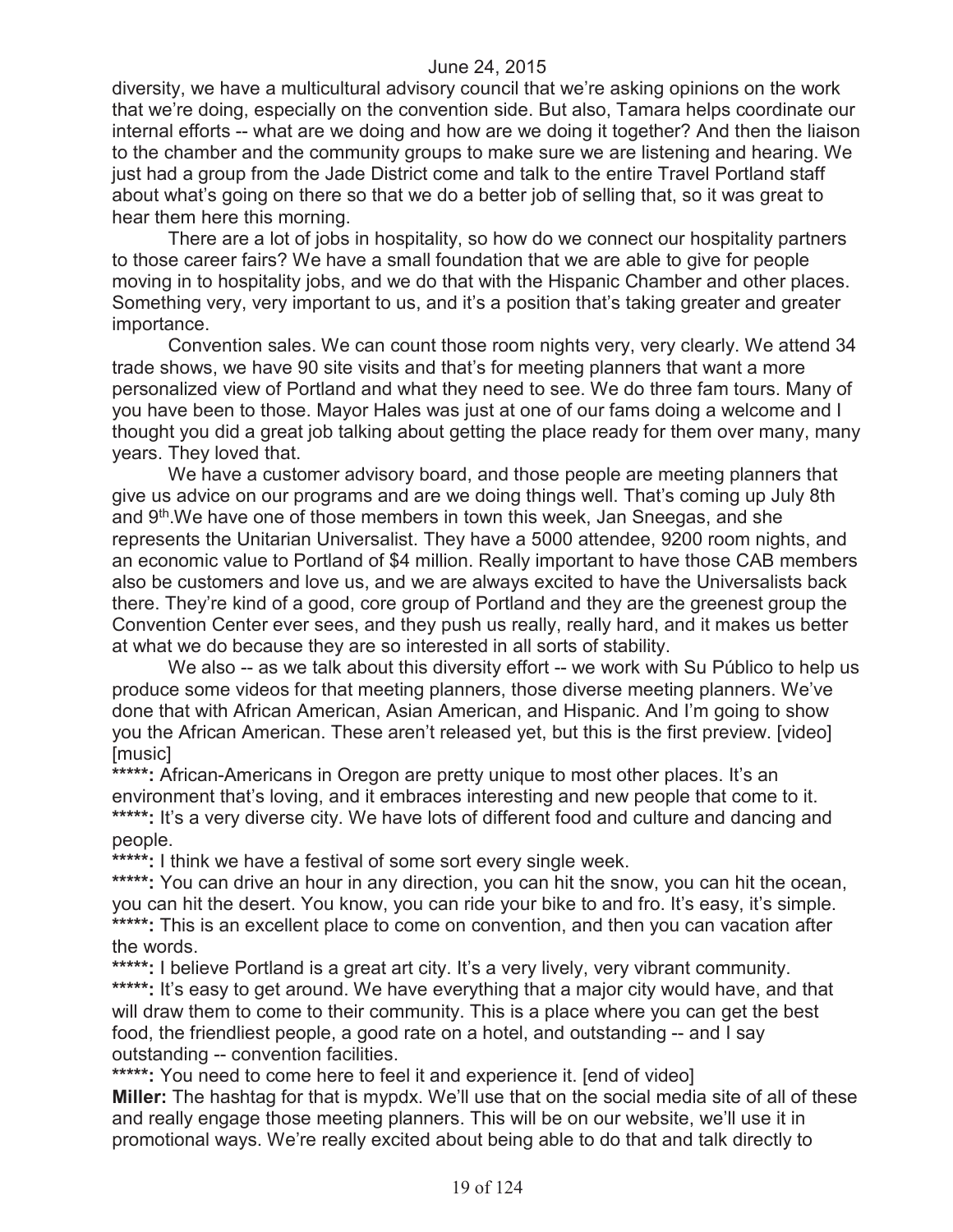those communities. Many of you know, we did a meeting planner survey a few years ago and we asked them, "what do you need out of a destination?" And so we're building that tool chest continually so we can talk to those people and help them find their community when they're in Portland.

Convention services has to fulfill all the promises that the sales team made, so we do a lot. We distribute a lot of promotional materials, we have the TriMet program that we help with. We have a housing department that helps book rooms for those groups that ask us. You can see 3200 of those. And at the end of the day, again, economic development. We want to push leads out to those meeting planners so that they use local businesses and create that business for them. A lot of groups, a lot of sight tours for clients who need that personalized experience to find the right offsite venues, the right caterers, other things.

We also go the year before to very large conventions and kind of whip them up and get them excited about coming to Portland the following year. So, we think that's important and meeting planners love that.

These are the stats, these are how many citywide convention groups we've had the last three years. We're just going into 2015-16 and we'll add a few more in the year for the year. You can see significant numbers of room nights on those citywide conventions. You can already see that 15-16 is more than last year -- and we know we'll add some to that - with very large economic impact. We were very conservative. This does not include multipliers, it's what our calculator -- which is a national calculator that we use -- says.

We also book a lot of single hotels pieces for conventions. So, smaller meetings -five to 500 people. Again, a lot of room nights and a lot of economic impact.

I want to talk a little bit about visitors development fund board, which is separate from Travel Portland even though we manage the paperwork and the assets of that. Commissioner Saltzman and Commissioner Fritz sit on that board, and it's comprised of elected officials from each jurisdiction, five hoteliers, and two rental car folks since they're paying the taxes for this, and two Travel Portland people. The funding for that in the new agreement is \$645,000 a year, which goes up by CPI, and then a flat amount of 875 that was from the refinance of the Convention Center bond. So, we have about a million five coming in a year.

The visitors development fund has made grants the last two years, as you can see here, and the amounts of those. We're spending the money very wisely, we think. The economic impact of those 45 grants in 2013 was over \$73 million with an ROI of 24.3 to 1. The average grant VDF grant is \$52,000. These are not huge grants, and most of that is used to buy down the rent of the Convention Center so that we can lure that group to come at the sort of guarantee you'll come if we help do that.

This is the checkbook, and you can see the amount of money coming in. We had some carryover moving into 2016. You can see the commitment is already made each year, the promises we have made out of that, and there's not a lot of money left of that in 2016. A little bit more in 2018. It looks like a fair amount in -- excuse me, in 2018 a fair amount, but 2018 is a need year for Portland. We're struggling to book the number of conventions that we need, so we're working really, really hard on that. We will need to deploy that money very, very carefully.

Here's a good place I think to talk about IAAF 2015. We're very excited about them coming here and what it'll do for Portland. We applaud the City Council's support of that. One of the reasons -- I heard as they were testifying that we had limited them to \$100,000. And we hadn't limited them, we had saved them \$50,000. We knew we could probably get to 100, but they were making an ask when their event is next March. Everyone generally asks two or three years in advance. So, we had spent the checkbook down and we were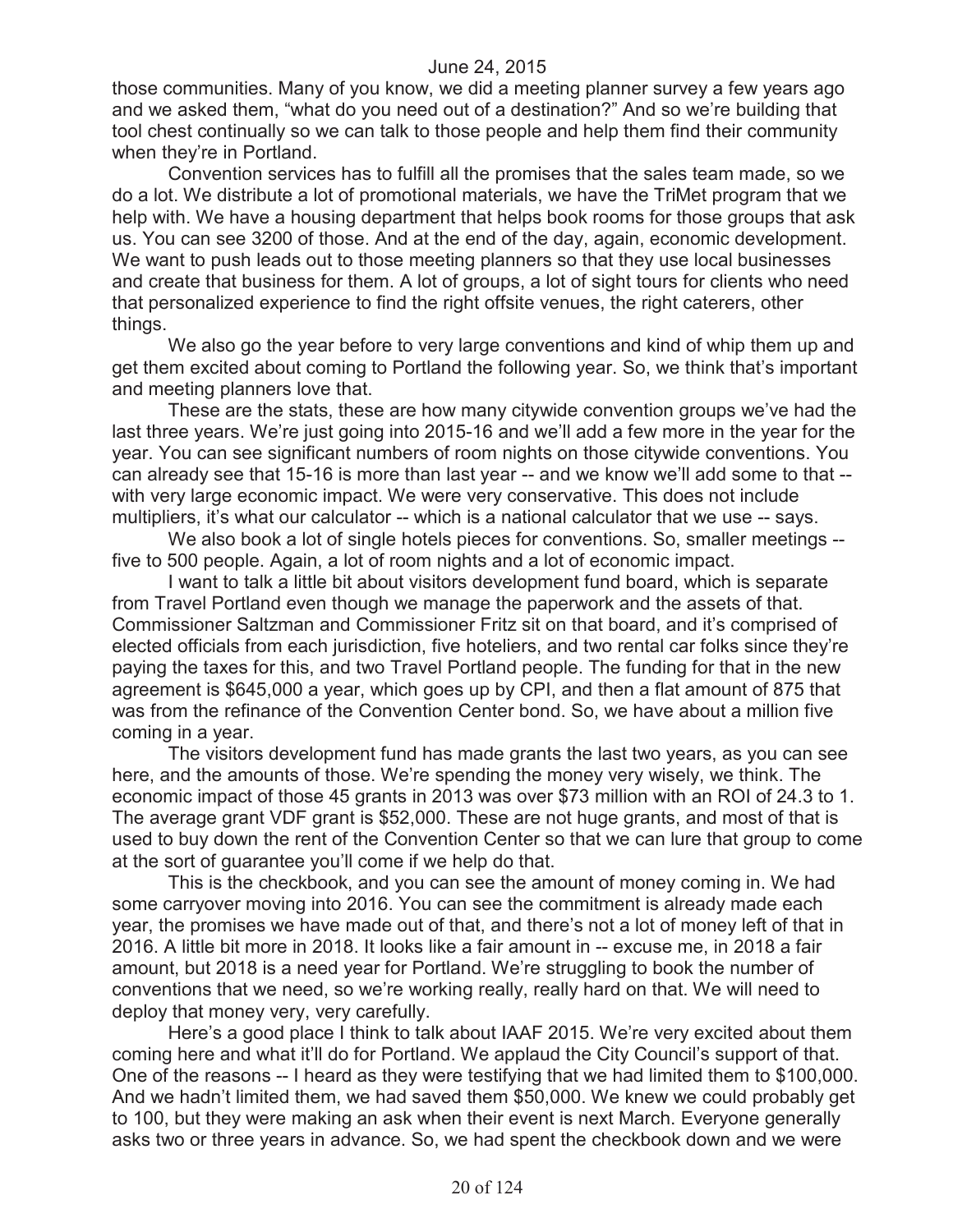afraid that we weren't going to have enough money for them. The board at this last meeting went back and looked at it. We were able to come together and pull out \$175,000 for them on a \$250,000 ask. And we're looking at other ways we might help them, but we needed them to come a little earlier and plan this with us so that we could be good partners.

One thing we're also talking with them about -- the IAAF folks -- we've been awarded in Oregon and Eugene the 2021 outdoor championships, which is fantastic. But there's a move afoot to raise the statewide lodging tax by 1% to pay for this, and we're concerned about that. We're at 14.5% -- 12.5% lodging tax, 2% TID, and we are just below our competitive set in the amount of taxes that we charge meeting planners. So, we're concerned about the fact that we'd raise this to 15.5%, which would make us not as competitive. We still have the issue of the Convention Center and not having a headquarters hotel. We also know that we have plenty of venues in Portland that are going to need help. The amounts that they're looking for for this event are \$75 million in renovations to Hayward Field, plus another amount for the event. We know that we have 75 to 100 million dollars' worth of work at VMC. The Portland Expo Center as three 90 year-old buildings that need help. We've got a lot of things that we were at that table having that conversation, we're working with Susan Hartnett who has been a great partner of ours, the Metro, the County folks to really talk about what are the needs in Portland. And when you look at the amount of taxes collected just in the City of Portland, it's about \$5 million a year this year. That's 33% of the entire state's lodging tax collection when you look at the 1%. So, we want to make sure that we can be partners in helping the 2021 happen, but also understanding Portland has needs we need to take care of at the same time. Again, we really want to be partners and we're exciting about it, but we really want to be at that table and we will be at that table with you and with many others.

I wanted to briefly show you how a convention in a good convention month actually does affect the tax rolls and the tax that we all get. In April of these year, we had 13 conventions booked at the Oregon Convention Center, which represented over 25,000 room nights. 12,800 of those were the craft brewers conference. This was not only big, but it was good for Portland because we are the home of craft brewing, we own that, we're very proud of that. It was business development I think for us. The occupancy that month for hotels went up 7%. The average daily rate went up \$21 to \$143. Revenue for hotels went up 24%, and we know the tax rolls go up -- the tax collections go up about 24%. So when we have a robust month of conventions and big conventions, it affects how those taxes are collected and it makes a difference.

My last few slides -- and I'll be very brief with these, but I thought you ought to see what's happened over the first four areas. The occupancy rate in 2011 was 68.7 for the entire city of Portland hotels for the year. This year, it's 76.7%. Phenomenal. Now, we've got a lot of new hotel product coming on, so that's a very good thing and that occupancy may go down but we will sell more rooms, which I think is important here and this is a calendar year. The average daily rate was \$106.77 in 2011. It's now \$132.13. And on some weekends in Portland and days when we have conventions, you won't find a room for under \$300 or \$400 in downtown.

The revenue growth for the hotels has gone up as you can see 8%, 10%, 10%, and 13% last year. And you already know what this year looks like, because you see the tax collections. This is the five year tax collection increase. 2011 was -- our 1% to Travel Portland was about \$3 a year, just slightly over that. This year, if we get a \$17,000 check in July -- and we know we will -- we will be at \$5 million. Five times that is certainly your take. It's risen from \$15 million in that 2011 year to \$25 million this year. It's a phenomenal increase. You want us working and doing this program of work to feed that engine and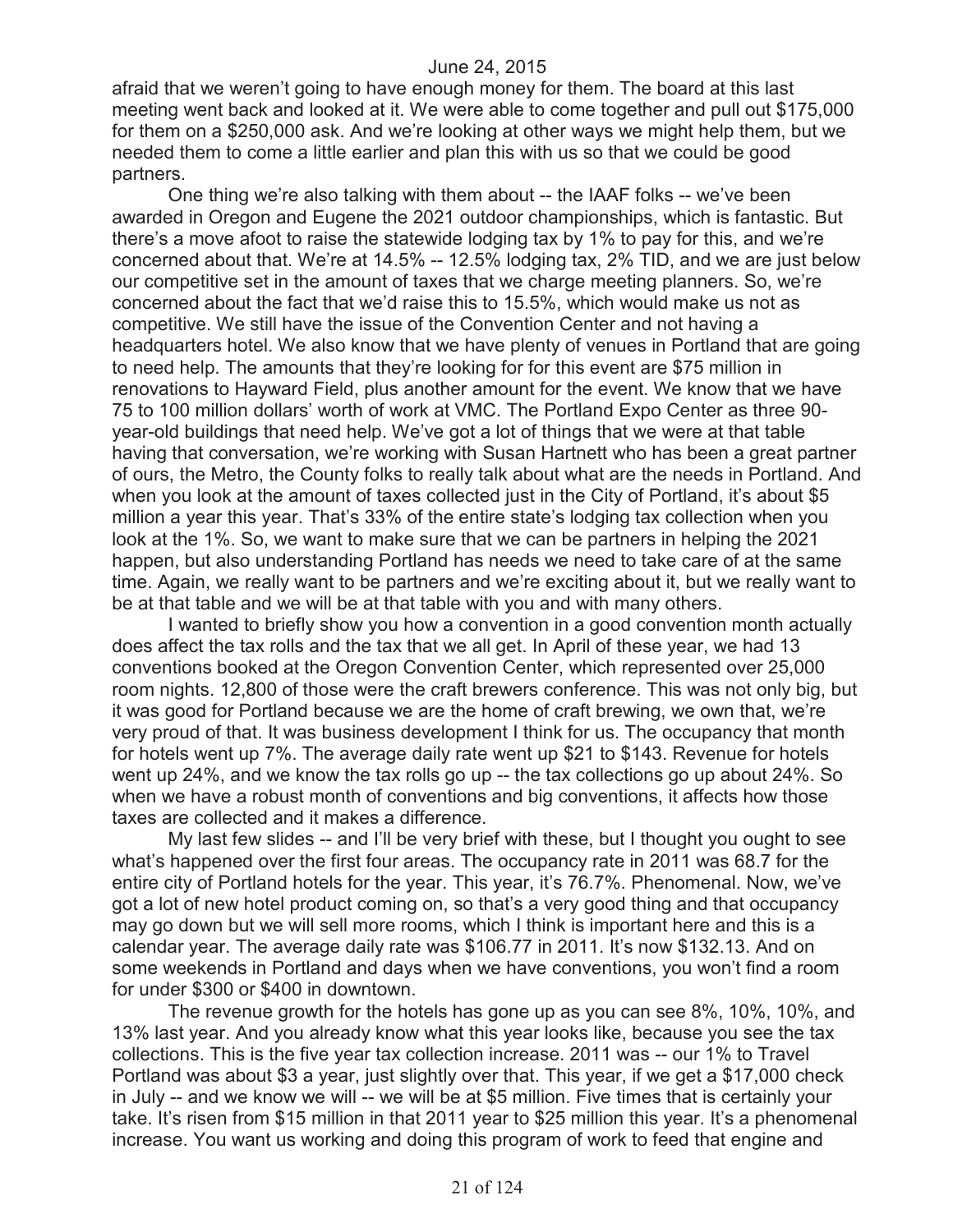create those taxes and really grow your ability to use that and our hotels and small businesses to grow with us. And Portland is happening now, as we like to say. With that, I'd be happy to take any questions.

**Hales:** Thanks very much, Jeff. Questions?

**Fish:** A couple questions. Thanks for the presentation. We learned this past week that Charlotte got the NBA all-star game, and so it's pushing back our aspirations. So it begs the question in my mind, how much business are we currently losing because we don't have a headquarter hotel?

**Miller:** We lose each year probably about 15 pieces of large citywide conventions because of the lack of that hotel and hotel package. It's huge amounts of economic impact, hundreds of millions over the course of a few years.

**Fish:** My recollection is that we were also hearing from the NBA that that was sort of a prerequisite, to have a headquarters hotel.

**Miller:** It is, and I heard yesterday that 2020 would be the 50-year anniversary of the Trail Blazers, and that would be the sweet spot, we should have the hotel open by then. And the Trail Blazers are leading the charge on the bid, but we right with them with the Oregon Sports Authority and others to make sure we are a destination that they are going to pick very soon.

# **Hales:** Other questions for Jeff?

**Novick:** Yeah, I was wondering, what is the thought in the industry about the impact of Airbnb etc. on hotels? Is there competition? Is there not competition? Is the jury still out? **Miller:** I think some would say the jury's still out in some ways, but the representative from provenance hotels says it's a very different animal and it's bringing a consumer we might not see in a hotel -- family, people that want to stay in neighborhoods. So, as we look at our tax collections from Airbnb and kind of figure out what we think those are -- it's been a significant driver of taxes, and the hotels are certainly not feeling it, as you've seen the statistics. The consumer that's picking Airbnb is probably not looking to spend three or four hundred dollars a night on a hotel room, and they're looking for a different experience. We think it's additive, it's not competition.

**Novick:** I apologize if you said this and I just missed it, but what's sort of the breakdown of visitors to Portland in terms of in-state, out of state, west coast, Midwest, northeast, international?

**Miller:** It's a little hard to tell sort of the number. We know we get over eight million visitors a year. We know international is growing. Because we don't have a sales tax, we do get some visa view information on international. We know that Japan is our number one inbound market; China is just barely number two -- and that's increased in the past three years; Germany and U.K are right after those; Australia is coming on very, very strong, which I think is surprising to most people. Within any destination, we know -- as we say -the rubber tire market -- Seattle, Vancouver, Oregon, northern California is our biggest market, Canada is our biggest international not-overseas market. So, that's why we do the winter campaign from Vancouver B.C., Seattle, and regional, because we know those people -- they know the rain. And we've done focus groups -- they are more than willing to come here when it's a little damp and wet. So, that's gonna always been our most important market, but we have to look further afield as we think of the brand of and what's our role in international marketing as we go with PDC to Japan or other places. I feel like we sell the lifestyle of this place -- do we have the business infrastructure, kind of the basics -- but what's that going to look like? What's that city like? That's our role. And we work closely with all those agencies to do that.

**Fish:** Jeff, I have one more question. It goes back to the grant-making. I want to ask you a philosophical question. When I served on the Oregon Cultural Trust board, there were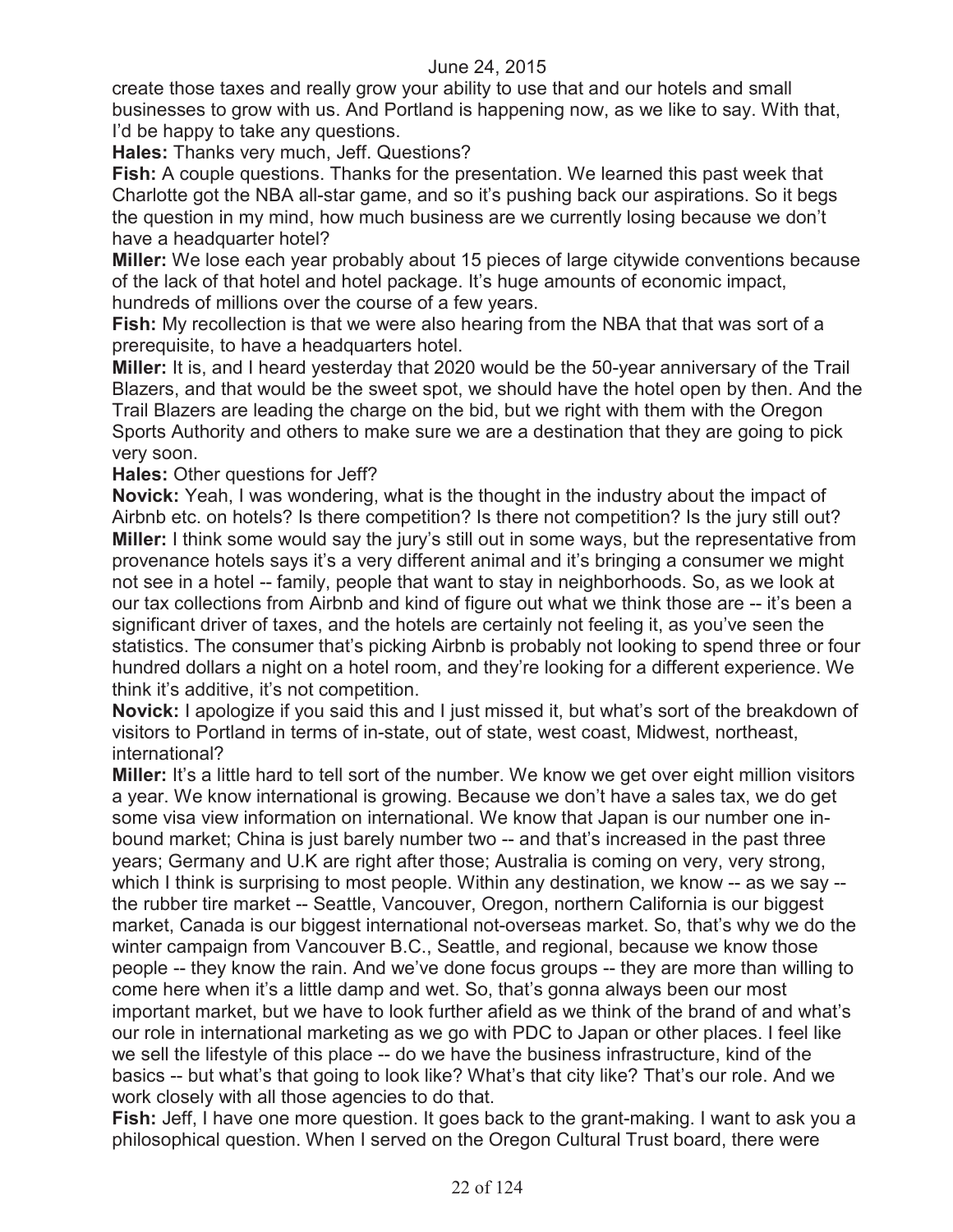people who urged that we make fewer grants at a larger amount to really have an impact on organizations versus lots of grants, smaller amounts. Your average grant is between 50 and 100. What are the pluses and minuses of, say, betting the house on one event versus spreading the money around on lots of events?

**Miller:** We have very strict guidelines that the board has adopted. Between November and March, you have to have an ROI of 25 to 1 at least to get a grant. And we look at that based on economic impact, the number of room nights, and just purely calculate what that 25 to 1 would be. You can get a larger grant if you come during those months, and it's strictly based on your ability to bring us business. In the summer months, it's 40 to 1. So, it's a little harder to get a bigger grant. If you're gonna be here in July, the hotels don't need the business as much, we're full with transient demand. So, we look at it from an ROI standpoint. We do some one-offs, depending on the group. If it's a sweet spot for Portland, we'll go a little below those, but we look more at what's that business going to bring us back as opposed to small or large. If you've got a huge event and you deserve \$100,000 and can sort of make that work, then we'll give that you grant.

**Hales:** Other questions? Jeff, we just appreciate you and Commissioner Saltzman getting this presentation before us, although we have obviously two of our members that serve on the visitors development board and serve us well there. It's good for the Council and the whole community to hear how this is working. There's a great deal of public revenue involved and public expenditure that we rely on your organization to use well. And obviously, getting great results. We appreciate the presentation. It's good for the community and the whole Council to see the report about how this is working and where we have to go next. Thank you.

**Miller:** Thank you so much. Thanks for that trust.

**Hales:** Thank you, good work. Now, we're moving to an ordinance item, which is 658. **Item 658.**

#### **Item 659.**

**Hales:** OK, this is a long-awaited discussion about important documents for a part of the city where we've had big hopes and dreams -- some of them now actually coming true. We have a presentation to start off from Patrick Quinton and Geraldene Moyle from PDC, followed by some invited testimony from Jay Zidell and his team, and others as well. Let me start off by asking Patrick and Geraldene to walk us through the staff recommendations.

**Patrick Quinton, Executive Director, Portland Development Commission:** Good morning, Mayor Hales; good morning, Commissioners. This is a milestone day, and so we're very happy to be here. As the Mayor mentioned, I'm joined by Geraldene Moyle, who will basically do the presentation. I'll kick it off, but I do just want to acknowledge upfront the incredible work that's happened over a long period of time. Geraldene and I go way back personally on this. Working on South Waterfront was my first assignment at PDC, and Geraldene has been working on this the entire time. It's been five of six years on this alone, and it's taken a lot of work by a lot of people within the City, PDC, as well as our partners with ZRZ. I just want to acknowledge all the great work.

We're here today to ask you to adopt both the development agreement that you're all very familiar with between PDC and ZRZ Realty and other City bureaus, and as well as authorize PBOT to enter into an IGA to begin the initial work on Bond Avenue. I just want to highlight -- as part of adopting the development agreement, one of the things you're doing is in addition to agreeing to all the provisions within the agreement, the Council's action provides direction to all the City bureaus that are part of the development agreement for them to begin to work on their pieces of it according to the time frames established there, because there will be a series of IGAs that come about as a result of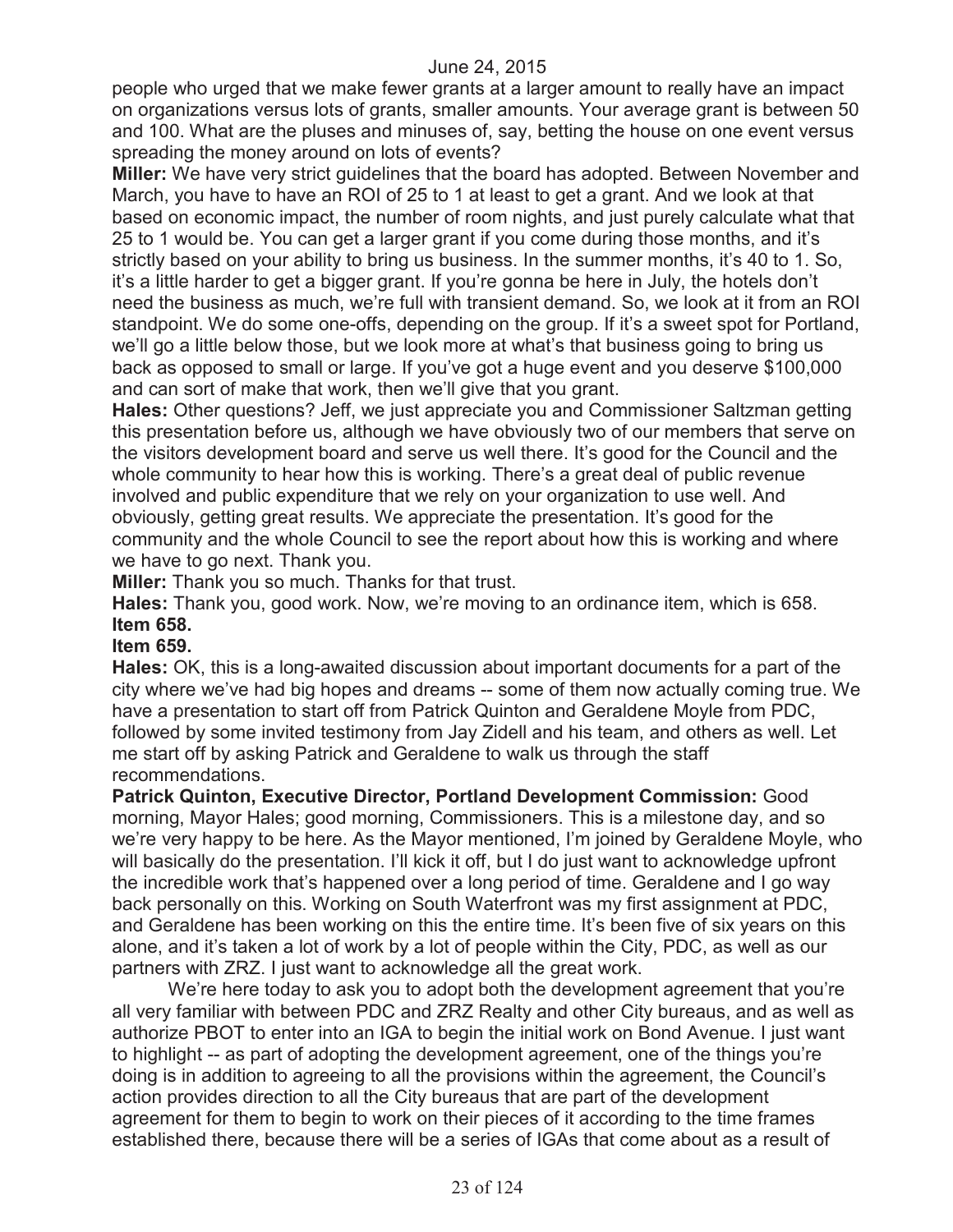this work. But the two actions today are to adopt the development agreement and to authorize PBOT to enter into the IGA on Bond.

We a few months back came to you to talk about -- to act on the urban renewal area changes. We spent a lot of time talking about projections for resources within the North Macadam Urban Renewal Area. You recall that we talked about these two different scenarios, the scenarios of what it looks like in an amended urban renewal area without a development agreement with ZRZ, and one with. We adopted the urban renewal area changed to North Macadam under the base assumption -- and that's what you see there on the left. What we now have the opportunity to realize is actually the more optimistic resource scenario that comes from development happening on ZRZ property. You can see the expanded resources here.

More importantly, what it does is it opens up a pot of resources for us to truly fulfill our affordable housing obligations. You see the \$13 million increase there. In addition, you see the ability for us to put money towards significant open space outcomes, both on the greenway as well as the down payment on the purchase of a parcel of land for Ross Island Bridge park. So, we really do have the opportunity to fulfill the vision of South Waterfront through the adoption of development agreement.

As I mentioned, the vision for South Waterfront -- if you go beyond the actual dollars we're putting to work and what the City's outcomes are -- you can see here the broader outcomes when South Waterfront was created -- when the North Macadam URA was created, we talked about things like 10,000 jobs, housing units, obviously affordable housing units is part of that. And kind of midpoint, people were saying, "well, South Waterfront is a failure, we're not achieving those outcomes." And I think we're now seeing that it's actually going to be possible to get there, but unlocking development as part of South Waterfront is going to be what's going to get us there. And it's because of other investments, as well as what the City will do. The most important ones are the opening of light rail, which is slated to happen in a few months now and we can already see the excitement on both sides of the river and what that's gonna mean for development. We didn't know about the Knight cancer challenge when the district was created many years ago, but we now see that's going happen and we can see what's going to happen in terms of the buildout on the OHSU campus, and we think there will be significant spillover effects from that. And then of course, now we're here to talk about what can happen on the property owned by the Zidell family. That provides the significant opportunity for private development to happen. Everything that happens on OHSU is basically a nontaxable development, so the private development will happen on the ZRZ property.

Before I turn it over to Geraldene, I just wanna -- I did talk about the beginning, the length of time we've been working on this. I'm not going to run through this in great detail, but I do think this is an example of the power of this type of long-term thinking when we think about how to make catalytic development happen in this City. This is not an overnight process, it's very different than individual projects. It's very difficult than conceiving of a building and going through design review and whatnot. This is bringing together parties with diverse interests, you're thinking about how to create outcomes that are 20 or 30 years out.

This timeline shows you what has happened over the past five years. It hasn't been a completely linear process, but it never is. It took bringing together all the different parties, it took something as significant as light rail to bring parties the together to talk about the alignment and then that partnership led to negotiations around this, and then it also included bringing together different City bureaus and beginning to think about their own objectives for this. Zidell obviously -- they've made a significant investment in the cleanup of their property. So, a lot has been happening in the time period where supposedly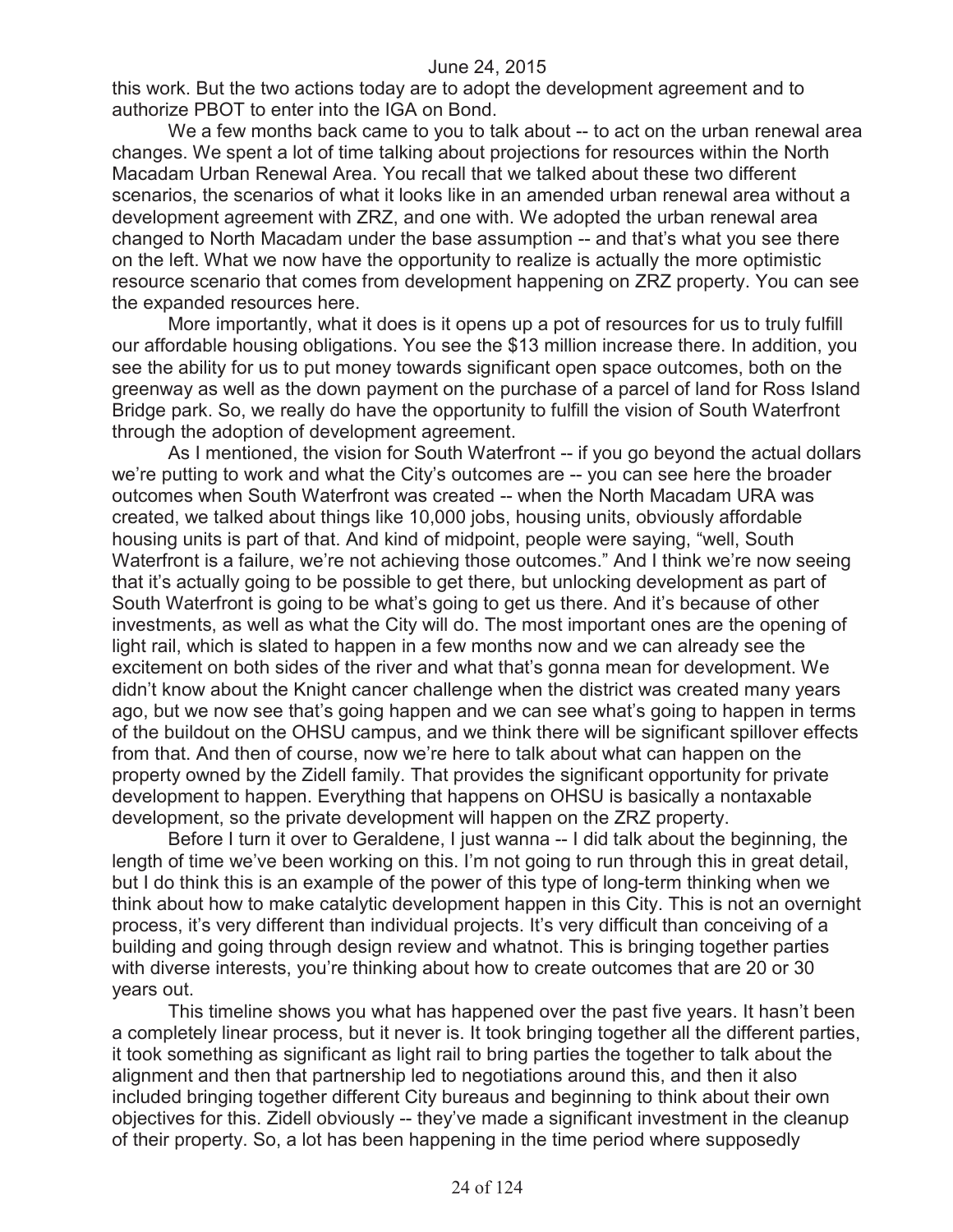nothing has been happening, and now we're actually here at a point where we can realize the benefits of all this work. With that, I'll turn it over to Geraldene who can walk through the elements of the development agreement.

**Geraldene Moyle, Portland Development Commission:** I'm Geraldene Moyle with the Portland Development Commission, and I'm going walk you through the phasing and some details from the development agreement.

The first phase is from 2014 to 2017, and we've structured the agreement such that the public structure is in alignment with the development. So as private development occurs, our public investment in infrastructure occurs. With OHSU's Knight Cancer Center projected to be open in 2018, the first part of Bond Avenue is built, and that's the part that connects from River Parkway to Porter Avenue. With Zidell's Block 6 project, we built another part of Bond Avenue, what we call the Moody connector, which provides access back to Moody and access through the district. That's projected to be July 2017 in terms of construction starts. With Zidell's Block 4 project, we build another part of Bond Avenue, the part from Wood Street to Grover Street. I think the important thing to note is we only initiate that design if they're also building Block 6 concurrently so that we can exercise efficiencies in our Bond Avenue construction. And finally, with their Block 1 project, which is adjacent to the existing Emory building, there would be potential for an underground and overhead PP&L line that's adjacent to the project.

We also start to look at different districts with phase one, so phase one stormwater district systems, and also energy -- so district energy system. And mostly, it's focused on viability.

With phase two and three, which is projected to be 2018 through 2025, Zidell is projected to have a million square feet of development. And with that million square feet, our focus on public investment is on the greenway. So, that's the greenway from the Marquam Bridge to the Ross Island Bridge and a connector back to Moody Avenue. The thing to note is the development agreement triggers design of the greenway, with design of projects in phase two. We don't actually contract until we have 75 million of assessed value, because that provides the TIF projected to do the greenway. So, it's tied to the assessed value of the projects that Zidell would bring online. In addition, there's an affordable housing option in phase two and that is highlighted in the purple rectangle, and we'll go into detail on that in a moment. We also start a park partnership with Zidells in regards to where a park might be, size, location, and programming-wise. And the district systems are constructed, so that's district storm water and district energy.

Finally, there's a phase three that could be included if development occurs prior to the end of the URA in 2025. We've structured the development agreement such that if there is additional TIF available, PDC has the ability to use that TIF for additional work in the district. That's Bond Avenue, Grover to Gibbs, which completes the couplet -- the Bond-Moody couplet that provides district access. Then also the greenway component that is south of the Ross Island Bridge to Gibbs. I think the other thing to note is as phase two development gets to 750,000 square feet of development, that triggers that final piece of Bond into design as well, because we need that final piece in order to have the couplet complete.

Just a summary of the investment of public and private dollars with the development agreement. There's 24 million of TIF invested in infrastructure. There's an additional 4 million in TIF affiliated with the Knight Cancer Center, and that's a piece of Bond that's north of Porter. Additional public investment with other entities is 7 million, which is about 35 million total investment in infrastructure. On the Zidell private side, there's an equal amount of investment in infrastructure so that their work to-date on the greenway, that is the east-west streets and other infrastructure within their development. And finally, the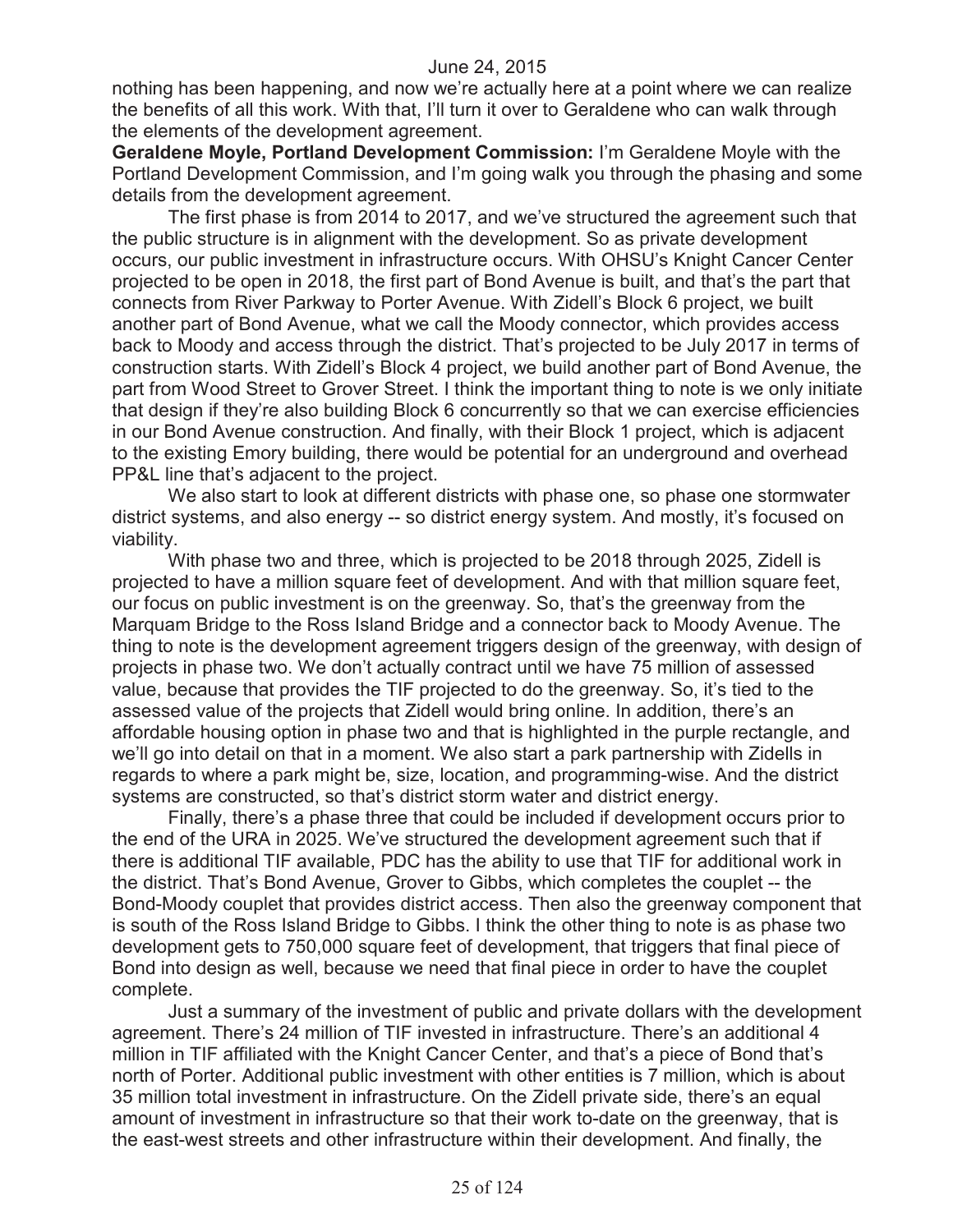development agreement outlines 1.5 million square feet of expected private development and an assessed value of 210 million. We need that 210 million of assessed value to get the 35 million or 24 million of TIF that then allows us to do our investments.

We're now going to focus on some of the details. With regard to North Macadam and the affordable housing approach, the 2003 housing goals for North Macadam included 479 units serving 0 to 60% MFI. Achieved to date, you'll see in this graph is 209 units with the Gray's Landing project. In April of this year, an RFP was issued for Riverplace Parcel 3, which is at the north end of the district. This RFP included a program requirement for a minimum of 200 affordable housing units serving 0 to 60% MFI, and of those units, for 90 to serve 0 to 30% MFI. We have three proposals that we received for that RFP, and the selection and evaluation committee is currently reviewing those proposals.

We also are including an affordable housing option in the development agreement with Zidell. This is a summary of that option. You can see the purple dash that we looked at on a prior map is now a yellow rectangle on this map. The PHB option includes the ability to purchase a parcel in development capacity of at least 180,000 gross square feet within that yellow rectangle. Depending on the unit mix, that equates to approximately 200 units. The option in the development agreement includes an understanding of appraisal instructions in terms of title encumbrances, environmental conditions, and any demolition that might need to occur on that site. As that timeline is worked out, we will have a purchase price for that property in July 2016. That option will also include an escalation rate that's based on the CPI up until that time that option is executed. We're projected that option should be executed in 2021. With Riverplace Parcel 3 currently underway and this project, those are two projects that could forward the North Macadam affordable housing goals.

**Fish:** The appraisal process sometimes is cumbersome and has not always worked as smoothly as we would have liked in other settings. What have we learned elsewhere that is informing the way we're establishing the mechanism to develop a fair price? Fair to the developer, fair to the public.

**Moyle:** We have learned from the most recent projects that it's important that the appraisal and the purchase price be agree on now, and that the escalation rate be agreed on as well. So, there's an understanding of what we're purchasing and what price we're purchasing so that the ability to accumulate those funds for purchasing the property is pretty clear. We've set up the appraisal approach such that both PHB and Zidell are getting appraisals concurrent. If there's an agreement or discrepancy between those two, there's a third party appraisal outlined already.

**Fish:** And my understanding is Commissioner Saltzman would be the party to make that call, is that correct?

**Moyle:** [laughs] Sure.

**Quinton:** So if you just contrast this with the current negotiations with Hoyt Street around that property, that's the difference. The appraisal would be happening up front so you don't have these disagreements over how much the City's investment contributed to the value. You're basically doing it that at the beginning of the process, so we take out that tell judgment call that has to happen, whatever, 10 years out -- you know, what's the value of public investment. I think that's one of the big lessons. And Javier is here if you wanna ask him.

Fish: It's fine. And the earlier chart showed that after Parcel 3, what's left at 0 to 60, and it looks like with this particular parcel to be determined, we can satisfy almost all the remaining obligations at 0 to 60. Is that correct?

**Moyle:** That's my understanding.

**Quinton:** Yes.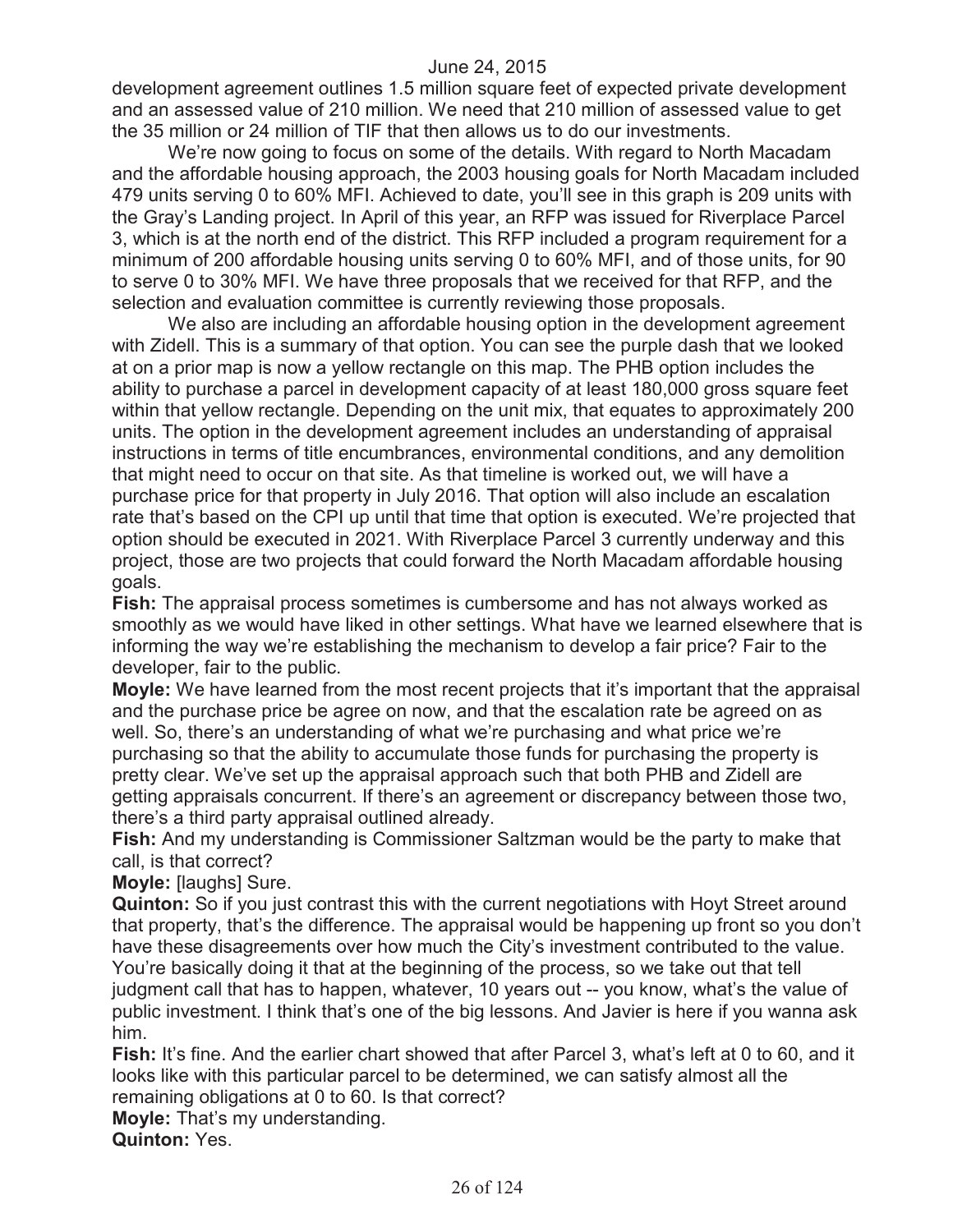**Saltzman:** And so by July of next year, the parcel and the purchase price will be agreed upon?

**Moyle:** By July of next year, the purchase price will be agreed on. The actual location is somewhere within that yellow rectangle.

**Quinton:** You'll have an agreement on the price and you'll have an agreement on the escalation, but the purchase price will ultimately be what that number is calculated at the end because it's determined based on how many years it takes and what the CPI has been over that time period.

**Fish:** And are you guesstimating that the option be executed in 2021 because you're factoring in first the completion of the Block 3 and additional TIF being generated? What's the assumption behind 2021?

**Moyle:** Part of it is the two things you mentioned, another part is that building is currently being leased to OHSU and their lease is up in that timeline and we'd like to know if we're moving forward with that PHB project before OHSU is asked to leave the building. **Hales:** OK.

**Moyle:** One of the other components of the development agreement is the Parks partnership. This slide shows an outline of the timeline for that partnership. By October of 2018, Zidell and the City will answer into an open space concept plan process which will focus on the Ross Island Bridge park in terms of determining the size, location, conceptual design, and potential programming for that park. It'll also take into consideration the greenway concepts and could initiate greenway concept design prior to construction of that. It will take into consideration Zidell Yards other open space included in their development, and it'll also consider what development is being proposed on phase two around the potential park. We wanted to make sure that there was opportunity for the new users, if you will, the employees and residences of Zidell Yards to have some input into that process.

The concept plan process ends in an acquisition option, and that's projected to be 2019 through 2021. That option outlines a timeline for acquisition, a purchase price for the park property, and a construction schedule for the design and development of that park. In 2022, you might recall from our URA amendment budget that we have projected \$5 million to go towards the acquisition of the park.

Another thing to note is that post-acquisition detailed park design occurs on the park, and that includes a public design process -- and so the actual what that park would look like, the components of it, that's part of the detailed park design process.

And finally, there is the ability within the development agreement for Zidell to fund construction of the park in exchange for SDC credits as permitted currently by the code, and/or Zidell may choose to donate property for the park as well.

**Fritz:** And Parks may choose to accept it or not, depending on what we agreed. I know the answer to this question, I know it's come up in public testimony -- why did we not have a similar agreement for Parks in terms of the purchase price versus the Housing Bureau discussion you just had?

**Moyle:** In terms of the timeline?

**Quinton:** Oh, market value --

**Fritz:** For Parks, it's market value at the time of sale versus the current cost, pre-public improvement.

**Moyle:** I think that could be part of the acquisition option. We need to go through the open space concept plan process first to determine the size and location. The acquisition option includes the purchase price, and could include a similar escalation scale -- if you will - that's tied to CPI. That needs to be negotiated as part of the acquisition.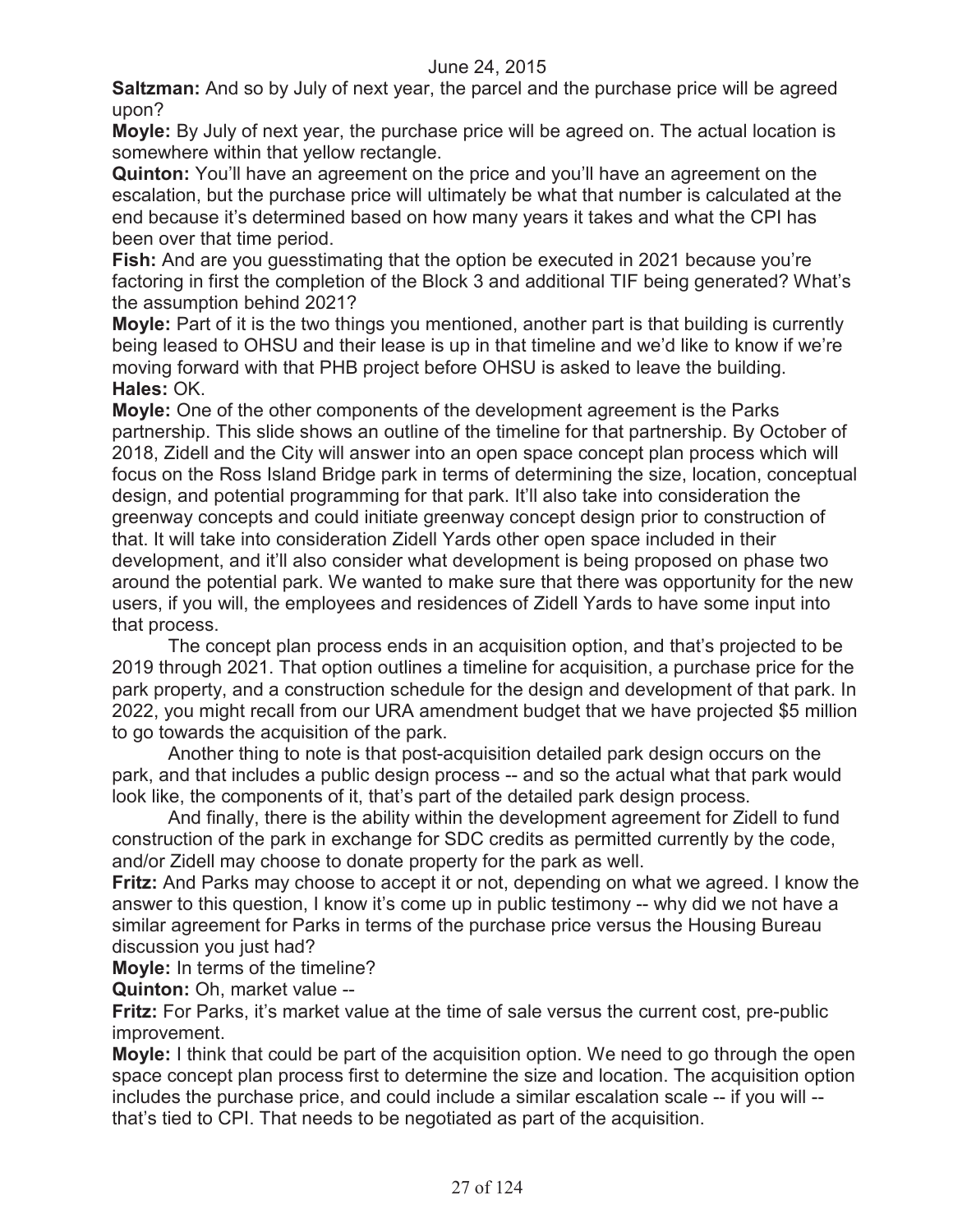**Fritz:** And is there any limit on the expectation of system development charges outside of the North Macadam URA being used for purchasing the park?

**Moyle:** At this point, we have identified \$5 million of PDC TIF. This timeline allows the Parks Bureau to identify additional funds for the acquisition of the park.

**Fritz:** Is there an expectation that there would be unlimited funds -- that the sky's the limit in terms of the purchase price?

**Moyle:** I don't think there's an expectation that there will be unlimited funds. If TIF and SDCs cannot fund all of the acquisition, we would have to seek other funding like grants or other public agency funding.

**Fritz:** I will just add that from my perspective as Parks Commissioner, there are many parks needs citywide and especially in the central city, and so my expectation is it's not an unlimited amount available for parks in this area. Although I certainly appreciate the collaboration and the expectation that we're going to be able to get to an agreement both on the open space concept plan and also the purchase price.

**Quinton:** The development agreement doesn't commit Parks to purchase the property, so there's no commitment on the expenditure of the parks [indistinguishable]

**Fritz:** That was the answer that I was --

**Quinton:** Yeah --

**Fritz:** Thank you.

**Moyle:** One of the other components of the development agreement is district stormwater. What we've outlined in the development agreement is a partnership primarily with Bureau of Environmental Services but also with PDC, PBOT, Parks and our bureaus that may have a part in district stormwater.

One of the things we need to do is solve the stormwater solution for not only the Zidell Yards private development, but also Bond Street and the park and affordable housing. This partnership builds on an EPA grant that the City and Zidell jointly acquired a couple of years ago that looked at district systems. In this slide, you can see a few of the opportunities for district stormwater that were explored. That partnership will continue to explore opportunities for public and private green infrastructure, mixing those waters if you will, and explore the potential to exceed the City's existing requirements as well. And again, the solution is needed to serve both public and private projects within the Zidell Yards master plan.

**Fish:** I think it's worth noting that the reason this piece of the deal is so complicated is that we didn't have the opportunity to connect into the Big Pipe.

**Moyle:** Correct.

**Fish:** So we have to do sort of a work-around and create a district stormwater solution. **Quinton:** But also -- it doesn't get a lot of attention, but this is one of the benefits to negotiating a development agreement like this. You get to address other infrastructure needs on a district scale and be thoughtful about it in the beginning and anticipate -- we can anticipate the amount of development that's going to happen and then we can plan for a master solution that I think has much better outcomes for the public.

**Moyle:** Finally, as part of the development agreement, all of PDC's current policies apply to the private and public projects within the DA, and that includes our business equity program, our workforce equity program, the South Waterfront project apprenticeship agreement which I'll provide a little more detail on shortly, our green building policy, and the 2% for art policy where on in public infrastructure projects with PDC dollars, 2% goes towards art.

In regards to the South Waterfront apprenticeship agreement, the development agreement includes an update to this agreement. It was first established with the central district development agreement, and the new updated apprenticeship agreement revises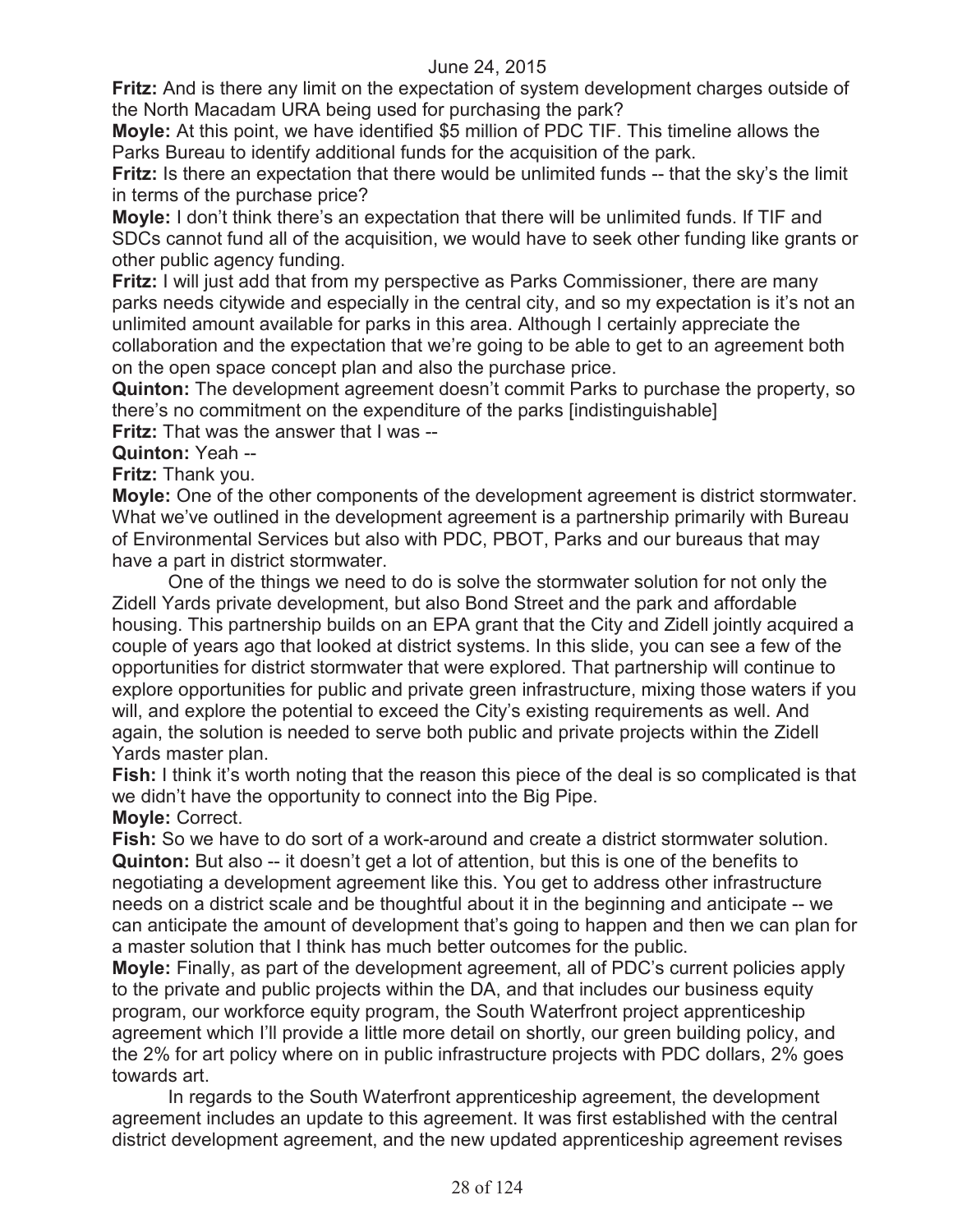the boundary for the policies and requirements of this disagreement to include OHSU properties in South Waterfront -- that's not only their central district properties, but it's also their Schnitzer campus -- and then also the Zidell Yards properties. The properties you see on this map in pink would be subject to the South Waterfront apprenticeship agreement. This agreement requires all projects to meet PDC's equity policies, procedures, and specifications focused on minority, women, and emerging small businesses.

Finally, the other item before you today is to authorize the PDC-PBOT IGA for Bond Avenue design. This IGA is for \$500,000 in fiscal year 15-16, and it focuses on 30% design of Bond Avenue. For the full alignment, we need to understand how the road connects at Gibbs and at River Parkway and what the elevations and general design of the full Bond Avenue is. It'll further the design of certain segments affiliated with adjacent OHSU and Zidell design and construction. So, you might remember the phase one slide. We built a piece of Bond as OHSU builds their building, we build another piece of Bond as Zidell builds their Block 6 project, and another piece with Block 4. This sets the stage for initiating and furthering the design for each piece as they initiative and further their design of their adjacent projects. With that, we'll also refine our construction costs. Construction, which is also funded with TIF, would come under a separate IGA before you once we know those construction costs have been finalized. And finally, the IGA is subject to the approval of the development project.

**Hales:** OK. Questions for Patrick or Geraldene at this juncture? We may have more at the end, but questions now? Thank you both. Now I'd like to call Jay Zidell and Matt French and Dennis Allen from ZRZ. Good morning and come on up.

**Jay Zidell:** Good morning. Jay Zidell, President of the Zidell Companies. [laughter] **Hales:** They are going to let you go first.

**Saltzman:** They're silent partners.

**Fish:** You're on your own, Jay.

**Zidell:** OK. For the record, I have Matt French on my right and I have Dennis Allen on my left.

**Hales:** We know how shy they are, so that's why you had to do that.

**Zidell:** Exactly. Mayor Hales; Commissioners Fish, Fritz, Novick and Saltzman, I want to thank you for the opportunity to appear before you today.

I first started working on a full-time basis nearly 45 years ago, and have been coming to the same office for that entire time period on Moody Avenue. During that period, we have seen enormous change in the area, which has gone from a nearly industrial district to a rapidly-transitioning new neighborhood. Our family has in one way or another been operating at the Moody Avenue site since 1929 -- nearly 86 years -- and it is fair to say that the Zidell family looks at our properties through a special lens.

Fifteen years ago, as a family we engaged in some deep soul-searching as it relates to what we wanted to see happen on our property. Together, we concluded that our desires were to see the site become something quite special for both the family and the city that we have lived and operated our businesses in.

With your efforts months back to extend the URA and the joint efforts of our team and the City that has culminated with the development agreement we are discussing here today, the table has been set for us to continue to work together in a public-private partnership that will lead to the development of our property within South Waterfront into an exciting, vibrant, and diverse neighborhood that we will all be able to take great pride in.

As you know, we have spent the last year or more working on development ideas for Block 1, 4 and 6 projects. We have an incredible opportunity in front of us. And with the DA behind us, we look forward to rolling up our shirtsleeves and getting to work.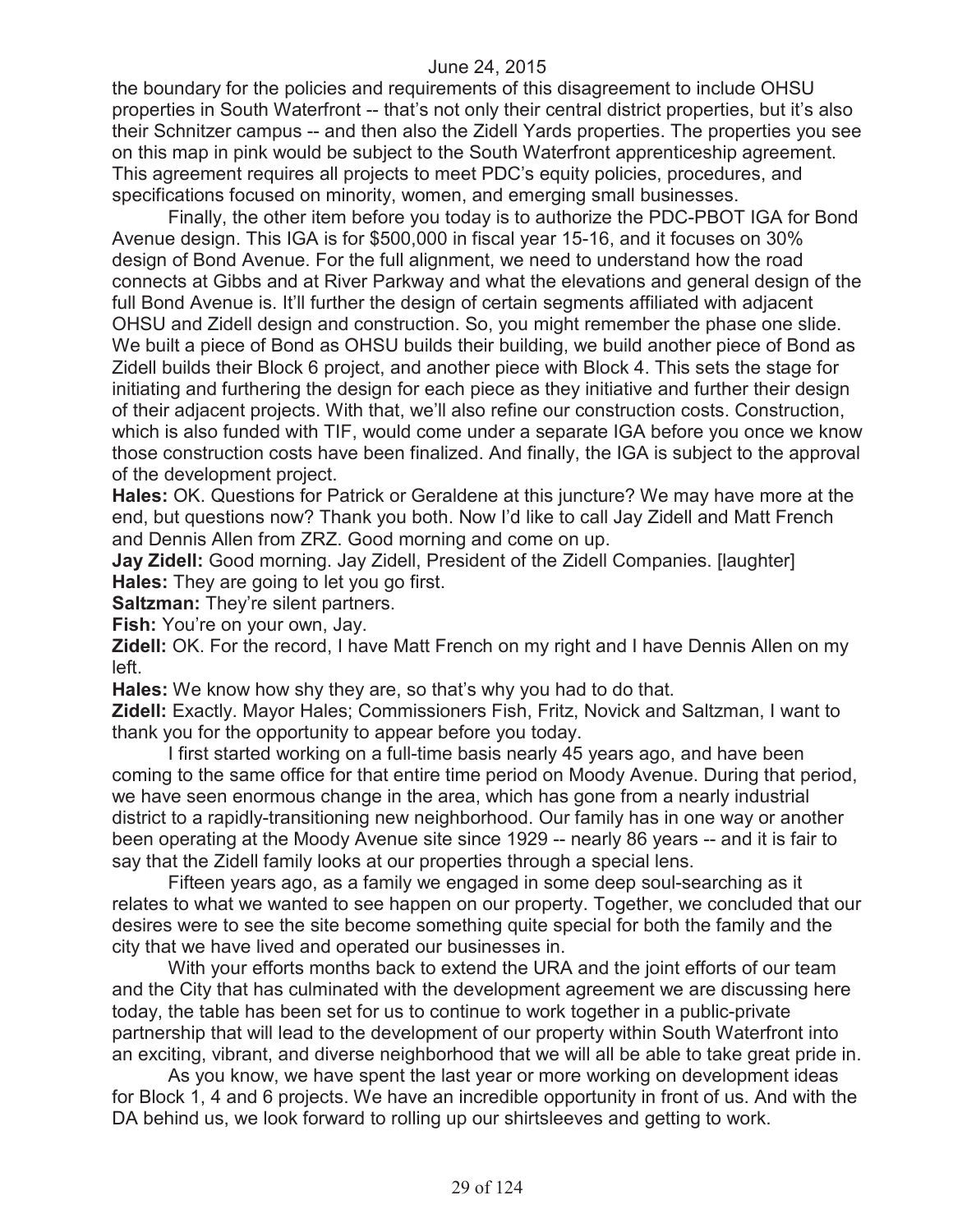Finally, I would like to take a minute and acknowledge in particular the efforts of Geraldene, Lisa, and Patrick on behalf of PDC and the City to get us to where we are today. Without their efforts, who knows where we'd be today. We've been at this for over five years, but we're down to the -- close to the goal line. Thank you very much and we welcome your questions.

**Hales:** Thank you. Did you want to add anything, either of you, at this point? Questions for the team.

**Fish:** I have one question. Based on your experience, what's harder: to craft a DDA with the City or to build a barge?

**Zidell:** Do you want that on the record? [laughter] It's been a very interesting experience, something that certainly I don't have a lot of experience at. It's had its ups and downs, but I think we're all going to be -- we'll all be able to sit around years from now and look back at the great things we've accomplished.

**Hales:** Other questions for the ZRZ team? I just want to say thank you and your team for being patient negotiators and working with us, because it takes -- you know, contracts require two consensual parties and it has to be a good deal for the City and a good deal for you. We believe, obviously, that we're at that point but it took patience on your side of the table as well as on the PDC side. So, thank you.

**Zidell:** Thank you. And again, we really look forward to getting going on what's going to be a very exciting time.

**Hales:** I've heard that from your team, you're interested in building a thing or two. That's great. Thank you very much.

**Novick:** May I say one more thing? Mr. Zidell, about 15 years ago, there was an article in the New Yorker which focused on Philadelphia. It said in America it used to be that there were these families in every city that sort of were the civic culture of the city -- they contributed to the opera, they sort of weighed in on major civic events. And now, that's les and less true. Every company in America it seems is now owned by some other company in Houston or Phoenix or something, and the ones in Houston or Phoenix are owned by somebody in St. Louis. And it's really good that we still have a few locally-owned businesses and businesspeople such as yourself who think of yourself as full partners with the City, remain citizens with the city, controlling your own business and your own property. I just wanted to say I'm thankful that you're still here, been here since 1929, and working with us.

**Zidell:** Thank you very much.

**Hales:** Thank you all, thanks. OK, I want to call on Len Michon from the South Portland Neighborhood Association; Sean Becker from the South Waterfront Retail Collaborative; and Michael Harrison from OHSU, please. Good morning. Len, do you want to go first? **Len Michon:** Good morning. I'm Len Michon, a resident of South Waterfront and member of the board of the South Portland Neighborhood Association. Honorable Mayor Hales and Council members, thank you for the opportunity today to speak about the ZRZ and PDC agreement.

I'd like to congratulate the parties for arriving at an agreement that provides for the continued development of South Waterfront. And with the City's and PDC's obligation to provide funding for the extension of SW Bond Avenue, ultimately to provide one way northbound traffic flow. The agreement appears to provide protections for each party involved. ZRZ is providing an option for PHB to purchase a lot during phase two development for affordable housing. As we've heard, this is in addition to Gray's Landing, which is now fully opened and to what is expected to be another affordable housing project at Parcel 3 on Riverplace. South Waterfront will be moving forward on its earlier commitments to affordable housing, which I think is very positive.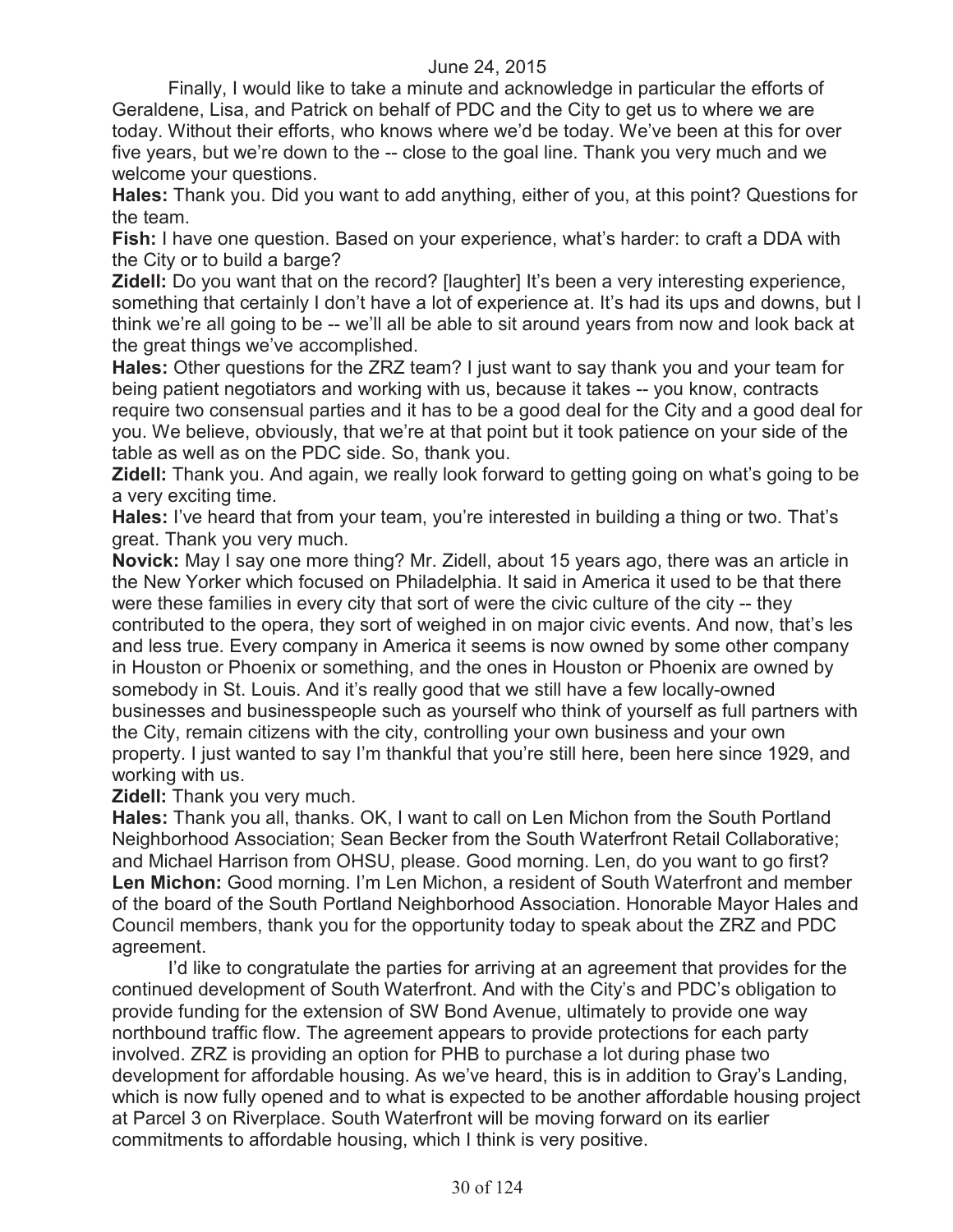I applaud the potential district energy system, which OHSU may develop and to which ZRZ buildings may ultimately connect.

I am pleased to see the agreement mentions the potential of funding a parking garage, although that's in the very back, since currently parking is at a premium and certainly will be even more so as development progresses.

With any development as huge as ZRZ, construction periods are extended 20 to 30 years, as we heard. This result is based upon each building's design, City approvals, and construction. While the timeline is excruciatingly long, watching this development I think will be very interesting.

Regarding the interim activation partnership, I'm pleased that the City may attempt to streamline City approvals for certain activities. However, I would urge that the citizen participation process not be shortchanged.

Speaking as a resident of the district, the timeframe is exceedingly long for the creation of quality of life amenities such as the greenway and the Ross Island Bridge park. However, the agreement does allow for construction of an interim greenway, pedestrian and bike trails, which I encourage ZRZ to undertake. I understand that PP&R has received some limited grant funding and plans to design a portion of the greenway starting this year. I would encourage collaborative work with ZRZ in this effort.

Speaking as a member of the SPNA board, I'm pleased to endorse the agreement and urge your yes vote on the resolutions before you, but I would hope that certain aspects of the process could be moved forward a little bit sooner. Thank you for your time. **Hales:** Thank you.

**Michael Harrison:** I'm Michael Harrison with OHSU. I appreciate the opportunity to testify today. We're very excited to see the IGA between PDC and PBOT on the agenda, ensuring that the Bond extension on the Schnitzer campus can move forward the same timeline as our Knight cancer research building. The Knight cancer research building -- our purpose in building it is to advance the early diagnosis and treatment of cancer, but we're also pleased that our project will help the City advance their own jobs goals. For the construction of the building, for example, we have very aggressive MWESB goals as well as partnership in the apprenticeship program that Geraldene mentioned earlier. Ultimately, with the Knight cancer research building and two other projects in development, we'll also see probably more than a thousand permanent jobs down in South Waterfront as well.

Lastly, I want to applaud the City -- both staff and Council members who directly engaged in negotiations as well -- for the successful completion, well, successful development -- it's not complete until it's voted on -- but the successful completion of negotiations over the development agreement. We're really excited that South Waterfront will become a complete community over time and that there's a timeline that people can focus on. There's much to celebrate today, and appreciate all the work. Thank you. **Hales:** Welcome.

**Sean Becker:** Good morning, I'm Sean Becker, I own and operate Sean Becker real estate in South Waterfront.

First, let me say I'm excited about the Zidell property development. I think it's a wonderful thing for the neighborhood. I sit in a little bit of unique perspective. I have been selling homes in South Waterfront since 2004. About a year ago, I purchased a commercial condo in South Waterfront, so I own and operate my business out of that space out of South Waterfront so I'm both a business owner, I'm employer, and I'm also retailer in the neighborhood. The one thing I recognize through this time period from about 2004 onward as the retail developed is there's been a lack of cohesion amongst retailers, there's kind of disconnected and breakdown. A lot of retailers don't know each other.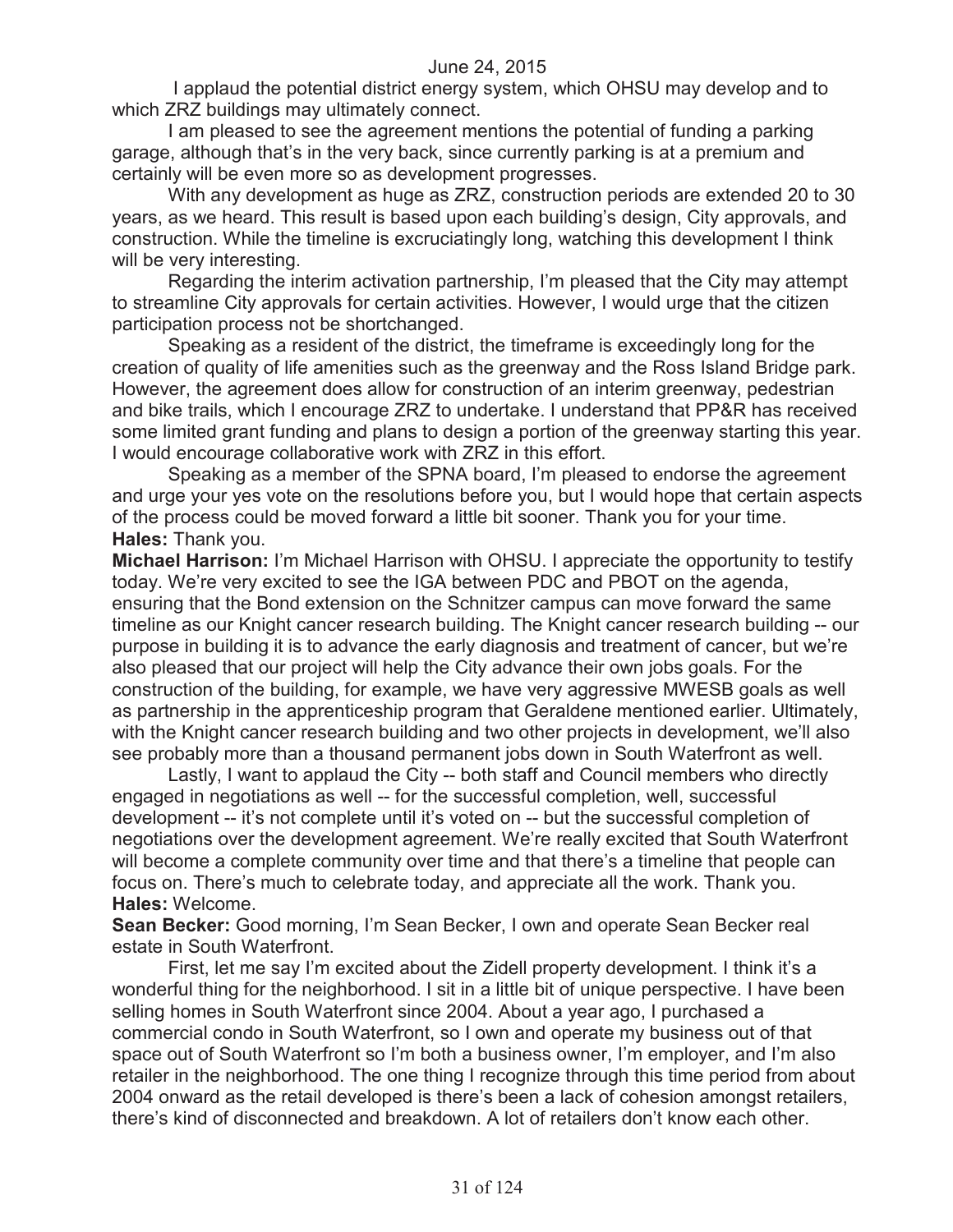My idea was born about a year ago to start this South Waterfront retailer collective. The idea was not to be a business association, it was really pretty grassroots. The idea was that we all got to know each other on a first name basis. Because I believe having watched South Waterfront development -- I have been a homeowner in South Waterfront, so know it well -- to see diversity in the neighborhood, to see the neighborhood develop with the Gray's Landing, for example, you have the Mirabella -- these different ideas in the neighborhood and different faces of the neighborhood really have led to strengthening of retail in the neighborhood. So, I wanted all the retailers to know each other on a first name basis because we do all share the same clientele in South Waterfront. What I've witnessed and watched happen is that this diversity in the neighborhood, whether you're a luxury condo homeowner or you're an employee of OHSU, this helps drive retail in the neighborhood.

As the South Waterfront continues to move forward, I'm a big fan of continuing this diversity in the neighborhood whether it's affordable housing, whether its OHSU employment, whether it's market rate housing, which I'm always a fan of -- but I think that diversity leads to a complete neighborhood and I think really the conversation in South Waterfront is just another great neighborhood in the city of Portland. I think the retailers play a big piece of that and the clientele help drive that forward. So, I'm a big fan of continuing diversity and development of the Zidell property in South Waterfront. **Hales:** Thank you. Thanks very much. Any questions? Thank you all. Then the final two invited folks that I want to bring up are Dan Valliere from REACH and Raihana Ansary from Portland Business Alliance. Come on up.

**Dan Valliere:** Thank you, Mayor Hales, Commissioners. I'm Dan Valliere, CEO oat REACH Community Development, owner and manager of nearly 2000 apartments, all affordable to households with lower incomes, including Gray's Landing.

This agreement is an extremely important step toward meeting the original vision of the South Waterfront neighborhood. The vision at the outset was a community that includes an equitable share of affordable housing affordable to households with lower incomes, particularly -- as was pointed out -- at certain income levels like 60% of median and below and 30% of median and below.

Land in the South Waterfront area is appreciating continually, given the ongoing investments in the area, and so the City's acquisition of land for the purpose of affordable housing is the right strategy. It also means that the process for developing the future housing will be a transparent process, it'll be an open process for selecting the developer for the site, for example, as is being done now in Parcel 3, which was mentioned. That's a good thing.

ZRZ and the Zidell family as we heard are helping lead and have been helping lead the reimagining the neighborhood for many years, and so it's very notable that the family is agreeing to sell property to the City expressly for the purpose of affordable housing. It demonstrates their long-held commitment to promoting inclusion in the neighborhood, and it can serve as a model across the city of how to do things. The purchase price, for example, remains to be determined, but as we saw, there's a clear process outlined in the agreement how that will be done. I think that also a good thing.

Last thing I would say is approval today does not complete the work, not only on the development side but the affordable housing goals. It is true that combined with Parcel 3 and this new opportunity from the Zidell family, we can likely meet the goals that were set out and shown on the slides earlier. It's important to remember that those goals when they were set were associated with a number of 3000 total housing units in the neighborhood. That was the vision and that that goal is attached to that first phase of 3000. We're just about at that point, I believe, we're about to cross that milestone. So there still is a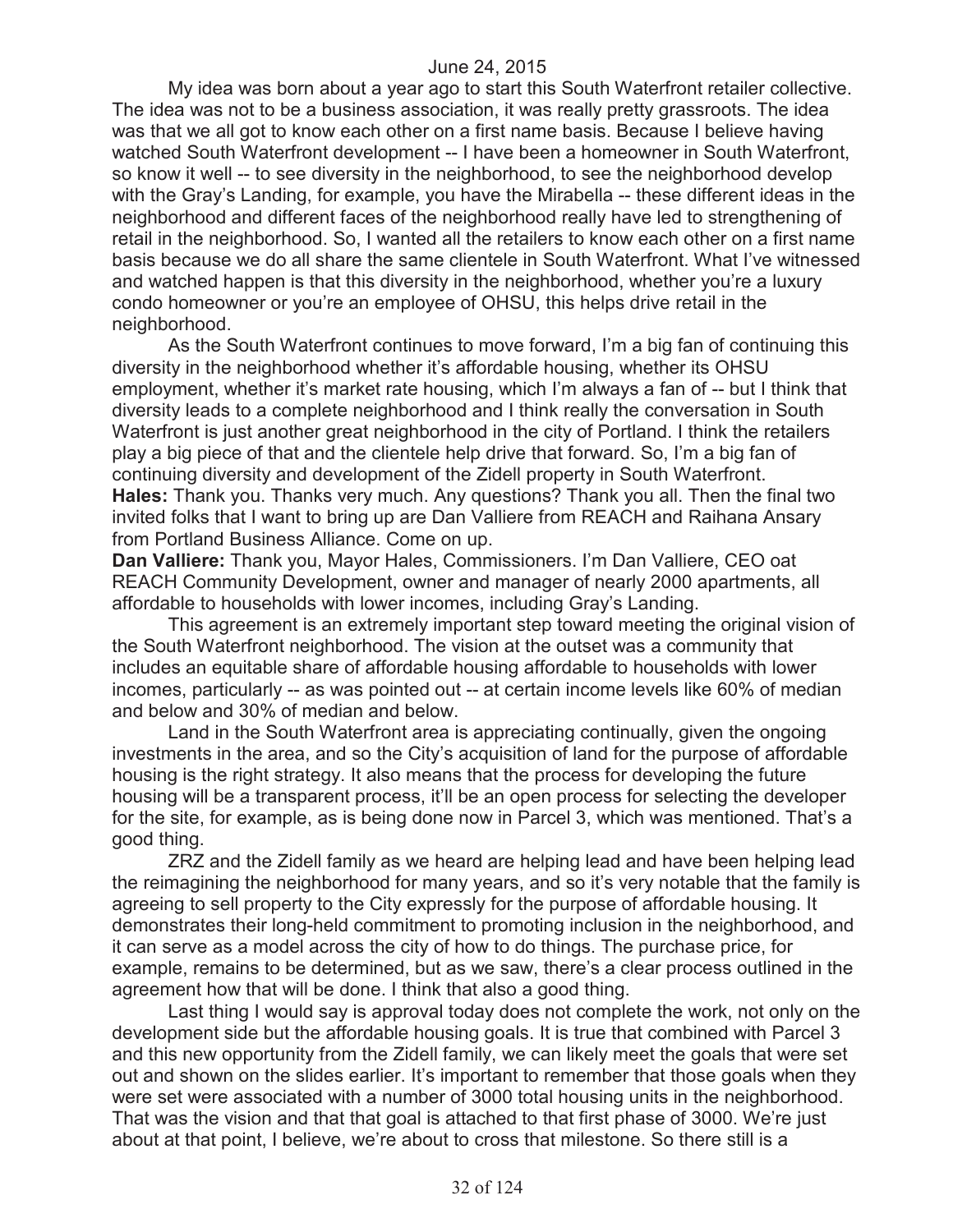conversation that need to happen clarifying goals in the future as the neighborhood grows further. So, there is work still to be done on affordable housing even beyond this, but it's true that with this additional opportunity, we have come a long way in the past 18 months. So, thank you very much.

**Hales:** Thank you. Good morning.

**Raihana Ansary:** Good morning, Mayor Hales and Commissioners. Raihana Ansary here on behalf of the Portland Business Alliance to testify in support of the South Waterfront north district development agreement.

We believe the Portland Development Commission should focus on catalyzing private sector job growth, and this agreement is an effort to do that. We applaud the earlier extension and expansion of the North Macadam Urban Renewal Area, as it has largely made possible the City's investment in affordable housing components of this agreement.

This public-private part between the City, PDC, and ZRZ Realty company is mutually beneficial and reaffirms the parties' long-standing commitment to economic development in South Waterfront. The agreement will accelerate development and result in more jobs and public benefits ranging from transportation to open space to affordable housing. This prime waterfront property is the largest available site in left in the central city, and it's ripe for development near new transit lines and one of the region's largest employers: Oregon Health and Sciences University. Seizing these opportunities are key to promoting innovation quadrant, where major projects have already led to transformative investments by local universities, developers, and employers. PDC and PBOT investments and infrastructure, including Bond Street, are critical to development in the area, and the commitment to build another segment of greenway adds to the transportation and recreation assets that Portland is known for. With the adoption and execution of this agreement, Zidell Yards is perfectly positioned to become a vibrant, mixed-use neighborhood, helping to achieve the City's economic and housing goals. Thank you. **Hales:** Thank you. Questions? Thank you both. Now, let's turn to public testimony. Is anyone signed up to speak?

**Moore-Love:** Yes, we have seven people signed up to speak. The first three, please come on up.

**Hales:** Lightning, you're on first.

**Lightning:** My name is Lightning. I represent Lightning Watchdog X. I like what I'm seeing here. I like the development agreement. I want to see it finalized. Couple concerns I guess I have on the affordable housing parcel. I want to see that maybe timed up a little bit. I know you're going into an option type situation based upon the environmental, title and other issues, but at a certain point when we determine the price based upon hopefully we can do it with two appraisers within a range, I would like to see that timed up a little bit to where there really isn't an out by the City that they do commit to a price, they commit to a time frame, and they deliver the funds to the Zidell company. I don't want to have the City have an out at a certain point. I would like to maybe have that timed up a little bit, especially on the environmental issues relying upon Zidell company's information on that. I want the independent studies done by the City relied upon that information to make your determination. Another issue I have on the park I want to see as Commissioner Fritz said I would like to see some type of price established at a certain time frame, how much property will be purchased. I understand PDC will do \$5 million toward that. I understand by the drawings that it's going to be waterfront. One of the things I have is that on the waterfront development of the parks, to me the river is an extension of the park and the properties, and what I want to see here is that I want to see something else a little bit closer, something to do out on the water. I want to see access to boats whether they are just small boats that people can utilize from the local area there and then head up to, say,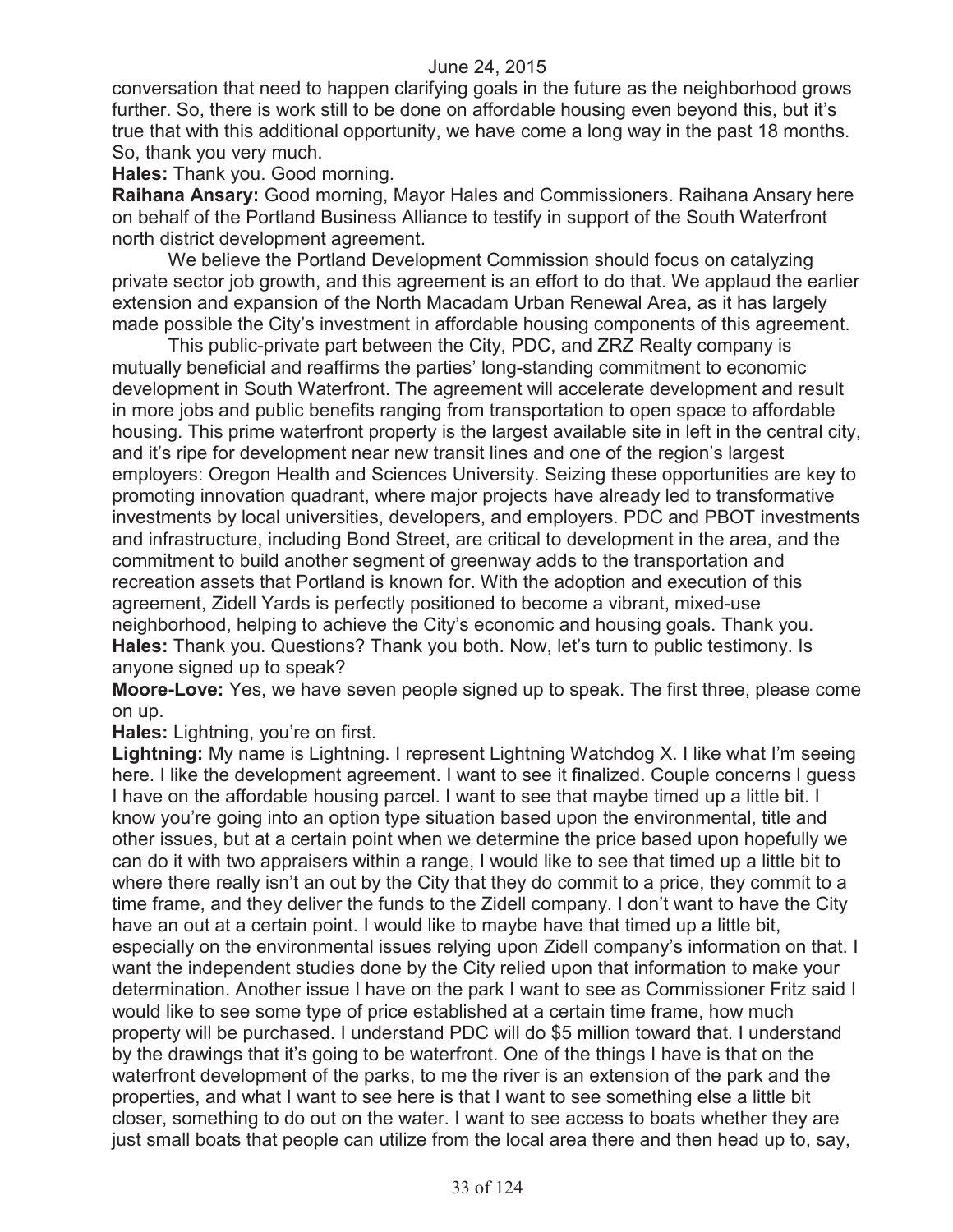marine drive to their other boats. I want a little more emphasis on the water and I know that the Zidell company, it appears as though you will be ending your business there if I'm correct at a certain time, possibly that's in the future. That's just my opinion, but what I would like to see there is maybe even some type of a museum dedicated to the company, possibly on a floating barge located at a certain location, have it as the museum and also as maybe an art type gallery get together, something out on the water that brings people to the water. I would like to see maybe the company and family look at that as a Zidell maritime museum. I think that's very important to have that in the City and in the project. Thank you.

**Barry Joe Stull:** Good morning. Barry Joe Stull. We have a couple of things to say. Where is Commissioner Fish? We actually had an affordable housing memorial he participated in about 2008 and what we calculated was pretty much one night street homeless people was almost exactly the same as the affordable housing which had disappeared. The South Waterfront did not build the promised affordable housing. Now that the property values have escalated because of all the City's funding and development and putting in roads and streetcar, now we're thinking about how much we're going to spend in future prices to put in a park? No. Not in my city. See, I come from the city of Portland, Oregon. Across of the way over here we have a park that was donated to the city. That's what good people do when they are rich. They become philanthropists. I think the Zidell corporation has plenty of money to build that park and I think that \$5 million will go a long way to addressing the housing crisis that we have -- let me repeat myself -- because we never built the promised affordable housing when we developed that whole area and changed it from the toxic waste site that it was, we have remediated that as a society, and now what, we're going to buy it back to put in a park? No. We have already paid. We all have already paid. I paid plenty. Here's what I know about how this kind of system works. I know Commissioner Fritz used to volunteer at Sisters of the Road Cafe. Interesting question for them back in the day. How come it costs \$1.25 cash to buy your meal but if you buy it with food stamps at the time it only costs \$1? The answer was for every dollar of food stamp purchase, Sisters of the Road Cafe got reimbursed \$1.25. So imagine that. You're living in a world where you go to the store because you have a job and you buy something but if you're a poor person, when you go to the store they get 25% on top just for accepting you as a customer. That's what I'm looking at here. I'm going to let you all go. I'll give you a harder time on things I'm much more experienced with.

**Hales:** Thank you. Good morning.

**Leah Greenwood:** Good morning. Mayor and Commissioners, my name is Leah Greenwood. My history in working North Macadam is closer to 13, 14 years. I previously served as housing policy manager of the Portland Development Commission.

A couple of things I wanted to highlight. The League of Women Voters will be testifying later, and they will identify in their testimony some of the details about the development agreement that aren't ideal. And so, I support the recommendations that they will bring forward and won't address them here.

But I did want to say thank you for stopping the process and asking ZRZ and PDC to kind of go back to the table and look at how they can address affordable housing in the development agreement. I know doing that at a late date doesn't put PDC if the greatest position of leverage, and I think that what they have proposed is a long ways from where we were just a couple of months ago. So, it is exciting to see. This is an historic development agreement both as it relates to development, but just the development and economic development that will come from development of that property.

One of the things I did want to address is -- as a number of folks have said already - - this agreement itself isn't the only thing that needs to happen in the district as it relates to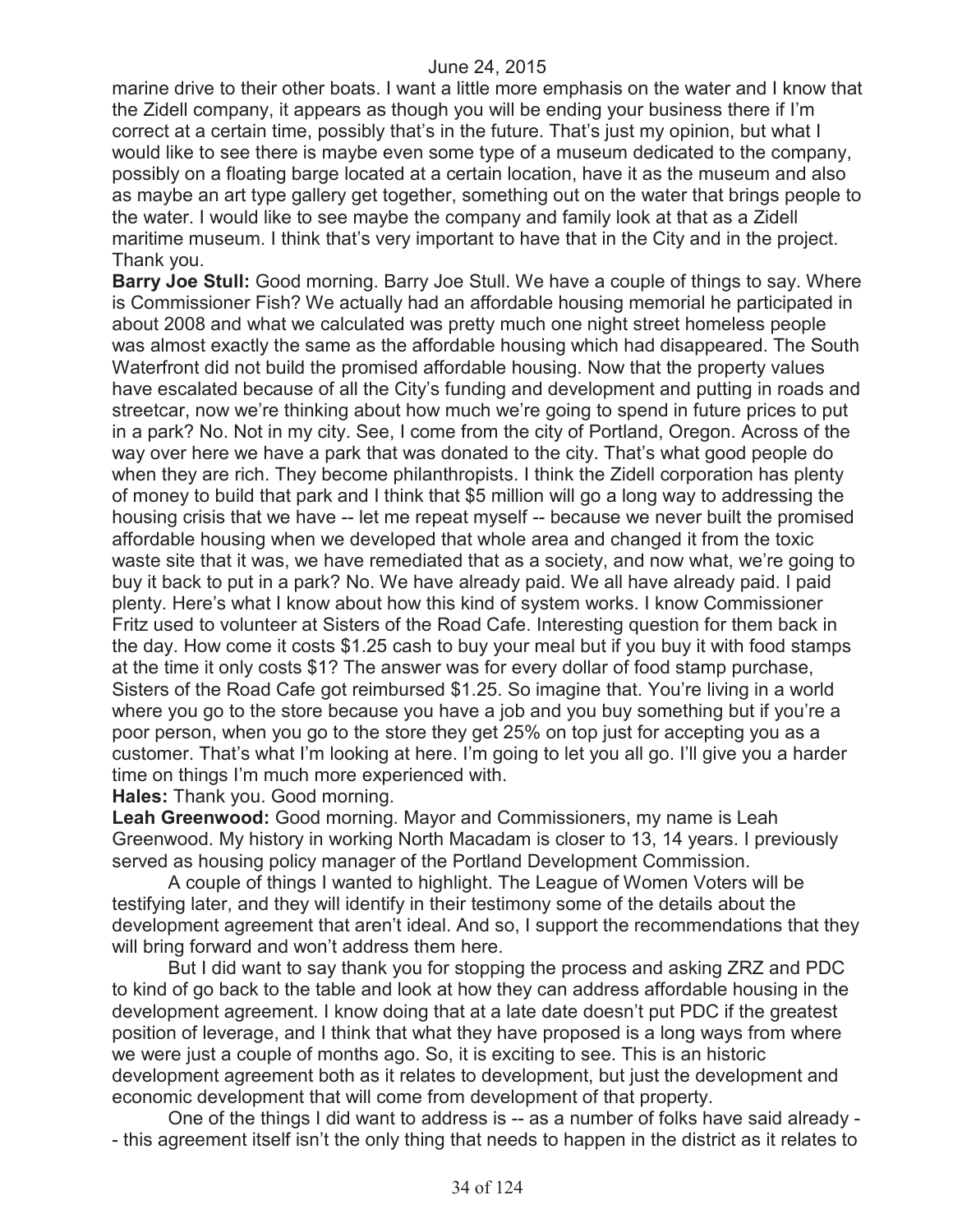affordable housing. I wanted to highlight that when the district was being created, there was a job housing group. It was focused on housing, jobs and job-housing balance, which at the time was the buzzword. Now, we talk about workforce housing. We can call it whatever we want -- middle income housing. It's the whole range. But I wanted to highlight that the jobs-housing group that focused on the balance acknowledged the transportation constraints in this district and the importance of creating residential opportunities for workers in the district and the workers at OHSU because of the investment that the City was going to make in that transportation infrastructure. The jobs housing committee felt - and this was directly from the housing strategy -- the jobs housing committee felt that obtaining a profile of affordability was essential to gaining citywide support of the urban renewal investment and would lay fears that the district would become an exclusive, highend enclave.

These were the discussions we were having even before we approved the urban renewal district. And I do think right now, we have one affordable housing project. I would argue that everything else is a high-end enclave. We do have -- OHSU does own significant land in the district, and I'd ask that the City work with OHSU to find how we can commit some of that land for residential development, affordable housing, and workforce housing. OHSU still owes PDC \$2 million. The value of that probably is about 2.4, 2.5 million looking at inflation, not taking into account opportunity costs. And we know from a survey in 1999 that at that time, 88% of the employees at OHSU made less than \$50,000. One-third of the employees at OHSU made less than \$20,000. So, I really wanna see that we're having a conversation about how both affordable housing and housing at 80% median income really does support OHSU and the work they're doing and our economic investment in the district. So, let's see how we can turn that \$2 million into something that is supportive of our broader commitments in the district.

**Hales:** Thank you. Good morning.

**Laura Campos:** Good morning. My name is Laura Campos, and I've been testifying about this for 32 years. I even brought my historic Zidell master plan 1986 document. But I want to make a point that -- with all due respect to the Zidell family that has lived here for 86 years -- Native Americans occupied this land for much longer. Not that I'm representing the Native community, but I am Native American.

I moved to Portland in 1977 to work for Mayor Goldschmidt to work for the comp plan and the greenway. I also know that our neighborhood plan was passed in 1977, and talked about redeveloping the site. I used to live six blocks, but they filled in two blocks of the river so now I live eight blocks from the river since 1981 in the historic Lair Hill neighborhood.

Everyone seems to forget that this area was a flood plain. And this map shows that. And I want to thank Amanda. I know that I had a lot to do with mentoring her in the early stages for planning, and I want to thank her for saying that there are not unlimited funds for park purchase. Thank you. And I want to go further. This site has been largely illegal fill that harmed Willamette River back in the '80s, and my neighborhood at that time testified against that. The property owners, in my opinion, stole land from the public and should not profit from their wrongdoing.

Secondly, in regards to the stormwater problem. The problem was created by property owners, the Zidells. There wouldn't be a stormwater problem if they hadn't illegally filled the river. So, as Native Americans, we know that this area was a natural wetland that adequately handled the stormwater. I know your exasperation -- I'm just living in the past. But I think it's significant when we're spending a lot of public money to step back and take a wider view. The illegal fill caused significant harm to wildlife, plants, animals. And as my people know, this violates a sacred connection between man and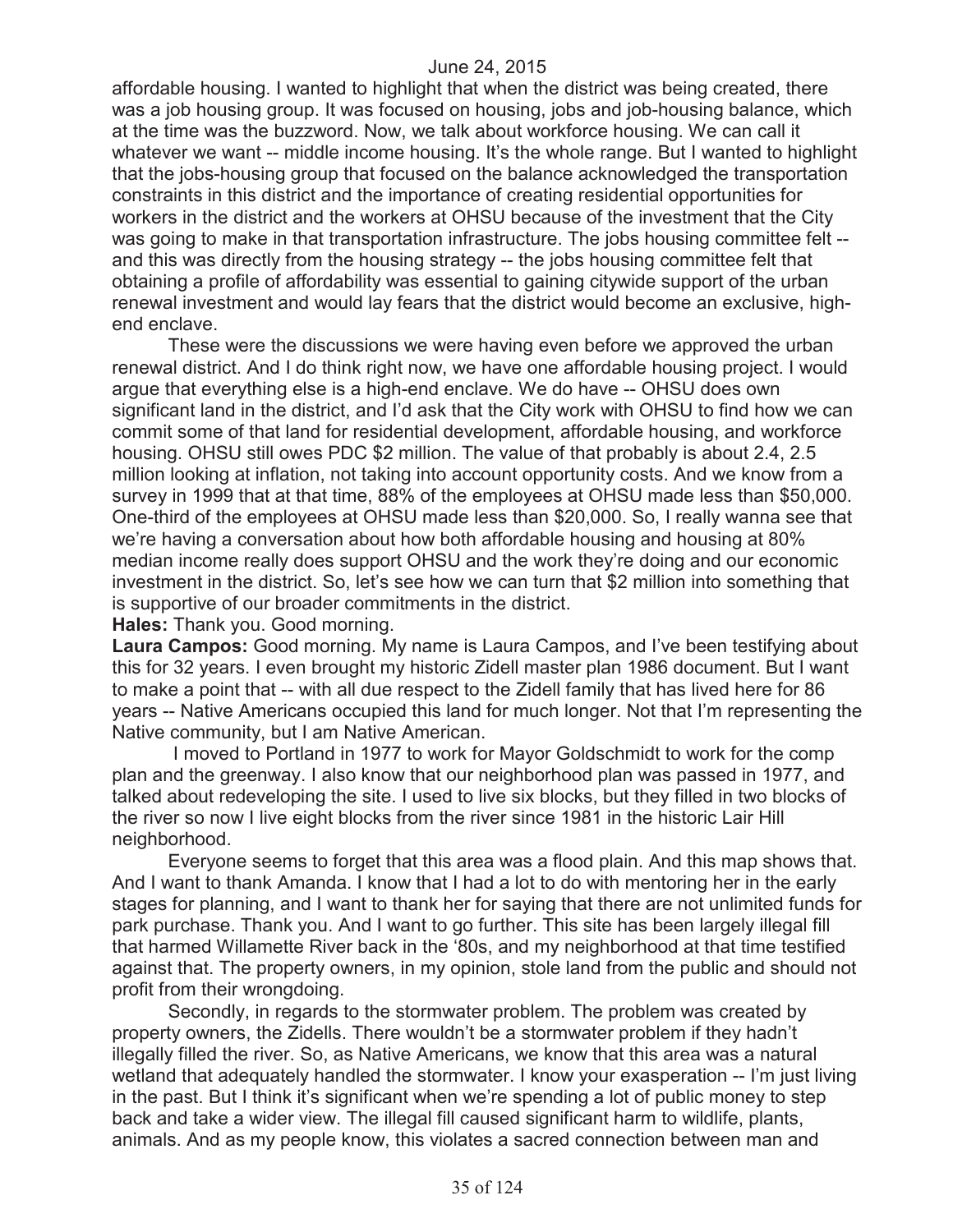environment. So, we're creating an imbalance, and I'm not grateful. Thank you for your time.

**Hales:** Thank you. Good morning.

**Debbie Aiona:** Hi. I'm Debbie Aiona, representing the League of Women Voters. Today, I'll focus on several points from the written memo we submitted.

The DA places deadlines for the City's acquisition and development of the park and the affordable housing parcels. TIF will be needed to finance those projects. The availability of TIF depends entirely on when ZRZ develops those properties. It is important to keep in mind there's no obligation for ZRZ to develop anything. It is --

**Fish:** It's not completely true, and I just -- we should -- just -- I am on your side on this. Remember the slide that they showed us earlier? There's \$47 million without Zidell. We're putting \$19 million into Parcel 3, so we've actually got \$47 million to do the two projects that we promised without the Zidell money kicking in. The Zidell money kicks us to 60. And I'm on your side and I want more housing and I want to make sure we hit our target. I just want to be clear -- the assumptions around money for affordable housing to get to the 47, which is the amount we have for the first two projects, is exclusive of the Zidell agreement. **Aiona:** OK. Let's see, where was I? OK. It's not advisable to tie the City's right to buy and develop sites to a time frame over which the City has no control. The housing and the park are too important to the district to risk losing them due to the unpredictability of timing of real estate development.

The League recognizes the efforts PDC made to strengthen the affordable housing provisions. We recommend improving the agreement by placing a fair market value cap on escalating price so that the Housing Bureau pays whichever is less. As to the park -- why are the park's location and acreage undetermined? This is a very risky approach as development may limit the park size and location. Why is the purchase price based on the market value at the time of sale? Given the timeline for the steps that need to be taken first, it is conceivable that a price will not be set until 2020. Over time, land costs are likely to skyrocket. Keep in mind that in 2006, the City paid \$5 million for Block 49. This DA commits only \$5 million in TIF for acquisition. Instead, a timeline and pricing formula similar to that for the affordable housing site should be applied.

If development does not occur, TIF fails to materialize, and the City does not meet the deadlines for acquiring affordable housing and park properties, what are the consequences? We read the DA to say that the City will lose the right to acquire the property if it does not purchase them by the deadlines set forth in the agreement. In the event of environmental contamination or tidal complications, the agreement caps ZRZ's responsibility for curative measures at \$250,000. Environmental cleanup can be expensive. Is the City prepared to cover additional costs? Why shouldn't ZRZ bear full responsibility?

There are significant exposures and risks that need to be addressed before this is executed, and we encourage you to attend to them. And also in the time I have left, I want to second Leah Greenwood's comments about OHSU. The League has been saying that over and over again that OHSU needs to step up and provide a site for affordable housing projects. Thank you.

**Hales:** Thank you. Questions? Thank you both. Is there anyone else?

**Moore-Love:** That's all that signed up.

**Hales:** Could staff come back up, please -- Patrick and Geraldene -- for any other questions from Council?

**Fish:** Patrick, the League -- Debbie raises a question, I think a very important question about under what circumstances could we effectively lose the option to purchase the dirt in the Zidell development for affordable housing. We have timelines here, and we know from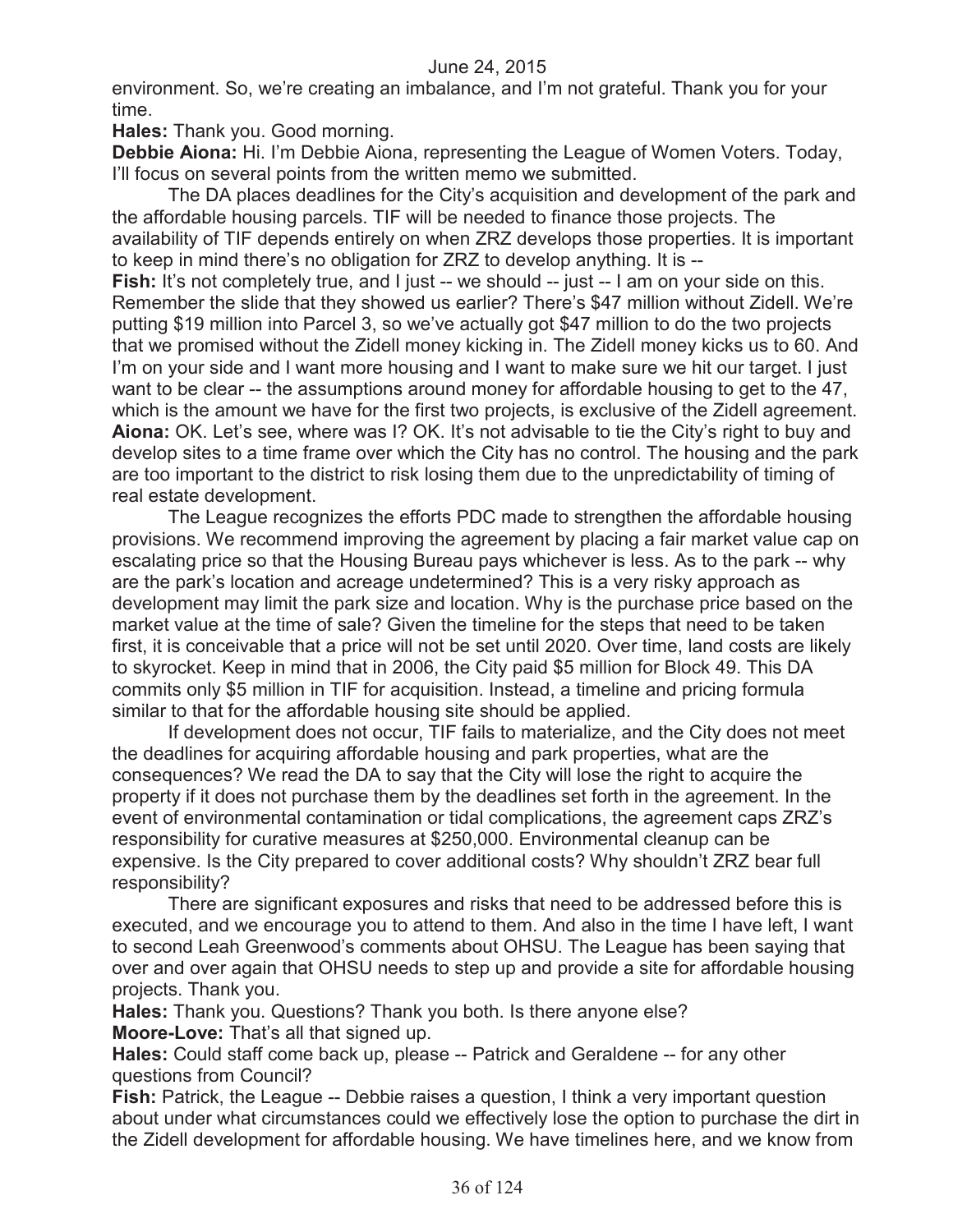your presentation we've got resources, TIF resources that are developed exclusive, independent from the Zidell development agreement. But under what circumstances could the City lose its option to purchase?

**Moyle:** The option that will be negotiated includes a timeline for the acquisition. We outlined projected dates for when that would occur, and those dates are outlined in the development agreement as well -- specifically, requiring that the purchase option for the affordable housing needs to be executed by 2021.

**Fish:** Now, you've set aside \$19 million for Parcel 3, correct? **Moyle:** Correct.

**Fish:** How much TIF do you anticipate will be available just for the acquisition of this land, independent of whether Mr. Zidell moves forward with his development as of 2021?

**Moyle:** Independent of the development agreement?

**Quinton:** Without -- **Fish:** Without any new TIF being generated as a result of his development. You're going to spend \$19 million in Block 3. What are the available resources for affordable housing as of 2021? Just ballpark.

**Moyle:** There's an exhibit E in the development agreement that outlines those -- and I may have to do some math here, but for housing, we are projecting outside of the development agreement the \$42 million you mentioned. So, 42 minus 19 would be what would be available.

**Fish:** There may be a question, I suppose, about when we develop the dirt, but it sounds to me like it's -- short of negligent action by the City -- it's inconceivable that we won't exercise the option to purchase the dirt. Is that fair?

**Moyle:** Correct.

**Quinton:** It would be the City's decision. The City would have to actively decide not to exercise.

**Fish:** And it wouldn't be because we didn't have the resources to do it.

**Quinton:** Correct. And you know, we can scenario plan all sorts of things. The City could even exercise the option in advance of the TIF being available and the TIF could pay back the City. I mean, there's all sorts of ways the City could exercise the option and acquire the land in advance of the development.

**Fish:** I'm glad you mentioned that, because I think there might be some merit to doing that. **Quinton:** Right.

**Fish:** OK, thank you.

**Hales:** Other questions for staff?

**Fish:** Mayor, I think we are all prepared to give comments today, particularly because it's unlikely that everyone that's here will be back next week. Is there any reason why we don't move to put an emergency clause on this?

**Hales:** I don't see any reason not to.

**Fish:** I would move to put an emergency clause on the ordinance.

**Hales:** Is there a second?

**Saltzman:** Second.

**Hales:** Roll caught vote on adding the emergency clause, please.

**Fritz:** May I ask the City Attorney, is that proper? Thank you.

# **Roll to add emergency clause.**

**Fish:** Aye. **Saltzman:** Aye. **Novick:** Aye.

**Fritz:** I believe it's because it's in the public interest to move expeditiously in implementing this agreement. Aye.

**Hales:** Aye. Then, a roll call on the ordinance.

**Item 658 Roll.**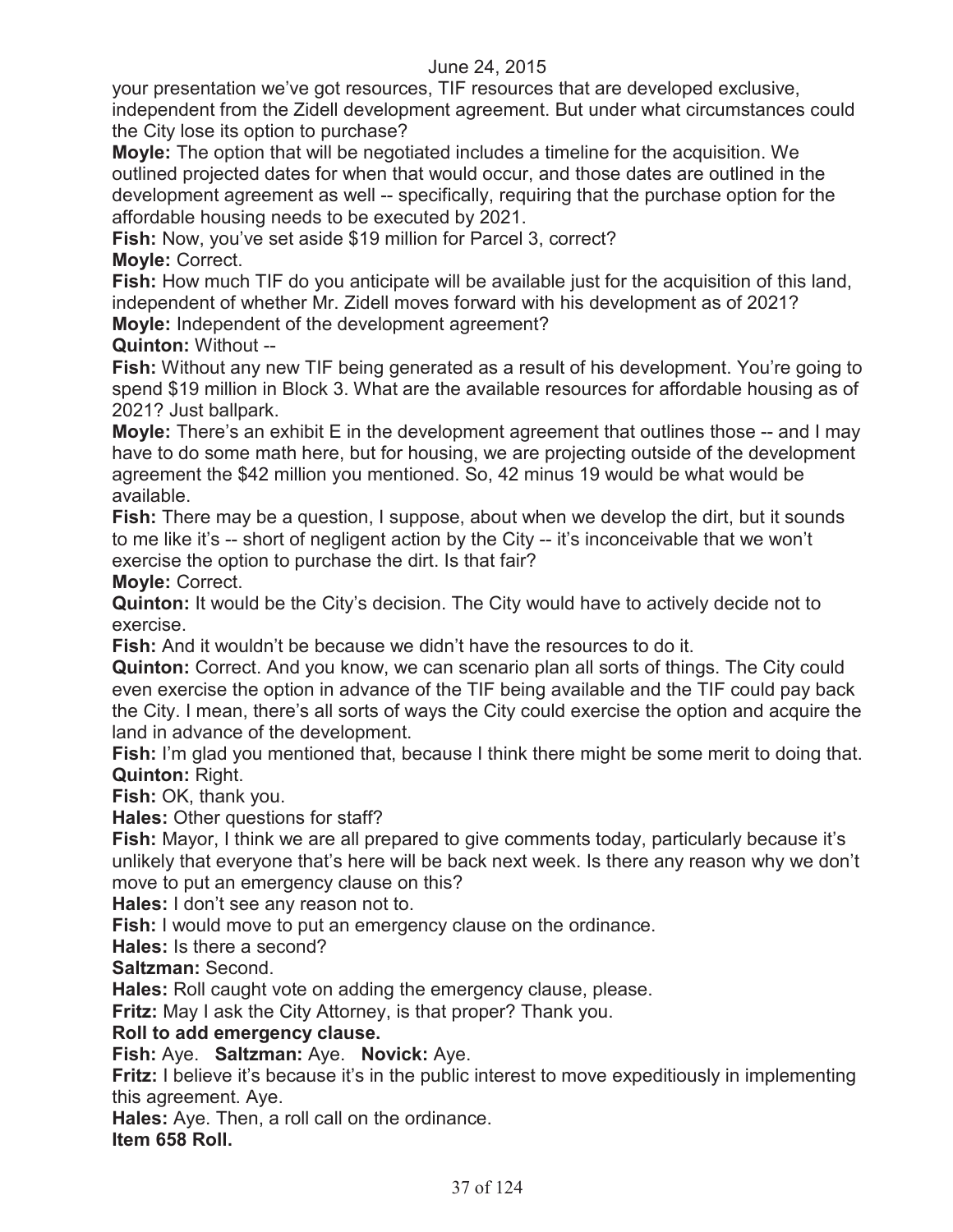**Fish:** We've been at this for a long time. I was trying to think of what the appropriate analogy would be. The best one I could come up with is a high school romance. It seems to me over time it was on, it was off, there were new issues, new faces, new circumstances. But congratulations to everybody that brought this home.

I want to acknowledge, Mayor, Jillian Detweiler on your team; I want to acknowledge Javier and Karl at the Housing Bureau; Patrick, Lisa and Geraldene in particular at PDC; and I'll have something to say about the other folks in a second. I also want to thank Liam Frost, Sonia Schmanski, and our new BES Director Mike Jordan. The stormwater issues are not uncomplicated. It took a lot of conversations and a lot of effort to get to this point, so I appreciate everyone's work.

Couple years ago, a number of us were at a funeral for Nohad Toulan, who was one of my mentors and someone I think about a lot. Dr. Toulan reminds us most of the great things happen in this city happen because someone had vision and persistence. And he had a 30-year vision for what he wanted in Portland State and that included a university district, it included an urban center, and he had this dream of transportation bisecting the urban center. He had a big dream, but it took 30 years to realize that dream. And he was a very patient man. What we also remember about Nohad had is he was persistent. So, I want to acknowledge that ultimately, we would not be here today if Jay Zidell did not have a vision and the persistence to see that vision forward. There are probably days he gets up and thinks, "the barge business was a pretty good business compared to being a developer," but this city needs people with vision and the tenacity to see their vision through. And I think today, we owe him a debt of gratitude and his family.

The fact is that he's made two things very clear in this process. One is that he has empowered the next generation of his family to take a leadership role in this, and number two he said he intends to be a long-term owner, that this is something that will stay within the family and I think we're all excited about that.

I have a sense of how much work behind the scenes had to get done to get to this point, and two words that come to mind are collaboration and trust. A lot of collaboration. At the end, it took a lot of trust. It took in fact some members of the Council up here -- it took a leap of faith. It required some of my colleagues to actually roll up their sleeves, go down there and rethink some assumptions about how we're going to do this. To those who say that the commission style form of government has this built-in inefficiency, I think this is an example where everyone on this side of the table brought something unique and important to the process.

I especially want to compliment my friend Commissioner Fritz because I think there were some issues that she cared deeply about, and as is her style, she got directly involved in the sort of personal diplomacy to satisfy her concerns.

A couple years ago, we were looking at a district before the Mayor's proposal to do reset on urban renewal generally that projected to have about \$7 million for affordable housing. Today, we are contemplating 60 million. We didn't have a clear path to build a unit beyond Gray's Landing, now we have a clear path to build at least 400 more units and we have members of the community reminding us that that's a down payment and we have to do more. And I celebrate that, because that ultimately means 400 families that cannot afford to live in our city are going to have a choice, a chance to live in a very desirable neighborhood. And if the idea of opportunity -- which is at the heart of what Dan Saltzman is doing -- means anything, it means that folks that don't have a lot should be able to choose where to live and raise their families. I think over time, you'll be hard pressed to find a more attractive and desirable place to live than South Waterfront.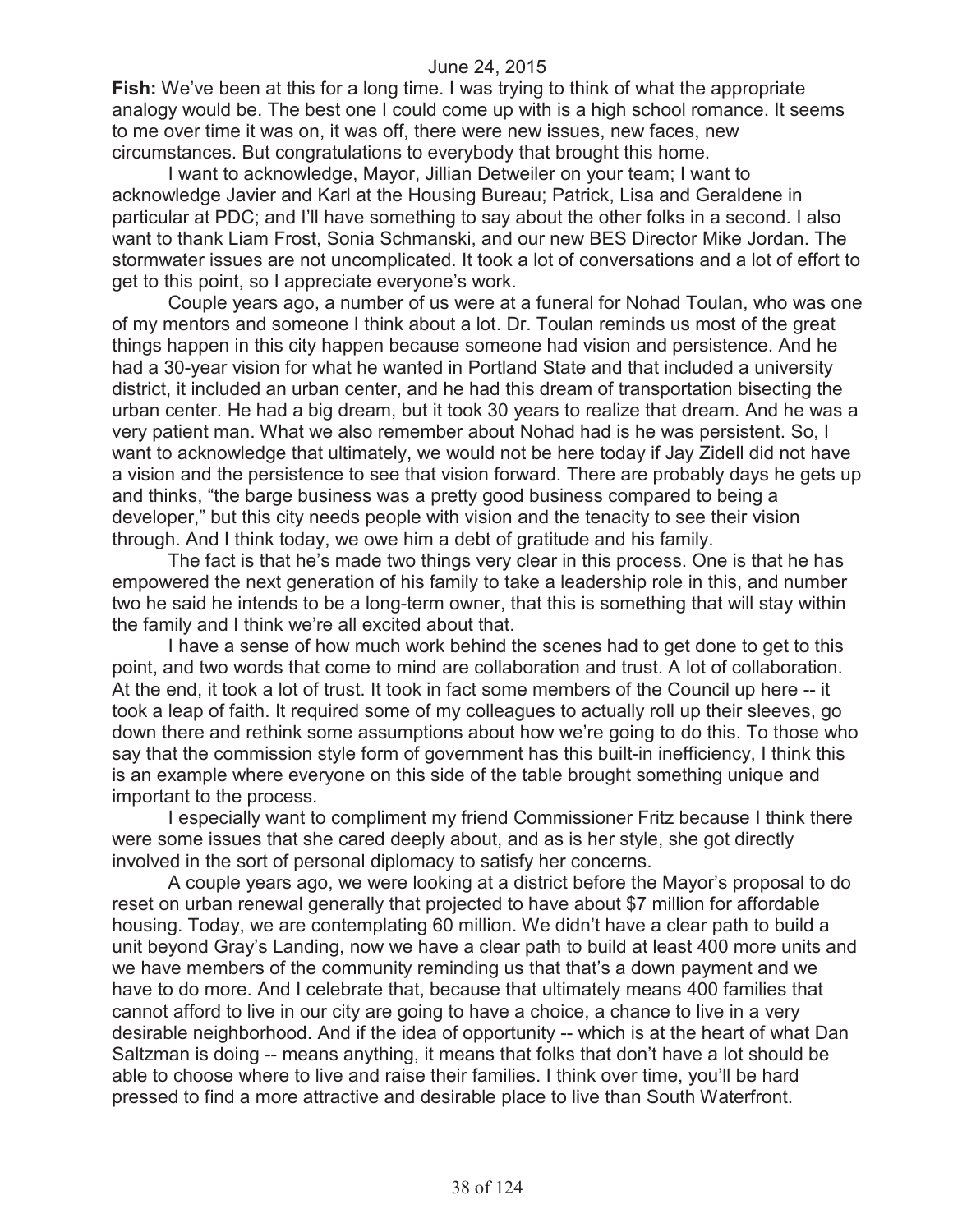Finally -- and I just should acknowledge I think Gretchen Kafoury is somewhere smiling down on us today, because she was a very loud voice for making sure we honored our affordable housing commitment, and we have come so far.

Finally, it is our tradition when we adopt something like this to then collectively wish that our partners are wildly successful. Because this is one of those moments where your success rebounds to the benefit of everybody. So Jay, we hope you are wildly successful. We hope that Google decides to relocate and have their world headquarters there. We hope Nike wakes up and has buyer's remorse. We hope that everyone is beating down your door because if you are wildly successful, then the whole South Waterfront and the whole city benefits.

Mayor, thank you for your leadership on this. It started with a bigger vision you had about reset on urban renewal, and we're now bringing home something that I think not that long ago people doubted we could do. So, congratulations to everyone who had a hand in this. Aye.

**Saltzman:** Well, this is a historic moment, and I really want to acknowledge that and I guess maybe just provide some perspective that I've been fortunate enough to be a witness to in my tenure on City Council starting under Mayor Vera Katz, when this whole piece of land was looked at and nobody thought anything could be done with it. It was too snarled, no access to it. It was great industrial use, waterfront marine use but when you went over the Ross Island Bridge or Marquam Bridge and looked over, you realized all the difficulties of making something happen there. It was really a challenge. And this City Council over the years has slowly working with partners put all the pieces in place. This is really sort of the final piece that still remains to be -- the painting still needs to be finished, but we have a pretty clear idea where we'll ends up with this agreement. I think it's just a real credit to everybody in the City of Portland who has had the patience to stick with this process and to start developing the essential infrastructure to make this work. And it started out with some visionary people taking a risk on building housing down in this area. And for a long time, and even still today, it kind of looks out of place but it's popular. And without the tram and OHSU's commitment to expand to South Waterfront, another piece of the puzzle would not have happened. So another major piece, the Knight cancer research institute, OHSU's major commitment there. And really, this is the last major piece.

I'm really excited about both the opportunity to allow us to achieve our affordable housing goals in the South Waterfront, and I think this does protect the public's interest by setting a price for the purchase of the parcel of land in advance. I believe that we will - based on the wildly successful development that we anticipate will happen there -- that we will have adequate resources when those resources are needed to add these additional units of affordable housing and more.

Just want to recognize again the Zidell family's contribution to our city. I know - being a witness to all this, I've had many chances to meet with Jay over the years and share in some of his frustrations or at least listen to his frustrations with the City, but I've also seen the newer generation come along and I think really sort of put new energy into doing something down here. I just want to take -- parenthetically say how great it is to sort of start attaching identity to Zidell Yards. When I read about concerts happening down there in the Willamette Week or ads in the Mercury about the food cart festival -- the Zidell Yards, it's really starting to catch on. People are starting to recognize the sense of place. That's only going to bode well for the future development down here.

I, too, hope somebody like a Google or a Nike will take another look at this tremendous opportunity to have people work and live in our city, with tremendous transit access and greenway access and a new park. It's all very exciting and I feel fortunate to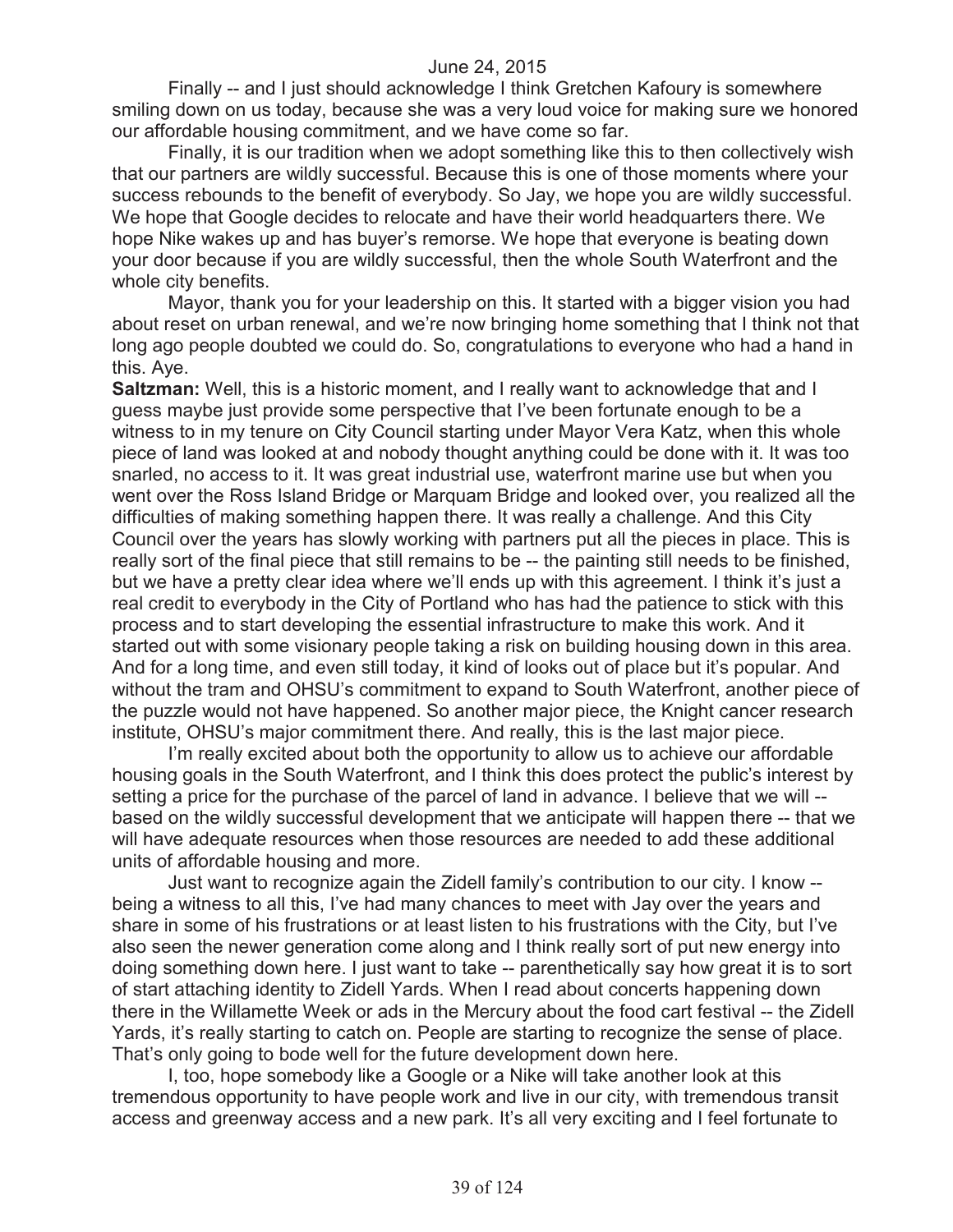be able to sort of be here as a witness to this final piece of the puzzle being put together as well.

I know there's probably going to be obstacles along the way to getting to yes, but I do want to thank PDC, Geraldene, Patrick, Lisa for really making this -- getting this deal across the table; the Mayor's office, Jillian Detweiler; Portland Housing Bureau, Javier Mena and Karl Dinkelspiel, in particular. I just think we're at a great point and I'm really pleased to be here to support this. Aye.

**Novick:** It takes a village of City bureaus to raise development agreements. [laughter] I'm very grateful to the work of staff of PBOT, including Kurt Krueger and Dan Layton and BDS staff and Parks staff and BES and the City Attorney's Office, especially Harry Auerbach. Thanks to all of you. Thanks to everybody. Aye.

**Fritz:** Much has been said, but not has been said by everyone, so I'm going to repeat some of the things that have already been said. Thank you to Jillian Detweiler in the Mayor's Office; to Geraldine and Patrick at the Portland Development Commission; Tim Crail, Patti Howard, and Tom Bizeau in my office; and Mike Abbaté and our team up in Parks; and to Jay Zidell and your team. It's truly a public-private partnership which we all hope will succeed beyond our wildest dreams.

Echo Commissioner Fish's acknowledgment of the commission form of government and my delight in being personally involved, as well as admiration for his leadership on the housing issue, getting to places which we're not entirely comfortable with, but we're trusting that things are going to go well. I will note the agreement we're approving today does not allocate all the additional tax increment financing that will result from this development, as Commissioner Fish pointed out. The Council and Portland Development Commission will have a further other debate about whether the housing allocation is 50% or the 43% that it's currently set up by code.

There are many, many infrastructure improvements still unfunded in the district. The south portal is one of the main ones that is of great concern to me. The ways in and out of the district we knew -- back when I was on the Planning Commission when we sent this to Council, that was one of the big constraints. The money for improving the park -- I tell you, \$5 million may not go far for purchasing the property, it certainly doesn't go far in developing property, so we're going to need to be in a conversation about that. But I trust we are going to get to an agreement and that we're going to figure out together how to fund it appropriately. If we don't, we don't have -- the agreement doesn't require us to buy property that we can't afford or develop in ways that we don't want to do. So, trusting and verifying is also there. It's uncertain but then it's also flexible. I think that is important, not knowing what's going to be developed in the near future and in the long term.

It's certainly another reasons that I'm hoping to get reelected next year so I can be part of implementation of this agreement and be there to discuss where the park is. The Ross Island Bridge park is a very nice place, I appreciate you giving me a tour of it. It reminds me of Cathedral Park. The City owns the right of way under the bridge, so when people are saying "we're concerned there won't be any park," oh yes, there will be because we at least have that area. I'm confident that together we can design an open space concept plan that will pull together the greenway, the enhancements that are being proposed there, and the rest of the district.

Commissioner Saltzman referred to this as the last piece of the puzzle. I'm reminded of the winter Christmas vacation I spent with my husband's family. We did a puzzle that was circular, so edges but no corners, and entirely green -- so no colors. It was New York and snowing, so we spent the entire vacation putting together this puzzle and lo and behold, there was an extra piece after we got the entire thing done. The puzzle was done, but there was an extra piece that didn't fit in. And so I caution us: we need to be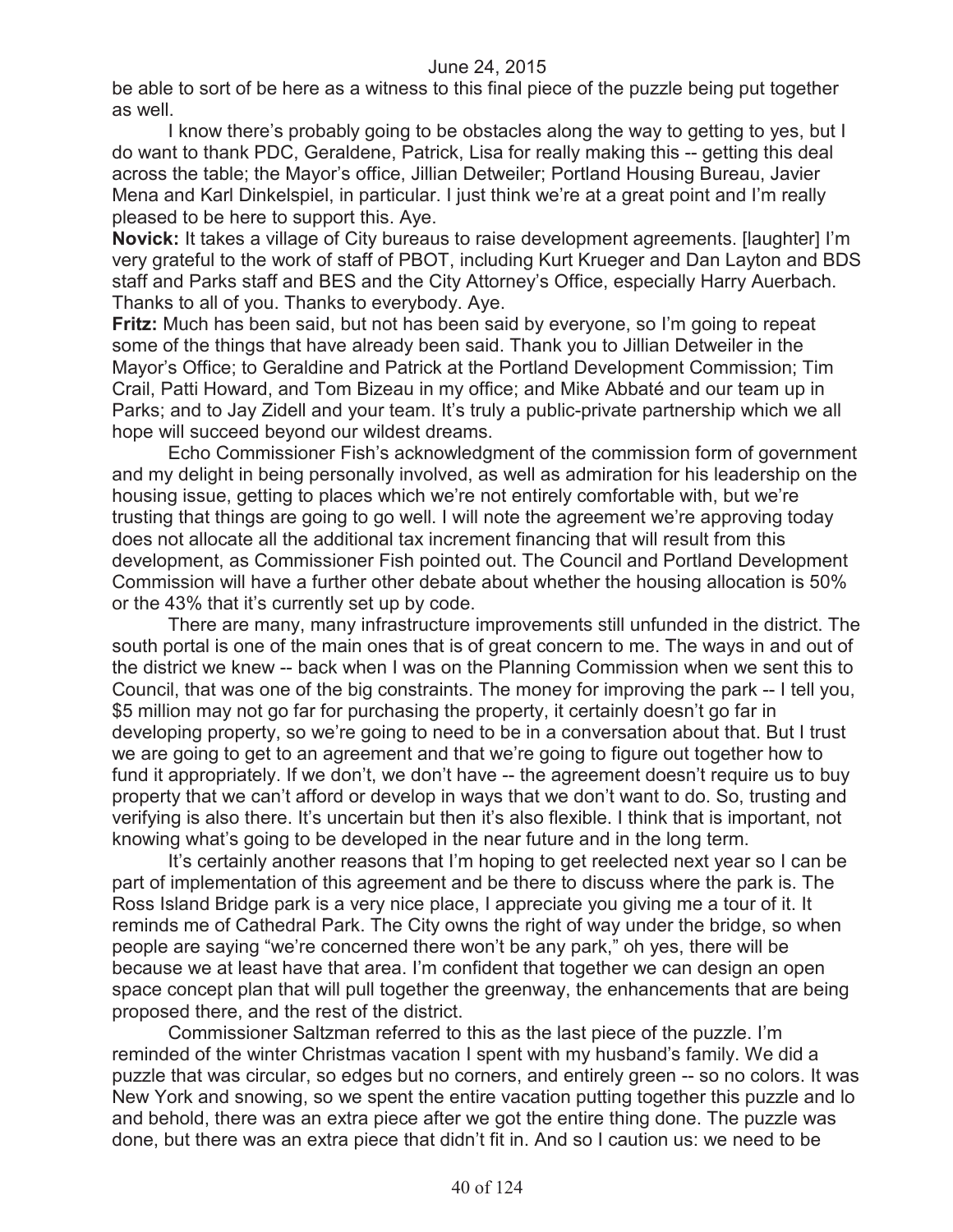clear. This neighborhood didn't develop over the last 10 years the way it was envisioned. It was supposed to be a lot more jobs than housing. That didn't work. I'm grateful for the Knight cancer institute that is now bringing in those additional jobs. And clearly, the Zidell property development can also focus on jobs as well as housing. If it's going to be a truly diverse neighborhood, it has to have both. But it's not currently a great neighborhood, I would have to say. It has some things that are lacking. It's coming along, but this development agreement is the make-or-break for the entire area. If we can get it right, it's going to be a wonderful community to live, work, and play in for 100 years or more. If we don't, it'll be a "huh, not quite what we thought." And I think with this development agreement we're set in a path of yes, we can still see the vision, we can get there, and we're committed to the partnership to do so.

Very much appreciate the League of Women voters for their ongoing attention to this. There's folks there who have been looking into this for many years -- and indeed Laura Campos, who mentioned she has been doing it for 32 years. We have committed community members who also want it to work, whether they live in the district or not. And I appreciate the Mayor's leadership in allowing us all to be a part of this to get to an agreement that I can support. Thank you. Aye.

**Hales:** Well, let me say I feel the heft of this decision in part because of context and not just because it's been painstakingly negotiated with a lot of people who have done quite a bit of work together over a good bit of time, but also the importance of this decision in terms of urban development. In one capacity or another, four different day jobs and some volunteers jobs as well. I've been thinking about how cities grow for about 30 years, and all over the country now there's a movement from the suburbs to cities. So, we all need to think about that because of course, it's happening here and we're growing. We're growing fast, faster than many people are comfortable with but nevertheless we're growing. And that's true again in other cities.

here's a lot of infill and redevelopment in cities all over the country, but there are only a handful of places in North America that I know of -- really six that I know of -- where a City has had the opportunity to create a whole new neighborhood, if you define it the way I would about the Pearl District and South Waterfront. Those are two of those six neighborhoods. The others are Yaletown and Coal Harbor in Vancouver, British Columbia; Battery Park City in New York and south of Market in San Francisco. Plus or minus, those seem to me the chances that major American cities have had to do what we're doing in the Pearl District and now here, and that is try to create and put in place all the ingredients of a new neighborhood: housing, public spaces, employment, the nonprofit sector, a major institution whether it's the Pacific Northwest College of Art -- much smaller scale operation -- or OHSU, transportation.

The scary thing about that list is not only that it's short and that two of the six major opportunities like that are here, but I think I can say without too much bragging that we're actually doing a better job than those other four. There's not really much local transit circulation in Battery Park City, although New York has a great subway system. Coal Harbor and Yaletown have amazing public spaces, but not much of new employment. In terms of all those ingredients, the Pearl District, which has been rated by the congress on the new urbanism and those kinds of folks that look at these things is the best new urban neighborhood in the country and now, South Waterfront. We have done a better job of putting all those pieces in place in order to create something that's obviously very difficult to do, which is a great new urban neighborhood from what was essentially, in both cases, nearly an empty quarter, although obviously the Zidell company obviously has soldiered on in their business while much of the land around them went fallow.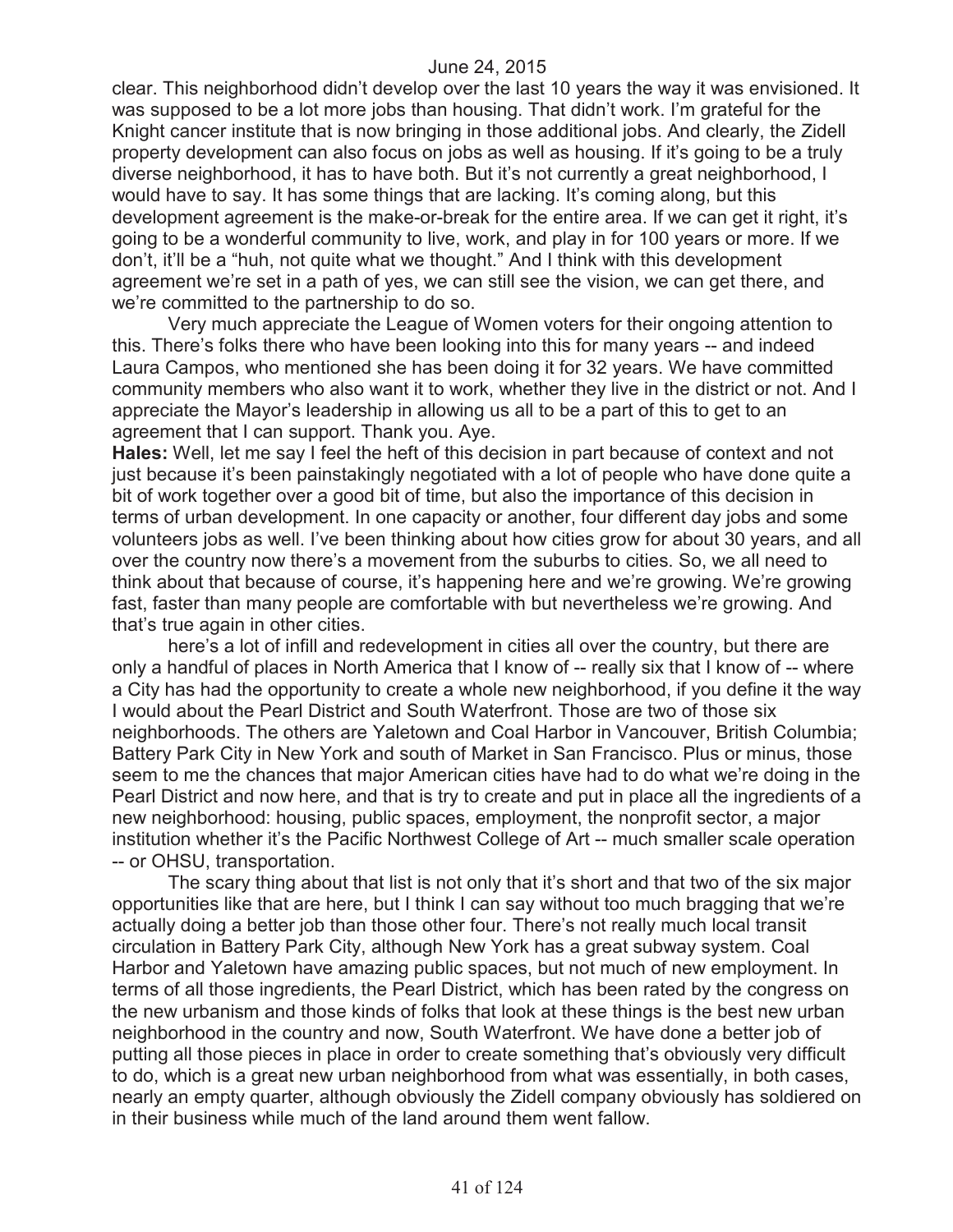One of the things that it takes for that success to happen is for a, our city, and the private property owners and developers to have a clear understanding about we expect from each other, and that that's do durable --as Commissioner Saltzman noted -- over multiple administrations and over many years, because it does take a long time to build a new neighborhood. That's why this development agreement matters so much, because this is how we hold each other accountable. Jay and his team can look to the City and say, "it's right here in the development agreement. This is what we have a right to expect from the City," and we can look to him and his team and say, "and it's right here in the agreement. We expect you to deliver just as you do us." That's why this is a contract in that sense of the word and a very important social contract between a community and an enlightened citizen who owns property and who wants to do the right thing.

This is a big day. A credit to all -- Patrick, you and your team most of all -- for getting us to this point on the City side. A credit to you, Jay, for being persistent in trying to get your vision in writing with the city that you love and that your family is so much a part of. So, well done. Much good work ahead. I look forward to the day when the South Waterfront as a neighborhood is as far along as the Pearl District is today, and the thousands of people who live and work there and the people who visit it say, "what a great and complete neighborhood." We're well on the way to that vision and this document will get us there. Well done. Aye. Thank you all. OK, it's 12 o'clock. I propose that we run on to 12:30 and then take a half hour break. Does that sound good to the Council? We will see how far we can get down our regular agenda. We have that one item that we pulled from regular -- it's yours.

**Novick:** One more time certain.

**Hales:** Oh, I'm sorry, we have the second of these to vote on.

**Fish:** Steve, you want an emergency on 59?

**Hales:** We don't need to.

**Fish:** Let that go to second reading?

**Novick:** I think we can let that go.

**Hales:** 659 goes to second reading, that's right. Sorry, I blew past 660. We will do that next.

**Item 660.**

**Hales:** Commissioner Novick.

**Novick:** Andrew Aebi, come on down.

**Andrew Aebi, Portland Bureau of Transportation:** Good afternoon, Commissioners. Andrew Aebi, local improvement district administrator.

Council approved the resolution of intent four weeks ago today for NW 20th Avenue with 100% petition support for this LID. We have increased the LID by \$4.12 per assessable square foot to include right-of-way costs, which is an adjustment we made to the LID We did not receive any remonstrances against LID formation. I'm happy to answer any questions you might have.

**Hales:** Questions? Thank you. Is there anyone else that wants to speak on this item? **Novick:** Did we have a couple of people who are here to speak, Andrew? **Aebi:** Yes.

**Hales:** OK. If you would like to speak, come on up, please. Don't wait to be called if you're here on this item. How are you?

**Philip Selinger:** Good morning. My name is Phil Selinger and I'm here today representing the Northwest District Association neighborhood. More than just accommodation or cooperation, the relationship between Con-way and their development team in the neighborhood has been closer to a partnership. We were invited to be part of their master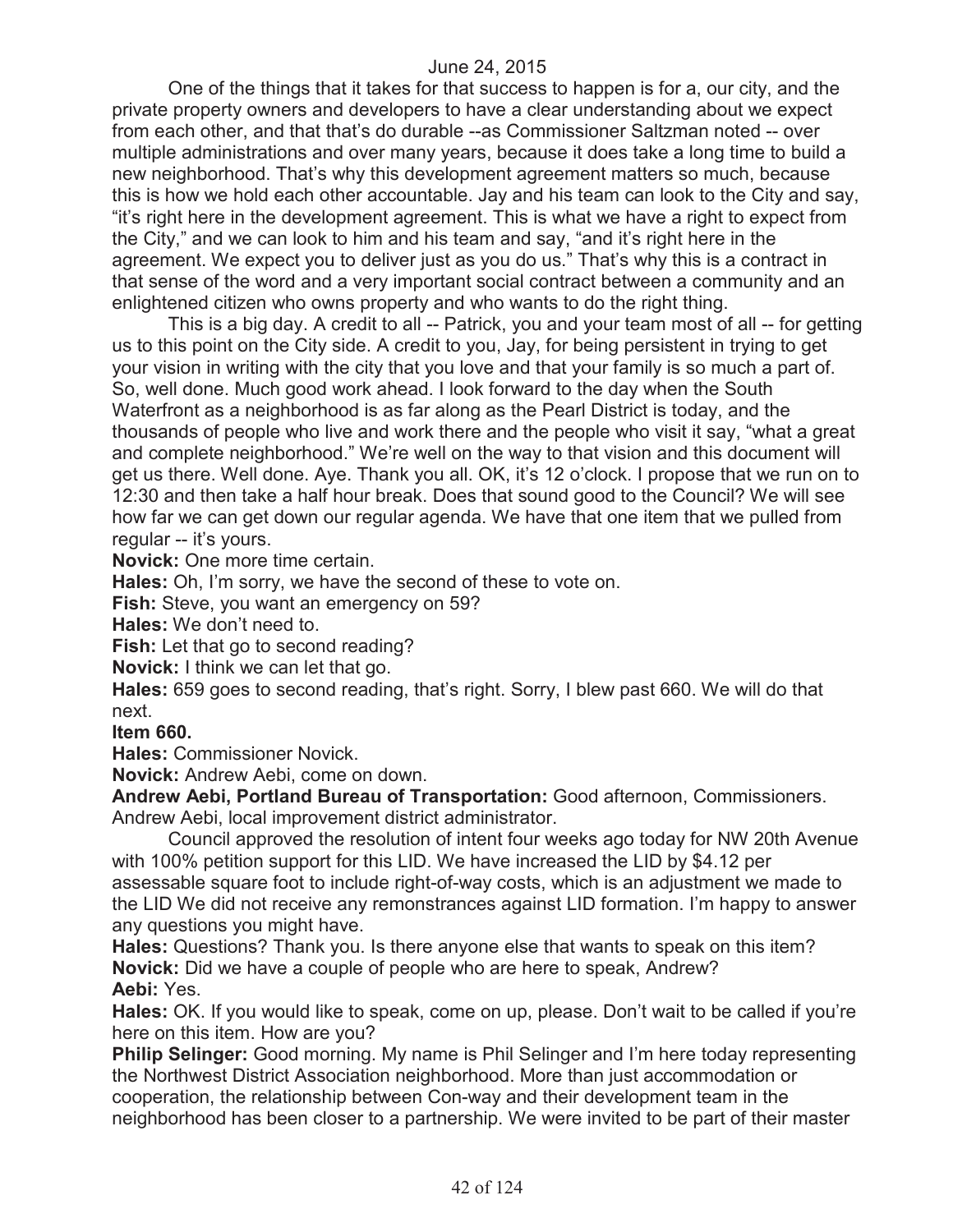planning process for their properties early on, and that included the traffic impact analysis that was projected for the district around the Con-way properties.

The 23rd and Vaughn intersection was really a focus of a lot of that development pressure on the transportation system. There are only two freeway portals into the dense Northwest neighborhood, this being one of them. We know that Con-way was going to be a large contributor to that development pressure, but not the exclusive contributor. And so it's really important and appreciated that Con-way has stepped up to support this LID.

We were part of this conversation with both PBOT and ODOT in analyzing the problems. It's a tough challenge. There's no great fix for making that intersection in the area around it work efficiently, but we'd like to think that the so-called jug handle fix and the punching through of NW 20th makes the best use of the existing infrastructure to address those problems. Not only does it help address the traffic pressures on the 23rd and Vaughn intersection, but it also helps connect the neighborhood with itself -- the Northwest neighborhood with the industrial area to the north which is also redeveloping pretty quickly. So, it's part of that fabric that will be used by multiple modes, including bikes, pedestrians, and local traffic.

Also want to make note of the fact that rebuilding streets and intersections is not the only way we're going to solve this problem. The master plan in the neighborhood and this whole greater conversation has talked about demand management being an important component to this whole picture. We do have a newly-formed transportation and parking stakeholder advisory committee to PBOT that was formed less than a year ago, and I should note that Con-way is part of the representation on that committee. So, we are going to be monitoring these issues on an ongoing basis. That really concludes the neighborhood comments, but I'm here for any questions you might have. **Hales:** Thank you, Phil. Thanks very much.

**Christopher Brehmer:** Good morning, Mayor and Commissioners. My name is Chris Brehmer, I am a principal engineer at Kittelson and Associates and the engineer of record for the traffic study for the project. Before I make my comments, I do want to acknowledge both Phil and the NWDA members as well as Oregon Department of Transportation and Portland Bureau of Transportation staff who worked closely with us on the project. I think - as you just heard -- it was a very collaborative effort, and we very much appreciate that input.

I'm here specifically to respond to Commissioner Fritz's question last time around regarding the impact of 405 traffic and the rerouting of U-turns. We did consider that issue. We looked at both morning and evening peak hour operations and the implications of the U-turn rerouting. From a capacity perspective, we are expecting a change that's probably largely imperceptible to the public.

The big benefit we see with the elimination of the U-turn as it relates to 405 traffic in that merge area comes down to the behavior of some motorists at that area today. Today, we have people on mainline I-405 southbound that get off at Vaughn Street, make the Uturn movement, and then are coming back on the ramp and basically short-cutting or queue-jumping down to Glisan and the exit there. That behavior is not only undesirable but has some safety implications. That queue-jumping phenomenon will be eliminated by this change and so we think that's a net benefit to the system from a safety perspective and at the end of the day won't change the number of people on main Palestinian 405. With that, I'll conclude my testimony unless you have questions.

**Selinger:** If I could add one other quick supplement to my comments -- that the neighborhood doesn't view this as a long-term fix for the issues at this location, but the long-term fix is elusive. We haven't really found a long-term fix. This buys us important time for the neighborhood.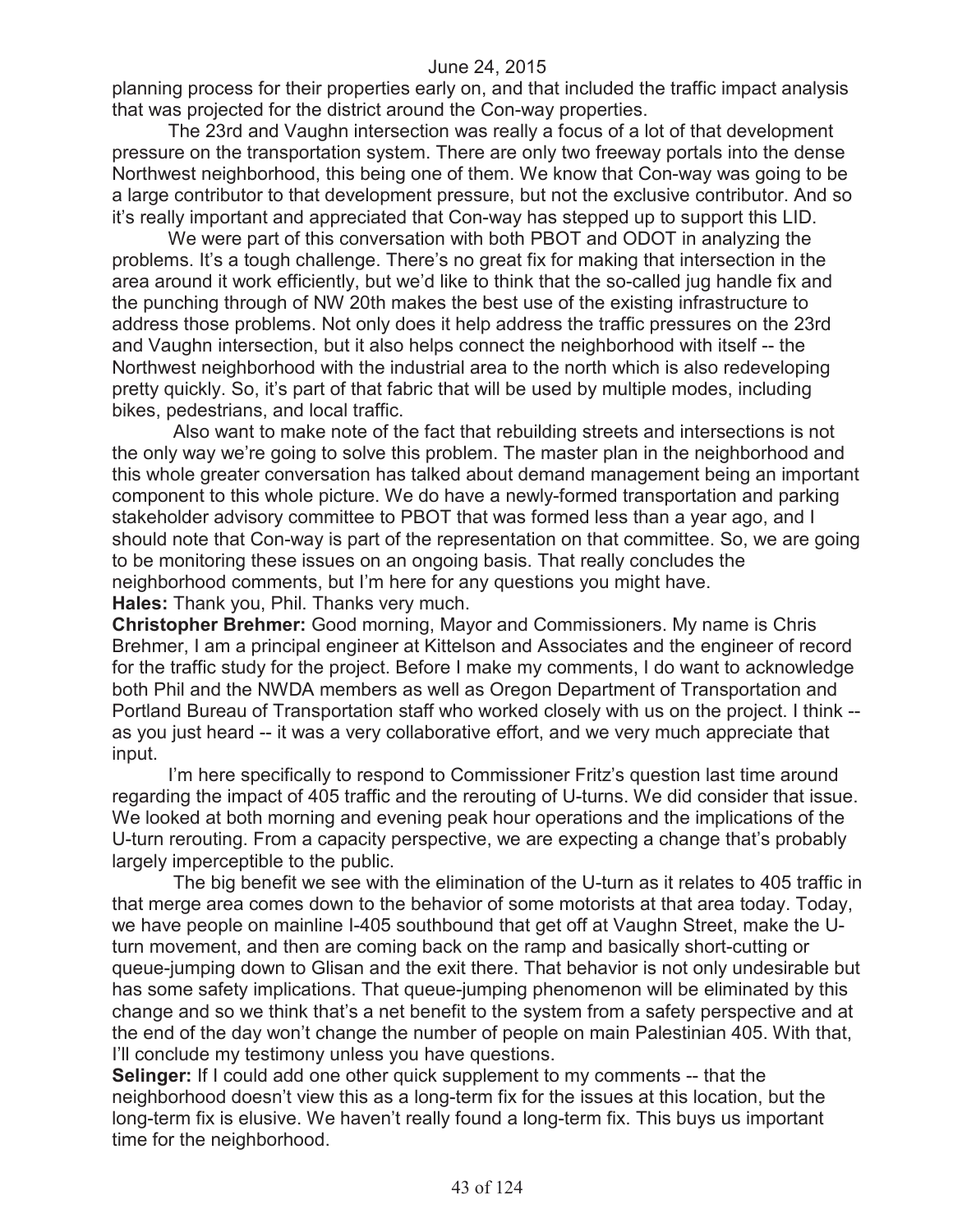**Hales:** OK, good point. Thank you. Other questions? Thank you both. Anyone else? Then this passes to second reading next week. OK, do we want to take the pulled item? Is there anyone here to -- I'm not sure who pulled this.

**Fritz:** It's an amendment.

**Hales:** OK. Let's take item 667, please.

**Item 667.**

**Hales:** Hi, John.

**John Hunt, City Fleet Services, Office of Management and Finance:** Hi, good morning. How are you, Mayor and Council? The ordinance before you today is requesting authorize for City Fleet to purchase a vehicle for use by the Office of Neighborhood Involvement. It approves City Fleet to bill the Office of Neighborhood Involvement for this vehicle through its interagency this fiscal year.

To accomplish this, the Office of Neighborhood Involvement needs to move funding from their external material and services to their internal material and services. So approval to amend the FY 2014-15 appropriations schedule will ensure that ONI's interagency won't be overspent. So, we're asking for approval to purchase the vehicle and change the appropriation schedule to go ahead and move forward with this purchase. **Hales:** OK.

**Fish:** I think the question that often comes up when these show up on our agenda is, why would any bureau need a dedicated vehicle when we have a fleet that can be accessed on-call? So, why does this have to be a dedicated automobile for ONI rather than on demand?

**Hunt:** I think that's an excellent question, and there's a representative from ONI here, but let me explain the way I understand it. My understanding is they ONI doesn't have any vehicles assigned to them at all, and they need a vehicle that is used for multiple shifts per day. The motor pool that we have is a great solution for the short-term use during the day because it can leave and come back and someone else uses it and then it comes back. In this case, it's going to be used for a very long day. And so my feeling is that we should move forward with this purchase because of the real need for the vehicle. But --

**Fish:** That's fine, thank you.

**Hunt: OK, very good.** 

**Hales:** Other questions?

**Fritz:** I move the amendment, which is to delete the word "authorize" and "amend the FY 2014-15 budget appropriation schedule in the amount of \$28,500."

**Fish:** Second.

**Hales:** Further discussion? Roll call on adopting the amendment.

#### **Roll on amendment.**

**Fish:** Aye. **Saltzman:** Aye. **Novick:** Aye. **Fritz:** Aye. **Hales:** Aye.

**Hales:** Anyone want to speak on this item? Roll call on the emergency ordinance as amended.

#### **Item 667 Roll.**

# **Fish:** Aye. **Saltzman:** Aye. **Novick:** Aye.

**Fritz:** Thank you to Theresa Marchetti and John for being here to explain this item. Unlike the Environmental Services, Development Services, and other bureaus that have multiple vehicles for their use, ONI has one truck for the graffiti program, zero cars for -- do we have 12 crime prevention staff? So, they are working citywide and they have to use their own private vehicles. Eventually, I would hope that we would have cars for all of our crime prevention staff. This is one step towards that eked out of ONI's budget because we don't have a budget for that additional vehicles. Aye.

**Hales:** Aye. Thank you.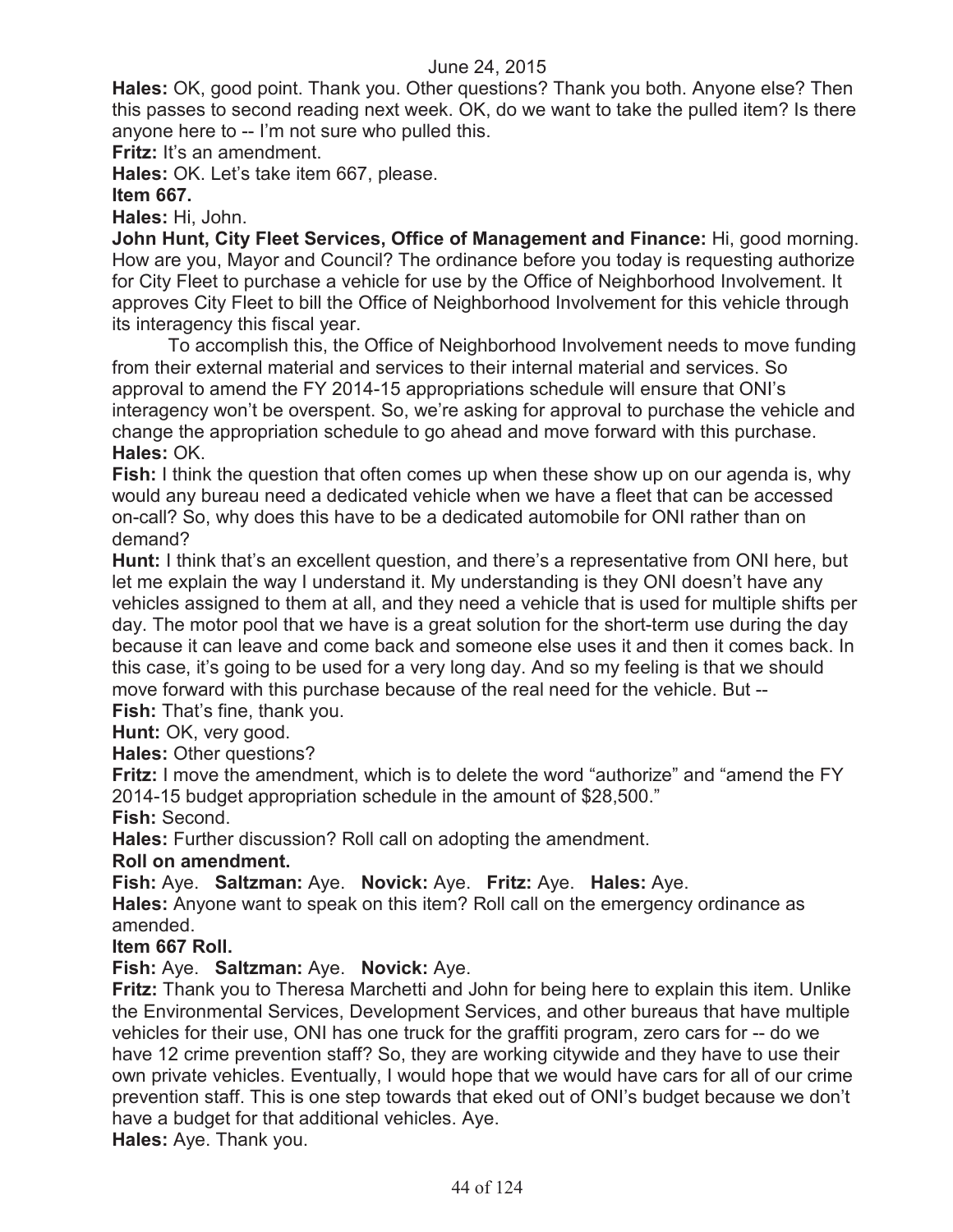**Hunt:** Appreciate your help, your authorization, and we'll go to work. **Hales:** Thank you very much. Let's move to the regular agenda. **Item 674.**

**Hales:** Come on up. Good afternoon.

**Jill Kolek, Bureau of Planning and Sustainability:** Good morning. Thank you for having us. We're bringing forward an ordinance to authorize the two-year amendment to the grants for the district coalition in order deliver community collection events. **Fish:** Who are you again?

**Kolek:** I'm Jill Kolek, and I'm with the City of Portland Bureau of Planning and Sustainability, and I'm the manager of the training and outreach programs. I'm here today with Jennifer Kirk with Neighbors West-Northwest and Richard Bixby from East Portland Neighborhood Office, who will talk after me.

For 24 years, we've been doing the community collection events in partnership with Metro, who gives a matching grant for it. We give seven coalition offices money, who in turn pass it on to associations and community nonprofit neighborhood groups that put on these events. You may be familiar with them, they happen all throughout the city and they take the place often of a temporary depot where folks can bring in unwanted items to recycle, reuse, or dispose. They typically take place on a weekend in the fall and the spring. We do about 50 of these a year.

The goal of the collection events is to get materials from Portland residents to reduce waste and promote recycling, particularly of bulky materials that often accumulate and might otherwise be disposed of inappropriately. We place a high degree of value on our relationship that we've had with the coalitions and have developed over these 24 years.

The collection events have proven to be a really great vehicle for us and a really great model with a range of benefits. We leverage the organizations' existing assets -- their volunteers, their commitment to the community, and their relationships to the communities. We also build community capacity through leadership development, broad community involvement, and also tapping into other aspects -- people can join the coalition and association offices to help out. And of course, there's the fund-raising element as well.

We provide a high value service to residents, give them the opportunity to properly dispose of typically hard-to-get-rid-of items and that helps with neighborhood nuisance issues. We also increase reuse and recycle, especially of larger items.

Just a few things to note. What this ordinance authorizes is based on a recent census data analysis. We're going to be doubling the amount of funding allocation to East Portland for their neighborhood cleanups, and then we're also just taking this opportunity to clarify the reuse and recycling elements that we would like to have in the contracts as well as the developing partnerships with community organizations -- which they already are doing, it's just a way to cement that. We hope obviously that you will support the continued funding of the community collection events and, Mayor, I'm going to give it to Jen.

**Jennifer Kirk:** Thanks. Mayor Hales and Commissioners, thank you for having me today. My name is Jennifer kirk, I'm information and outreach coordinator for Neighbors West-Northwest, which is of a coalition of 12 neighborhood associations in inner Southwest and Northwest Portland. In my role as staff I have coordinated cleanup program -- as we call it in the office -- for the past three years.

The coalition area sees a wide diversity throughout its neighborhoods that's reflected in our cleanups that the neighborhoods through. For example, we have three of our neighborhoods are downtown, the Northwest industrial neighborhood, and Forest Park. So, you can see the wide diversity we see on issues and cleanups from there.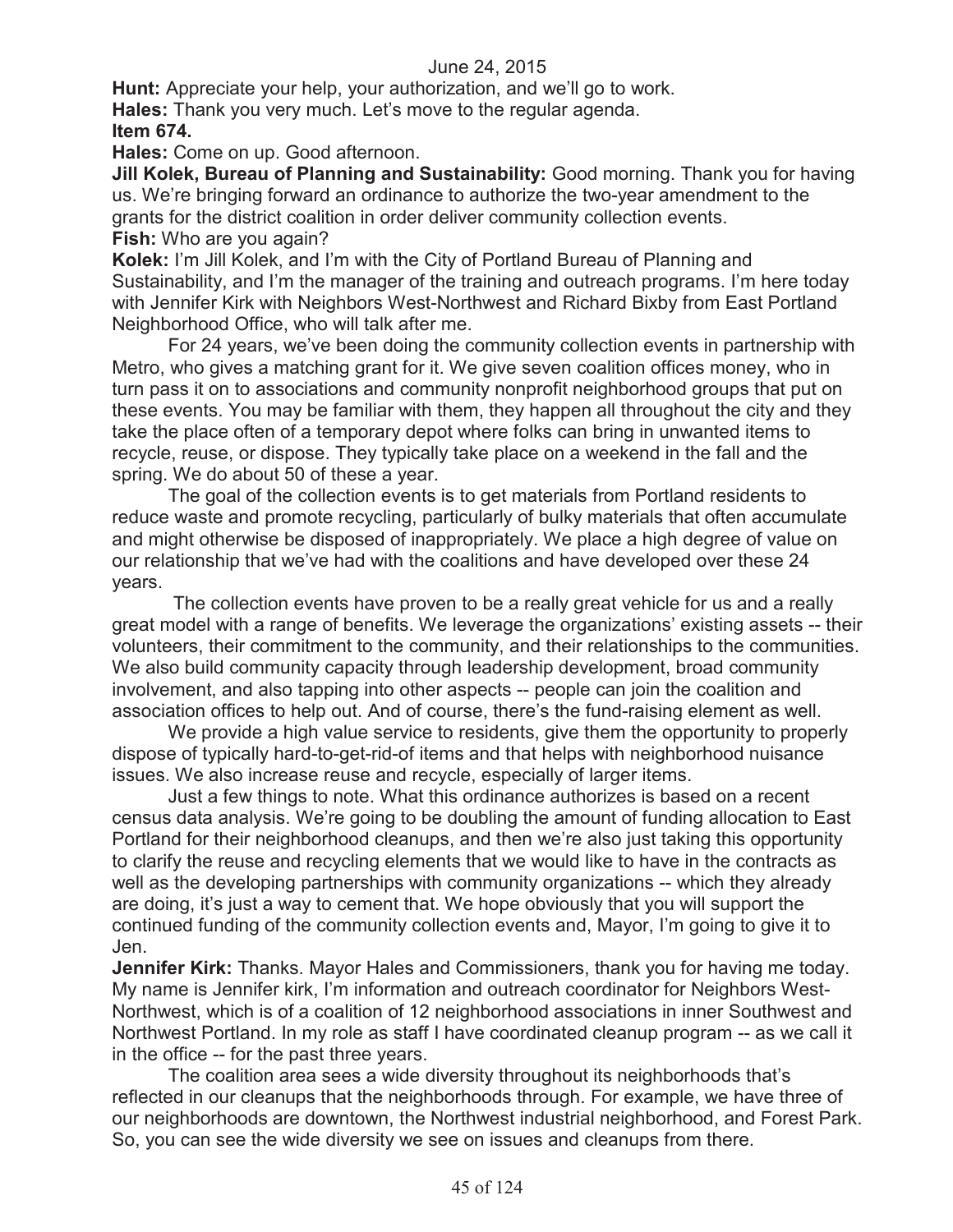The community collection events program provides many benefits to neighborhood associations in our coalition area, and flexibility within that program allows each of the participating neighborhood association in our coalition to tailor funds to their sustainability and waste needs. Some neighborhoods use the funds to hold litter cleanups, while others focus more on recycling or bulky waste aspects that Jill was mentioning. Neighborhoods that participate in the program are able to use funds to address livability issues, to provide a service to their neighbors, and to attract volunteers to contribute to future community events.

For several of the neighborhoods that participate in our coalition area, the collection events are an annual service project. This is one instance of how the general public is introduced to neighborhood associations outside of regularly-scheduled meetings and in this way, the program allows volunteers at specific, discrete events to be introduced to the neighborhood systems and civic engagement.

Expansion of the program will allow more flexibility for volunteers who plan and host community collection events. Long0term volunteers can continue to most their successful events. For example, both Forest Park and Sylvan Highlands have been holding their events for over a decade. But this amendment will allow neighborhoods with different needs to try out new types of collection event styles. For example, the Pearl District and downtown have both expressed interest on focusing on reuse and hard-to-recycle items because recycling and reuse is a challenge for low car communities and multifamily dwellings.

To reflect this need, this fall, the coalition and BPS staff are developing a pilot project between the Downtown Neighborhood Association and Portland State University that will focus on e-waste and recycling specifically. We hope this will be a model to deploy in other dense neighborhoods that are not amenable to traditional bulky waste cleanup structure.

We also have challenges -- if you have an annual event, you usually have a lot of people come out. When you don't have a lot of space, it's hard to accommodate those people and their needs, so we're looking at potentially having smaller more repeatable events to suit the communities' needs on a regular basis. It would be similar to how our neighborhoods institute their litter cleanups. In these cleanups, we have a partnership with SOLV and local business to keep costs low and repeatable litter cleanups are community events with more volunteers, including opportunities for youth participation and community service.

Finally, the program expansion will now also encourage potential partnerships between neighborhood associations and nonprofit partners within our coalition boundaries, which will strengthen connections and build community capacity. We look forward to the next two years and being able to try new things with this contract amendment. We appreciate BPS staffs' creativity and the program's flexibility, which allow for volunteers to better help their communities. Thank you.

**Hales:** Thank you. Richard, welcome.

**Richard Bixby:** Mayor and Commissioners, I'm Richard Bixby with the East Portland Neighborhood Office, one of seven coalitions that receive this funding. As Jen was saying, these cleanup funds do provide an opportunity for neighborhood associations to build their capacity to connect with their community, all while organizing events that promote proper disposal of bulky items and reuse and recycling.

I'd like to thank BPS for taking a step this year and looking at their historic formula of how they divide these funds amongst the city's coalitions and creating and adopting more equitable formula. This does benefit East Portland. With the additional funding, we look forward to reaching even more of the community out there with these events.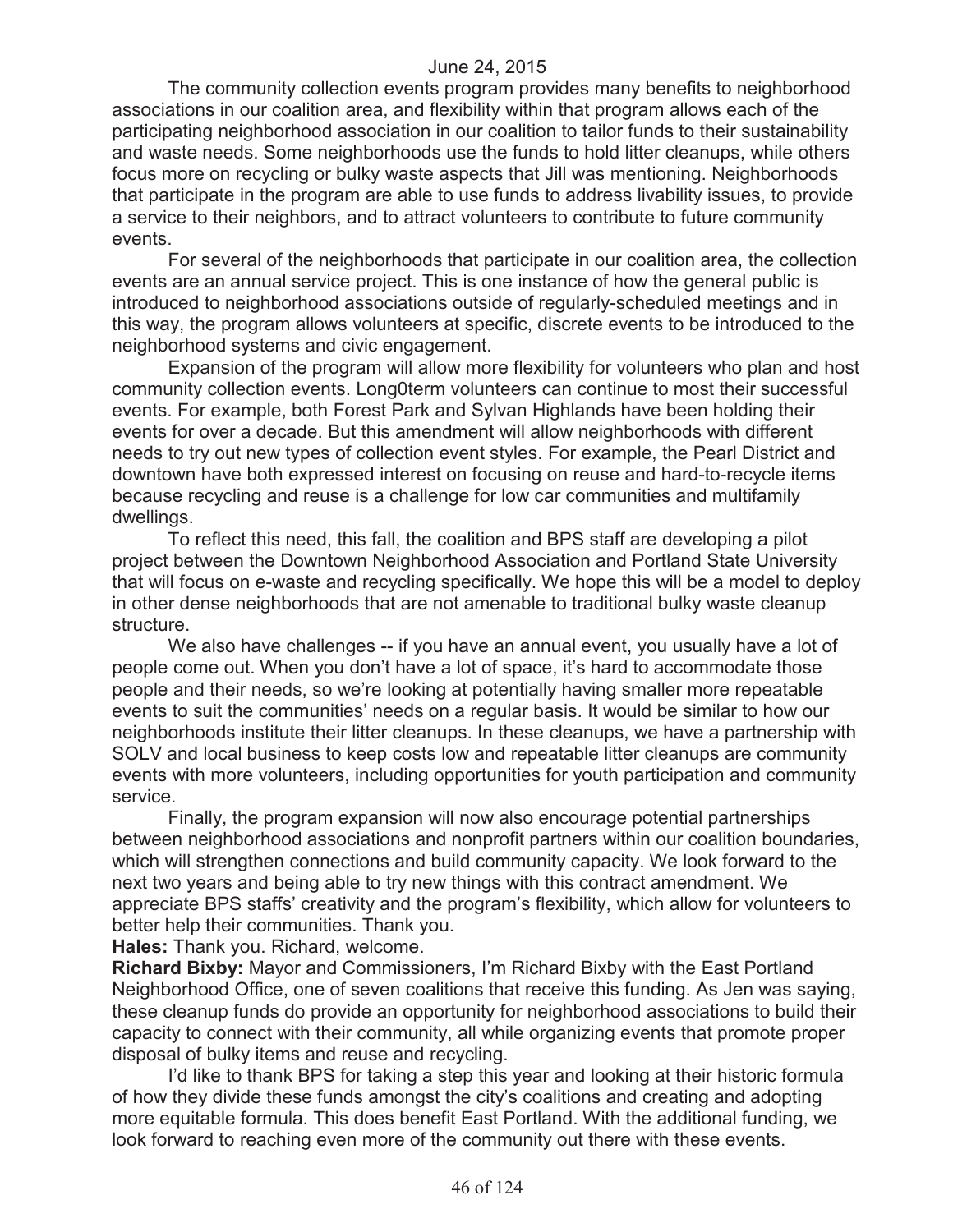We're also are excited about the chance to work with other community organizations on this cleanup program. Neighborhood associations have been doing these for many years and have used them for both building their internal capacity and serving the larger community. We think other community organizations can similarly use these. We're looking forward to working with BPS on figuring out how we can best reach other communities that are out there that might be interested in these events. We've also had a lot of partnerships between other neighborhood associations on these events, and we're looking -- as we expand this, we'll be able to expand more partnerships out in the community. So, I support this change and the continued funding of this program. **Hales:** Thank you. Questions? Thank you all. Anyone else want to speak on this item? **Moore-Love:** No one else signed up.

**Hales:** OK. Roll call vote, please.

# **Item 674 Roll.**

# **Fish:** Aye. **Saltzman:** Aye. **Novick:** Aye.

**Fritz:** Very pleased to see a step towards more equitable funding. Aye.

**Hales:** Good work. Aye.

**Item 675.**

**Hales:** Roll call vote, please.

**Item 675 Roll.**

**Fish:** Aye. **Saltzman:** Aye. **Novick:** Aye. **Fritz:** Aye. **Hales:** Aye.

**Item 676.**

**Hales:** Roll call, please.

**Item 676 Roll.**

# **Fish:** Aye. **Saltzman:** Aye. **Novick:** Aye.

**Fritz:** I appreciate the partnership between the Bureau of Development Services and the Bureau of Planning and Sustainability. This is a great package, and it was fun working with you on it, Mayor. Aye.

**Hales:** Same back at you. Aye.

**Fish:** Mayor, I'm going to ask after the reading of this to suspend the rules after a second, but let's get the title in.

**Hales:** OK.

# **Item 677.**

**Hales:** Commissioner Fish.

**Fish:** Mayor, I was unable to join Council last week because I was in Salem. I support this matter before us, but there is one issue that I seek clarification on.

As the Council will remember, this is a little bit of a two-step. The City made a commitment of urban renewal dollars to help the County build a health department building, and the Housing Bureau independently determined that Block U -- which is adjacent to Bud Clark Commons -- was an appropriate site for a health department building, and because it otherwise met the criteria for 30% set-aside funding, agreed to add the dirt with no additional consideration into the deal.

The understanding then when a different building was being designed was that a lot of care would go into the design so that it did not unduly burden Bud Clark Commons in two respects. Well, the most important is the public spaces. The outdoor spaces at Bud Clark Commons as you know are on the eastern side of the building, so the original building was designed with some setbacks and with an eye towards how do you not intrude -- how do you limit the impact on the outdoor spaces, which are an integral part of Bud Clark Commons designs.

Now that we have a taller building under this proposal, I think it's even more important that the design -- that the building be designed with input from Home Forward,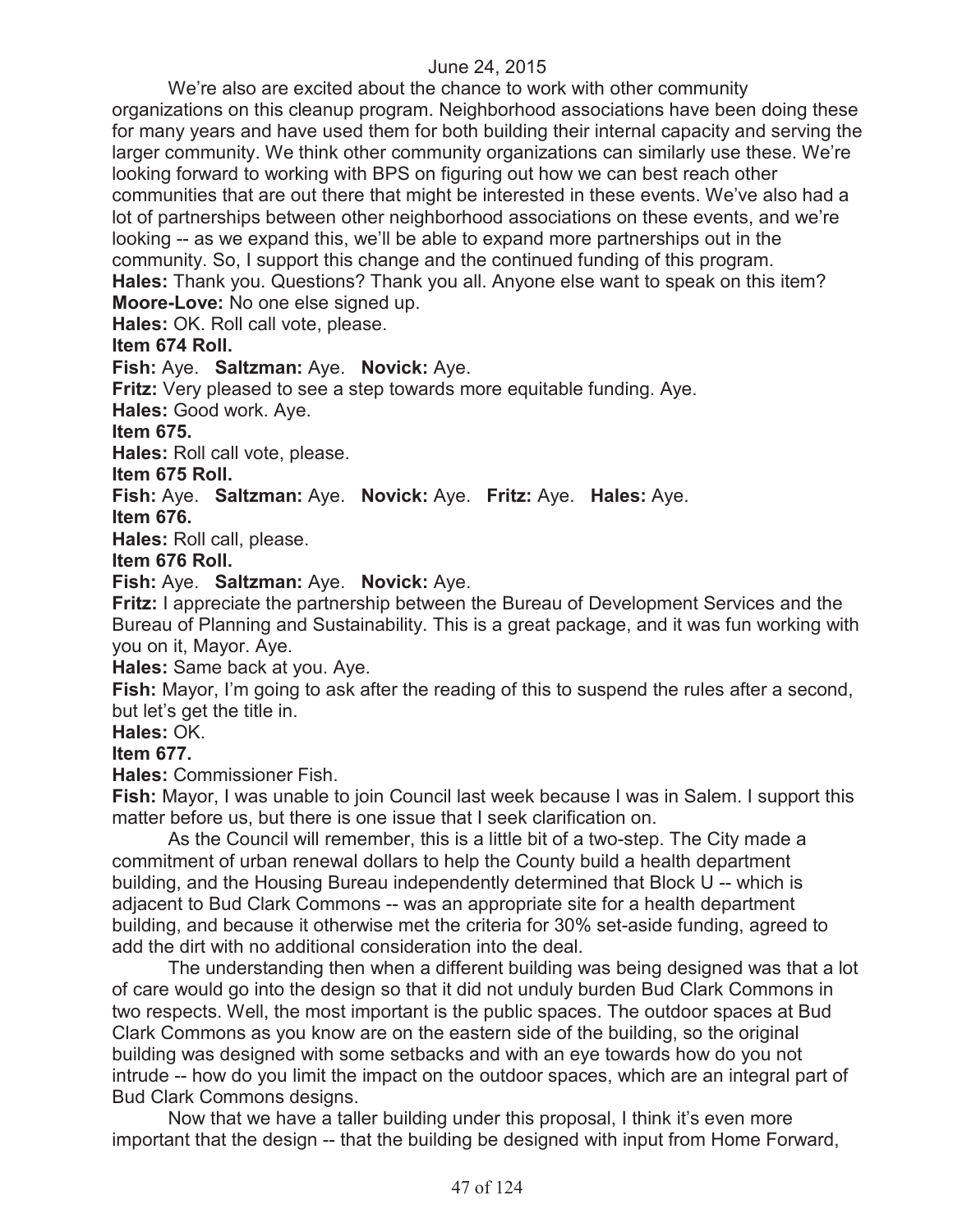Transition Projects, and the City again to minimize the unnecessary impact on the outdoor spaces. I didn't see anything that formally required that consultation, and this is separate and apart from the design review process that they have to go through anyway. So, I support the additional height, and the County has faithfully gone through the hoops that we set out for them in getting community approval, but I want to make sure that the design - that the folks designing this building are working with our partners to minimize the impact on Bud Clark Commons. And for purposes of this vote, I'd be satisfied to have Doug Obletz make a representation to that effect.

**Hales:** OK. Doug, come on up.

**Doug Obletz:** Good afternoon, Mayor, Commissioners. Doug Obletz, Shiels Obletz Johnsen representing Multnomah County.

Commissioner Fish, the issue that you have raised was also raised by key stakeholders during our public review of the map amends that are before you today for second reading, and were specifically addressed in testimony before the Planning and Sustainability Commission a few weeks ago. In response, Chair Kafoury sent a memorandum which you have in front of you dated June 3rd which was addressed specifically to the Old Town/Chinatown community, Transition Projects, and Home Forward outlining how the County intends to address this and a series of other issues during the design process and also in the formulation of a good neighbor agreement which the County has committed to complete prior to construction. The memo has had its desired effect, and I believe the key stakeholders are satisfied that the County is committed to working with them on both the issue of the design of the building but also the other issues outlined in that memo.

You'll see -- I think it's item E under the design issues listing -- is specifically a commitment by the County to reform late a stakeholder advisory committee and to reenergize the discussion about the design of the building under the new map amendment process that we've got before you today. It's our intent to go to work immediately to engage these stakeholders and others in the design process to address these issues and in the development of a good neighbor agreement.

**Fritz:** With all due respect, though, both E and F talk about usability during construction, it doesn't necessarily address what Commissioner Fish --

**Obletz:** I'm sorry, it would be on -- I think it's the second page related to design issues. **Hales:** Yes, the first E, it's 1E.

**Obletz:** Yes, I'm sorry, the first E.

**Fish:** My understanding, Doug, is that under this agreement that is before us, the County would have an option until the end of 2016 to move forward with this building and you're going through the design phase and the approval phase. I just want to make it as clear as possible on the record that I and I believe the Council as a whole want to make sure that the public spaces that we're incorporating in Bud Clark Commons -- which are an integral part of the design, since the building does not accommodate as many people as we would like, so the outdoor space became an extension -- are not degraded by a new building that's adjacent to it that now we're allowing additional height. We're talking air and light. And that there will be intentional thinking about how to mitigate the impact of the height on those public spaces.

**Obletz:** Understood.

**Fish:** Thank you, Mayor.

**Fritz:** Commissioner Fish, I appreciate you bringing that. The other concern that was pending after the hearing was about the level of affordable housing, intent to use fee in lieu in order to gain additional height. And I know Commissioner Saltzman has been leading the Council in the discussion of that bonuses, which we were discussing yesterday. This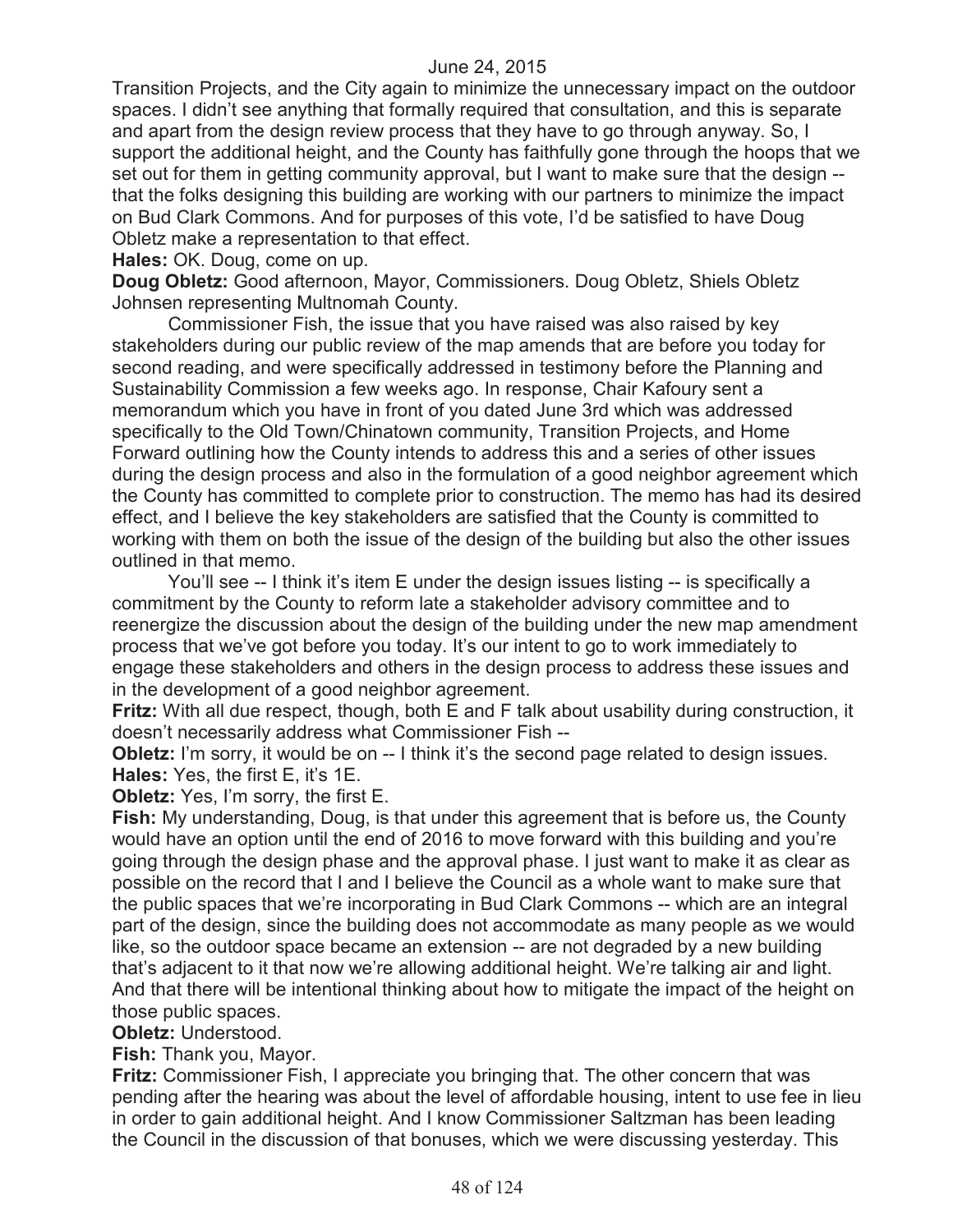application comes in under the current rules rather than future rules. Chair Kafoury did indicate on the record during the testimony that she is committed to providing some compensation towards affordable housing. I want to state on the record that this does not - - this is under the current rules and this doesn't set a precedent for any future developments that we would actually require to provide a definite level of affordable housing subsidy, if that's the way Council chooses to go. There is the potential for including an agreement on that in the disposition agreement, which the Housing Bureau is still working on with the County. My understanding is that the chair doesn't at this point want to define the language on that, but Commissioner Saltzman, I encourage you to continue investigating that option as the Housing Bureau -- there's another avenue to make sure that the City's needs are met as well as the County's.

**Saltzman:** OK, I appreciate that. I just want to say that I appreciate Commissioner Fritz's points, as well as Commissioner Fish's. And to the extent the Housing Bureau will be engaged in the second [indistinguishable] on design issues and the use of the affordable housing bonus, we will continue to actively participate. I'm very pleased that Chair Kafoury has chosen to use this affordable housing bonus to obtain the additional height, and she committed to me that this would be at least a \$500,000 payment into our housing investment fund, which is a great start.

**Fish:** And Doug, my recollection was that the last time the parties got together to look at design and consider impact, the design team actually came to the Housing Bureau, presented, and flagged some of the issues so there could be input. We're not talking about materials. We're not talking about window size. We're talking about compatibility. **Obletz:** Right. And we'll do the same thing again.

**Fish:** Thank you. Thank you, Mayor.

**Hales:** OK. Doug, thank you very much. Anyone else? Any further comment before we vote? Then a roll call vote on that, please.

# **Item 677 Roll.**

# **Fish:** Aye.

**Saltzman:** Well, having been a County Commissioner at one time and being familiar with the County health department's current headquarters on I believe it's 3rd and Stark, 4th and Stark, this is going to be a dramatic improvement for the employees of that department and it's going to be a tremendous boost for the neighborhood in bringing a lot more people down in the daytime to purchase goods and services and food. So, it's a great move and I look forward -- I really appreciate Chair Kafoury stepping up and utilizing the affordable housing bonus to obtain the additional height they need for this building. Aye.

# **Novick:** Aye.

**Fritz:** It's good to be working with our partner, Chair Deborah Kafoury, a known advocate for affordable housing and for doing the right thing so we have confidence in passing this map amendment that the right thing is going to happen. Thanks to Doug Obletz and your team for working on other project. Aye.

**Hales:** Good work. Real project coming, yay! Aye. I promised the Council a break, but before we take one, I want to signal people that have been waiting on a number of items that we're going to postpone most of them. I would like to take 684 before we break because we have some folks here to speak on that item, and then signal everyone else that Council will take a 30-minute recess at the conclusion of this item, which will probably take us to roughly reconvening at 1:15.

**Fish:** Do we lose anyone from 1:00 to 2:00?

**Hales:** I don't believe so. We'll take 684 before we break, and then we'll come back at 1:15.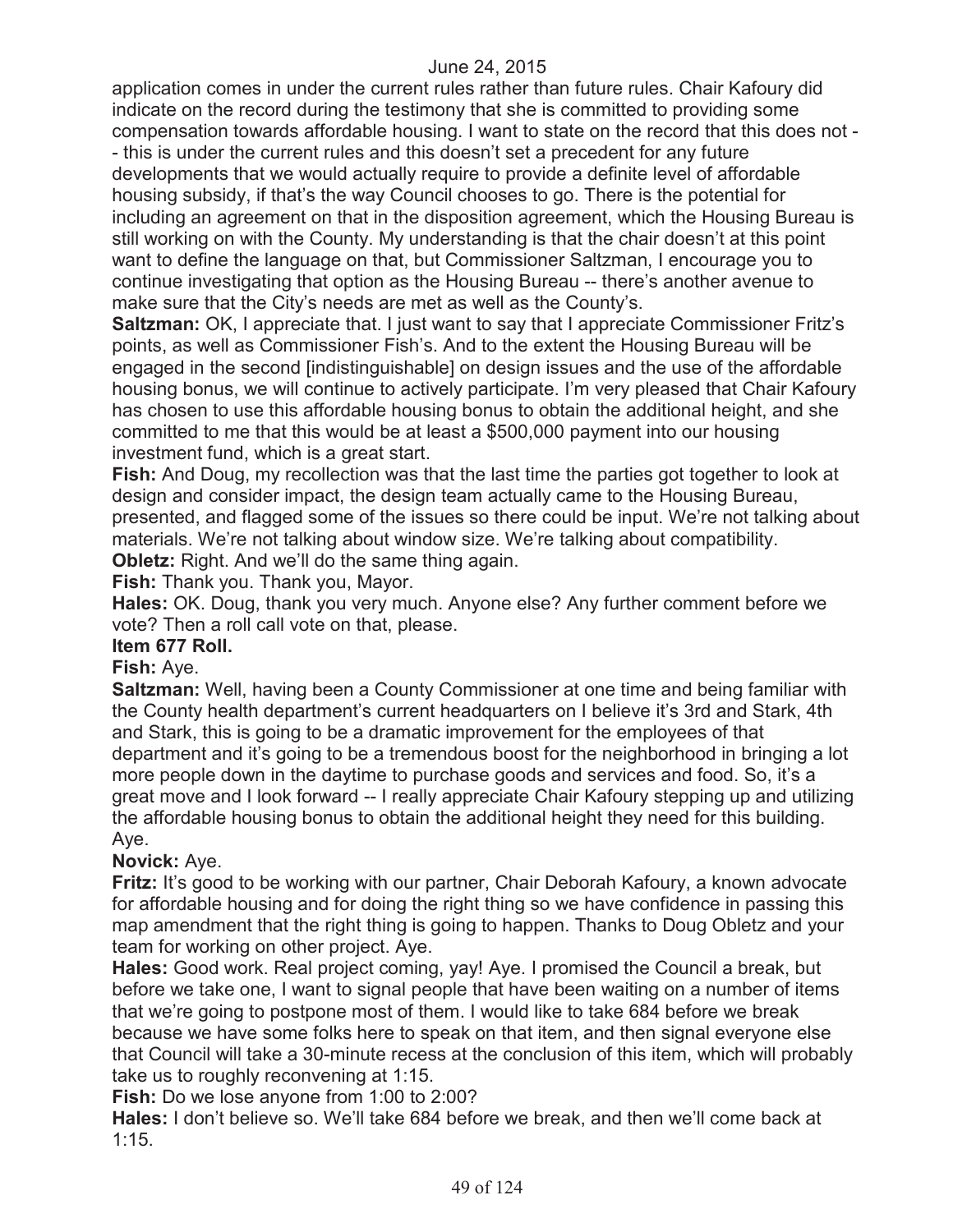**Item 684.**

**Hales:** Mr. Quinton, Mr. Rowe, come on up. Good afternoon.

**Patrick Quinton, Executive Director, Portland Development Commission:** Good afternoon. I'll just kick it off. Jared Wiener is the PDC staff person responsible for the software technology industry. He's going to lead us through the presentation on this. But basically, we're here to ask for an enterprise zone boundary change so that we can accommodate the growth of Jaguar Land Rover's innovation center here in Portland, a \$4 million investment.

The program itself you're all familiar with, the enterprise zone program. If they were to be located within the boundaries, they wouldn't be before you, they would have the right to apply and receive the benefit of tax abatement. What we're asking for today is a boundary change so that we can bring in the site that they've selected. What we're going to walk you through the agreement that we have with them that we think is an extraordinary improvement than what we've done in the past and I think represents a great tradeoff increasing expanding the boundary of the program, foregoing obviously the tax revenue, but as you'll see I think it's a template for how we can do future boundary changes but also maybe how we operate the enterprise zone program in general going forward. With that I'm turn it over to Jared Wiener.

**Jared Wiener, Portland Development Commission:** Thanks, Patrick. As Patrick said, I'm Jared Wiener with the Portland Development Commission. We also have Richard Rowe and Sara Nelson from Jaguar Land Rover here, as well as Jeff Allen from Drive Oregon. The action we're looking for is to authorize submittal of boundary change request to the state of Oregon to add 0.46 acres to the Portland e-zone. What this does is it allows for a five-year property tax abatement on new capital investments, qualified investments, as well as there's an electronic commerce overlay to that which provides a tax credit on personal or corporate income tax.

The program has seen a lot of success through its time here within the city. We've received a total investment of \$1.2 billion, a local procurement that's resulted from that of 58 million, and there's been 42 new projects since 2011. There's 12 that have occurred this year already, and then we have eight potentially in the hopper sort of going forward as well, including this one.

This project specifically would allow for Jaguar Land Rover to make a planned investment of \$4 million, and that would allow them to create 50 to 80 new jobs with an average wage of approximately \$90,000 a year and then there's benefits on top of that. Most of these jobs would be graphic designers and engineers. In addition to sort of the typical job creation you'd see through the company, they're going to be doing a technology incubator in this space which will produce roughly 10 to 12 companies per year will go through that incubator. So, not only do we get Jaguar Land Rover with this project, but we get to facilitate and foster new companies coming into Portland as well. And this is a benefit not just to the software industry, which I work with, but to our clean tech industry as well.

Jaguar Land Rover should really be applauded for being a good corporate citizen and working with the City in a partnership on this effort. Beyond just the typical e-zone policies and pieces to that, they've also committed to doing things above and beyond and it's really setting a precedent for how we partner with our corporate citizens in town around a program here. So, there's benefits here to sort of wage requirements that they've fully agreed to, as well as a commitment to hire underrepresented populations and to foster more sort of economic activity both through their incubator, through their company, to these communities that are traditionally underrepresented in the technology space. They're also going to be employing through internships youth, students 16 to 24-year-olds as well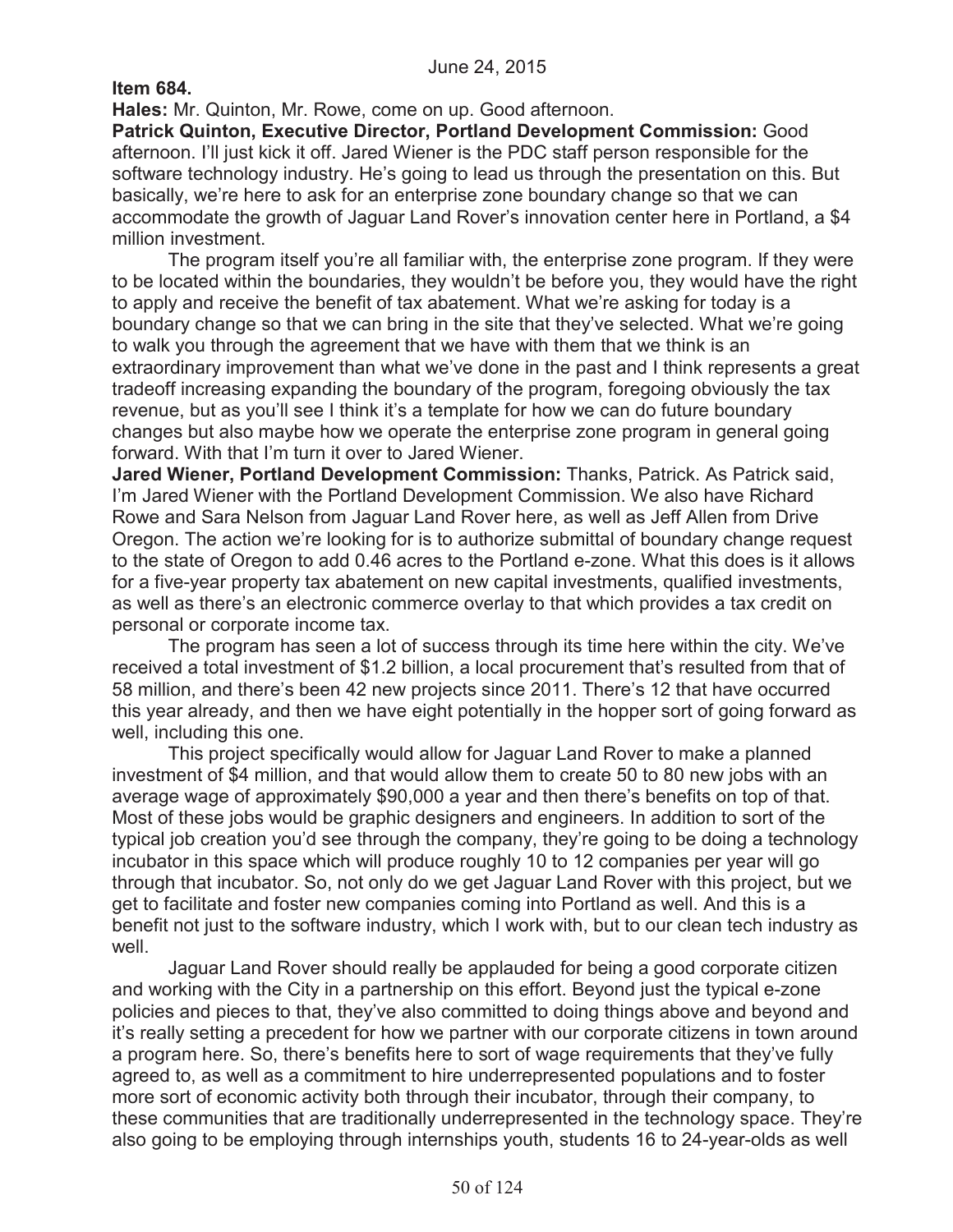as students at local colleges as well. And then they're also going to be actively engaged and are actively engaged in the community, hosting six event as well as working with four high school technology clubs through a calendar year. So, the benefits go beyond just sort of traditional economic development benefits. With that, I'm happy to take any questions and we also have Richard here who can share a little bit more from Jaguar's perspective on this project.

#### **Hales:** Welcome, Richard.

**Richard Rowe:** Thank you. Afternoon, thank you. The enterprise zone is critical to solidify presence and expansion in Portland around technology and research and development, which is what Jaguar Land Rover is committed to.

We looked at other cities up and down the west coast, and we chose Portland for a number of reasons. We have collaboration partnerships existing before we came here with Intel and other software companies. We looked at it strategically and geographically. And because we're a car company, we like to test the cars, so getting out on the road and driving around Oregon was very beneficial and contributed to our decision. Also, the connections. We are quite close to the bay and the companies there. We are also looking at the local talent here and are looking to grow that talent by offering jobs in the community.

We're excited because of the partnership we have with the public sector, such as PDC and Drive Oregon, and we're growing those relationships day by day. We have partnership benefits -- partnerships benefit our technology and the connection with the local communities, such as job fairs and school events and other events we host annually. We have commitment to equity inclusion and workforce development benefits, so this partnership will shape the next generation of our technology and how we engage the community, helping transition companies like ours to be more sophisticated mobility companies. For instance, the work we've done with PSU already in terms of looking at how we can our cars and the roads safer for bicyclists in terms of the bike sense project.

We value the community we're in, and we want to grow with it as the community grows, and we're excited we're finding new ways to address challenges like diversity hiring, engagement, women who code, and inclusive entrepreneurships. We've signed on the diversity pledge already, and we're taking active action to advance that. Thank you. **Hales:** Thank you. Yeah, I noticed your company was one that signed the diversity pledge. There was a story about that in the DJC yesterday, it's great.

**Fritz:** Just to clarify on that, does that include women and people disabilities as well as communities of color?

# **Rowe:** Yes.

**Fritz:** Great. And where in England is Jaguar's headquarters?

**Rowe:** The headquarters is now based in Gaydon, that's in the midlands.

**Fritz:** That's another reason you chose here, right? It's because they had the good sense to elect an ex-Brit. We might want to think about a sister city relationship in the U.K. -- **Fish:** Just shameless! [laughter] Next she'll ask you for a loaner for ONI for their new car. [laughter]

#### **Fritz:** That would be nice. Good thought!

**Fish:** Patrick, a question we have to address on these e-zone things is, you know, is there sufficient public benefit? According to the financial impact, Jaguar's proposing to make a \$4 million investment, and the City's foregone revenue over five years is \$73,000. So, as you look at this and scrub it, you're confident that there's a significant public benefit for this change?

**Quinton:** Yeah, I think this is -- and Commissioner Novick and I have had conversations about this on numerous occasions -- if you look at the enterprise zone program just at its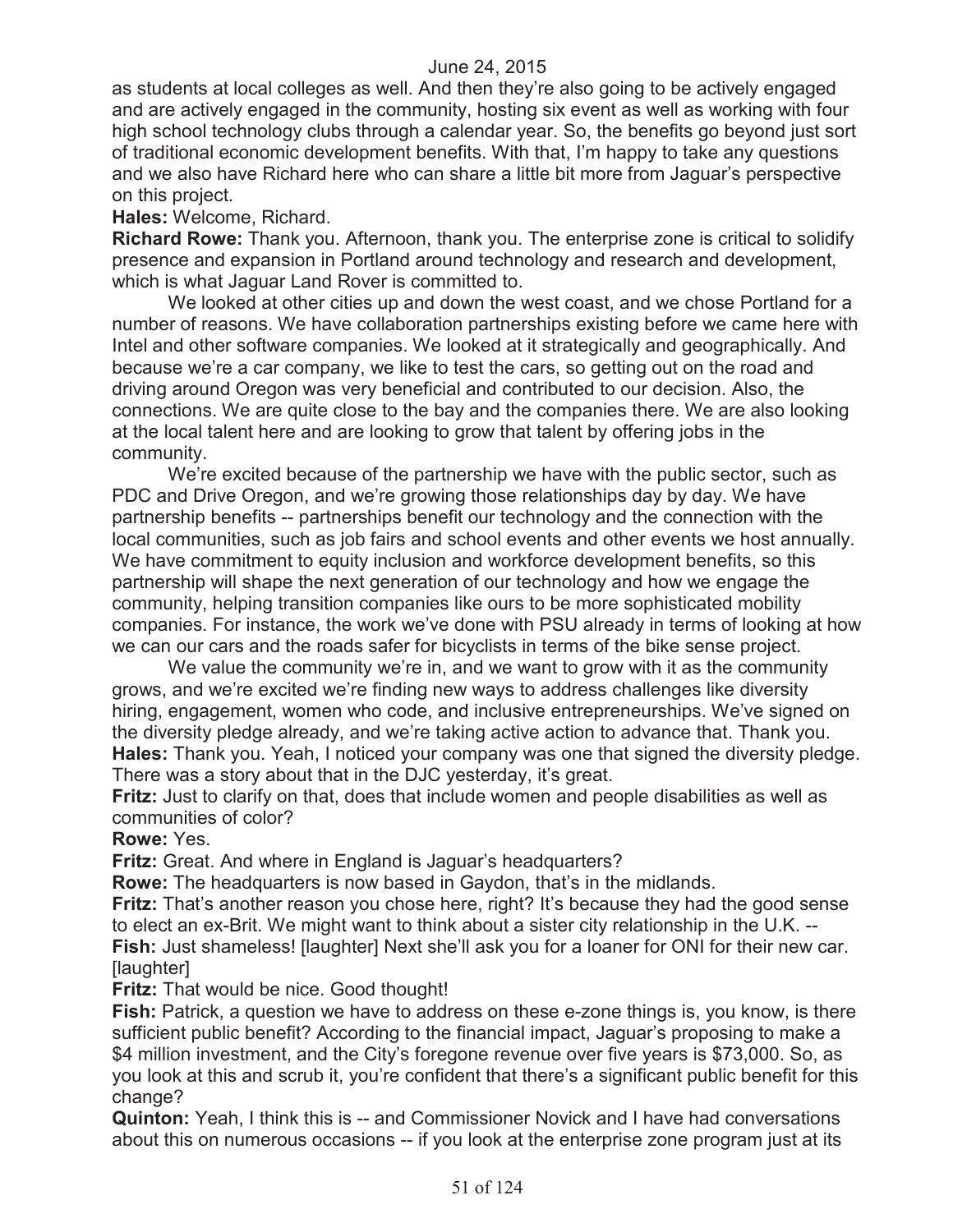face, you know, investment for tax abatement, the big question is the "but for" question: would they have made the investment otherwise, or are we attracting investment that wouldn't occur? Because its foregone future revenue, we're not giving up existing revenue. And I think that's still -- there's still debate out there, because it's hard to know really whether companies would invest or not.

The benefit of this is that on top of that -- and we know the \$4 million investment, what it'll pay for over a period of time -- is we have negotiated benefits that we can say I think that the collection of those vastly exceed what we're giving up. Even the normal enterprise zone program has through our business equity programs, and working with minority contractors, working with local suppliers, the first source agreements -- all that provides public benefits. But Jaguar is agreeing to is extraordinary? It'll be a kind of new standard for public benefit agreements that we have in the enterprise zone program. So, the opportunity to have a signature company sign on to the diversity pledge and then create a more diverse workforce here or to work with diversity entrepreneurs, that is worth -- I mean, we invest in that. We make active investments in those programs on our own, so to have a partner doing that work, that's money that we're not investing. So, that's my long way of saying, absolutely. I think we feel very confident this is an investment on our part that will pay off in many ways.

#### **Hales:** Great.

**Saltzman:** Part of this agreement includes -- well, the average salary is \$90,000, but you are committing to at least \$15 an hour for all other employees, I guess, other than those making ninety?

#### **Rowe:** Absolutely.

**Saltzman:** OK. And then, I was curious, you mentioned the PSU -- what is it, bike sense? **Rowe:** Bike sense, yes. We did a workshop with students from PSU, and we looked at problems. And what came out of that workshop was the fact that people are getting knocked off their bikes by cars and what could we do to help that. So, we did a brainstorm session around that and we fed those ideas back to the U.K and they prototyped a concept video, which is on YouTube and you can Google that on YouTube -- it's called bike sense. And it's basically how we can integrate existing technologies in our cars to warn the drivers that there are bicyclists around and not to open the doors or not to drive the car. If we can link that way to the communities and the other OEMs and we can put a network together through like Drive Oregon, then all cars can have this kind of safety feature.

**Saltzman:** Great. Well, I hope you will pilot that here in Portland.

**Hales:** That's great, great idea. Other questions for this team? Thank you all very much. Appreciate you waiting, I know --

**Quinton:** So Jeff Allen is the chair from Drive Oregon, maybe to quickly say a few words. **Hales:** Absolutely. Come on up, Jeff. Sara, come up, too?

**Jeff Allen:** Thank you, I know I'm between you and your lunch, so I'll be quick. My name's Jeff Allen, I'm the Executive Director of Drive Oregon, which actually began around 2010, when PDC started convening companies in the electric vehicle space and supply chain and thought there was something to this cluster. We now have over 100 member companies, and we're funded in large part by Business Oregon with lottery dollars as part of the state economic development strategy. And JLR has been -- I say JLR because I have not learned to say Jaguar properly and reliably -- they have been a great partner and member pretty much from the time they moved to Oregon. We've done events there. What we've found that they are very committed to building the automotive and automotive software and mobility ecosystem here in Oregon, and they really mean that, and they really do it in an open source kind of way and transparent way.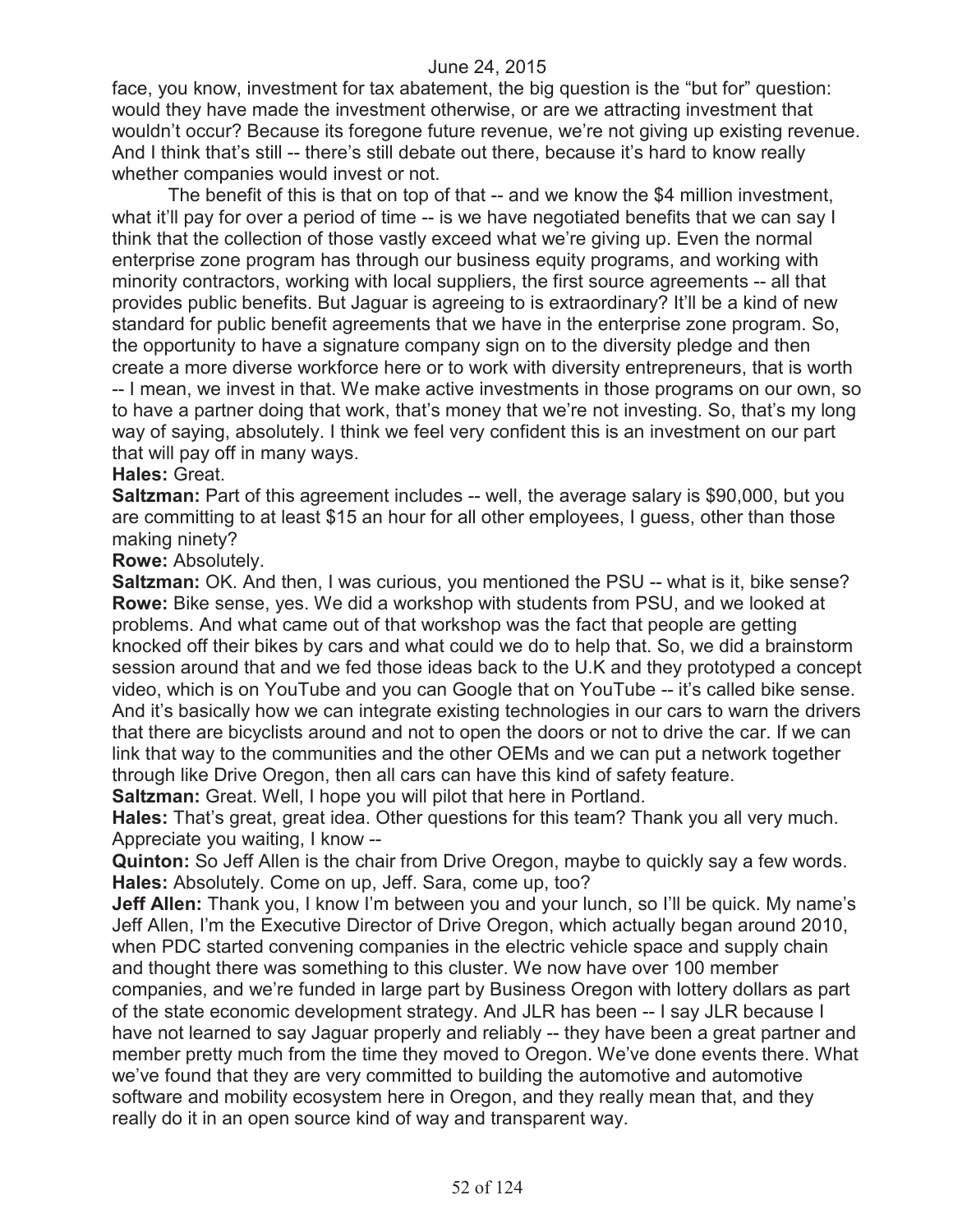They are also a tremendous ambassador for us. We were over with their staff in South Korea at a global electric vehicle conference and it's huge for us to talk about the automotive software industry in Oregon to have a company like Jaguar Land Rover to point to alongside some other members who are still working out of their garages. So that mix of large companies like JLR, Intel, and those small start-ups is really powerful.

I just wanted to put a little context of not only why this is important just on the fact for the jobs but what it means for our industry and for putting Oregon on the map globally in this industry. I think it's probably the most exciting development in the last four or five years that I've been working in this space here in Portland. When we looked at where the opportunities in the electric vehicle, advance mobility supply chain in Oregon, the first thing I said was, "well, we don't make cars." I went to school in Michigan, that's where they make cars -- maybe Georgia now they make cars. But we know software and electronics and embedded systems. And one of the things I've been learning about these vehicles is today's cars look a lot more like a computer that happens to have wheels on it than they do a car that happens to have some electronics in it. One of my favorite sound bites is the Chevy Volt has more lines of computer code in it than 787 from Boeing. My programming friends tell me that's mostly a commentary on the poor programming skills at Chevy, but needless to say, there's a lot of technology in these cars. An executive at Apple recently pointed out that the car is the ultimate mobile device, and we're seeing this huge connection between connected vehicle technology, internet of things, cars. It's a big opportunity for Oregon.

We know a few things about software, and we believe that there's also a unique piece about Oregon, which is most of the world is using this technology or seeing this technology as way to pack more cars on the freeway going twice as fast and only six inches apart. And Oregon is kind of an outlier as we often are in asking questions like, "hmm, how could we use this technology to make cycling safer and reduce right hooks? How could we use this to improve transit services and help companies like GlobeSherpa continue to grow here?" So, we have both that kind of sustainable mobility niche and the software expertise, and we think this incubator is really going to help drive the growth of that ecosystem in itself, but also through all these start-up companies that are going to be coming through the incubator.

Drive Oregon has made a commitment to this project. First of all, we've committed one of our matching grants of \$50,000 that's contingent on the launch of the incubator, but we've also committed to help recruit companies into the incubator and help support and mentor those companies in the incubator, and then importantly, to help make sure they stay in Oregon as they grow. I think this will attract both local interest from the software community in working in this space, but there's also some real potential to pull folks out of California, where most of the automotive companies have their software design centers, bring them up here, put them through the incubator, and after they've been in Oregon for six months -- especially if they are here in the right six months -- they're never going to want to leave. If they are here between November and April, it might be a little harder. But if we time it right and they're here on a day like today, I think we can keep them here. **Hales:** That's great. Thank you, Jeff. Questions for Jeff? Thank you all very much. Anyone else want to speak on this item? If not, then let's take a roll call vote on the resolution, please.

#### **Item 684 Roll.**

#### **Fish:** Aye.

**Saltzman:** This is a great additional investment, and I'm happy to support it. Aye. **Novick:** Richard, I have to say the commitments your company is making today are very much at odds with the unflattering portrayal of Jaguar on the show Mad Men. Aye.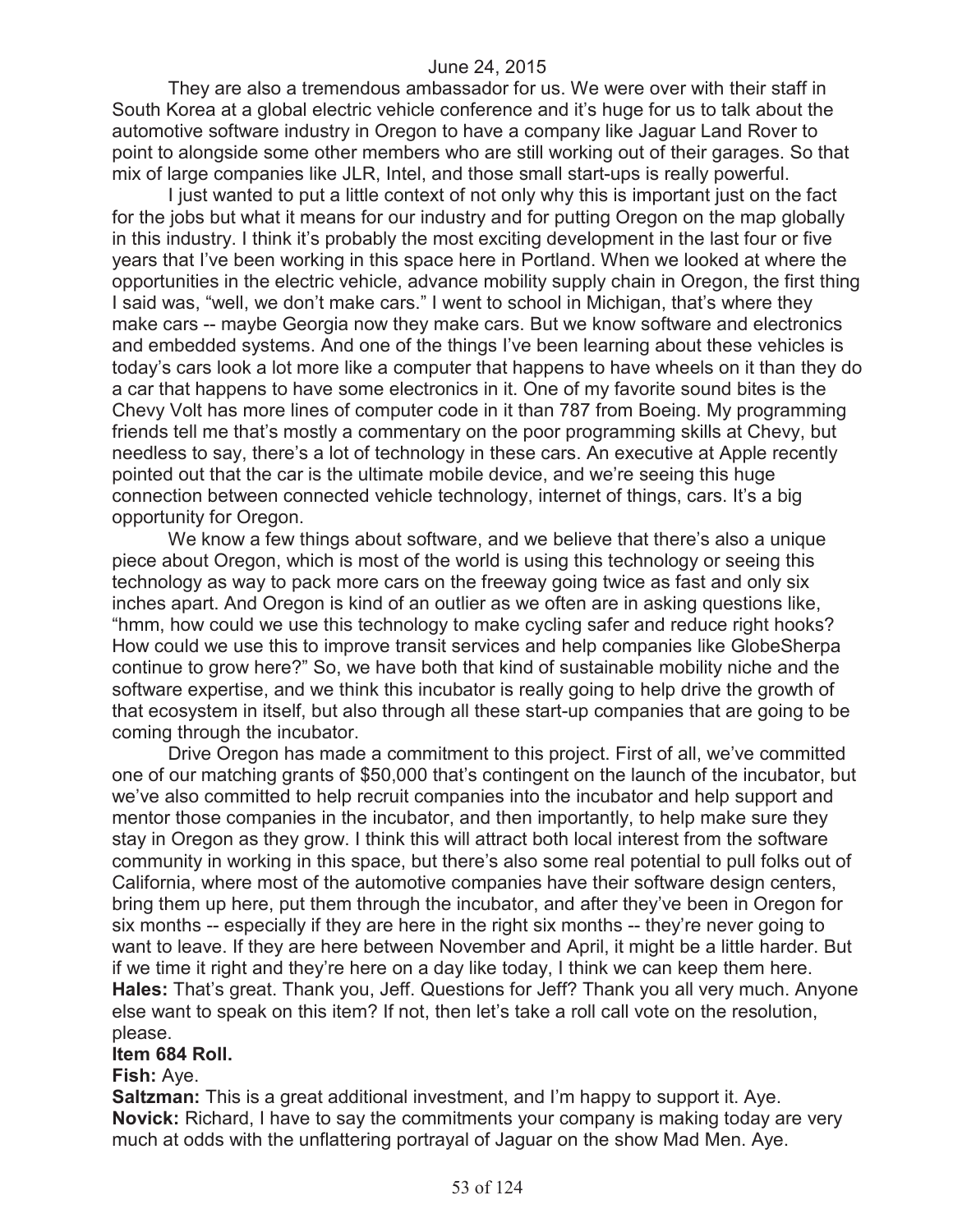**Fritz:** Thank you to Patrick and the team for doing this. I'm a big fan of the enterprise zones. I have not previously been a big fan of British car companies, and I was born in southern Caulfield. I'm very proud to be associated with this work that you're doing, thank you for coming to Oregon. You can tell other immigrants who might be homesick for good home-cooking that Tabor Tavern on East Burnside has the best fish and chips in the state of Oregon. [laughter] Aye.

**Hales:** The Council will remember we just approved an updated strategic plan for the Portland Development Commission which said we have three jobs: create jobs, build the city, and share prosperity. And this is at least a two-for because this company is promising to create more opportunity for more people while we grow the job base here. That's exactly what we had in mind. We can write those words on a strategic plan and adopt it, but it requires that the private sector step up and help. We really appreciate your company doing that. This is really an excellent commitment to shared goals, and we look forward to your success. Aye. Thank you all, we're recessed until 1:15.

At 12:42 p.m., Council recessed.

At 1:18 p.m., Council reconvened.

**Hales:** The Council will return to order and we'll return to the agenda where we left off, which I believe is item 678.

Fritz: That's an emergency, though.

**Hales:** Oh, right, sorry. So, let's go to 682.

**Item 682.**

**Hales:** So roll call on that, please.

**Fish:** Aye. **Novick:** Aye. **Fritz:** Aye. **Hales:** Aye.

**Hales:** Done. Let's move to 678 then.

**Item 678.**

**Hales:** Anyone want to speak on this item? If not, then roll call, please.

**Item 678 Roll.**

**Fish:** Aye.

**Saltzman:** Very happy to continue to see funding for the Athena shelter for victims of sex trafficking. Thank you, Mayor. Aye.

**Novick:** Aye.

**Fritz:** Nice to not have to argue about this. Aye.

**Hales:** Aye. I agree with that.

**Item 679.**

**Hales:** Good afternoon.

**Tashia Hager, Portland Police Bureau:** Good afternoon, Mayor. Lieutenant Tashia Hager with the Portland Police Bureau. Seated with me is Emily Rochon, who's the new service coordination team program manager at Portland, and Dana Brandon with Central City Concern program manager here to answer any questions if you have any. This request is for the budget for Central City Concern. It's to keep these services we currently have with them that support our service coordination team program, which is stabilization beds and alcohol and drug-free beds, mentors, outreach, and case managers; but it's also to increase services with them to include services for women, culturally-specific program, chronic pain management, and most importantly -- at least for the behavioral health unit side of the Portland Police Bureau -- six stabilization beds which are meant to serve dual co-existing mental health disorder and drug and alcohol. So, the budget is the same -- or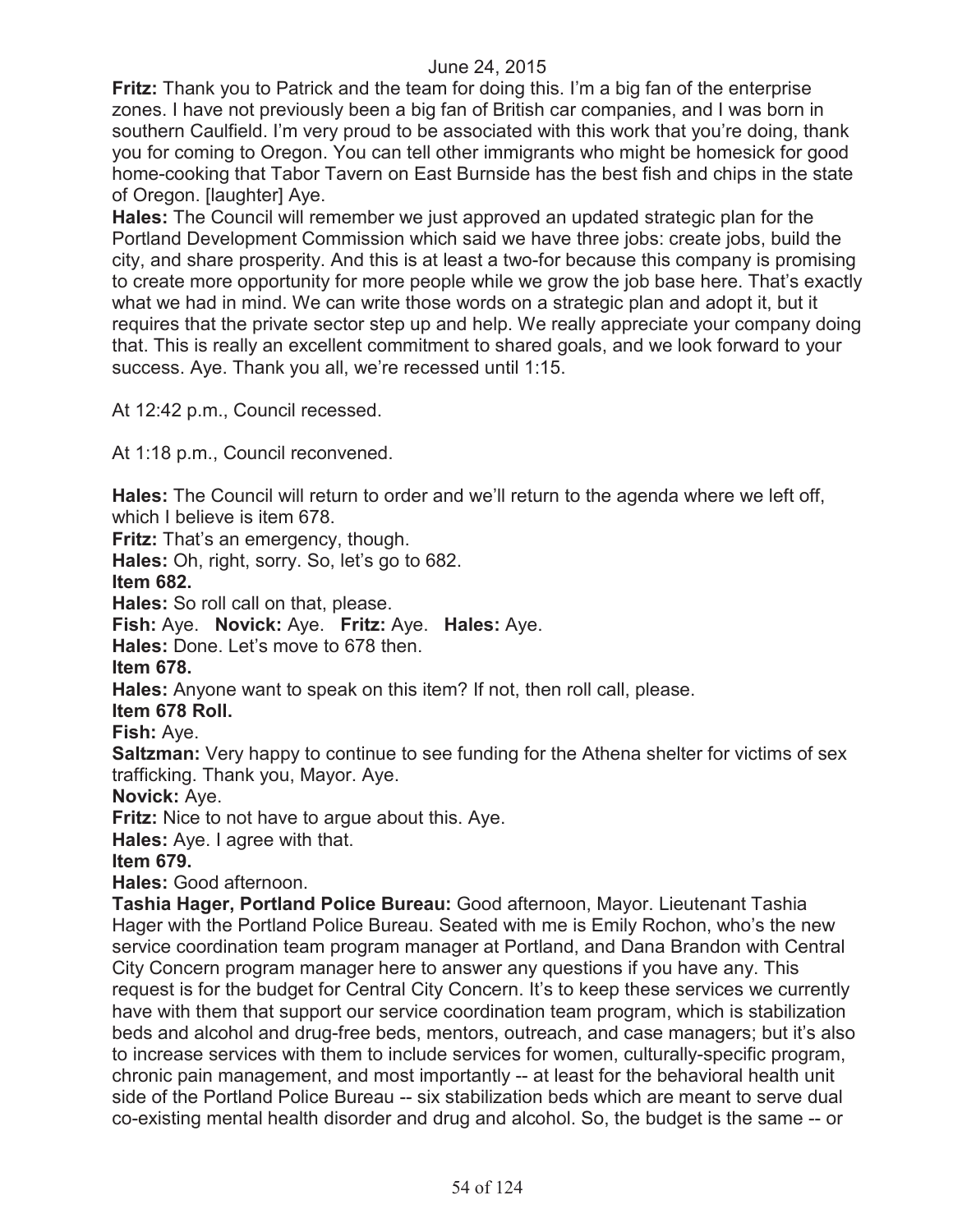it's only adjusted for inflation, but it's the same as the Police Bureau had last year to support the service coordination team program.

**Fish:** So, the service coordination team historically has been Central City Concern and Volunteers of America.

**Hager:** Yeah.

**Fish:** So what's before us is just the Central City Concern piece? Yes, sir. The additions that we had -- or where we are seeing some gaps in our system are things we could only get through Central City Concern, so the movement of the money was that direction. **Fish:** So, you're saying that Volunteers of America is no longer a part of the team that's working on the service coordination team?

**Hager:** That's correct.

**Fish:** I don't remember any Council discussion about that. Could you bring me up to speed on that?

**Hager:** So the shifting of funding was really the addition of the six beds, which were available through Central City Concern, and the addition of treatment for women and the suboxone treatment. Those were a few of the things we wanted to add that we could not get through Volunteers of America. The contract -- or when we looked at how to get those and stay within our current budget without having to come to Council to ask for an increase in money, that's what we could get through Central City Concern which had to do primarily with their ability to do billing for Medicare.

**Fish:** So, have we done a separate procurement for this contract, or are you shifting from one provider to another?

**Hager:** we're just shifting the funds, sir.

**Fish:** Mayor, I'm not prepared to support this today, and I'd like a briefing, if I could. Having had a long history with the service coordination team and our partners, I'd like to have a better understanding of how we got to this place. Does a set-over of a week cause you any hardship in terms of contracting?

**Hager:** Does that put us over the first of the fiscal year?

**Hales:** No, it won't.

**Hager:** OK. Or the first of the fiscal year?

**Hales:** If it's still an emergency ordinance next week, then it'll go over.

**Fritz:** It's not in the same fiscal year, though.

**Hales:** Oh, you're right. You're right, it will take us past the beginning of the fiscal year, so that would be a problem, Commissioner Fish.

**Hager:** That would, yes, sir.

**Fritz:** I share Commissioner Fish's concern.

**Fish:** We don't have enough time today to go into all my concerns. I'd rather do it privately. I'm not prepared to vote for this today. And I didn't receive a briefing on it, either. There are some I think important issues and I'd be happy to schedule a follow-up and then give you sense before answer before next week.

**Hales:** We do have a Council session tomorrow. We might want to continue this and give people a chance to have their questions answered and see if we want to address it tomorrow.

**Fritz:** Yes, or else perhaps tomorrow we could carry over the amount into the next year's budget, if there's a way to make sure that -- I mean, \$1.7 million was a lot of money that was budgeted in this year's budget. I completely share Commissioner Fish's concern, and I'm not sure that we're going to have time before tomorrow.

**Fish:** I think putting it over to tomorrow gives us that option, Mayor. I would urge us to set it over until tomorrow and then we'll see.

**Hales:** Let's do that and see where we stand.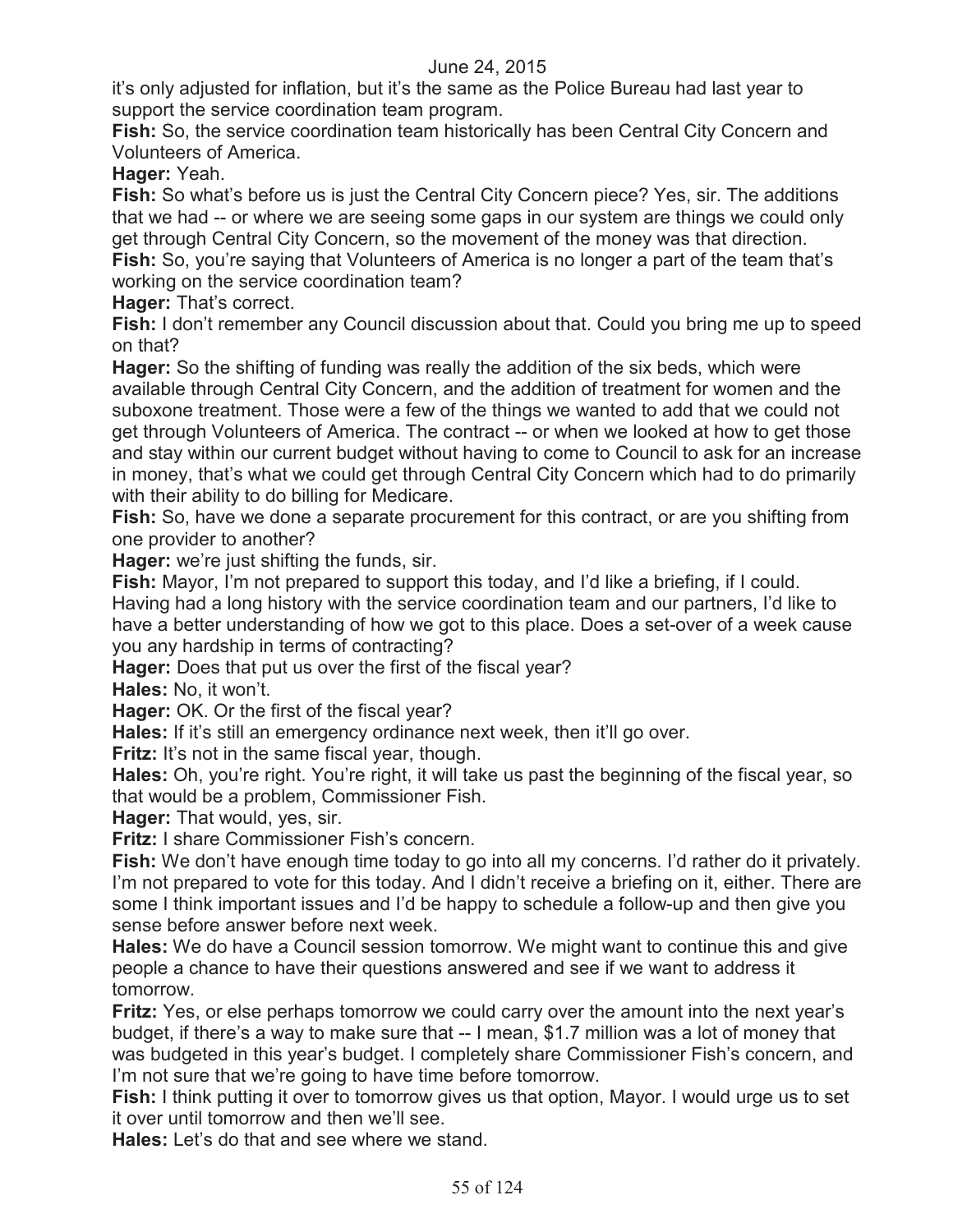**Fritz:** And see if with the Budget Office there's a way to carry over the money. **Hales:** If there are substantive questions, obviously Lieutenant Hager and Emily and others need to be available to you after we're done with Council today and before we start with Council tomorrow.

**Fish:** Today, we're going to go to about 6:00 or 7:00 and tomorrow, I'm fully booked. I'll do my best. I think it's unlikely we're going to that conversation.

**Novick:** Colleagues, Mayor, and Lieutenant, I seem to recall a hearing that we'd been talking to the Volunteers of America the past couple of years about whether they could bill their services to Medicaid because we thought that they were Medicaid-eligible. And what I'd heard is that they hadn't figured out a way to do that. And given that the services should be Medicaid-eligible, that was a major reason for the shift. Is that correct?

**Hager:** It's a big part, because that's where we're able to make the savings to do the additions of all the treatment. Volunteers of America is not currently able to bill for Medicare, and I think that's something that billy cameron [spelling?] was working on for the last couple of years to try to make that happen. So, the savings from that is allowing us to get the additional treatment options that we've added.

**Novick:** And I actually recall pushing on the service coordination team, could we -- these really should be services that are paid by Medicaid, can't VOA do that? So, I might be the only one on the Council who's in these conversations, but I do think that there's a legitimate reason for the shift.

**Hales:** Yeah, I do, too but I appreciate the need to get questions answered.

**Fritz:** Yeah, because on a no-bid contract is of concern, too. This is a lot of money to not even ask if there are other providers who are able to provide the service.

**Hager:** I believe the ask was made of Volunteers of America. The Assistance Chief Bob Day and Commander Sara Westbrook had several meetings with high-level people in Volunteers of America about the potential to provide the same services they were trying to get through Central City Concern. They weren't able to provide those. So that along with the not billing for Medicare is where we landed with going with Central City Concern. **Fritz:** I think previously, though, Volunteers of America did the services that they were able to provide, and Central City Concern had others. And to me, the partnership of all of the entities involved makes the program stronger.

**Hager:** Right. There's no doubt that having multiple partners makes things stronger. And it's not that VOA is not a partner with the behavioral health unit, it's just for this particular contract, in order to get the savings we needed to do add the additional beds and the treatment for women and the suboxone treatment, we needed the additional savings of the Medicare billing to pay for those things. So, we can't get that on the VOA side. The only way to get it is to shift that money and the responsibility for billing for Medicare to Central City Concern.

**Novick:** I think it's actually Medicaid.

**Hager:** Medicaid.

**Novick:** I think that before we were in effect spending general fund money that we didn't need to spend for services the federal government -- and some extent, the state should - have been covering. So now, we're not going to be doing that anymore and we're in effect using the savings from getting Medicaid billings to expand services.

**Fish:** There are at least three issues here for me. And there's three members of this Council that have a multiyear history with this program, including when hearings like this brought a lot of people out that we very critical of this approach. So, we have a depth of history.

Number one is, how is the program changing, if at all? And that could be responding to the conditions in terms of funding, it could be responding in terms of who you're serving,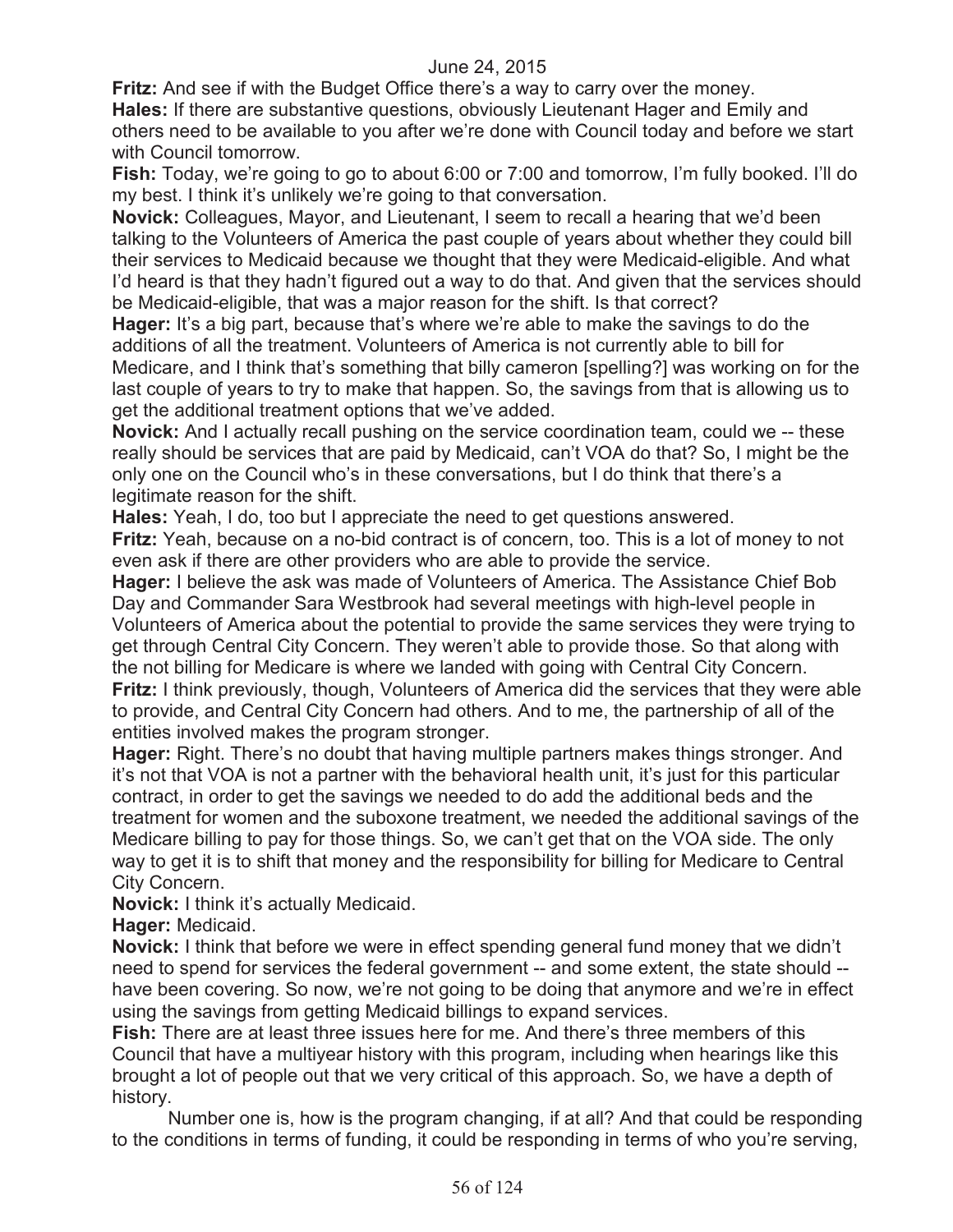or any number of things. Number two is, what's been the process to get here? Because Volunteers of America was an initial partner in developing this. And you know, that includes performance issues and things of that nature. And number three is the contracting piece, since we're shifting money without actually doing a procurement. I think all those perhaps we can discuss by tomorrow, and I'll certainly work with you. I have a sense we're gonna be here until dinnertime tonight, but I'll ask my chief of staff to reach out to you. **Hager:** OK.

**Fish:** I did actually this morning coming out of a breakfast meeting hear something on OPB about this particular program. What struck me is that it was one of these news accounts that presented none of the history, none of the context of how we got here and what's really going on here. So, I was a little frustrated with that. But anyway, we'll try to have that conversation before tomorrow, but no guarantees.

# **Hager:** Alright.

**Saltzman:** What is suboxone? Am I pronouncing that correctly?

**Emily Rochon, Portland Police Bureau:** It's an opiate replacement. So, it's kind of like methadone, but a different type of replacement for opiate users.

**Saltzman:** For men and women?

# **Rochon:** Yes.

**Fritz:** I'm looking at the contracts itself and wondering if there are any changes in the mix of the different options between treatment readiness, alcohol and drug-free drug units. Somewhat concerned that the alcohol and drug-free and the women's unit require sobriety at entry and those are the majority of the beds, whereas the treatment readiness is only 18 beds.

**Rochon:** The treatment readiness is -- we have 24 beds, and that does not -- you do not have to be sober to access those beds. It is low-barrier housing. The 30 units that are alcohol and drug-free housing -- that does require sobriety stabilization.

**Fritz:** So the contract is wrong, the numbers are incorrect.

# **Rochon:** On the ordinance?

# **Fritz:** Anyway --

**Hales:** I think this issue cries out for a little more briefing time, if we could manage it - hopefully quickly and therefore not screw up the works in terms of getting contracts signed and fund disbursed. I'm going to continue this to tomorrow afternoon at 2:00 and give at least two Council members that have indicated the need to get some more information from you and command staff about this a chance to do this and we'll see where we are 24 hours from now.

# **Hager:** OK. Thank you, sir.

**Hales:** Thank you very much. And Emily, welcome to a very important program that you're managing. As you can tell from the strength of the interest here, this Council really believes in this program and wants to it work. That's why we want to make sure we are doing just that. We'll see you tomorrow. Thank you. Set over until tomorrow at 2:00 p.m. Let's move to the next item.

# **Item 680.**

**Hales:** And this one is no changes, right?

**Tashia Hager, Portland Police Bureau:** There are no changes on this. I'm here to answer questions regarding the CHIERS or sobering station, which of course is a wellused resource in the Police Bureau and a positive impact on the community.

**Hales:** Just a footnote. I don't think this is true, but we might want to revisit the operations of Hooper after we see how the new psychiatric facility is going work in practice versus how it works in theory. It's different needs, but obviously people that are co-morbid with more than one problem will be seen in one place or another.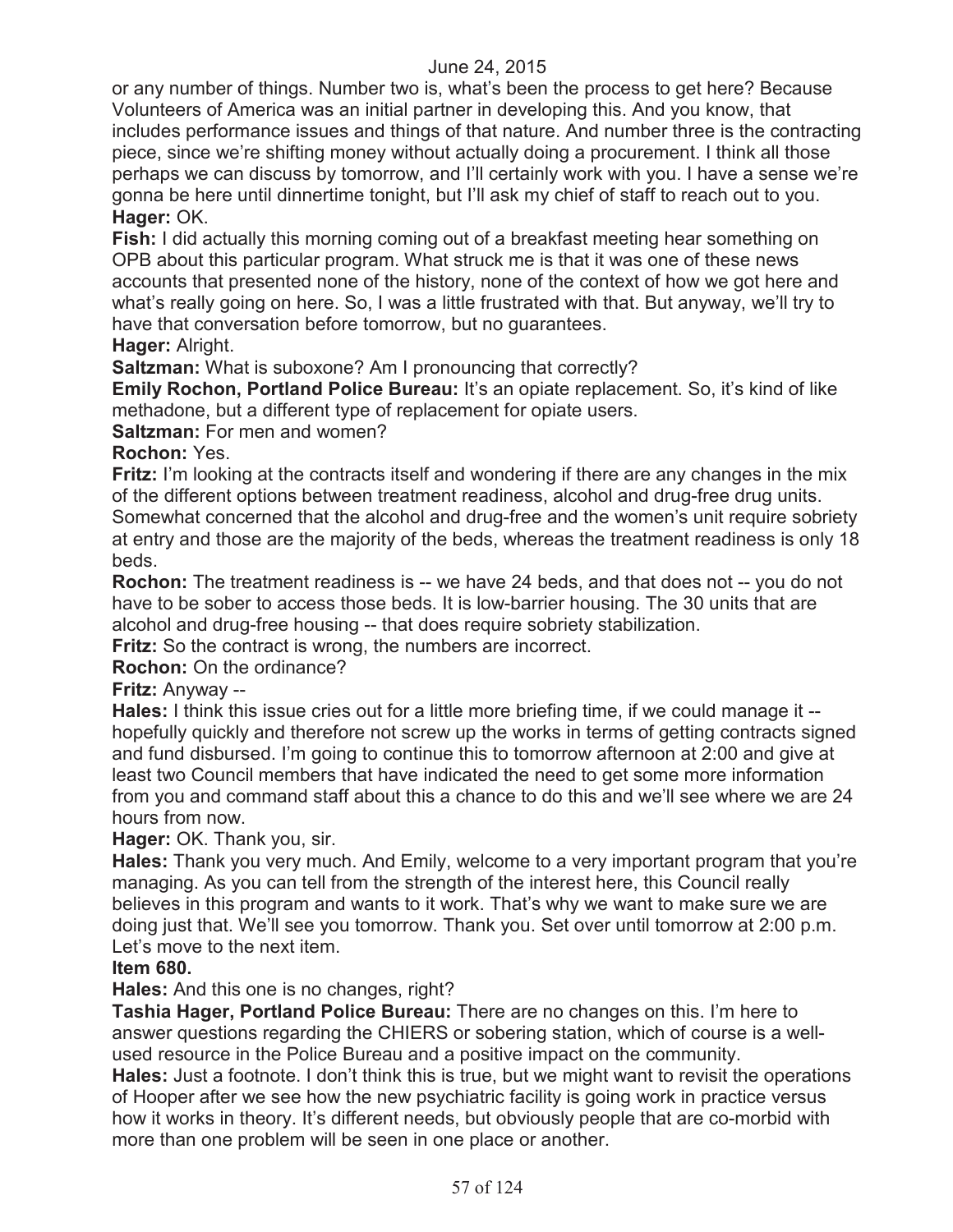**Fritz:** I'm glad you brought that up. One of my concerns with the Unity Center is I'm told people will be able to be triaged out of there and be able to jump the line at Hooper. So I think that yes, we will need to evaluate the effect both on police and on people needing services of that new practice.

**Hales:** Yeah. OK, anyone want to speak on this item? If not, it's an emergency ordinance, let's take a roll call vote

#### **Item 680.**

**Fish:** Pleased to support this and grateful for all the great services that Central City Concern provides in our community. Aye.

### **Saltzman:** Aye.

**Novick:** Aye.

**Fritz:** It's very satisfying to me to see services which we band-aided together funding for over the course of the recession now in the ongoing budget. Thank you, Mayor Hales. Aye. **Hales:** Thank you. Aye.

#### **Item 681.**

**Hales:** Good afternoon, Commander Leloff. Bob, welcome. So, why are we extending these contracts?

\*\*\*\*\*: These are five-year contracts. They haven't been reviewed in five years. There's been significant changes, and we thought we had all of it worked out and there's one glitch in language that we revolved last week but we weren't able to get it completed. I believe we have buy-in from all 14 agencies. It's really a language issue around buying command staff. The future of transit policing is buying command staff from other agencies, so there's a commander from Portland, there's a lieutenant from Portland, and there's also lieutenant from Gresham and our intent is to buy another lieutenant from another agency. There's a little glitch in shoring up things for five years.

**Hales:** So we get all that worked out in the next two months and you come back to us with new five-year contracts, that's the plan?

**Fritz:** It's a short extension?

**Hales:** Three months.

**Fritz:** It's a three-month extension?

**\*\*\*\*\*:** The three-month extension allows the bill to be paid and services to not be affected. And then last week, Larry O'Dea and TriMet sat down and met in the evening and worked out the conflict we were having. It's only a language issue. We have a resolution to that and this gives us time to get the signatures.

**Fritz:** I don't know whether this is part of the discussion. A couple of times I've been on the MAX going to the Convention Center and seen our officers working with their inspectors in a fairly aggressive manner, particularly against people who appear to be homeless. And that was not my understanding of what transit police were doing. I wasn't aware that you were part of the fare enforcement team.

**\*\*\*\*\*:** Fare enforcement is very important to TriMet, and we do partner up. They handle the fare inspecting and we handle looking at criminal histories and exclusions and warrants. And we do those for a number of reasons. It is working the system itself, securing and making people feel safe, and taking people that have warrants off the system. And it's also terrorism -- we work the platforms pretty aggressively.

**Fritz:** It wasn't clear to me in the two instances I observed that the police were waiting until the fare inspection had been done and that you would then be involved in the criminal background check. It seemed very much that the officer and the fare inspector were doing the fare enforcement.

**\*\*\*\*\*:** We do fare inspections. It is a marriage, so they will encounter the person. If they do not have a fare, that is a violation. And as they run the person, if it becomes a warrant or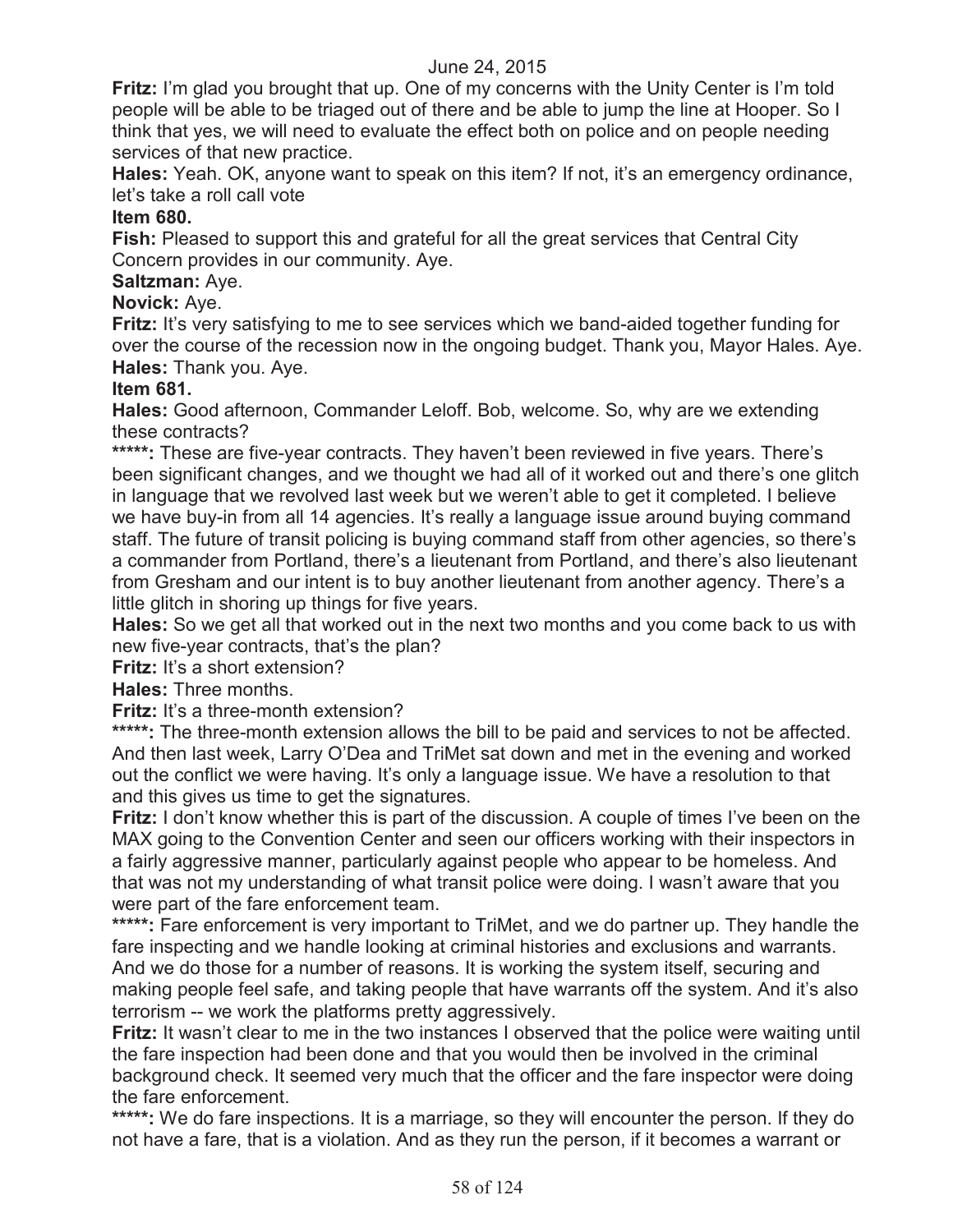an excluded issue, then the police take care of that. So we're doubling our efforts, and it's also equitable.

**Fritz:** I'd be interested in statistics on that. I'm concerned though that it's putting or police officers in situations which should not escalate into use of force incidents and that it seemed likely to me just watching that that might happen. Similar to -- we've got an ordinance later on about we don't want the police enforcing the smoking ban on parks. Riding TriMet without a ticket shouldn't escalate into something much worse.

\*\*\*\*\*: And I actually counter with it's very safe for the officers because we're working in a large group, we're three or four officers with three or four fare inspectors, so we're having very little use of force because there's usually two officers to deal with that issue rather than that escalating into a force issue. And it is a theft of services issue, and we're having quite a loss to the system, upward of 19%. And so a steward of the money, we're also trying to protect the system from major loss.

**Fritz:** I was more concerned about the impact on the passenger than whether the police are in groups of four or more.

\*\*\*\*\*: In my six months there, I think the impact is that people really enjoy that. They like seeing the police on the platform. They enjoy feeling safe, and we hit different platforms at different times. It's also a mechanism to counter violence in some areas of the city. So, working in a large group is actually a very effective tool. I am enhancing those abilities and that is one of the main focuses I would like to try. If we need to have some conversation about that, I would enjoy that.

**Fritz:** Thank you, I would like to do that.

**Hales:** Good. Further questions? OK, anyone else want to speak on this item? If not, we'll take a roll call vote.

# **Item 681 Roll.**

### **Fish:** Aye. **Saltzman:** Aye. **Novick:** Aye.

**Fritz:** I'm glad we're going have another conversation offline and also the coming about a focus three months. I found the experience quite terrifying, and I had a ticket. I'm concerned about the effect. And as we're working to have our police seen as champions and not warriors, and looking at the potential interactions, I have a significant concern that I'd be happy to talk with you more. Aye.

**Hales:** Thank you. Aye. Thank you both. Item 682, which is a second reading and roll-call vote.

**Moore-Love:** We did that one this morning.

**Hales:** You're right, I'm sorry, we did. 683.

**Item 683.**

**Hales:** Ms. Moody.

**Christine Moody, Chief Procurement Officer, Office of Management and Finance:** 

Good afternoon. We have before you a procurement report recommending a contract award to R & R General Contractors. The engineer's estimate on this project was \$1,575,473. On May 12th, 2015, nine bids were received and R & R is the low bidder at \$1,305,744.60. The Portland Bureau of Transportation has reviewed the bid items and accepts the proposed pricing at 17% under their original engineer's estimate. The City identified 11 divisions of work for potential minority, women, and emerging small business subcontracting opportunities. R & R General Contractors is a certified minority firm, so participation on this project is at 87%, as they are using a few non-certified subcontractors. I will turn this back to Council if you have any questions.

**Hales:** I don't have any questions, just a comment. Andrew, you make people happy all the time, but now you're going to make them 17% more happy. That's kind of icing on the cake for a good LID that you worked hard on.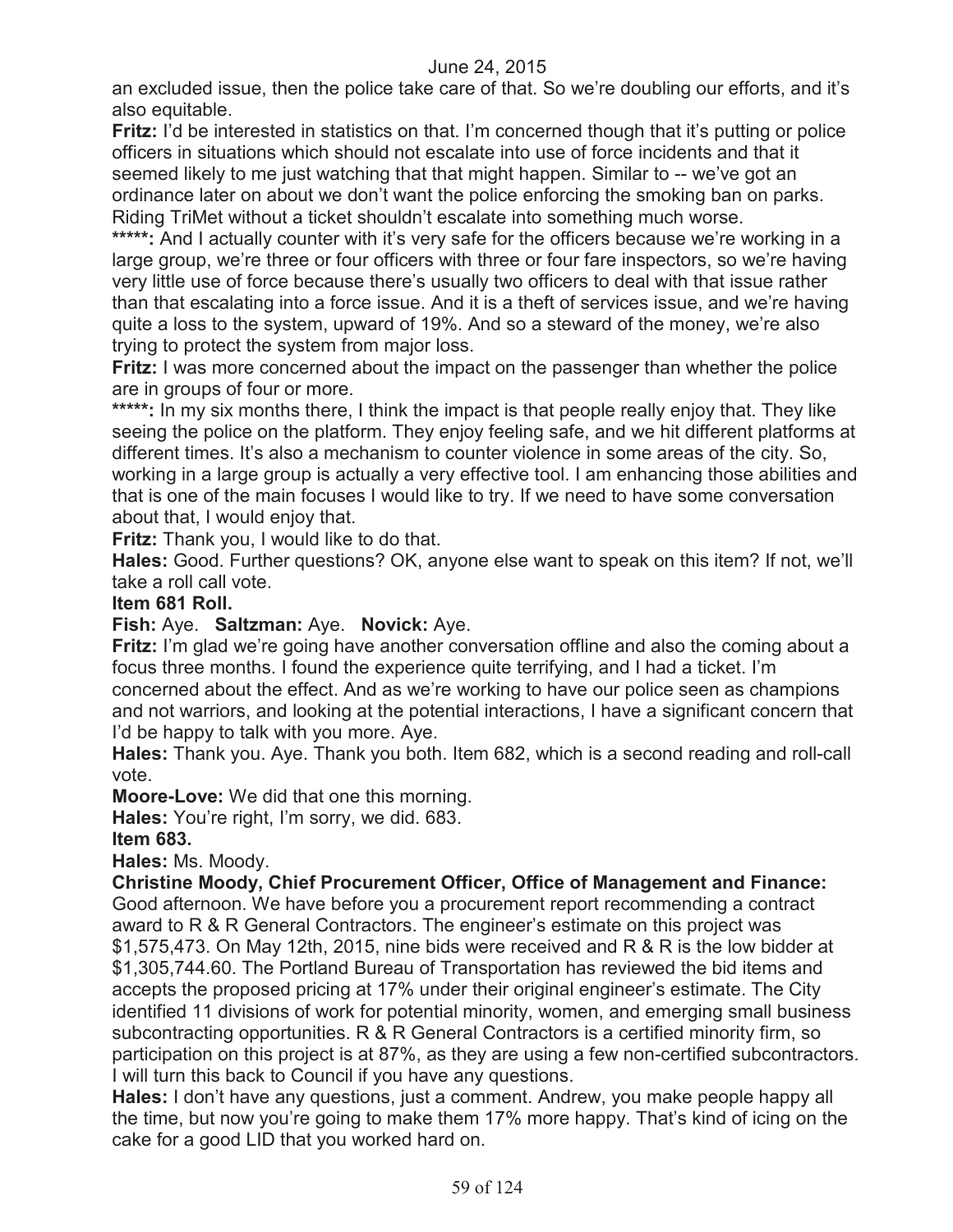**Fish:** You know, we had a couple come before recently, Christine, where the bids came in above the construction estimate in some other procurement reports. This one is comfortably below. So, any lessons learned other than it's clear that PBOT is inflating their estimates in order to get good numbers? [laughter]

**Hales:** That's the scam.

**Moody:** Andrew and I have talked about this a little, bit so I'll have him brief you. **Andrew Aebi, Portland Bureau of Transportation:** One thing to keep in mind, Commissioner Fish, is PBOT uses the same unit prices irrespective of where we do the work. So for example, a few years ago we reconstructed NW 21st Avenue north of Burnside and we had very high unit prices because it was a very difficult work environment -- a lot of traffic control issues, a hassle fair of businesses, etc. In this particular instance, NE 112th Avenue is a dead-end local street. With an eye to try to save money on the contract and attract good bids, I made arrangements where we have a temporary access road during construction. So what we were able to tell the contractors who were bidding is you could just pretty much shut down the work site and work at your convenience. We're hoping it's a very streamlined construction approach. So again, the unit prices we use in PBOT are citywide. You might have high unit price for reinstructing an arterial as opposed to a low unit price on a local street. And in general, with LIDs we try to work fairly with the contractors, and I think we have a pretty good reputation working with them and so they like doing LID jobs and I think that's reflected in the bid result. And certainly the competition of having nine bidders went a long way, too.

**Fish:** Yeah. Thank you.

**Hales:** Yeah, nine bidders -- kind of surprising. OK. Other questions?

**Fish:** I move the report.

**Fritz:** Second.

**Hales:** Roll call.

#### **Item 683 Roll.**

# **Fish:** Aye. **Saltzman:** Aye. **Novick:** Aye.

**Fritz:** It's perfect, this is also going to minority businesses. Aye.

**Hales:** He'll be very happy to have the street. Aye. OK. Let's move on past 684, which we've already done, to 685.

#### **Item 685.**

**Hales:** Second reading, roll call.

#### **Item 685 Roll.**

**Fish:** I want to thank Scott Gibson and the team, I think they've really refined these presentations, Mayor, to the point where they're quite helpful to Council, they are succinct. I appreciate all the work they put into doing this the right way. Aye.

**Saltzman:** Aye. **Novick:** Aye. **Fritz:** Aye. **Hales:** Aye. **Item 686.**

**Hales:** Second reading, roll call vote.

# **Item 686 Roll.**

**Fish:** Aye. **Saltzman:** Aye. **Novick:** Aye. **Fritz:** Aye. **Hales:** Aye.

**Hales:** OK, that finishes our morning agenda. I think the question was, could we take up some of the afternoon items that are on after the time certain? So I guess, folks -- take a quick look here, Council.

**Saltzman:** You want to take them up now?

**Hales:** You could take them up now if you don't expect testimony or if the people that need to speak about them are already here.

**Ben Walters, Chief Deputy City Attorney:** My recommendation has been that since the time certain is at 2:00, and the meaning of a time certain is it can start no earlier than time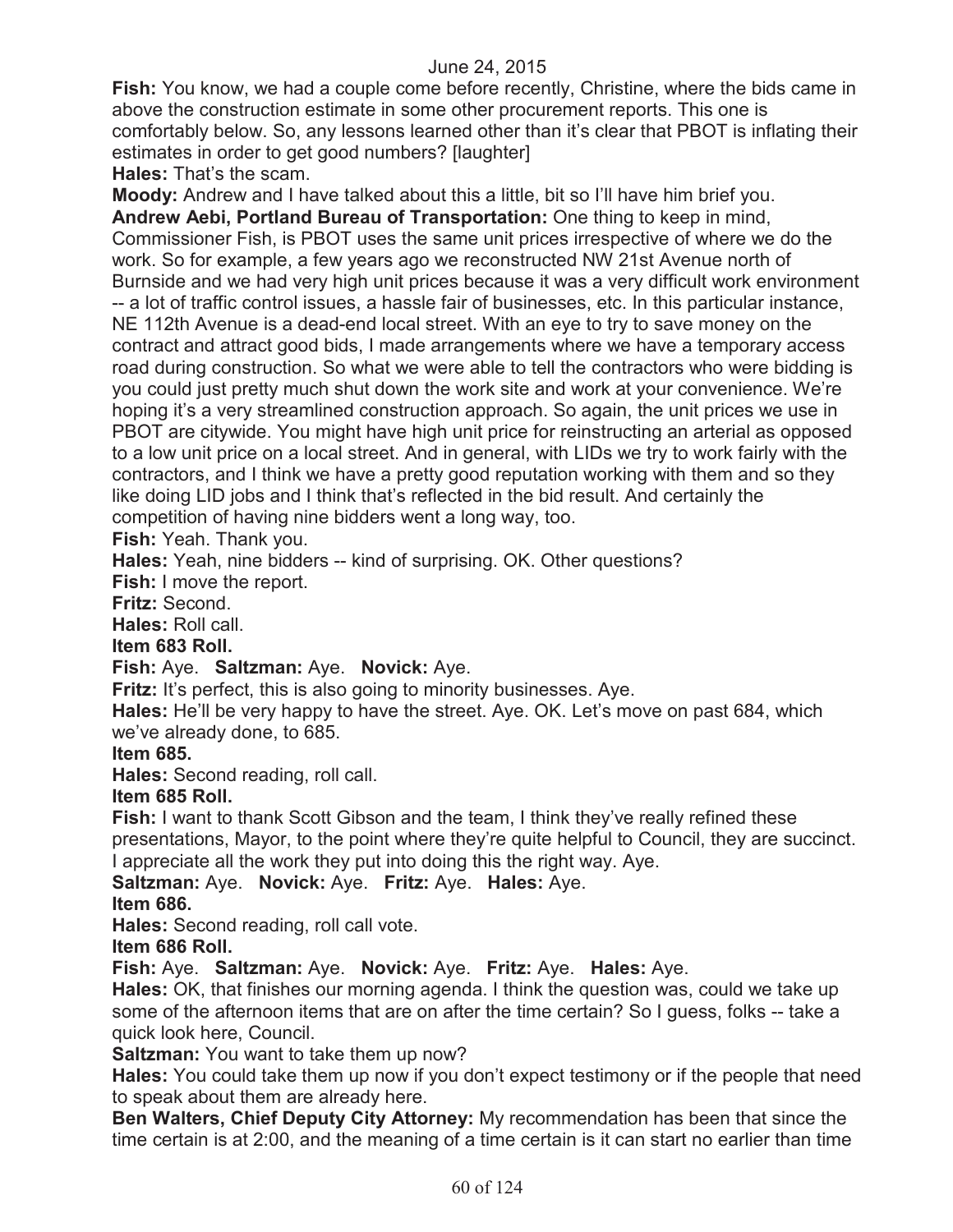certain, you might use this cushion to try and clean up some of the regular agenda items that you might otherwise have to put off until after the time certain.

**Fish:** Council, we raised this in execs and tried to work this out. My concern is that it says "regular agenda afternoon session" so we're not going know whether it's important to someone until they come in after the time certain.

**Hales:** I'm worried about that, too.

**Fritz:** Yes.

**Hales:** Unless we know there's items here that are just administrative, we can take of them. We should err on the side to people a chance to speak.

**Fritz:** There's one second reading, that's all.

**Hales:** Let's save that whole batch then, and we will take a 13-minute recess and be back here at 2:00 p.m.

At 1:45 p.m., Council recessed.

# **Closed Caption File of Portland City Council Meeting**

This file was produced through the closed captioning process for the televised City Council broadcast and should not be considered a verbatim transcript. Key: **\*\*\*\*\*** means unidentified speaker.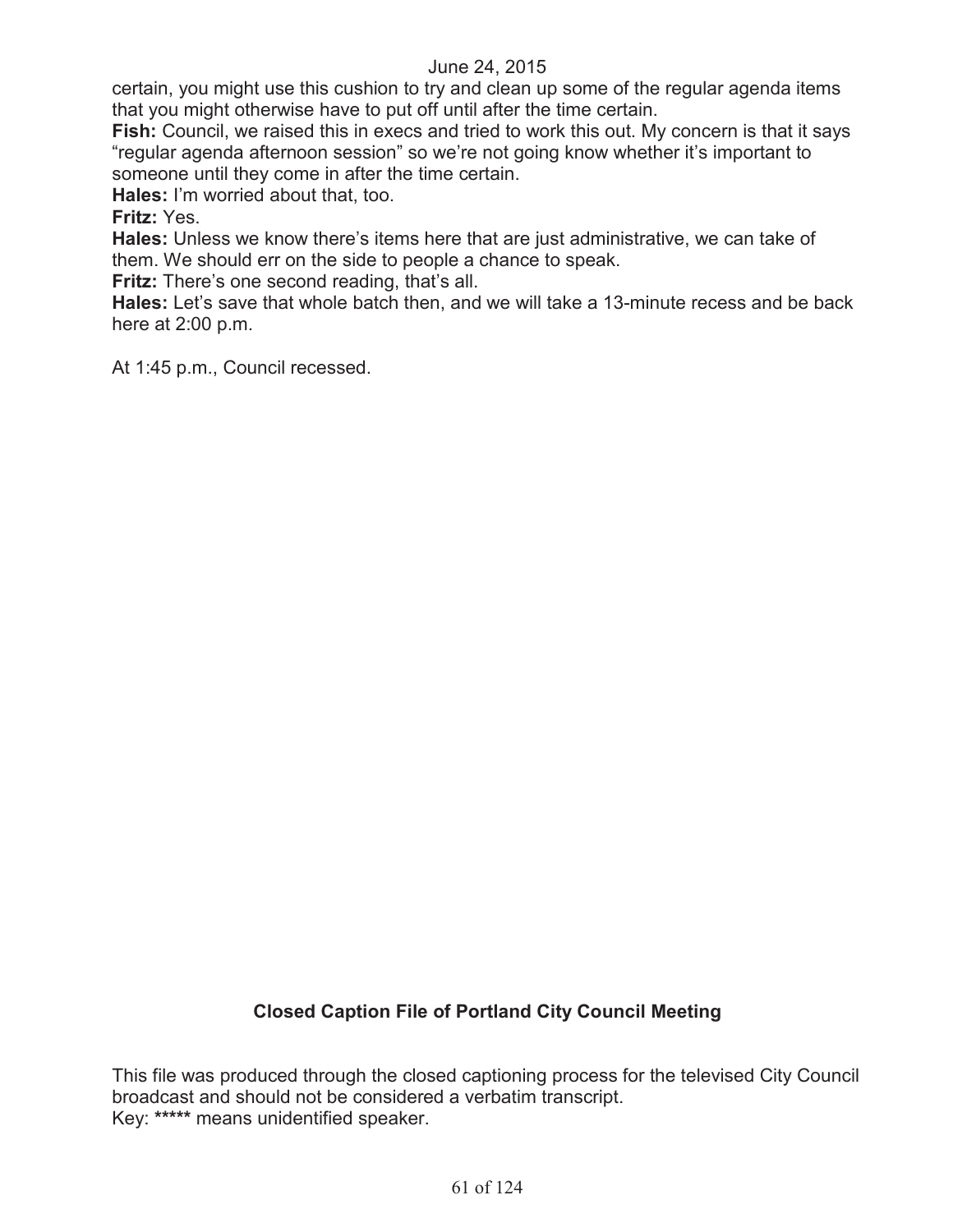### **JUNE 24, 2015 2:00 PM**

**Hales:** Good afternoon, everyone. Welcome to the afternoon session of the City Council for June 24th. Would you please call the roll?

**Fish:** Here. **Novick:** Here. **Fritz:** Here. **Hales:** Here.

**Hales:** Welcome, everyone. We're going to get started in a minute with the afternoon calendar. Just want to welcome everyone here to Council chambers. We're going to have obviously quite a few people interested in testifying today, so let me tell you a little bit about how that works.

We're going to have some invited testimony at the front of our consideration of these resolutions this afternoon, then we'll have public testimony that's open to anyone that wants to speak. Just let the Council Clerk know if you're not on the list and she'll make sure that you are. Obviously, with the number of people here, we're going to have to limit the testimony in time, so I'm going to ask everyone to keep your testimony to two minutes so that we can hear everyone.

Speaking of hearing everyone, we have some basic rules of courtesy here in the chamber, which is that if you agree with someone and want to somehow indicate that other than a smile, feel free to give them a thumbs up or a wave of the hand. And likewise -- if you feel so inclined -- if you disagree with someone, do some sort of hand signal as long as it's not obscene. [laughter] But we ask that people in this chamber not make vocal demonstrations in favor or against their fellow citizens' point of view so everybody does get heard and feel that they can be.

If you are a lobbyist representing an organization, under our code, you need to let us know that. If you are representing an organization, you can let us know that as well. And if you have handouts that you want the Council to receive, please give them to our Council Clerk and she'll get them to us and distribute them to us. And you need not give us your address if you're here to speak on one of these items, you just need to give us your name. So, that's pretty much it in terms of the rules of procedure. I want to ask our Council Clerk to read the three items together and then we'll begin with testimony.

# **Item 687.**

#### **Item 688.**

# **Item 689.**

**Hales:** Thank you. As you've heard, we're taking up three separate resolutions this afternoon on three different aspects of this huge and growing challenge. One is to adopt our 2015 version of our Climate Action Plan, the second is to tell our City bureaus to move forward with policies and projects and programs to actually implement it and make it real, and the third is establishing our interest in this relatively new idea of green bonds as a way to finance projects, some of them City infrastructure projects that have environmental benefits.

Climate change is a huge challenge. As of this week, more than 800 people have died in Pakistan because of the catastrophic heatwave there. There are severe storms worldwide, but including recently in the Midwest. California and Washington are now dealing with spreading wildfires much earlier in the year than has been traditionally the case, and this weekend could be a record-breaking heat weekend for here in Portland. And it's a global challenge that we all believe that we have a role in. Next month, I'm going to be very privileged to join a group of 16 other mayors from around the world who've been invited to go to the Vatican and confer with Pope Francis and the Vatican academy on the issues because the Catholic Church -- among many other organizations -- is paying attention to these issues, and the Pope has recently issued a papal encyclical that's really a remarkable articulation of the connection between climate change and justice and the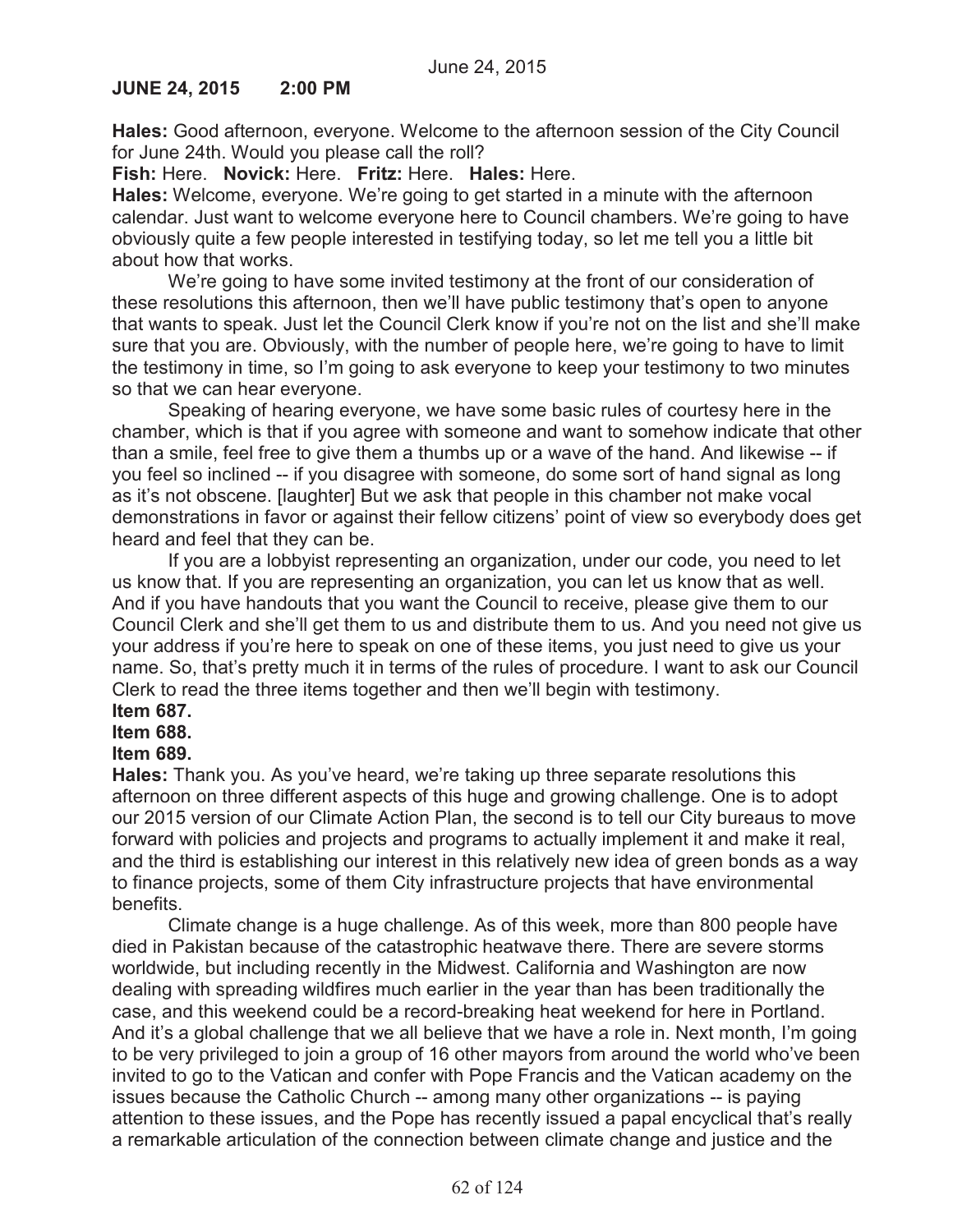quality of people's lives. If you haven't read it, like me, it may be the first time you read a papal encyclical but I recommend it. It's an amazing document.

Climate change is not a new challenge. For more than 20 years, Portland actually has had a plan to address the climate change, and we're seeing real results. Our emissions here in Portland are lower than they were in 1990, despite the fact that we've added more than 170,000 people and 75,000 jobs. So, we have proven that even a growing city, even a prosperous city can make improvements, and I think that's an important message to take to that conversation and many others.

We're considering a major update to the City/County Climate Action Plan because this is a joint effort between us and Multnomah County. And again, both governments make commitments in this plan to do things that will make a difference. I'm particularly pleased -- and I know that others will be -- that this new plan elevates equity. A lot of the same things that are reducing carbon emissions or creating Portland as a better place to live and as a place where there is economic opportunity, and that's important because for a long time, not all Portlanders have had access to those community benefits that my favorite economist, Ed Whitelaw, calls "the second paycheck," the things we get as a community because we live here.

But again, it's not equally true. Communities of color, low income people have not had the same access to frequent transit service or sidewalks in East Portland -- something this Council is starting to address. They've not always had equal access to energy efficiency programs because often, lower income people are renters, and therefore they don't have the easy access to financing options to fund retrofits. And same thing with solar. A lot of renters have had no opportunity to really lower their energy costs with solar because that's the landlord's decision. Same thing with recycling information -- again, because multi-family residents don't necessarily have the same opportunities as single family residents do.

I'm particularly pleased this is a partnership with Multnomah County, and that Chair Kafoury is here and is gonna be our first testifier this afternoon, but I also want to call out my colleagues at every bureau and City government. All five of us have a role as both legislators here in the City to consider and adopt these plans, but we also manage bureaus that again make these things real in how we operate and how we serve the city. Again, want to welcome everyone. I have a number of invited testifiers to call, but first, Multnomah County Chair Deborah Kafoury. Welcome.

**Deborah Kafoury:** Thank you so much for having me here today. And as I was here last week -- unfortunately, I missed the both of you -- but I was here last week and I decided I'm going to be coming every week. I'm sure there's many things on your agenda that I have talk about --

**Hales:** You're always welcome.

**Kafoury:** Thank you. Deborah Kafoury, Multnomah County Chair. Good afternoon.

Every generation faces a challenge that requires us to be bolder and braver than we've been before, and I believe that climate change is our generation's challenge. What we do today to fight climate change will determine the health of the community that our children will inherit tomorrow. But our actions will also send a clear message to communities of color, to the homeless, and to seniors who will be disproportionately affected by climate change that we are committed to making our community more equitable.

Over the past couple days, I've been working with our Office of Emergency Management to prepare for this second heatwave of the year. And let's remember that summer has just begun. Science tells us that we are going to have more extreme weather in the future, and our climate is changing faster than any of us could have imagined.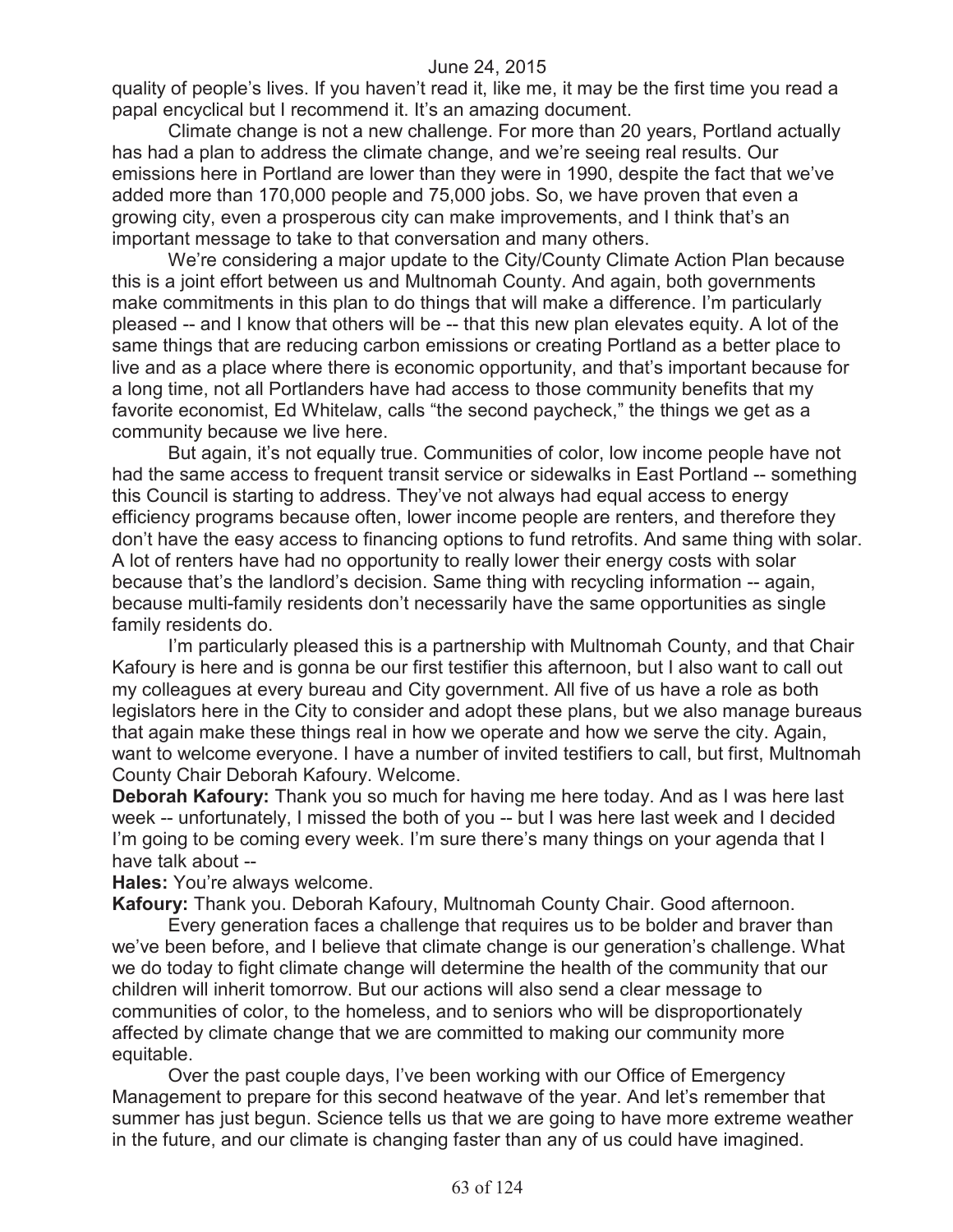Thirteen of the last 15 hottest years on record have occurred since 2000, and 2015 is already on track to become the hottest year on record. In light of these challenges, our work together on the Climate Action Plan is more important than ever, and our City-County partnership is more important than ever.

Climate change is a global issue, but the impacts of climate change hit hardest at the local level. Your Multnomah County Health Department has studied how global warming will affect our health, and no surprise, it's bad news. First, we're going to have more heatwaves. Because Portland's weather is usually so mild, many residents live without air-conditioning -- like me and I'm sure many in this room. Residents with medical problems or those who live alone or on our streets will feel the full brunt of the changing weather patterns.

Second, heat makes our existing air quality issues even worse. When it comes to the nation's worst diesel pollution, Oregon ranks sixth. And among counties, Multnomah County is the fourth worst. We are worse than Los Angeles. And we find concentrations of diesel emissions two to three times higher where people of color live. As our climate changes, if you have asthma or emphysema, you will find it more difficult to breathe.

And finally, warmer winters with more intense rainstorms will lengthen the mosquitobreeding season and cause new species of mosquitos to move in. It's not just a matter of livability. Mosquitos can carry deadly diseases like the West Nile Virus, which we are starting to see in Oregon.

As the Pope has said, the elderly, the homeless, and the communities of color will be most impacted by climate change. They may live in substandard housing conditions that already have mold and mildew, they can be older adults who are socially isolated, and they may have limited access to healthy places like parks and green spaces or lack the means to get out of town when the weather get hot.

Addressing these disparities and making our community climate-resilient is a vital part of doing our job. That means reducing greenhouse gas emissions, preparing for the impacts of climate change, and ensuring that in the process, we make our community more fair. And I am heartened to see that our efforts are resulting in real change. Carbon emissions are down 14% from 1990 -- as you said, Mayor -- while our population, our workforce has grown, which shows that we can decrease emissions and grow our economy.

Today, we are challenged to go even further, and our 2015 Climate Action Plan does just that -- accelerates our efforts to reduce carbon emissions while targeting our work so that helping those who will be most impacted is at the center of our mission. Thank you for your ongoing partnership and your dedication to this work.

**Hales:** Thank you, thanks very much. Questions for our chair? Thank you. We'll see you next week. [laughter]

**Kafoury:** Thank you.

**Hales:** We'll call on a panel of folks to talk about the resolutions before us. Susan Anderson from the Bureau of Planning and Sustainability, as well as Michael Armstrong from the bureau; and then Katharine Hayhoe from the Texas Tech Climate Science Center, who's here in Portland fortuitously this week, and we are very happy to have you here; and Jonas Biery, our debt manager will come up and bring a chair with him, I think. Good afternoon.

**Susan Anderson, Director, Bureau of Planning and Sustainability:** Good afternoon. Mayor, Commissioners, Susan Anderson, Director of the Bureau of Planning and Sustainability. So, I was thinking about developing remarks for this and realized that just over 20 years ago, Mike Lindberg and I had worked developing the first Climate Action Plan. We did it in a room that was flipped around at that time. You were all -- not you all --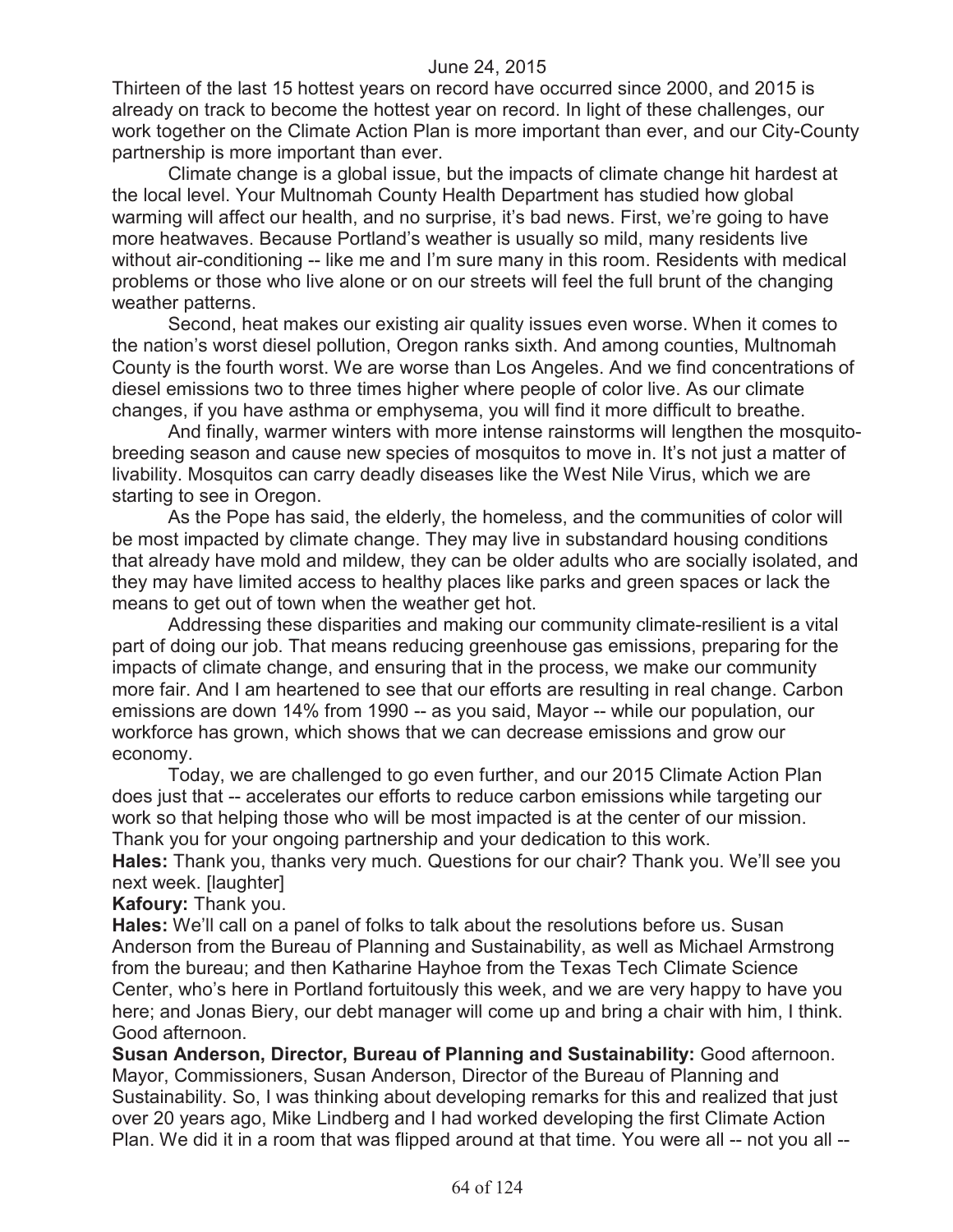but others in your positions were back there and we had this long, dark, dusty sort of City Hall, and we presented at that time.

At that time, it was the first local action plan on the climate change. And at that time also, I can remember working on this issue, talking about this issue to the bureaus, to residents, to businesses, and so many people still believe that -- you know, "is this for real?" We didn't understand it as climate change, we still called it global warming, but times have really changed since that time. Then, global warming was absolutely an environmental issue. It was like air pollution or water pollution. Now we know that working on climate change is just as much an economic development issue and a financial strategy for our community just as much as an environmental strategy. And we have hundreds of companies in Portland that produce or provide services around technologies, different products all related to sustainability to reducing the use of fossil fuels.

In addition, our local companies, our residents, and our City government have benefited from 20 years of energy efficiency programs that the state's nonprofit Energy Trust of Oregon and other organizations, including the City, have helped to bring together, literally saving billions of dollars. So, this is one of the things where a penny saved is more than a penny earned. These dollars are dollars that are not going out of the community but are being recirculated within the community for weatherization, for energy efficiency improvements -- all things very labor intensive. In fact, we've saved more than \$60 million within Portland City government over the past 20 years.

Also 20 years ago, we hoped that national governments around the globe would latch onto this issue. But as the years went by, we realized very clearly that cities would not only have to be part of the answer, but that indeed, they were the primary place where most of the action is happening. And now, we know that cities is really where it's at in terms of action on climate change.

Around the world, cities are in the leadership position, and we know that we can't wait for the national governments to come to some kind of worldwide accord at the conference of parties. Absolutely that work has to go on, but we need to take action now. The proof is in the numbers. As the Mayor and the Commissioner Kafoury have mentioned, our greenhouse gases have fallen dramatically by more than 30% per person here in Portland while for the rest of the world in most other cities, the emissions are going in the other direction.

Because of these, we're recognized for our accomplishments by different federal agencies, by nonprofits, by foundations, and most recently, as the Mayor mentioned, by the Vatican. And as you all know now, Mayor Hales will meet with the Pope and 15 other international Mayors in July to discuss opportunities for cities to make a difference. Pope Francis in his encyclical -- again, weird that we're all reading encyclicals now -- [laughter] - but its great reading recommended to anyone, He has brought, in my mind, our head and our hearts together on this issue, which is essential. He's brought together the issues of social justice and climate change together. So, in the spirit of understanding that this issue is an environmental issue but it is very much about people, about their jobs, about their livelihood, about their homes, about how they get to work -- all those things together,

We asked a very special quest who happened to be in town today -- I think sometimes we think that these things are magic or something -- but this was meant to be. Dr. Katharine Hayhoe is an atmospheric scientist from Texas Tech University. She's the director of the Climate Science Center. She's absolutely a leading scientist and a data cruncher but moreover, she's a person of deep moral conviction. I read something on her website that just kind of smacked me in the face in terms of -- it said more or less we have three choices: we can mitigate, we can adapt, or we can suffer. And we're likely going to do all three of those things, and it's really a question of what's the mix going to be.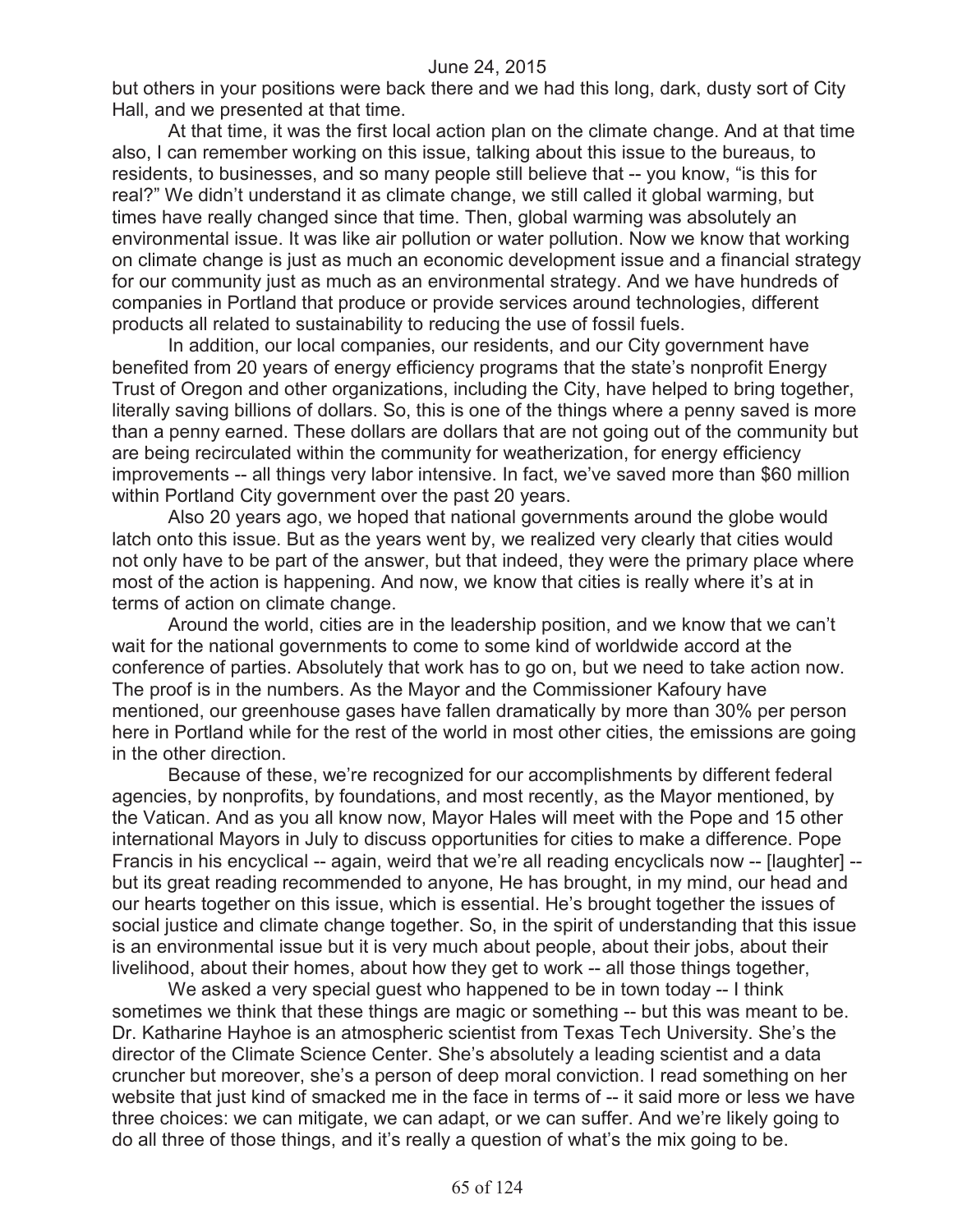Dr. Hayhoe was in town for a lecture with the World Affairs Council, She will briefly provide her perspective on climate change, and hopefully a little bit about Portland's role in making a difference in our little corner of the world. Thank you.

**Hales:** Thank you. Welcome.

**Katharine Hayhoe:** My name is Katharine Hayhoe for the record, and I am a climate scientist at Texas Tech University. I love cities. I work with cities all across America -- blue, red, green, and every color in between, big and small -- to help cities prepare for a changing climate. Because the future is in cities. That is where most of us live, and that is where most of us experience the impacts of the changing climate.

At the same time, my work as a scientist is very clear. For almost 15 years now, I've been studying the difference that our choices make in terms of the future that we're going to be facing. And it is crystal clear that if we continue on the current pathway -- and I don't mean Portland's pathway, I mean the world's pathway -- if we continue on our current pathway of depending on fossil fuels to supply our primary source of energy, we are going to end up with changes that we cannot prepare for, changes that will be dangerous from an economic perspective, from a health perspective, and from a wellbeing of life perspective. And so, that's why I'm so excited about what Portland is doing. It really is an example.

One of the biggest arguments people have is, "well, you know, we could do everything that we could, but you know, if China isn't doing anything or India is not doing anything, why should it matter?" But that's a myth. They are doing things. China is a world leader in wind and solar energy. And cities are one of the main ways that idea that we can reduce our emissions and prosper economically -- that that idea is spreading around the world.

As a scientist, I know what science can do for us. Science can tell us that climate is changing. Science can tell us that for the first time in human history, we have crawled into the driver's seat of our planet and elbowed natural causes out of the way, and taken control of our climate. We are the ones doing what's happening today. Science can also tell us that depending on the choices we make, we're going to see very different outcomes. But science stops there. And so that's why it's so important to connect this issue to our values.

And for over 80% of Americans, many of the values come from our faith. So the Pope's encyclical is essential because it speaks to values. Why do we care about climate change and what should we do about it? As one of my colleagues said, science is like a compass. It can tell us which way is north, south, east, and west. But science can't tell us which way to go because that depends on the values.

So, I welcome this discussion of connecting our action in terms of not just preparing for climate change but reducing the impact we're having on our planet -- as you are today - - to what is it that we really care about, what is important to us, and what is in our hearts. Because only -- as Jane Goodall said -- working with our clever brain and our human hearts together can we accomplish what we need to. Thank you.

**Hales:** Thank you. Thanks very much for being here today. Michael?

**Michael Armstrong, Bureau of Planning and Sustainability:** Thank you, Mayor and Commissioners, I'm Michael Armstrong with the Bureau of Planning and Sustainability. I know, Dr. Hayhoe, the World Affairs Council has many things in store for you this afternoon, so if you need to --

**Hayhoe:** I'll listen to you and then I'll --

**Armstrong:** I'm going to go on and on and on and on --

**Hayhoe:** Oh, you are -- [laughter]

**Armstrong:** I'll be cut off -- [laughter]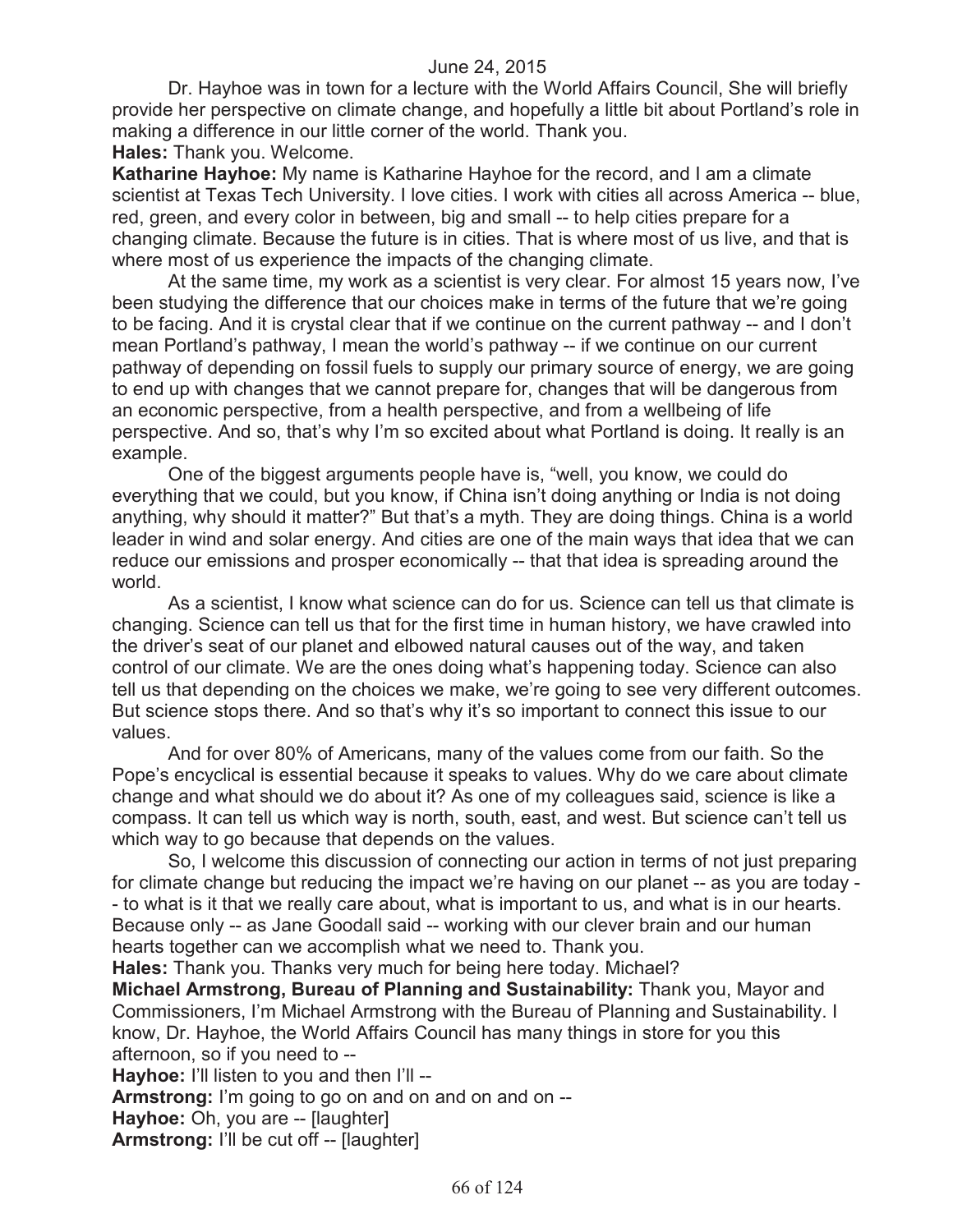**Saltzman:** You've been warned -- [laughter]

**Armstrong:** Duly noted. I will offer an overview of the plan and kind of highlight some of the key actions in it that are different than previous versions, and then certainly take your questions. I know that people who are here to testify as well.

**Hayhoe:** I do have to go -- I got the nod.

**Armstrong:** I thought so.

**Hayhoe:** I'm not leaving because it's not important, it's really important.

**Hales:** Look forward to her speech tonight. Thank you very much. Let's suspend is the rules and welcome her to Portland. [applause]

**Armstrong:** Thank you all. So, as Susan noted, Portland has been working on climate change for more than two decades. I sometimes bring around the floppy diskettes that have the data on them from the original 1993 Climate Action Plan, and I think it illustrates the sustained commitment that people in your shoes have made, that business and individuals have made, and that really is the reason that we currently on a good trajectory. I think it's also the reason that we know after 20 years of hard work, we still have a long way to go. And so I think that that's one of the lessons that the work of Portland has done to date.

This work has led to an impressive list of accomplishments, a number of them on the screen for you to see. Energy use per person is significantly lower than it was in 1990. Using quite a bit less gasoline than we were in 1990. You can see the commuting figures, one of the highest recycling rates in the country, transit ridership has doubled since 1990. We are starting to see impressive growth in the number of electric vehicles. The list goes on. Installation of tag systems, green building, eco-roofs, invasive plants, planting trees and shrubs, and Susan referenced the energy savings in the City's own operations as a result of this sustained commitment to reducing energy use, switching to renewable energy. You put those things together, and the trend is encouraging. It's the bottom line here. The blue line is for Multnomah County, across the whole community. And you can see that the trend really has departed from the national picture. It's also encouraging that the national picture has started to bend down as well. We need to have other people follow in our footsteps and the footsteps of a number of other leading cities now. So, this is encouraging.

At the same time, the message -- the pairing of declining emissions with population growth with economic growth -- is really, really important. And when the conversation goes to China and India, this is the kind of graph that is really useful to them to see that this is possible. This is what they are trying to do as well, so it's an important lesson that I think that we have experienced in Portland and we can share elsewhere.

We're also mindful that we really have a long way to go. The City's goal for a number of years now has been to reduce the emissions 80% below 1990 levels by 2050. We're at 14% below. We're making real progress, and there is a lot of work ahead of us. That's why we update this climate plan periodically. Let's establish the next set of actions for the City and County to take on; let's respond to emerging opportunities, changing technologies, new partners; let's work with the community to do that.

The 2015 plan came about through a process that involved a steering committee - we'll hear from a couple of members in a few minutes. He had an equity working group. One of the real differences in this plan from previous versions was the intention to address equity and elevate it as a priority. As we're reducing carbon, as we're preparing for climate changes, we need to do that in ways attentive to people who have not always had the opportunities, and in fact have often been more burdened by those activities. And so, we made a real effort to address that through developing the plan.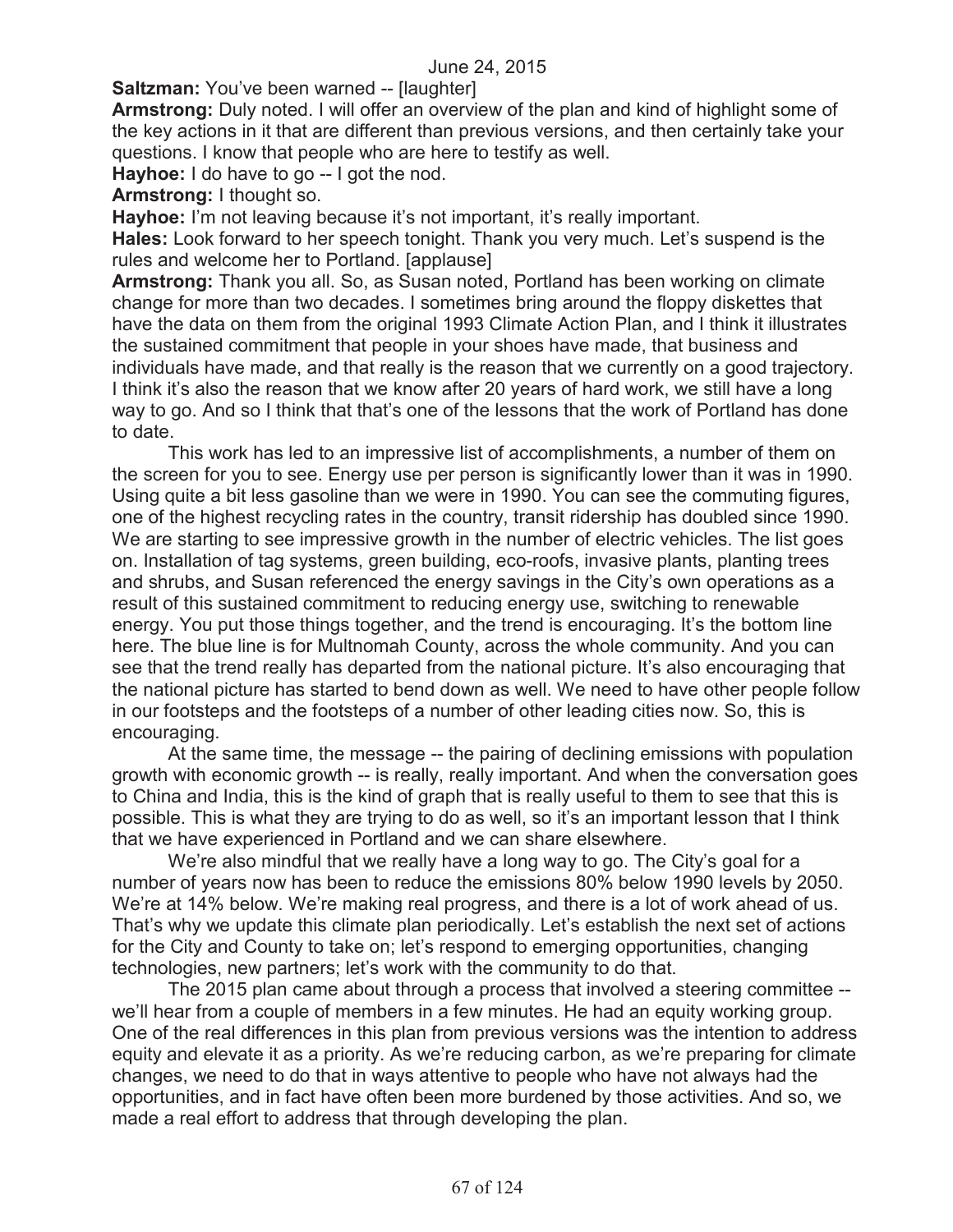Certainly, a lot of staff work has gone in to this from bureaus across the City, departments across the County, and in some cases, bringing together more technical advisory groups to give us good insight into specific issues. We have a lot of plans, and so as we update the Climate Action Plan -- you know, the previous plan was in 2009. Since then, the cities adopted the first climate change preparation strategy. We also had the Portland Plan in 2012, and now we've got a proposed draft of a comprehensive plan. The earlier climate plans provided input into those plans. Those plans in turn evolved policy and ideas further, they give us input into the new climate plan. We're obviously bringing other ideas as well, so it's an iterative process.

With the emphasis on equity and bringing in I think our longer standing recognition of the economic opportunities in climate action, we really do want this climate plan to be helping to deliver on our commitments to being healthy, prosperous, resilient, and equitable. And so, that's a real priority as we have gone through each of these individual actions. The plan is organized into these eight areas, and these are actually very similar to the areas in the 2009 plan. Framework is staying largely the same, but we're updating all of the actions, and we're often providing more specificity about how we intend to carry out those actions. I will go quickly through each of these just to illustrate the major actions in each arena.

If you look at Portland's carbon footprint from a conventional way of measuring, about 40% of it comes from energy use in buildings and electricity supply, and so the priority actions that we've identified here -- energy performance reporting. Earlier this spring, and you all acted on a policy for commercial energy benchmarking. There are similar opportunities around energy use in homes. And so, we'd like to work with our community partners to really elevate home energy use as something people should be attentive to when buying or renting a home. We also want new opportunities for community solar. Mayor, you referenced the challenges with that up to now, so that's a priority - making solar more broadly available.

At a state level, this plan identifies a carbon price -- whether it's a carbon tax or cap on trade -- as a priority policy for the state. It also suggests that the City should look at doing that locally if it doesn't come through at the state. As Susan suggested, we waited a long time for federal action. We feel some urgency to move forward where we can.

New construction. We're now in the midst of another building boom so new construction is a big opportunity to optimize the energy performance at the time buildings are constructed, so there are actions in there to accelerate that.

And then, the climate plan calls for Council to adopt a policy around fossil fuel exports, and this is something there's been a lot of conversation about over the course of the spring and I think you'll hear the testimony about today. And so, the current action calls to initiate that development process.

So, 40% of emissions from buildings and energy, another 40% from transportation. A lot of the transportation emissions are driven by what your urban form is to start with and then what kind of transportation system you have to offer to people. The key to this - certainly, from a carbon perspective, but from an almost everything perspective -- stable long-term funding. This is not a new issue, but it's a very, very important one for our carbon goals as well as for many other things. The fundamental building block here really is healthy, connected neighborhoods. We need these walkable neighborhoods, we need compact urban form, we need to connect them with efficient, convenient and affordable transportation options.

We also need to move towards lower carbon fuels -- so biofuels, electric vehicles, compressed natural gas, especially for larger vehicles. So, we want to be moving forward on all three of these fronts.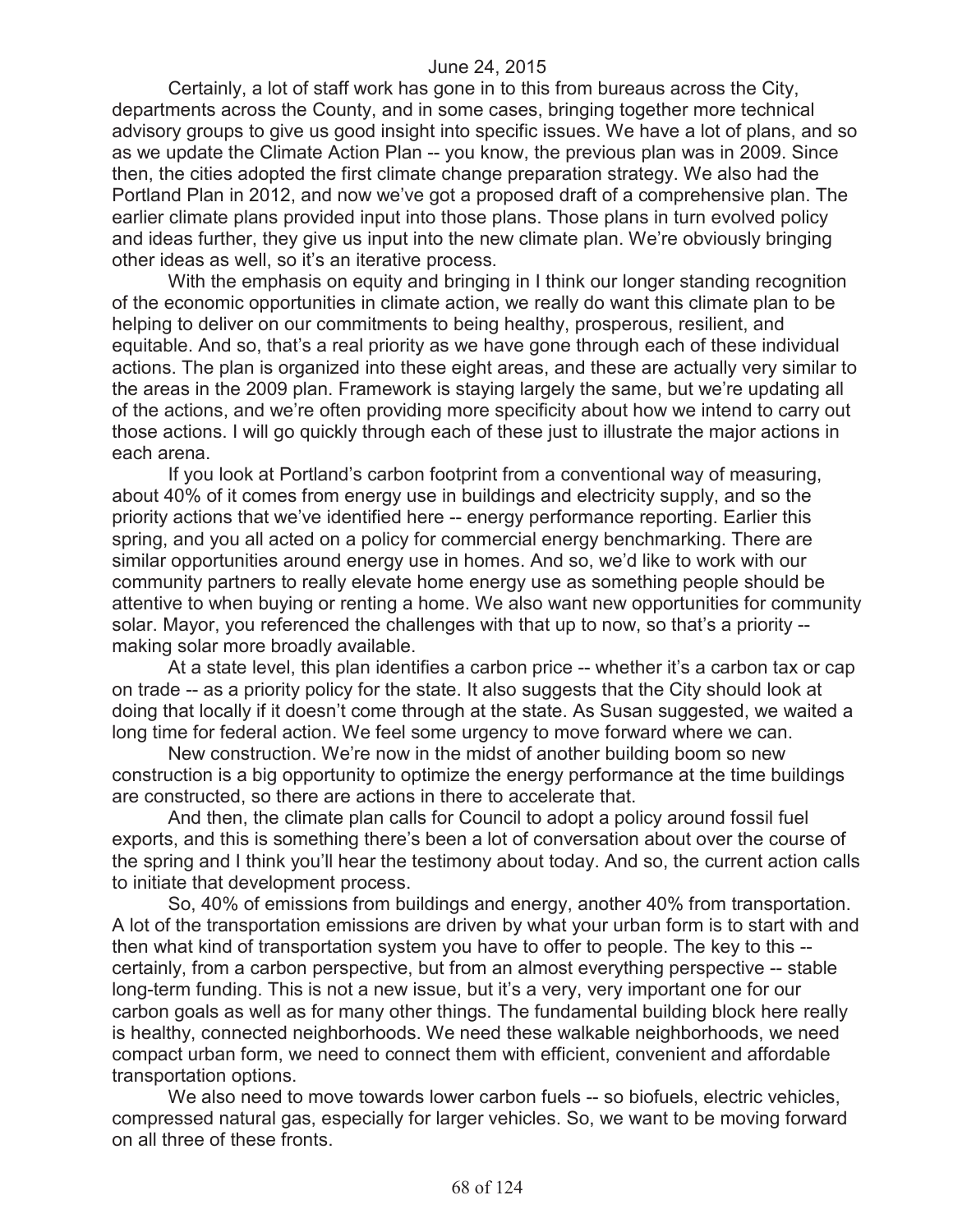One of the other new issues that the climate plan really elevates is consumption, and so for the first time we've continued to measure emissions in a conventional way - add up the energy use, and look at waste that goes to the landfill. We've also analyzed all of the goods and services that are consumed by households and businesses and government agencies in Portland, and so we have a new way of understanding the magnitude of our consumption footprint in addition to the things that take place here. That really initiate our conversation around what's the City's role in informing household and business decisions about consumption, and so it calls for us to develop a strategy around this rather than leaping to "we know what we need to do." But it turns out that the consumption footprint is -- maybe unsurprisingly -- much, much larger than the energy that's actually used here. We are net consumers of all kinds of things, and we should look at that as an opportunity to reduce emissions as well.

We're good recyclers, we're good composters, we need to make the same opportunities available in multifamily properties, and so that's a new focus in this climate plan; and then making better use of goods, while they are usable -- so repair, reuse, sharing, lending. Lots of opportunities there and those really affect our consumption footprint.

Food and agriculture. The big message here is that what we eat matters, and you know, little chart showing the relative carbon emissions per calorie. And although the letters are small to see, the descriptions -- you get a sense of the range of impacts. That big, long bar at the bottom -- very carbon intensive -- is beef. The one at the top is legumes -- so, beans -- and next to it is wheat. So you get this change range of emissions associated with food choice.

We also know that urban agriculture produces a lot of other community benefits. and if you look at what people typically grow, in their community gardens, in their backyard, they're growing things at the very low carbon footprint end of that spectrum, an so there is a nice alignment between our urban agricultural work and the low carbon emissions. We do want people to understand that food choice matters, and so we'll try to advance that from an information perspective while continuing to create opportunities for everyone to have access to the fresh, healthy food because those tend to be lower carbon foods as well.

#### **Novick:** Michael?

#### **Armstrong:** Yes.

**Novick:** Can you talk a bit about the significance of transportation of food compared to production of food in terms of the carbon intensity? Because I think that a lot of us used to assume that if you buy local food, then that's always better than buying food from far away, and actually, my understanding is that the type of food matters more.

**Armstrong:** Yeah. You are exactly right. So, you know, as an average across all the different foodstuffs that people consume, something on the order of 10% of the total emissions are associated with moving that food around. And I think it's 85% are from the production of it and the balance from kind of retail and wholesale sales. So, only about 10% of the emissions are associated with transportation. And so, local food is really important for a lot of reasons. If carbon emissions is what you're optimizing for, it's a consideration, but it's only 10% of that.

**Fritz:** But presumably, if you're buying a gallon of milk, buying a gallon of local versus something that's trucked from Ohio is the better choice.

**Armstrong:** Absolutely, that's right.

**Novick:** But eating lentils that come from Chile is probably better than eating beef that comes from next door. [laughter]

**Fritz:** Got it.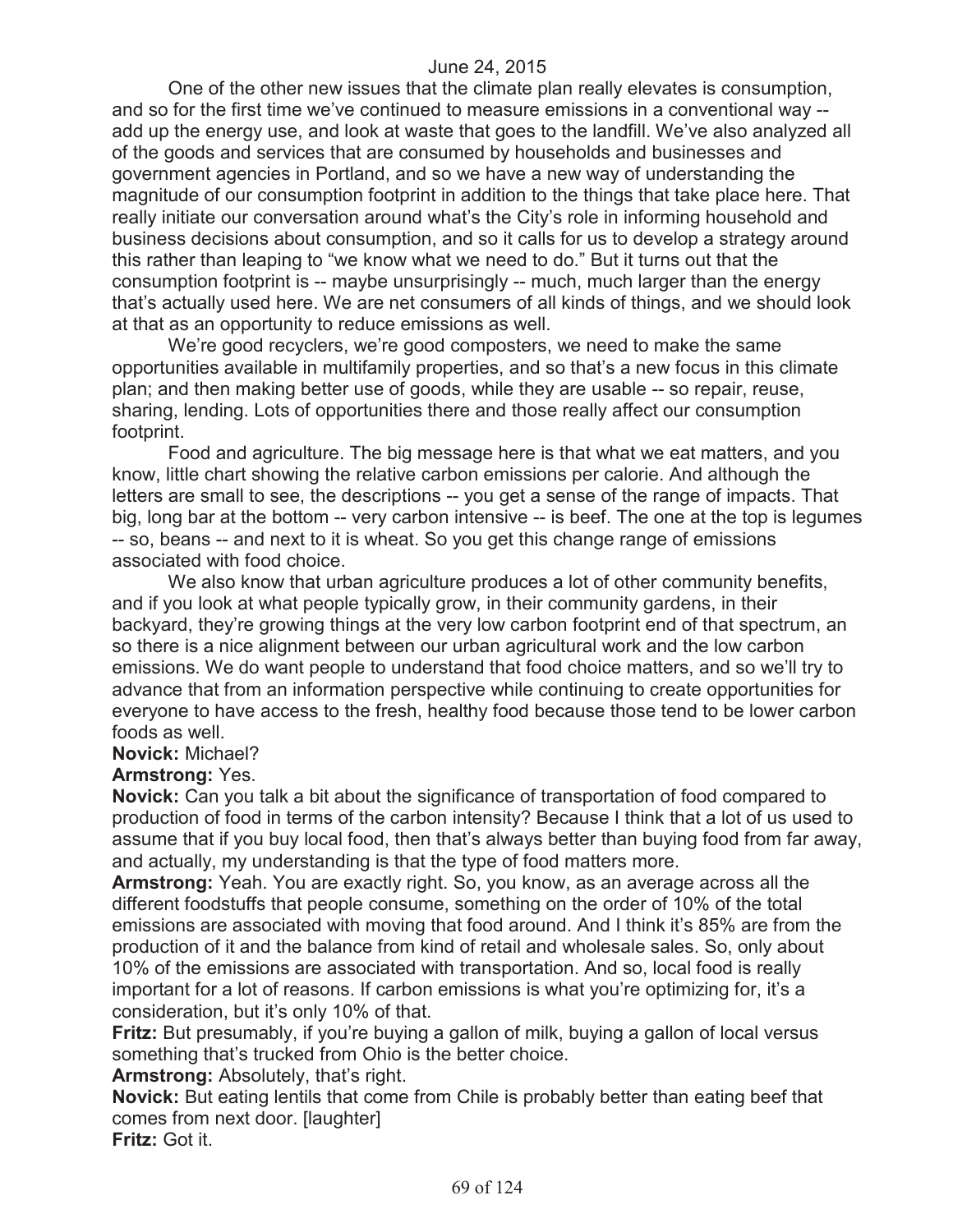**Anderson:** He said it.

**Armstrong:** That would be also true, yes.

Urban forest and natural systems. I mentioned that last year, the City adopted a climate change preparation strategy. Important pieces of that have to do with strengthening our natural systems so they help us to be more resilient as the climate changes. They also often help to sequester carbon, so they're taking carbon out of the atmosphere and helping to slow climate change as well as preparing us for it. And so this helps to bring those things together. So, very important actions around the tree canopy, watershed restoration, removing pavement -- these things really help us on both fronts.

Chair Kafoury touched on a couple of the major impacts from the changes that we're seeing, and so this plan rings in the key pieces from the climate preparation strategy. We want to be clear that these are integrated, and so hotter, drier summers; warmer winters with more intense rain events. The heatwave coming this weekend is a perfect illustration of what we need to be prepared for, and so there are significant changes that we need to make in our public health system. We've got wildfire risk this summer that's hopefully not as bad as it is starting to look, but we shall see. And then certainly in the winter -- you know, we already have issues managing our rainfall, and we'll probably need to strengthen those systems so that we're doing more of that, because we're likely to get more intense rain events in the winters.

Part of the work to elevate equity in this is around community engagement. This really needs to start from the community and not just appear in a plan first, and you know, we've needed to go back to start over and really try to approach the community groups and work with them on their terms. So, this has been a learning process for -- certainly for me and for many of the colleagues. I feel like we've made some good progress, and I think you'll hear from the groups today. We have a long way going and we're certainly not going to get to the long-term goals if we're not successful in enabling and supporting community activities. A lot of this has to do with responding to community priorities and projects that deliver other benefits. They also often can reduce carbon emissions, and that's a good opportunity for all of us.

I think that it's a useful point of information when we're interacting with the community on this that you look back at some of the work that the Oregon Values and Beliefs Project did. The question here was -- statement A, climate change requires us to change our way of life, such as driving less or living more simply. You know, 88% of Portland respondents agreed with that statement. It's a very, very big number. It doesn't say people are excited about that, but it says they recognize that those kind of changes are needed, so I think that the community is receptive to the need to do some of these things. And you know, as Susan was pointing out, many of them have very positive community benefits either in terms of the affordability, in terms of the quality of life.

The last section of the plan addresses government operations, so City and County operations. Because you all run bureaus, you're familiar with these efforts. We're constantly working on improving the performance of our buildings, pump stations, wastewater treatment plant, and LED streetlight replacement project, converting the fleet to electric vehicles to low-emission vehicles where we have opportunities -- a very long list, and the Portland Building reconstruction coming up is a very big opportunity for the City to deliver this in its own operations. One of the tools that we've identified as a one way to finance some of those improvements is green bonds. This is the subject of the third resolution. So, I wanna take just a minute to give Jonas Biery a chance to explain that in detail, because this is a new concept for the City and I think we're among the early adopters on this. I'll let Jonas talk through a couple of slides and then I will wrap up and we'll take questions.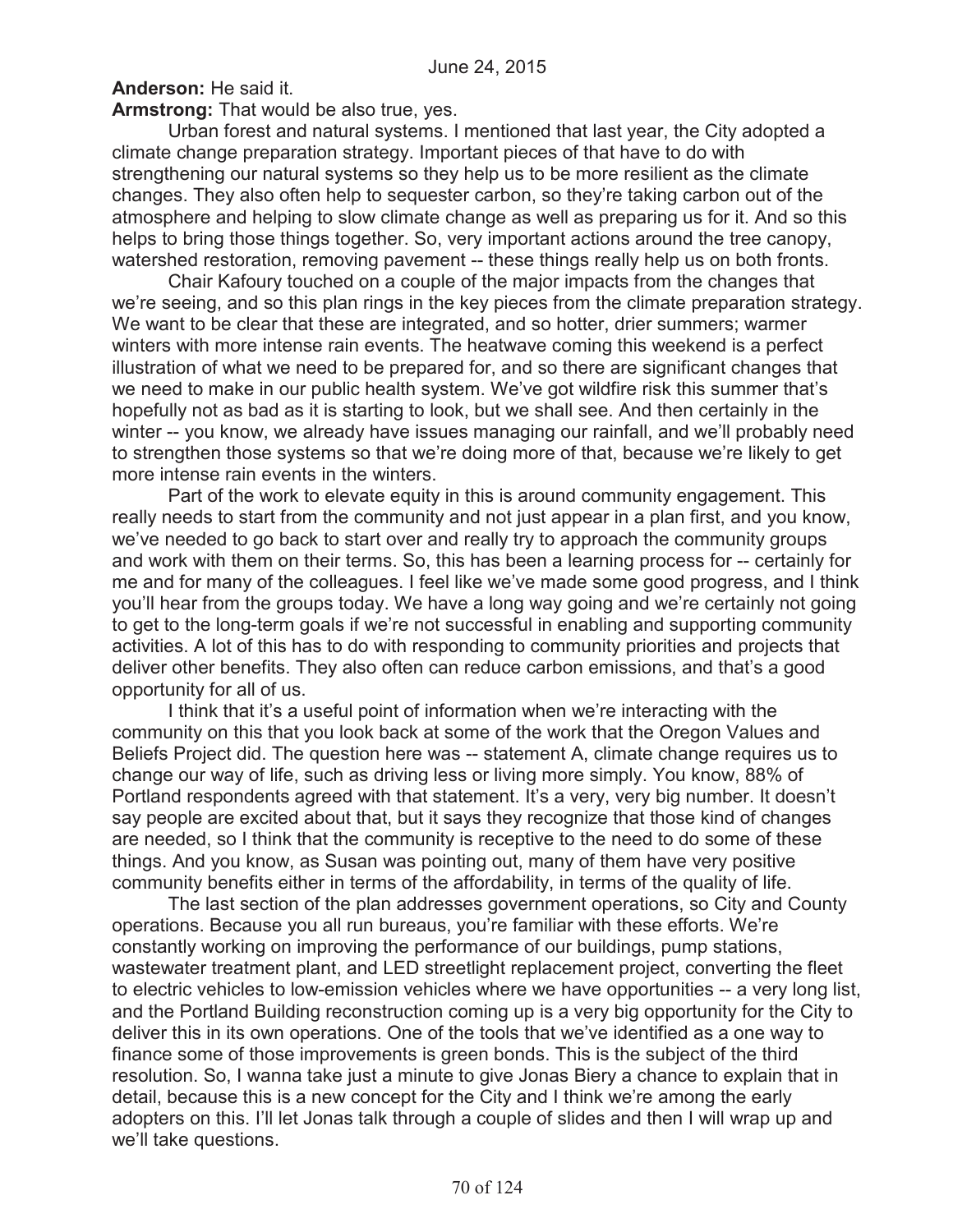**Hales:** Great, thank you. Jonas?

**Jonas Biery, Debt Manager, Office of Management and Finance:** Thanks, Michael. For the record, Jonas Biery, the City's Debt Manager. As Michael said, green bonds are a fairly new concept gaining momentum in the municipal marketplace. Very quickly, kind of a 101 - - maybe even a step earlier than 101 -- but the concept is basically we take traditional borrowings that the City would do and add a green bond designation to that. What that does is identifies the bonds -- which are investments that the public can invest in, institutional investors can invest in, and retail investors -- so those that are interested in investing in green infrastructure that the City is conducting, have an opportunity to do that.

In theory, because we're matching to that specific interest, there's potential for the City to get better pricing, meaning a lower cost of borrowing. Important to note -- the second bullet here -- that the markets are growing, it's evolving but currently under development. I'm going to be upfront in saying that right now, the financial benefit is unproven. The market dynamics exist, but I've for example talked to investors who said, "yes, I really like green bonds and no, I'm not going to pay you anything different." What we want to do is position ourselves so we can in fact get that financial benefit as well as some of the other benefits.

I note here that the requirements are undeveloped, so that's important as we develop our strategy that we're sensitive to adapting to those evolving requirements and expectations.

Third bullet. It does not require any changes to the current debt policy, any changes to current financial policy. All existing bond related documents -- covenants, regulatory framework -- would still apply, this is just an added kind of bonus designation. Importantly, we have no City capital projects within the next six to 12 months that are expecting longterm financing, and that's important because it gives us the opportunity to be patient and strategic as we develop our plan.

To give a sense of the market, I said it's growing rapidly. What you see here, the blue line is global issuance. And so, 2007, the first issuance by the World Bank, really the entity that developed this concept, you see sort of some World Bank issuance with a smattering of corporate and international, and 2013 is when the markets started taking off globally. You start to see the red line is U.S. municipal issuance -- so 2013, it was pretty much the commonwealth of Massachusetts; 2014, you see some growth in that red line, the state of California, and D.C. water, City of Spokane; 2015, we've already seen throughout the first half of the year increased volume, San Francisco's public utility, New York City, City of Tacoma -- so we're seeing this develop. And as more issuance comes to market, we start to see more refinement of preferences.

I want to focus on the benefits. By issuing green bonds, we express support for taking innovative approaches to financing environmentally responsible projects. It continues to present the City as a leader in environmental best practices and financial best practices -- being on top of the financial tools that develop and doing them in the right way. As I noted, it's accommodated within the current financial structure, and we hope to have future reduction in borrowing costs.

I note on here a few minor risks, and these are mostly related to potential increases in cost or in administrative requirements of issuing green bonds. Our proposal -- or what we envision -- is developing a framework that kind of operates on the background that will identify the projects in a specific way that will mitigate the risks as we go forward. For example, we want to have projects that have clearly reportable outcomes. We want to make sure that they're projects that we aren't going to fund them and then they change their scope during the course of the financing.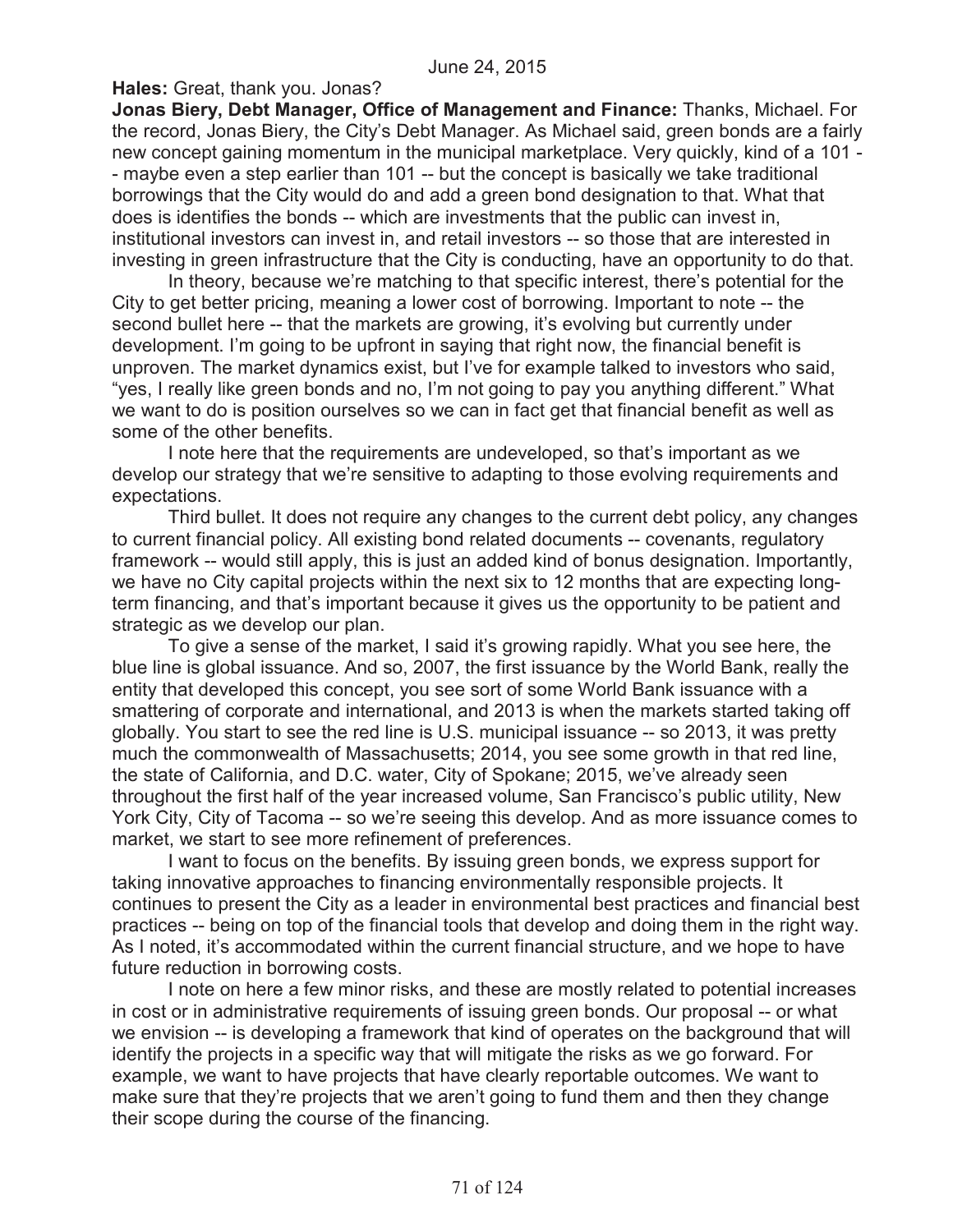Moving onto the proposed resolution -- what does it do? This is the third resolution in front of you. It advances City leadership in sustainable innovation and identifies support for the concept of green bond issuance. It provides three specific directives to the City staff: to start looking at potential candidates for green bonds; to continue on our end in public finance and treasury to assess the financial cost benefit, including doing due diligence with market participants; and then to develop standards and procedures for identifying projects and ongoing reporting.

What we'll do going forward is direct a framework. I say a strong framework because we want -- to use the analogy -- we want to have a top shelf framework like we have top shelf financial policies, top shelf green objectives so that we can attract that investor interest that's actually going to give us the incremental benefit. As we do this, it will be critical that we involve the infrastructure bureaus as we're starting to develop this framework -- water, sewer, transportation, facilities, entities that are likely to have projects that will fit within the category. I also think it's critical that we are flexible as we develop the framework to be nimble and adapt as the market continues to mature.

Quickly -- what does it not do? It does not authorize any specific borrowing. Borrowing will still come to Council during the normal authorization request process. It doesn't change the City policy, and it's not anticipated to accelerator adjust project timing schedules but really looking at the capital projects in the pipeline and most importantly, in my opinion, establishes the foundation for us to get the longer term financial benefit by developing the framework.

#### **Hales:** Thank you. Questions?

**Fish:** Jonas, one question. Of course, I'm going to support this because Senator Dingfelder lobbied me on it and I'm not going to disappoint her. But on the question of this marketplace for green bonds -- I mean, the vision here is that over time, if we use our purchasing power, in effect, and other jurisdictions join in, my understanding is that we can expect the market to align so that we get the competitive similar interest rates in terms that we would get with conventional financing, so it will be one of those circumstances where there's no premium, but we get the dividends. Is that --

**Biery:** That's correct. The market right now -- there is evidence that there is no additional cost. You're not paying a higher cost of borrowing for green issues, than you would for a non-green identical issue.

**Fish:** So what we're essentially doing is tapping into a socially responsible investor pool that over time we hope as the market grows -- it essentially is at parity with conventional financing, so we are substituting one set of borrowers for another on competitive terms. **Biery:** That's correct, and ideally we always look to in our department expand our investor base. As we get more people coming in and bidding on our bonds, we get a marketplace that has potential to give us better pricing. So, if the -- assuming the green bond investor marketplace develops, we have potentially more investors interested in participating there, and potential for greater pricing. And I would red flag -- just to think about the market for a second -- the slide I had earlier that showed little, thin red line 2.6 billion of issuance in 2014 among U.S. muni issuers -- that represents less than 1% of the total volume of outstanding bonds. So you can see that, as you look around the room here, there is likely more interest in investment in these than there really is product that's out there in the market. So, the dynamics are there, they just haven't borne themselves out in a demonstrable way.

**Fish:** Susan, I have a question for you. Got these very bold 2013 objectives, we've got five-year priorities, and you've got a lot of bureaus and we're trying to sync them up and get everyone behind the plan. What combination of carrots and sticks do you anticipate to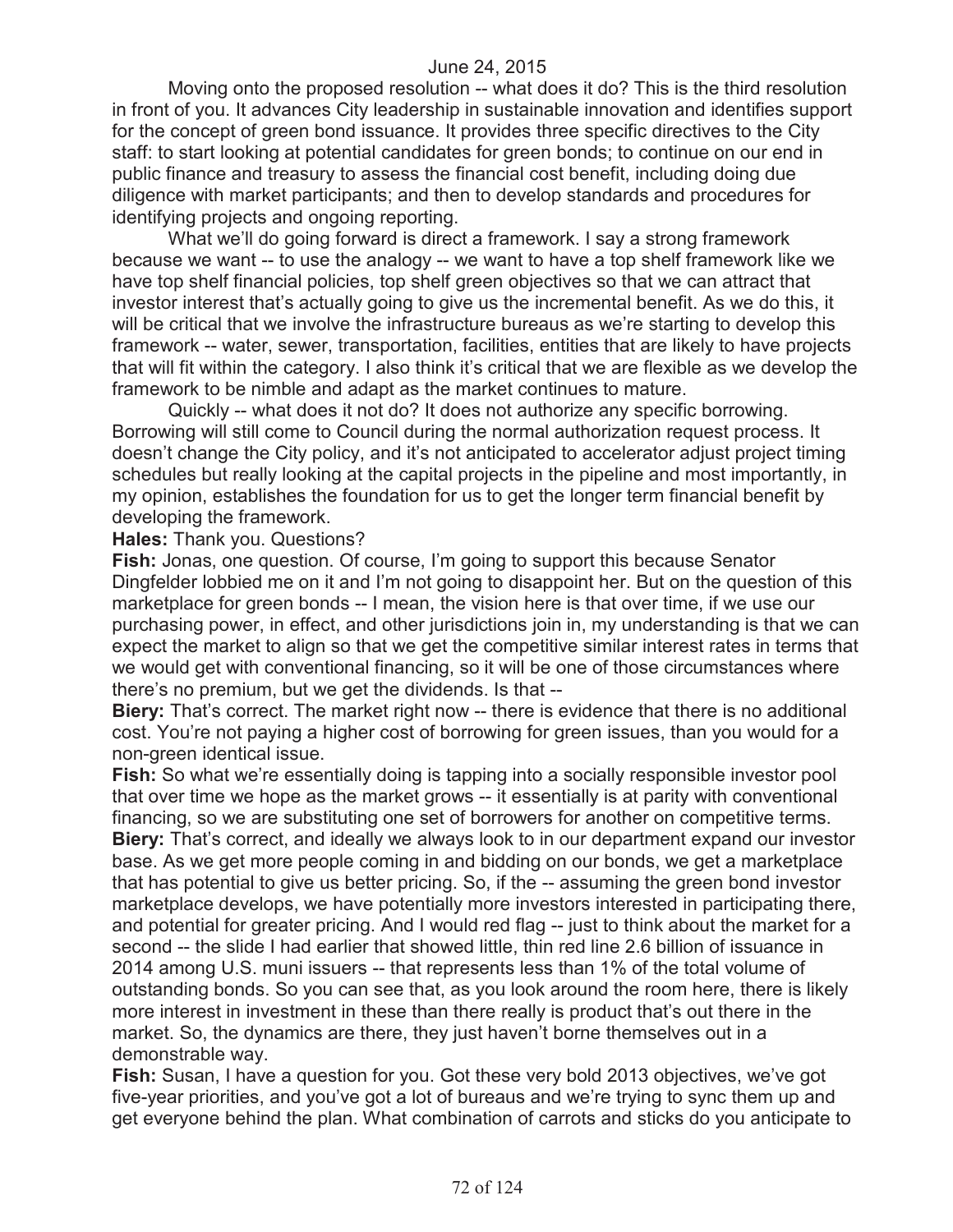get all the bureaus to play over the next five years, and then how can we gauge progress annually collectively?

**Anderson:** Fortunately, most of the bureaus are already doing a fantastic job in most of these areas. We meet regularly once a month with all the bureaus, and we meet once or twice is a month with the Planning and Development bureaus, and this could be more of a regular item on the agenda. So, the plan is to meet when this is adopted -- although, we often meet on these regularly anyways -- we can come back with an annual report on actions that each of the bureaus have taken to meet the various, and we can broaden that to sustainability broadly or keep it to the climate change. In the past, we've done more of a sustainability report.

**Fish:** So I would urge us to think about that as an annual work session to sort of gauge where we are, and also, I think that it's -- Susan and I have already had this conversation -- but I think it's great that she is meeting with the bureau leadership. I think that the additional overlay is that each of us sets expectations annually for our bureau directors, and they are either done formally or informally, so that's another way that we can be very prescriptive about where we want the energy -- so to speak -- focused. So, let's think about that as well.

**Hales:** Good. Other questions or comments for staff.

**Novick:** Michael, I know that we're doing better than most places over the last 20 years in terms of the reducing of our carbon intensity. Are there cities that do better than we do in terms of the carbon emissions per capita? For example, how do we compare it to New York City on carbon emissions per capita?

**Armstrong:** There are certainly cities that do a lot better in terms of the emissions per capita. It's a fairly complex set of inputs that have to do with everything from the climate - you know, how cold is it in the winter or hot is it in the summer -- to density where people liver closer together and multi-family buildings are much more efficient and there are much better transportation options. And third big piece is, where does your electricity come from? Hydro renewables are going to have a lot smaller carbon footprint. So, New York, for example, I believe the number is -- so Portland has a carbon emission per person of 10 metric tons, so ten tons per person. New York's is I think around 5.8, maybe six, so significantly smaller than ours. They have colder winters. They also have much more compact footprint. Their transportation system is amazing, as we all know. Vancouver B.C. -- emissions per person on the order of 4.5 metric tons. Their electricity is essentially 100% hydro, so that takes a bite off. They've done a pretty good job with their transportation systems and urban form as well.

You certainly get -- you know, you go to Denver and Minneapolis and you get emissions quite a bit higher than Portland. So, absolute numbers are I think useful for what can be accomplished -- you know, the trend over time. Obviously, we all are where we are, so what are the biggest opportunities? We are seeing other kind of cities moving aggressively on this and really driving emissions down: Boston, San Francisco, Philadelphia, New York, Vancouver, Seattle -- all have emissions that are now lower than - - they are starting in different places, but they have declined over the last five years ahead of the national trend. That's really encouraging. We all have a long way to go. **Novick:** On page 76 of the plan, you have a discussion "compact urban forum reduces carbon," where, for example, you say, "by encouraging development of new housing units and focused areas like centers rather than spread across the city, grocery stores, restaurants, public spaces and other services can operate within walking distance of local residents." And I think that you also say at some point that transit is more viable in places where there's sort of more people per stop. Is it fair to say that in New York, they have lower emissions because everybody rides the subway, but the subway only makes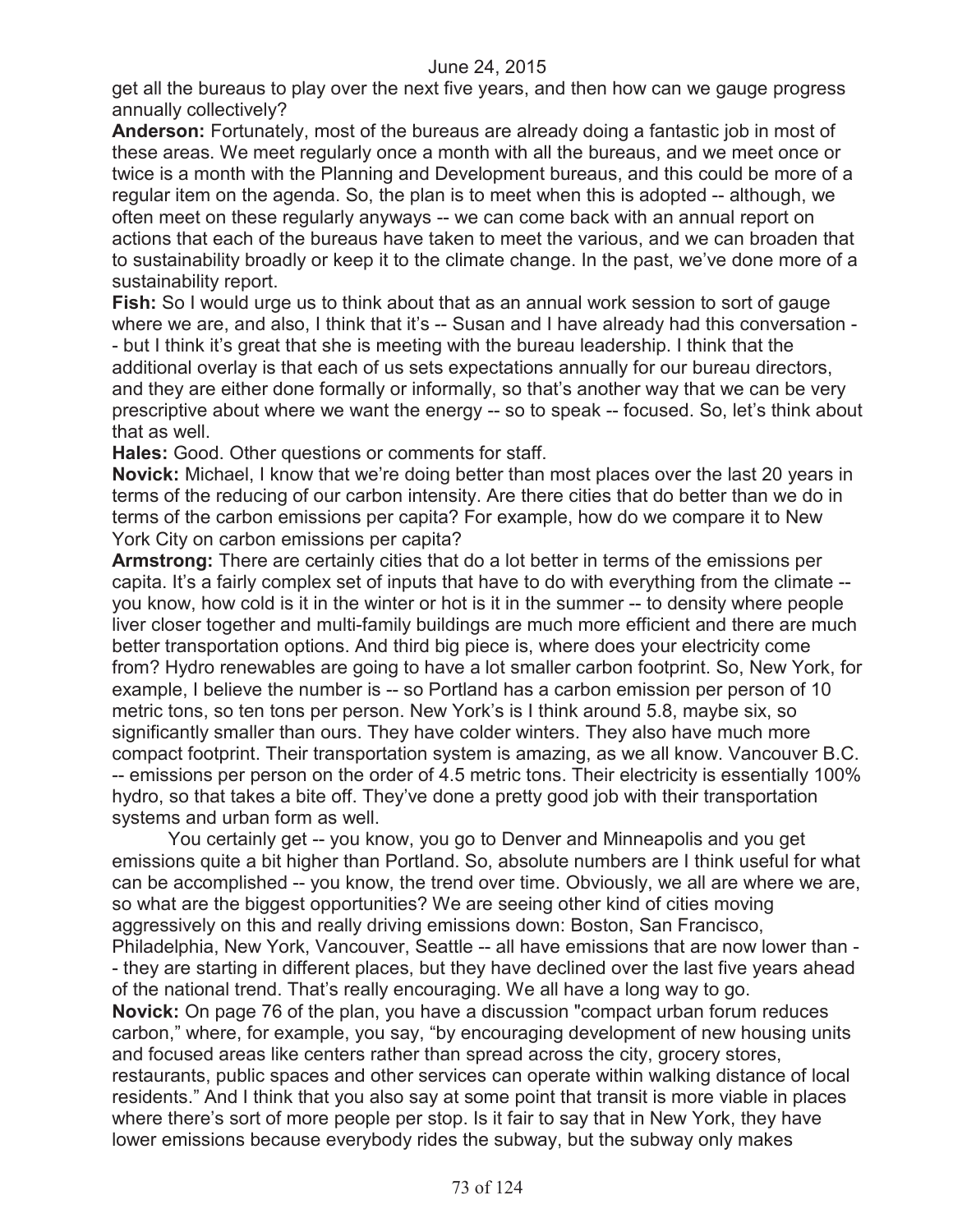economic sense because there are a lot of people per stop because there's a lot more people living in the apartment buildings, basically?

## **Armstrong:** Yeah.

**Hales:** Thank you very much. I'm sure that we have more questions for you after the hearing, but thank you. Now, we call a panel of citizens who worked on this plan who are on the steering committee. Good afternoon.

**Douglas Tsoi:** Good afternoon. I think that the first thing that I would say is everyone in this room would agree that we don't want to be worse than LA in anything -- [laughter] - particularly air quality.

My name is Douglas Tsoi and along with Kent here, I co-chaired the Climate Action Plan steering committee. I also serve on the County's advisory committee on sustainability and innovation. If you look on page six of the Climate Action Plan, you will see the roster of the steering committee, and I've got to say, it was a privilege to work with those members and with the BPS staff.

We met several times over the last two years when the plan came together to provide big picture guidance to the staff. We reviewed the key issues from public comment and helped the staff reconcile conflicting and competing comments.

The Climate Action Plan -- this version -- has the same goals and framework as the City and County's 2009 plan, but it makes major changes articulating the importance of people and climate work. It's about reducing carbon and preparing for climate impacts, but it's now a lot clearer that we do this because of people, both locally and elsewhere. I think it's just really important to think that we're not doing this for nature, we're really doing this for the people.

We'll hear from Duncan Hwang about the process the equity working group went through later in this little session here, but I want to call the Council's attention to a couple things. First of all, I think this is a major step up -- this plan -- because it's a plan. There's tasks. There are people responsible for those tasks. There are priorities based on carbon impacts, co-benefits, equity issues. So, compared to the 2009 plan, there's actual concrete things to do.

The other thing that I would focus you on is that we're talking a lot about adaptation now. We're really trying to prepare particularly at the most vulnerable for climate impacts.

I think a lot about Wayne Gretzky. He had this great quote. He said, "I don't want to skate towards where the puck is, I want to skate to where the puck is going to be." I think about this plan and that's what it is. We're skating to where climate preparation and climate adaptation's gonna be. So, I think about what the future Portland residents are going to think about. I think that they're going to be really thankful for the work that we did today. **Hales:** Thank you. Kent, welcome.

**Kent Snyder:** Good afternoon. Kent Snyder, I've also been with Douglas co-chairing this steering committee, and I've actually been around this -- not as long as Susan has been - but I served on the steering committee for the 2009 Climate Action Plan. We spent several years putting that together. I used to chair the sustainable development commission -- cochair of the sustainable development commission for the City, and the City and County; was chairing the County's advisory committee on sustainability and innovation. So, I've been through a lot of the iterations of these things.

A couple of things that I -- really to Commissioner Fish, the question you asked to Susan Anderson was -- the thing that I noticed, a couple things in the last -- over the iterations of these plans. Where we started a number of years ago, 10 years ago, where we were really kind of asking bureaus and having to pull a bit from the bureaus and departments to, "what are you going to do about this? How is it going to impact you thing?" The shift that has happened really is they are engaged, they are forthcoming with great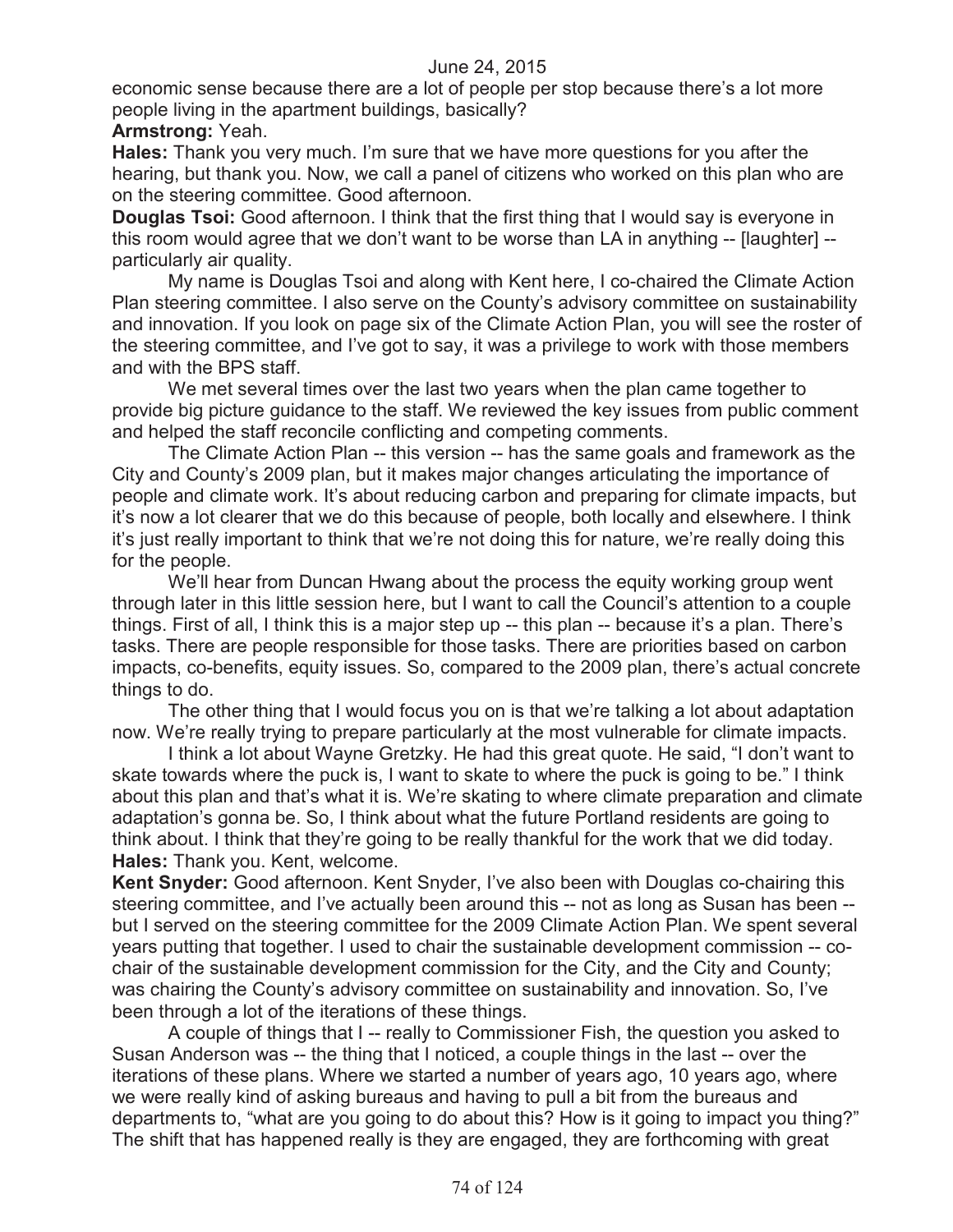ideas, they have embodied the goals into their operations. I mean, from a citizen's view, both at the City and County level. So, it's been really a big shift that way.

The second thing is I've watched the -- Susan also referenced -- the size of the audience and the diversity of the audience and the conversation, and we went from what was a global warming plan, it was an environmental issue to the -- back then the sustainable development commission, said, "this is the economic strategy, really, that should rise above all things for the City and the County." And it has become that. And the diversity, the people involved -- really this time to bring in equity, to engage them in a very real, constructive way, and look at the impacts and how do we both address those, but also how do we help them economically at the same time provide those economic opportunities that have been not as readily available in the past.

So, I think that this is -- we've made a lot of good progress, there's a lot more to be done, but we've got a great framework here. The steering committee is going to urge that you adopt the plan. Thank you.

### **Hales:** Thank you.

**Duncan Hwang:** Good afternoon, Duncan Hwang, Associate Director at the Asian Pacific American Network of Oregon. Thank you for inviting me and for providing a space for our volunteers earlier this morning to speak about equity issues.

I want to start by speaking about the process for the Climate Action Plan update. Overall, this process of incorporating equity into the update was a really big step forward. A number of community-based organizations received a small grants to participate in this year-long process. That was important, because we met weekly basically for two hours at a time to really dive into the details. For our organization, we used our small grant to bring on an intern. She was the president of the Vietnamese student association at Portland State University, and this was a really empowering experience for her. Over the course of CAP equity process, she really felt like she had her voice heard, and also really felt empowered by being able to interface with County and City government. So, that was a great kind of win for building our capacity long-term and also working with the City and County and kind of building their analysis. Both sides had a lot of learning to do.

We also really used this opportunity to build our organization, our capacity to work on environmental issues. We now have a program in APANO that is focused specifically on environmental work and environmental justice. So, the participation in that CAP process was really the first point of contact on environmental issues, but we've really grown beyond that and are taking it really seriously.

I think over the course of the process, our community really started to feel ownership of the Climate Action Plan and the update, and I think that that's a great thing. It's rare for a non-environmental nonprofit to really feel that level of ownership in a Climate Action Plan, but I think this process really did facilitate that. Building upon our experience of CAP, we're further engaged in environmental justice and environmental resiliency. We're now proud to be working on our own climate resiliency plan in coalition with other communities of color. It's a coalition, including APANO and NAYA and OPAL, Coalition of Communities of Color, Voz, and a host of other community-based organizations, and we nearly completed a plan outlining a vision for Portland and Multnomah County that will offer policy makers options on how to best move forward with implementing the goals of the Climate Action Plan without further harming the communities of color. This additional process that we've undertaken on our own is rooted in the values of self-determination and equity, so we hope to continue to engage with the City and County on its implementation of the future.

As for the CAP itself, the values that we brought to the table I feel really did show up in the language of the action plan update. I don't think anybody questions its effectiveness.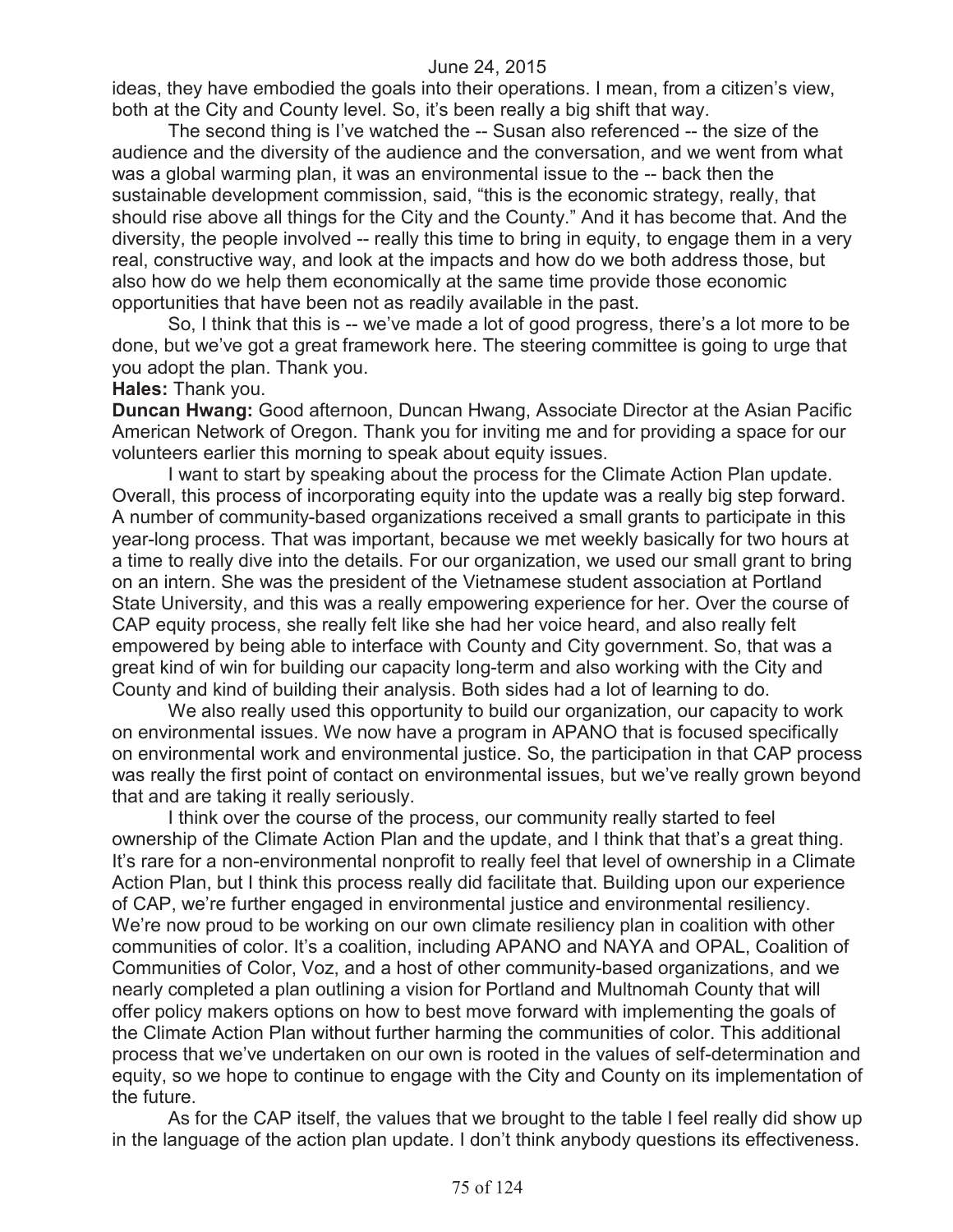The reduction of 32% in carbon emissions per capita is a remarkable feat, but I think that going forward, we're not going to be able to see these continued gains without being exclusive and including everyone that lives in Portland. For myself, and I live and work in East Portland in the Jade District in particular. Maps show that we live in an urban heat island, we have limited green space, we have almost no tree canopy. DEQ data shows we have the worst air pollution in the whole city due to the proximity between SE 82nd and I-205. This leads to a whole bunch of health disparities. For example, our community has 16% asthma rate -- that's twice the County rate, which is 8%. So, this is a very real health impact for our community.

And you know, talking about Wayne Gretzky and where you want to go - demographics are changing. The fastest-growing demographics in Portland is now Pacific Islander, and that's no accident. Pacific Islanders are facing tremendous environmental degradation in their home islands and they're moving here and California and Hawaii. But you know, we're seeing a huge influx, and it's because of climate change.

In closing, we're all here to reduce carbon emissions. But for myself, I would really like to evaluate CAP based on its implementation. I think our values are there, but whether this Climate Action Plan works or not for our community will really be found in the implementation, in the implementation guide that's going to come out. I see the metrics for reducing greenhouse gases, but I don't see those clear equity metrics, so I would really like to work with the City and County in making sure that, you know, yes, we're going to reduced greenhouse gases, but also going to have metrics that really advance equity for our communities as well. Thank you.

**Hales:** Thank you. Thank you all for your help with this so far. We'll keep calling on you. Any other questions? Thank you much. Let me call on another panel of volunteers -- Angus Duncan who chairs the Oregon Global Warming Commission, Mike Houck from the Planning and Sustainability Commission, and Chris Smith from the Planning and Sustainability Commission. Good afternoon.

**Angus Duncan:** Good afternoon, Mr. Mayor and members of the City Council. My name is Angus Duncan. I'm president of the Bonneville Environmental Foundation, I chair the state of Oregon's Global Warming Commission, and I was privileged to be a member of the stakeholders group that helped assemble and critique the plan that's in front of you. And I would just begin by saying that there is much to admire and applaud in this plan, and a huge amount of labor by both stakeholders and the City staff people that went into that, and we all ought to take a brief pause and silently congratulate ourselves and take a heave and then go back to work. [laughter]

This plan continues Portland's leadership in addressing energy and climate issues that actually goes back further than Kent, it goes back further even than Susan. It at least goes back as far as 35 years ago, when I was a young and wet-behind-the-ear City staffer, and we brought the first urban energy policy into the City Council in the mirror image of this chamber, and it was adopted by the City Council. It was predicated then on energy efficiency as its priority, much as this plan is predicated on energy and carbon efficiency as the way to reduce emissions in Portland. And that's by far the most important strategic point to be observed.

I have four other quick comments, if I may make them. First, I think the most important contribution of this plan is in demonstrating how cities can leverage their special capacities for energy and carbon efficiency. Something like 70% of the people of the world now live in cities, and that's a number that's growing. Close to 80% of the energy that's consumed is consumed by or in cities globally; and about 60%, interestingly, of the greenhouse gases. So, the numbers themselves describe the inherited energy and carbon efficiency of urban areas.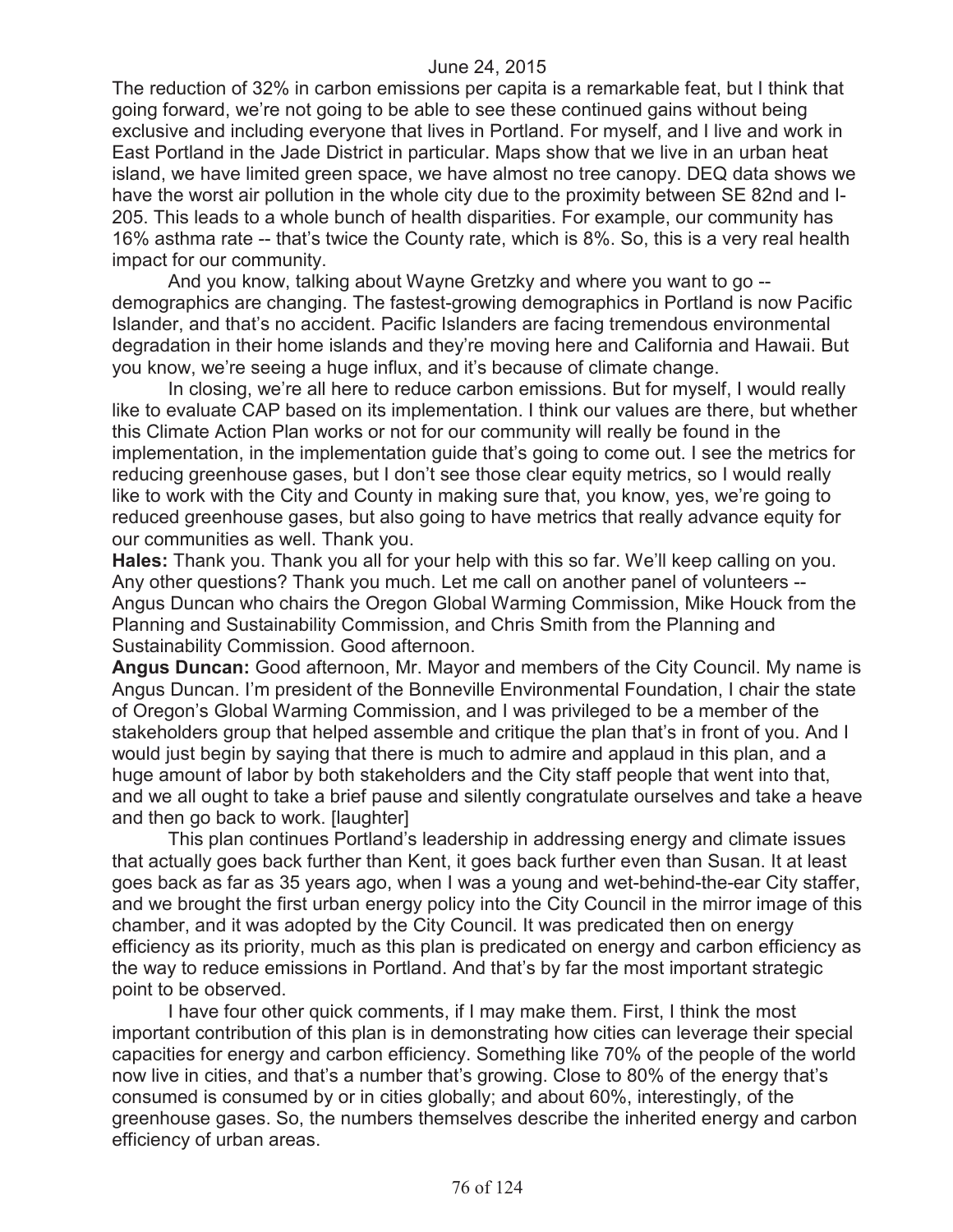This plan leverages compact urban form, it leverages targeted densities that are aligned with transportation strategies, it leverages multifamily housing, common wall housing, respect for the urban growth boundary. It does all of these things in order to make the best possible use of the urban forum to reduce carbon production and achieve those resulting building and transportation carbon and energy efficiencies. And in response to Commissioner Novick's question about points of comparison, I think that the interesting point of comparison would be to step back 10 or 15 years, draw a baseline for each one of cities that was mentioned, and see how the city of Portland compares relative to its own baseline, I think that we would end up feeling -- again, at least briefly -- pretty good about the progress the city of Portland has made. But we have to continue demonstrating those considerations.

Second point. This plan takes on a new and a critical function that did not show up in the prior plan and that I want to underline, and that is driving down the carbon content of delivered electricity into the city by at least -- they didn't say at least, but I did -- at least 3% a year. The importance of doing this I think can be demonstrated pretty simply by us all just imagining our first electric vehicle and choosing where to plug it in. If we plug it into Pacific's territory in Northeast Portland, we'll get pretty good mileage -- probably around the carbon equivalent is 35 miles per gallon. Not as good as you can get with an awful lot of combustion machines today, but that's what happens when you plug it into the side of a coal plant. Plug it in to PGE's territory, probably between 50 and 60 miles per gallon equivalent. But if we could drive it up to Seattle and plug it into the Seattle electrical system, it would be well over 100 miles per gallon carbon equivalent. So, if we are going to achieve our carbon reductions not just in building efficiency but also in transportation, I really strongly encourage the City Council and City Council members to leverage your position not just as a government but also as a large customer, institutional customer of our two utilities, to meet with those CEOs to tell them what this goal is and your expectations are, even more to recruit the other large institutional customers in the city. Portland State, the County, Metro, the Port, OHSU, and a number of commercial customers who would also be willing to take the same line and meet collectively with those CEOs so that you're on record. And on the record is in effect setting a benchmark for our two utilities, not just for City bureaus.

Third comment. This plan has rightly been praised for its attention to equity and to the equity consequences of acting on climate issues. I just want to make one point here. The greatest inequities will not result from pricing carbon. We frequently get pushback on that point, but as long as we are giving low income households the tools to cope with higher energy prices -- and you know what those are as well as I do -- then we should be pushing carbon prices higher. The greatest inequities -- and Chair Kafoury I think was eloquent on this point -- will come from the changing climate itself, which will visit its burdens disproportionality on poor people and poor nations, as the heatwave deaths in Pakistan that the Mayor alluded to earlier simply reinforce said.

Last comment. Climate change is not just another agenda item on the City Council agenda or the state's agenda or the Congress's agenda. It is the most urgent matter before you and before the legislature and before global policymakers, as Pope Francis also underscored. We are -- to put it in terms that issue at least the Mayor can appreciate - - we are on a boat and we have been holed below the waterline. We have to deal with that very large hole, because we're taking in a lot of water. It doesn't mean that we don't keep tending to rigging and the sails -- because we have to -- but we shouldn't pretend that tending to the rigging and the sails is of the same urgency or significance as closing that hole in the waterline. And in this regard, supporters of this plan and policy -- and I hope that includes this City Council -- should be appalled at the temporizing in Salem as the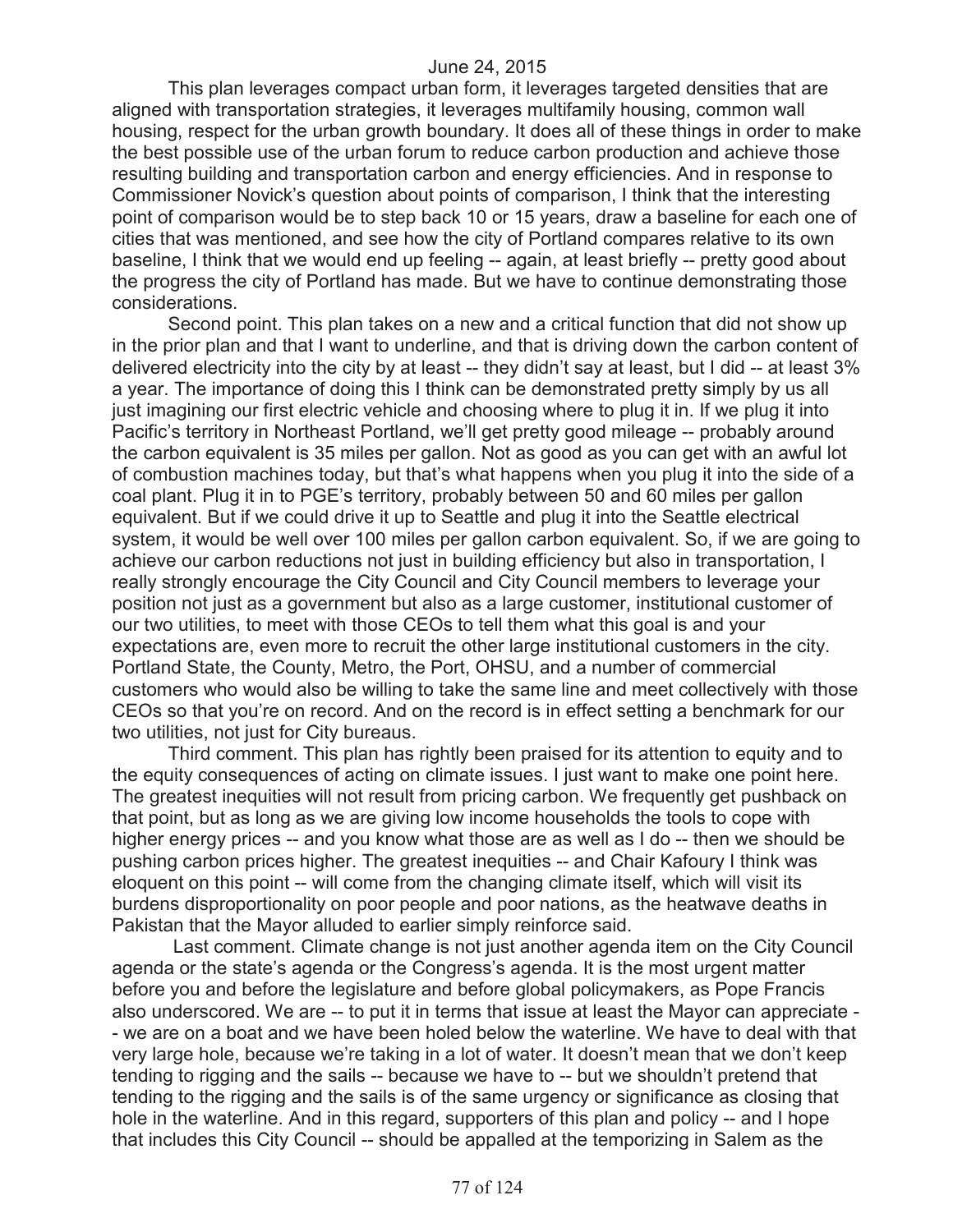governor and the legislature proceed to trade away a durable carbon cap on carbon content and transport fuels in return for a temporary short-term gas tax fix. Both those are necessary, but one's the hole in the hull and one is the rigging and the lines. And especially when it comes to transportation matters, City, state, and federal policies and plans are hugely interdependent. And right now, the City is moving forward, the federal government is moving forward, and I fear the state is slipping backward and we need to arrest that backward motion.

**Hales:** Thanks very much. Mike, welcome.

**Mike Houck:** Thank you, Mayor and Commissioners. I served on the Climate Action Plan steering committee as a liaison from the Planning and Sustainability Commission along with Chris.

Two things that the Climate Action Plan does is address both mitigation and climate preparation, and I really want to congratulate staff -- in particular, Michelle and Michael did a great job, and it's a concern that I've had for some time. I've expressed that we have a climate change preparation strategy that you adopted in October 2014, and one of the concerns I had is that document would be lost once the Climate Action Plan was adopted. And they did a great job of bringing forward a number of the strategies into the Climate Action Plan, and have pledged to ensure that those two documents continue to inform the work that the bureaus do and the City does.

There are many actions in the Climate Action Plan to help reduce CO2 through carbon sequestration and strengthening resilience, both for infrastructure and social. And I would say it's very much about the environment, very much about nature, ecological systems. You've already heard and know that it's a joint effort between the City and the County, and what I would like to do -- and it is in the Climate Action Plan -- a direction to work with Metro. Metro has taken, in my mind, a very small step forward with their climate smart communities effort. They have a huge role to play in an issue that is truly regional that goes beyond the City and the County, and I'm hopeful that again, that your bully pulpit can used to press Metro to get more serious about climate mitigation and adaptation.

You have a letter from the Planning and Sustainability Commission that conveys our unanimous endorsement of the Climate Action Plan. Again, PSC was particularly pleased to see the work that's been done on equity and that the new plan incorporates -- as I've said before -- key strategies to prepare for impacts of a changing climate. I would like to say that I have read the pope's encyclical, and as I said, it's both about people and the environment and nature. And in reading the encyclical, there are specific references -- as there are in the Portland Plan and the updated Comprehensive Plan -- references to the intrinsic value of nature, to biodiversity, to ecosystem health, and very importantly, for us, what makes a great city that people want to live in that have all the benefits we have heard about -- and access to nature is very high on the Pope's list of priorities. In fact, we could have taken an early draft of the encyclical I think and saved a lot of time and incorporated it into the climate preparation strategy. [laughter] The Planning and Sustainability Commission feels very strongly the City needs to establish a fossil fuel export policy, and my colleague Chris Smith will elaborate on that. Thank you very much. **Hales:** Thank you. Chris, welcome.

**Chris Smith:** Chris Smith. Mayor, members of the Council, I am a member of the Planning and Sustainability Commission and along with my colleague was liaison to the Climate Action Plan steering committee.

I want to emphasize that what we're engaged in here is a virtuous cycle of planning. The 2009 Climate Action Plan very much informed the Portland Plan. The Portland Plan with its equity focus in turn informed this update to the Climate Action Plan, and they both informed our Comprehensive Plan that we're updating right now. The result is strategies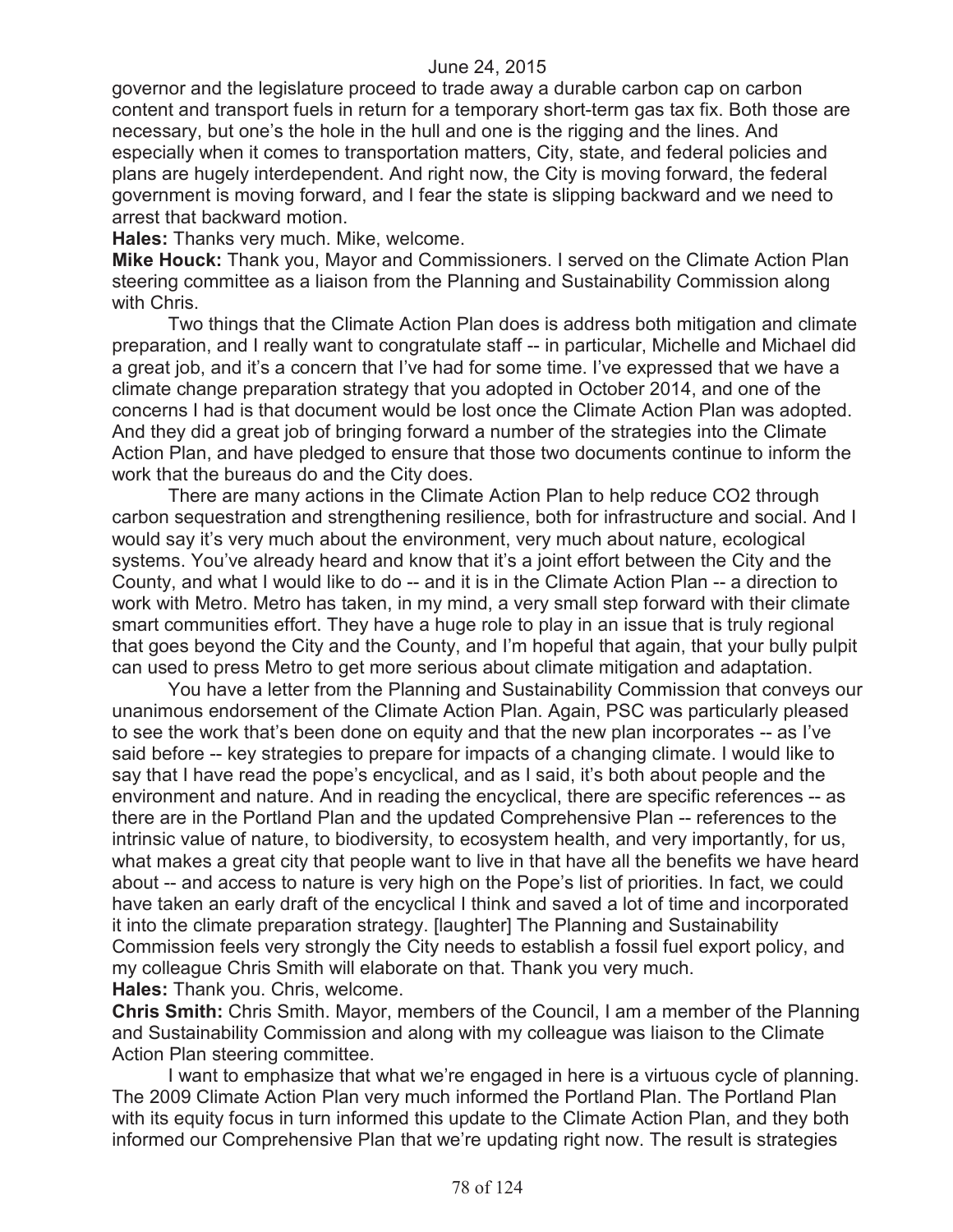that accomplish more than one objective. Yesterday, Mayor, in a meeting we talked about the youth transit pass. We think that as a youth empowerment strategy supporting education. But in fact, it's a climate action strategy, it reduces our carbon footprint. Our complete neighborhoods policy improves livability by keeping people spending less time commuting, more time to enjoy their lives, makes them healthier by letting them walk and bike to more of their destinations, but also reduces our carbon footprint. So, we've integrated this philosophy into our plans. That's illustrated last night. We had a public hearing on our growth scenarios report, which is essentially the scorecard that we take the plans we created and project them into the future and say, "what will the results be?" And we can point to the reductions of vehicle miles travelled carbon footprint that the Comprehensive Plan will generate.

I want to shift to the point that my colleague made about a fossil fuel export strategy. As you know, our commission grappled with an application to change zoning in order to support a very high volume of carbon exports earlier this year. It's a challenge. We enjoy kind of a unique position. The ground here has soil that will grow anything. It doesn't have fossil fuels underneath. So, our state has been a consumer of fossil fuels, and as a result, anything that we do to reduce our fossil fuel use is essentially an economic plus. We avoid a cost. We're seeing a new pressure that because of the geography of the Columbia Gorge, a lot of commodities want to use Portland and the lower Columbia as a gateway to Asia, including fossil fuels. So, we're going to be presented with an opportunity that we could participate in that, and then suddenly, we have skin in the game where maybe global carbon reduction means we have a few less jobs or a bit less property tax. We'd like to take on that issue front and center, and come up with a fossil fuel export strategy for Portland so that we don't have to evaluate these things ad hoc but in fact we have a plan and a strategy for how Portland is going to deal with that question. So, it's a key recommendation plan tasked to take that on. We hope you won't duck that and instead, you'll charge us to go and do that early in this year and get that on the agenda. Thank you.

**Hales:** Great. Thank you all, thanks very much. Another piece of the picture is transportation, so I next want to call Neil McFarlane, the general manager of TriMet, and Maurice Henderson from the Portland Bureau of Transportation. Welcome, Neil. **Neil McFarlane:** Good morning, Mayor Hales and members of the Council. I did want to make a few comments. I'm Neil McFarland, the general manager, and I want to offer you TriMet's ringing endorsement of the City and County's Climate Action Plan.

As you know, the City and TriMet have had a long history of working together to build really a great city. We've been doing that for decades. And we created a very sound foundation for the work ahead. But as the Mayor noted and as Chair Kafoury noted, the future will require even more of us. As we work towards that goal of a connected, healthy, resilient, and equitable city, we will need to link ourselves with the region's 2040 land use vision and the climate smart community vision, and we pledge our support in doing all of that.

At the regional level, Metro studies have found that among our most effective strategies for carbon reduction related particularly to the transportation sectors is additional transit, transit service to our connected communities. And we know that transit also is at the center of your land use plans for corridors and active centers and a great way to begin to accommodate the growth that we know is coming our way. A recent example that the Mayor noted of this partnership is 122nd. I appreciate your focus on this in the last budget initiative, where you're investing in sidewalks and safe crossings and a bikable environment. We have committed upgrading our 71 service to frequent service and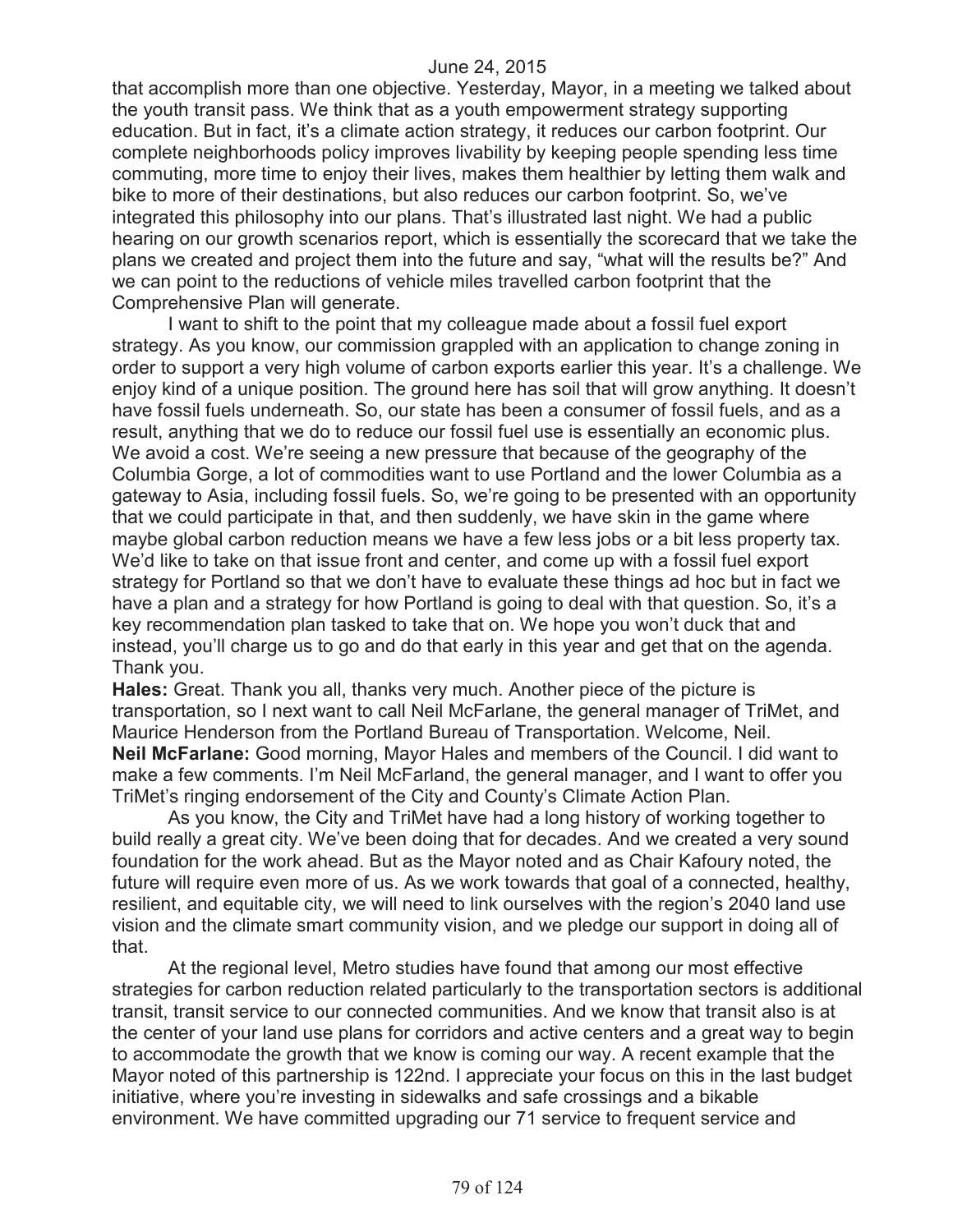connect the residents of East Portland not only to more services but also to the jobs in the Columbia corridor.

I would just note that we have been underway with service enhancement plans that begin to look at those connections and partnerships throughout our region in every sector of the region, and I think they provide a great model for how we can begin to move ahead. And I would also note that we are developing a very strong MOU -- memorandum of understanding -- with you planning units to really make sure that we are well-linked in our planning efforts as we move forward in these areas.

We will improve service, we will make new and better connections for City residents. You will advance your goals toward Vision Zero, your transportation system plans, and your comprehensive land use plan and at the same time we'll be doing a great job of reducing carbon emissions.

I want to compliment, obviously, the cover photo of the Climate Action Plan, but I would also just want to make the note that the orange line is actually a great partnership between the City, TriMet, and many other agencies. We have transit shelters that are generating electricity. We have state-of-the-art energy recovery devices for our propulsion power of our light rail vehicles. We'll be getting more efficiency out of the whole system with LED lighting that is really throughout the system, and that only begins to touch the green elements of that project. So, it's a great model of how we can begin to develop infrastructure and projects together that really do meet the goals of the Climate Action Plan.

Finally, let me say that we share your vision for a low carbon future and pledge our partnership in supporting your vibrant and walkable and bikable neighborhoods and business districts, all served by excellent transit. Thank you for the opportunity to testify. **Hales:** Thank you, Neil. Maurice, welcome.

**Maurice Henderson, Portland Bureau of Transportation:** Thank you. Thank you, Mr. General Manager. Good afternoon, Mayor Hales, Transportation Commissioner Novick, and Commissioners. My name is Maurice Henderson, Assistant Director of PBOT. Thank you for this opportunity to speak on PBOT's enthusiastic support for the Climate Action Plan.

We've learned that the most effective transportation policies and projects are those which are good for people, the planet, and prosperity -- the triple Ps or the bottom line. We are using this data to make smarter and data-driven, more climate-friendly decisions. To our knowledge, we are the first City in the United States to score all of our projects and programs based on the level of benefit for the climate, safety, health, equity, cost effectiveness, access to daily needs, and economic opportunity. Not surprisingly, the policies and projects which achieve high scores for climate often also achieve high scores for safety, health, equity, and the economy. Like General Manager McFarlane said, I'd like to highlight the project at 122nd street because of the investments we have made there. We will soon see added safe crossings, more sidewalks, bicycle facilities on that street connecting to 122nd Avenue. These improvements will support TriMet's plan to increase the transit frequency on 122nd Avenue.

The combination of safety and access and transit improvements are designed to save lives, support healthy connected communities as was mentioned, and make it easier to get Portlanders to family wage jobs in the Columbia corridor. This is also an excellent example of the Council's recent adoption of the Vision Zero plan, as well as PBOT's implementation of several strategies associated with our Portland progress two-year plan.

The bureau is hard at work on a fourth P as well -- partnership -- with TriMet, BPS, PBOT. We'll soon recommend to you, Mayor Hales and you, Commissioner Novick, a letter of intent to improve access to transit, transit frequency, reliability, starting with two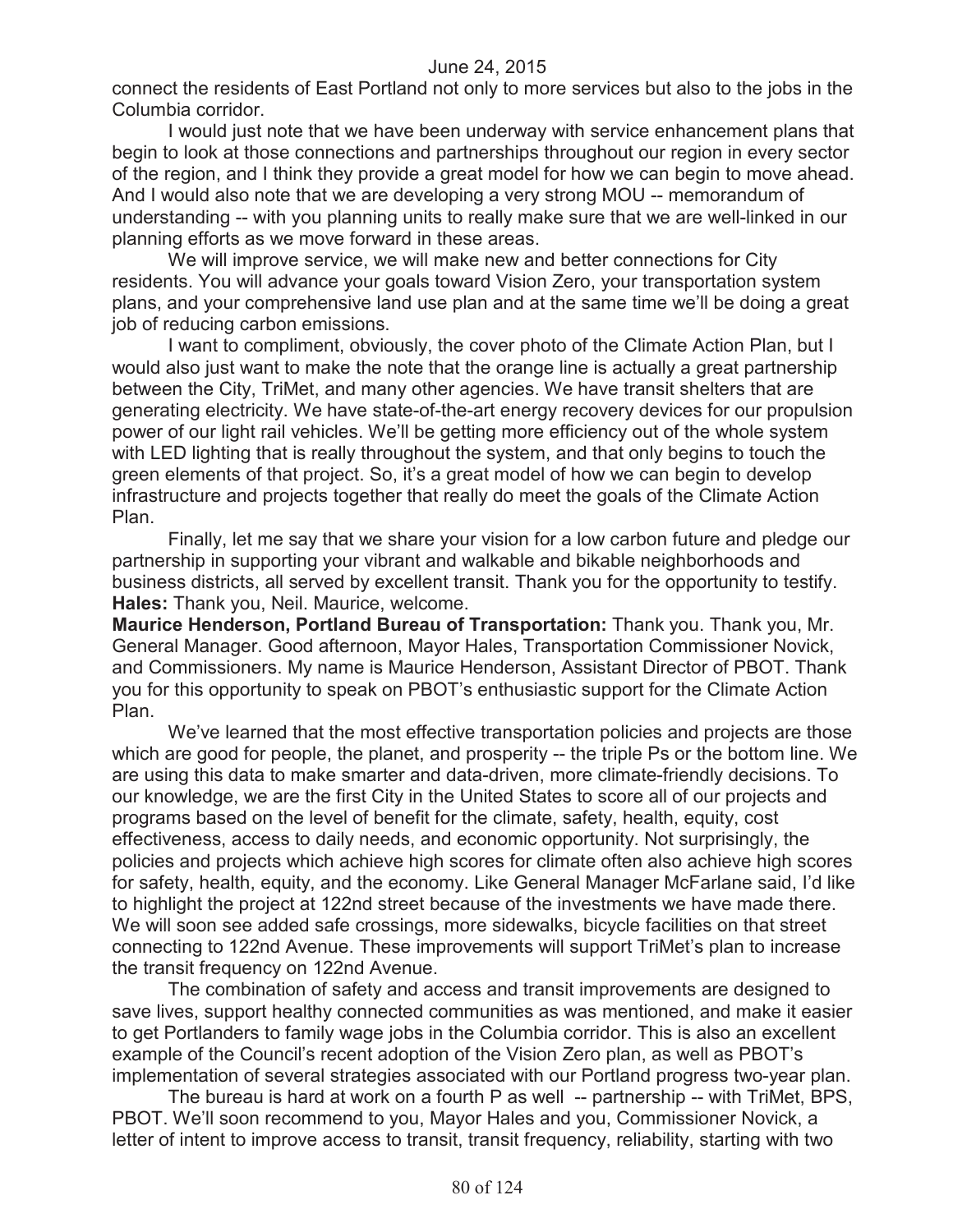projects, growing transit communities and enhanced transit corridors. In a few minutes, you'll hear from Widmer Brewing. Both the brewery and the pub are located in places with great access to rail, bicycle facilities, and safe pedestrian crossings. Serving businesses in multiple travel options is good for both consumers, employees, our sustainable objectives, and our economic vitality as a community.

Finally, achieving the Climate Action Plan's transportation goals depends on implementing a mix of cleaner vehicles, cleaner fuels, and greater use of transit options. The Obama administration has issued rules that will substantially improve vehicle efficiency. The City and our partners are updating our TSP to deliver the healthy, complete, and climate-friendly neighborhoods. And third leg of the stool is the state delivering the clean fuel standards, which is the subject of debate down in Salem right now. All three are needed for the region achieving our goals. Mr. Mayor, Commissioners, thank you for this opportunity and for leading the way for the City in its efforts to make sure that the planet's health is a major priority for our public service.

#### **Hales:** Thank you.

**Novick:** Thank you, Maurice.

**Hales:** Neil, before you go -- you have built us a beautiful bridge, which is why it keeps showing up on covers of documents, because it proves that we can build a beautiful thing as a public work, and that's a good thing to remember. But of course, from a climate standpoint, this bridge is a big deal because it's the only bridge that I know of -- maybe the only bridge anywhere -- that is going to carry three modes of transit -- pedestrians, bicycles, and no cars. So, if there was ever a public works statement of our values, you've built one. I know you are getting ready for a big ceremony on September 12th, and you need to be properly dressed for that ceremony. Now, Mayors get to give away ceremonial gifts when people come to town -- you know, the Mayor of Sapporo will come here and there's a gift exchange. So, we had a Portland Garment Factory create a new ceremonial gift for Portland, and it's a tie with the image of your bridge in it. I got to present the first one to the President as he landed on the tarmac here for a recent visit, and it just seems appropriate that we make sure you are wearing one on September 12th. [laughter] [applause]

**McFarlane:** Thank you very much, I'm very grateful.

**Hales:** We are, too. Thank you, Neal. Thanks very much. OK, now we have community Partners ready to speak this afternoon. Rose High Bear from the Wisdom of Elders council; Emily Barrett from Elemental Technologies; and Jonathan Fink from Portland State University. Welcome. Good afternoon and welcome.

**Rose High Bear:** Good afternoon. My name Rose High Bear, I'm [indistinguishable] from the Yukon River of Alaska, although I've lived in Oregon since about 1949. We have for 14,500 years lived on the Yukon. We have relatives among the Siberian and the Mongolian, and all of our people have experienced climate issues over thousands of years. And so, I'm very happy to be participating today as a result of that.

As a Native community in Portland, we're very interested in sharing our perspective on climate issues. We have just returned from Alaska. Over the last several years, we produced two documentary films and two radio programs on climate issues from the perspective of Native people. We were just funded by National Endowment for the Arts to produce two more films, and one is on the Portland metropolitan Native community and its perspective on a climate issues, the second film and the program is focusing on the four coastal tribes of Oregon. So, we've been participating for some time -- 50 years. There have been unprecedented climate issues in Alaska. We've been observing them, we're on networks -- Native networks and non-Native networks. We're constantly observing all of the news that comes through. And so, we got to participate in the review of the Climate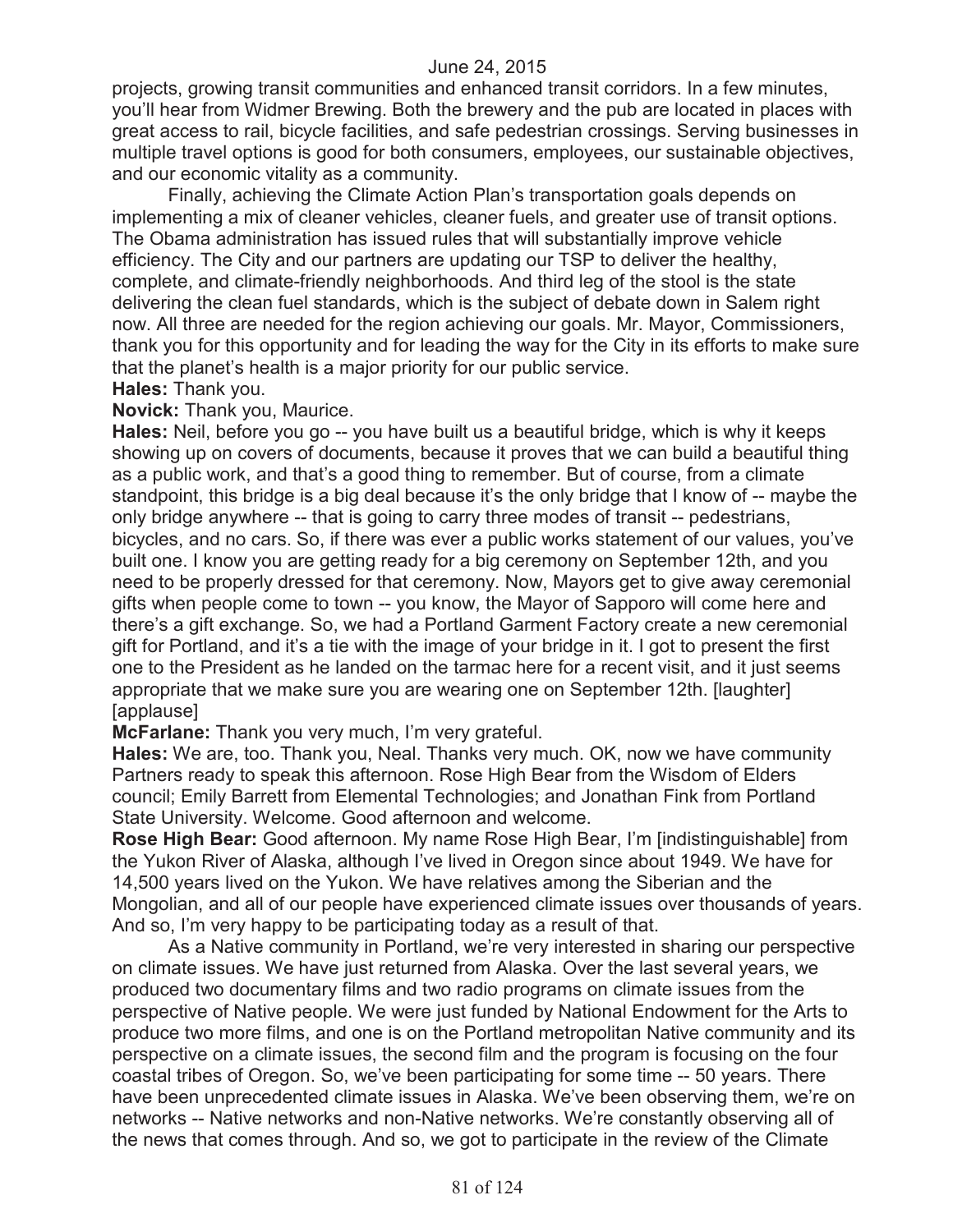Action Plan a couple of years ago, and we were very honored to be on that team, by the way. We really appreciated our relationships with the City and the County. They were very open to our comments, they were very collaborative in nature, they made great partners. The partnerships have continued into other projects that are very climate-related. And so, we are getting ready to -- we're just forming the Native climate council, and it's probably going to be beyond Portland throughout the state of Oregon because we're selecting the elder scientists and other community members that are going to be in the films and the radio programs, and so we're just organizing that and we'll be producing that over the next year.

We tend to produce films that are very positive in nature because of the very seriousness of the films themselves -- climate issues. Every one of us has lost a loved one in our ancestry to starvation or to weather issues, and so we know that. It's in our DNA. We're very connected with this issue. We do want to be able to share our perspective because we think it's very valuable. The prophecy tells us that Native people -- there will come a day that people will want to listen to the opinions of Native people in the way that we care for the earth and the way that we care for one another. That's a lot of our roll.

I heard it mentioned that Metro is not doing a lot about climate, and yet you may not be aware that they are very involved restoring the natural areas of Portland. And we as a contractor to them -- Wisdom Workforce just formed and is a contractor restoring native species to the natural areas of Portland. And so they are doing a lot more than perhaps people are aware.

I just want to say that we have very good relationships with the City, with the County -- and several City -- Portland Parks and Recreation, Portland Planning and Sustainability, and perhaps the Portland Water Bureau. So, we're planning on moving forward.

Our nonprofit focuses on race reconciliation. We move forward in a positive manner with the agencies and other partners that we have. So, we look forward to working with you in the coming years.

**Hales:** Thank you. Same here. Thank you very much. Jonathan, welcome. **Jonathan Fink:** Thank you. I'm Jonathan Fink, I'm vice president for research at Portland State University, and I'm here to express the university's enthusiastic support for the Climate Action Plan. Our motto at the university is "let knowledge serve the city," and really no issue demonstrates that better than this plan.

I wanted to mention three ways that Portland State is connected with the preparation and the implementation of this plan. We graduate more students that will be current and future citizens of Portland than anywhere else, and we make sure that they are exposed to sustainability as part of the education so that they will understand how this kind of plan can work. We're one of the largest employers in Portland, and through our operations – transportation and energy and so on -- we're doing what we can to help mitigate the climate change that we're concerned about. And finally, in the research area we've been doing a number of projects with the Bureau of Planning and Sustainability to look at what the various actions actually require and how well they're going to work. Working with BPS, we're able to get funding from the Bullitt Foundation to support this work, which is being conducted by our faculty and our students under the guidance of BPS. This is a really nice model we are trying to replicate with other parts of the City.

Finally, PSU is able to attract some really good faculty and students, not because of our reputation as a world-leading university and not because of our salaries and certainly not because of our football team. We're able to attract them because of the location that we're in, and activities like the Climate Action Plan really demonstrate why PSU is in Portland and how much value we go out of this partnership. Thank you. **Hales:** Thank you very much.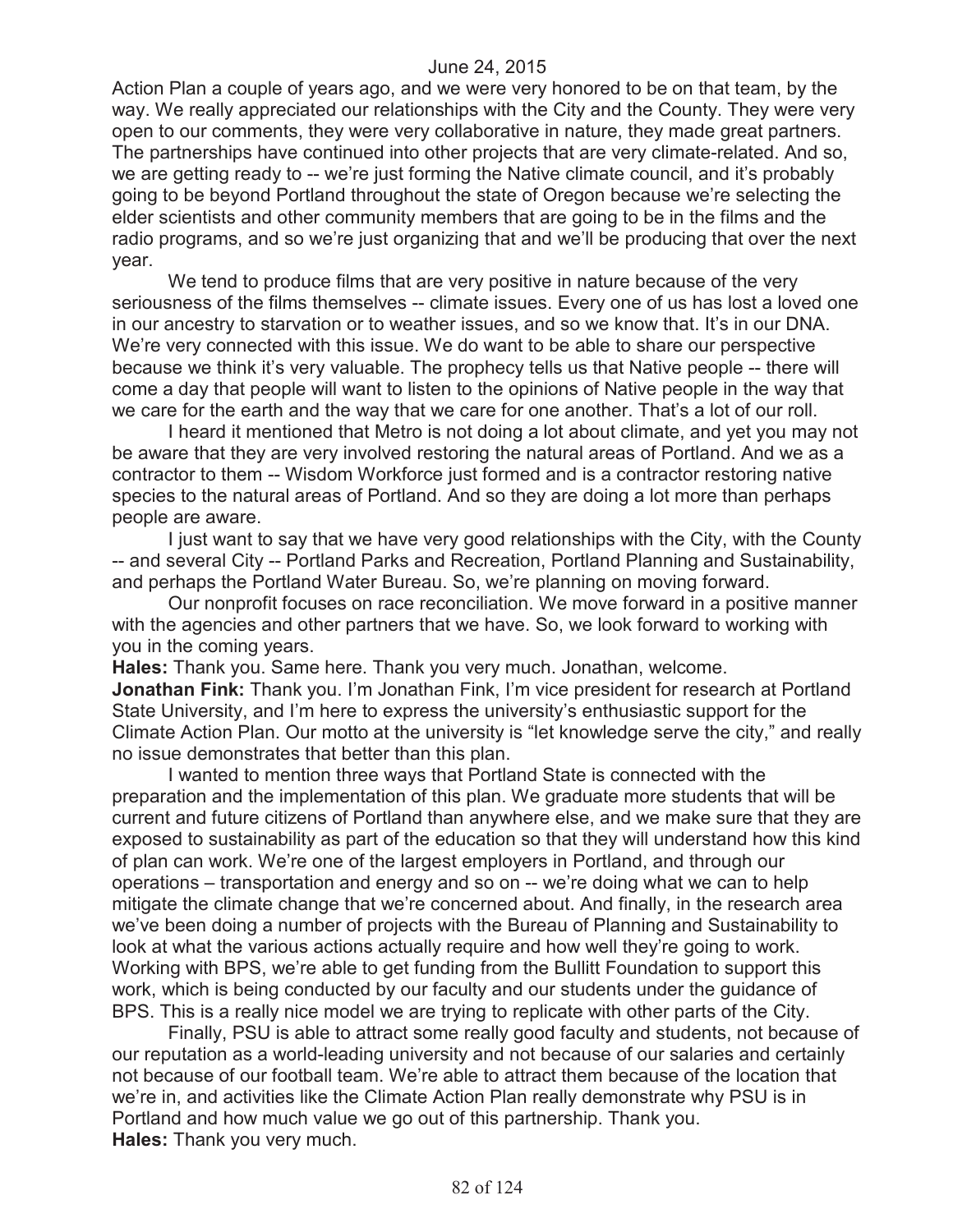**Novick:** Jonathan, I thought you attracted people because of your slogan, "Wim Wiewel, filling the Vikings with wim and vigor." [laughter]

**Fink:** That's exactly it.

**Hales:** That's it for sure. Thank you. Welcome.

**Emily Barrett:** Thank you so much. My name is Emily Barrett, and I'm a community ambassador at Elemental Technologies. Glad to be here to talk about our excitement around the Climate Action Plan. We're a software start-up headquartered and founded here in Portland. We have 233 employees worldwide, and about 170 of those are in Portland, including our entire engineering department.

We're the leading supplier of software-defined video solutions for multi-screen content delivery -- which means in everyday language that our software creates the type of video files and video streams that allow you to watch video on a computer, a tablet, or a smart-phone so that you don't have to watch video on TV. We're one of the top companies in the world that does this work. We have over 600 customers, including ESPN, HBO and the BBC. And while Elemental provides the kind of high-wage jobs that today's knowledge workers seek, as a company, we're also working to live the Climate Action Plan.

We provide transit passes, bicycle commute support, car share memberships and usage for all of our employees, but we don't provide any parking at all. Our work also helps reduce one of the many hidden sources of carbon emissions in modern life, and just one example to share is it takes about 30% less carbon to stream an hour of video than it does to watch that our of video on DVD. The creation and delivery process for DVDs creates carbon, and there was about 1.2 billion DVDs created last year. So, that's being reduced using Elemental's video processing software.

Late last year, we signed the Oregon business climate declaration, and along with signing, took the voluntary step of purchasing 30% of the power used at our three Portland locations as renewable under the blue sky program. And we didn't have to do this, we chose to in order to illustrate the importance of taking action on climate change to show that businesses need to lead by example. And so yes, it costs us more for power in the short-term, but the long-term investment in clean power is vital, and Portland's Climate Action Plan is going to help us prepare for the future.

I will close with saying that Elemental can't always compete with salaries in the Bay area, but we can compete and we win on livability. Our employees are proud to live in healthy, connected neighborhoods in a place that's leading the way to mitigate climate change effects. I'll close with our CEO Sam Blackman, who recently wrote, "climate change creates real risks to the livability of Portland and therefore threatens Elemental's ability to compete effectively in the global market place. By taking steps to address climate change now, we protect Oregon and the livability that makes Portland so attractive to the world-class knowledge workers that we need to hire." Thank you.

**Hales:** Thank you very much. Thank you all.

**Fritz:** Mayor, before you call the next three, could I just get a time check? It's a little after 3:30, I'm wondering how many more invited testimony?

**Hales:** Panels and then we'll go to --

**Fish:** Karla, how many people do we have signed up?

**Hales:** We've got 30 to 40 people signed up.

**Moore-Love:** 30.

**Fritz:** I have to leave at 5:00, I have an engagement on behalf of the City and we have 10 more items after this one. So, if I might suggest that we at least put the timer on for our panels.

**Hales:** OK, we'll ask our panels to be succinct.

**Fish:** Can I go one step further, Mayor?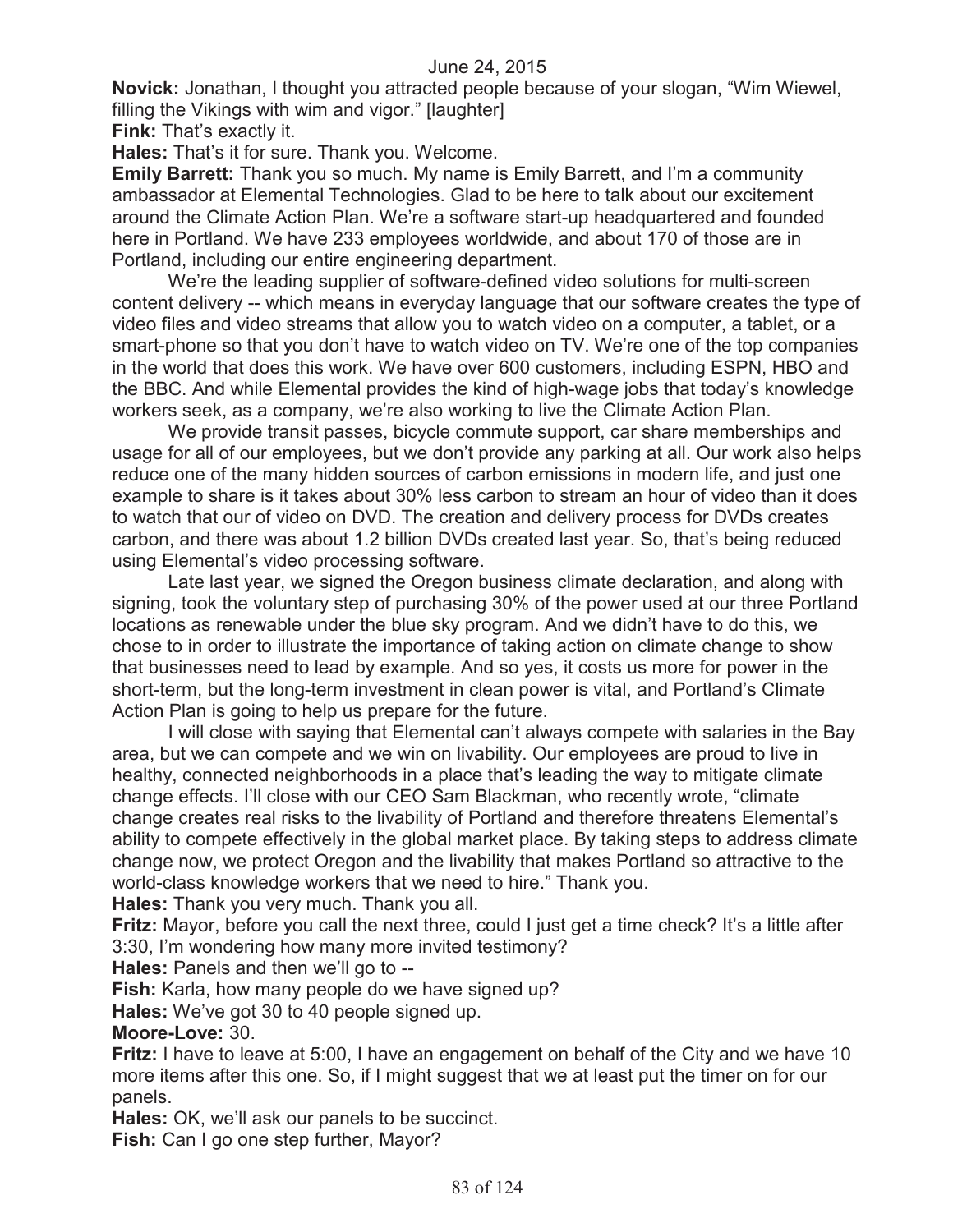**Hales:** Please.

**Fish:** It's hard to imagine we're going get to our regular agenda afternoon session. I will stay here as long as necessary, but in the off chance that we can't --

**Hales:** We'll act on the emergency items first.

**Fish:** Should we consider moving that to tomorrow at 3:30?

**Hales:** That's a good idea.

**Fish:** I don't know if we want to rush this.

**Hales:** That's a very good idea. Yeah, let's plan on that.

**Fish:** Tomorrow we have a vote right off the top and then we have rebuttal and a deliberation, so we're done in an hour.

**Hales:** I agree. Let's do that.

**Moore-Love:** Move the regular agenda to tomorrow's p.m. session?

**Hales:** Yeah. I will without objection move the remainder of today's calendar after these three items to tomorrow at 3:30.

**Fish:** So anybody that's here for any of the things on our calendar pages six, seven, and eight listed regular agenda afternoon session -- that will be heard tomorrow at 3:30. **Hales:** Good suggestion, thank you. OK, let's hear briefly from the energy sector. Good afternoon. Deane, I think you're on first.

**Deane Funk:** Good afternoon, Mayor Hales and Commissioners. First thing I wanna say about the action plan is it's a very readable plan and I want to congratulate BPS on producing an excellent plan. It's easy to understand and I think it was a very effective work product.

PGE serves 842,000 people in this very fertile valley, and a chunk of them here in Portland. That's probably -- there's more customers with PGE energy customers than anywhere in the state -- any other utility. I'm going to do a shortcut here. PGE has been on a parallel path often intersecting with Portland and advocating and taking action to create a cleaner, greener energy system. We believe that our customers and our company have been integral to actions that have been taking during the last 25 years. Angus Duncan was talking about -- and others were talking about the ETO, but let's put a finer point on who the ETO is. The ETO is the customers of PGE and Pacific Power, and they contribute to upwards of 3% and upwards of \$75 million annually towards all things that contribute to reducing carbon. So, people should note that it's the utility customers that are doing that, and Northwest Natural is too.

We have a very proud track record dating back a long time. One thing -- I'm cleaning my office right now, the drudgery of doing that -- and when Commissioner Lindberg's name came up, all of these files going all of the way back to him and all of the stuff we had done on climate action on some dusty old plans and the early '90s and before. But through a variety of programs that initiated by PGE and our customers, tens of millions of avoided CO2 has resulted. This is a good number to note -- also in reference to Mr. Duncan -- in 2000, carbon intensity was 924 pounds of CTO per megawatt hour, a metric that is now on track to reach 589 pounds in 2025 due to policies and practices that we've already adopted. There are 40 states in this country that are not going to meet that - - will -- we have already exceeded what they're going to do.

As we continue to make progress, we're working hard to continue transition to a low carbon future in ways that hold down customer costs, avoiding rate shock that damages the economy and increases cost on people who can least afford it. We really don't want to hurt our customers. We're very careful about that.

Two to three minutes is not a lot of time to talk about comments and concerns that we have. There are a few in there. A lot of this plan is a lot of things that we do very positively, and electric vehicle charging being one of them. We're hoping soon to have a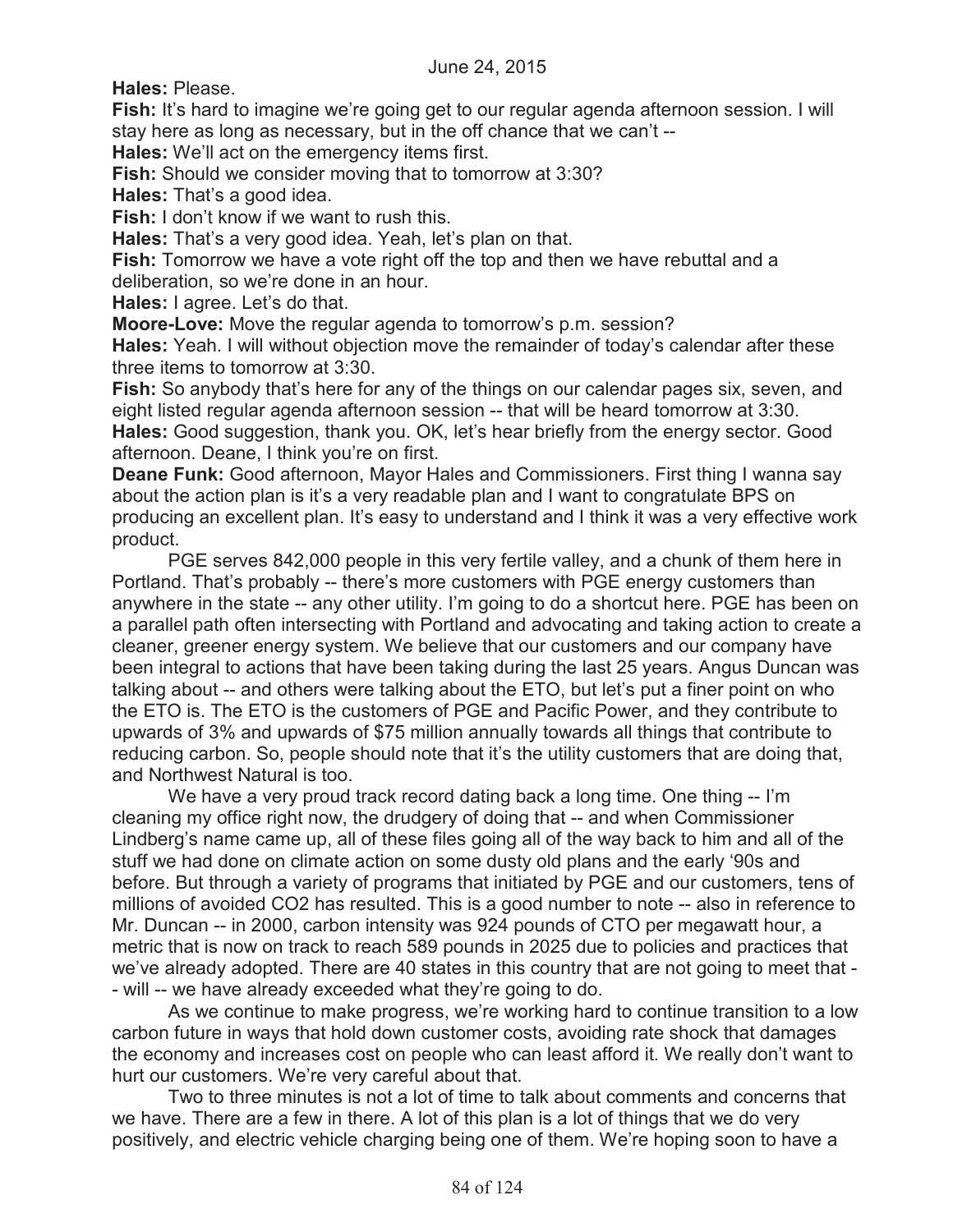new electric avenue right in front of our building, the World Trade Center. We touch on components from the economy to transportation, natural environment and more. [beeping] Just one last thing --

**Hales:** Why don't you mention the things that you're concerned about in the plan? **Funk:** Well, what I want to really say -- because there's things to talk about in detail -- the main message I have for today is we have a level of technical expertise and record of accomplishment in carbon reduction that few other organizations can match. And we're asking you to take advantage of our expertise. And my request today is -- and I think also heard it from Angus Duncan -- is that we ask Susan and Michael to come and meet with us and our executives and that we make that a regular practice. I won't go through the rest of the comments, but just to say electrification of the economy is integral to achieving goals of carbon future and that's a great place for us to be.

**Hales:** We look forward to working with you, thank you. Appreciate that offer to work with them. Sheila, welcome.

**Sheila Holden:** Good afternoon. In the interest of not going over my time limit -- I've already timed myself and it would take me seven minutes to read all of the stuff that I have here. [laughter] So, I'm going to do a quit highlight.

The critical piece for us is that we serve about 74,000 customers in North, Northeast Portland, downtown Portland. We serve 560,000 in the state of Oregon. Our goal has always been to provide safe, reliable, affordable energy to our customers. We've been known as innovators whether it comes to customer service, whether it comes to reliability, whether it comes to renewable energy. We have been on the forefront of energy efficiency -- we were the ones who came up with the idea of demand-side management. So, we have a commitment to the environment. It's a core part of our value system as a company.

What we are hoping that we're going to be able to do is keep in alignment with where the City of Portland is heading, where the rest of our customer base is heading in terms of wanting to have a clean, reliable energy future. And in order to do that, it means that we have to make good decisions. We have to make practical decisions on how to do that and not have it have a negative impact on the cost of doing business for our customers who are in business or for the residential customers who are having to pay for their power source.

One of the main concerns that we have is that as we look forward to what's happening in the federal arena around price and carbon pricing, that we are not going to end up in a position where there will be an additive cost by acting more quickly here in Portland than we're seeing happening on the national level. So, we're wanting to work with you very closely to address all of the things that you're working on and that we've been working on to make sure that Portland and the rest of Oregon has a clean energy future, but do it in a way that is going to be advantageous for our economy, our low income, and vulnerable communities.

**Hales:** Thank you very much. Sean, welcome.

**Sean Penrith:** Good afternoon, Mayor and Commissioners. My name is Sean Penrith, I'm the Executive Director for the Climate Trust. We are an NGO based in Portland and we invest in climate reduction projects across the country. In the 10 years that I've been in Portland, I've seen Portland firms do a marvelous job at being early adopters of highperformance and low-carbon products and services. But they need a supportive policy environment to advance this.

Climate Action Plan is a good plan. It offers a tremendous business opportunity and a business case. One of the emerging elements that can be harnessed or leveraged is the growth in green bonds. Green bonds are ideally suited for carbon infrastructure development projects like energy efficiency, transit options, electric vehicle infrastructure,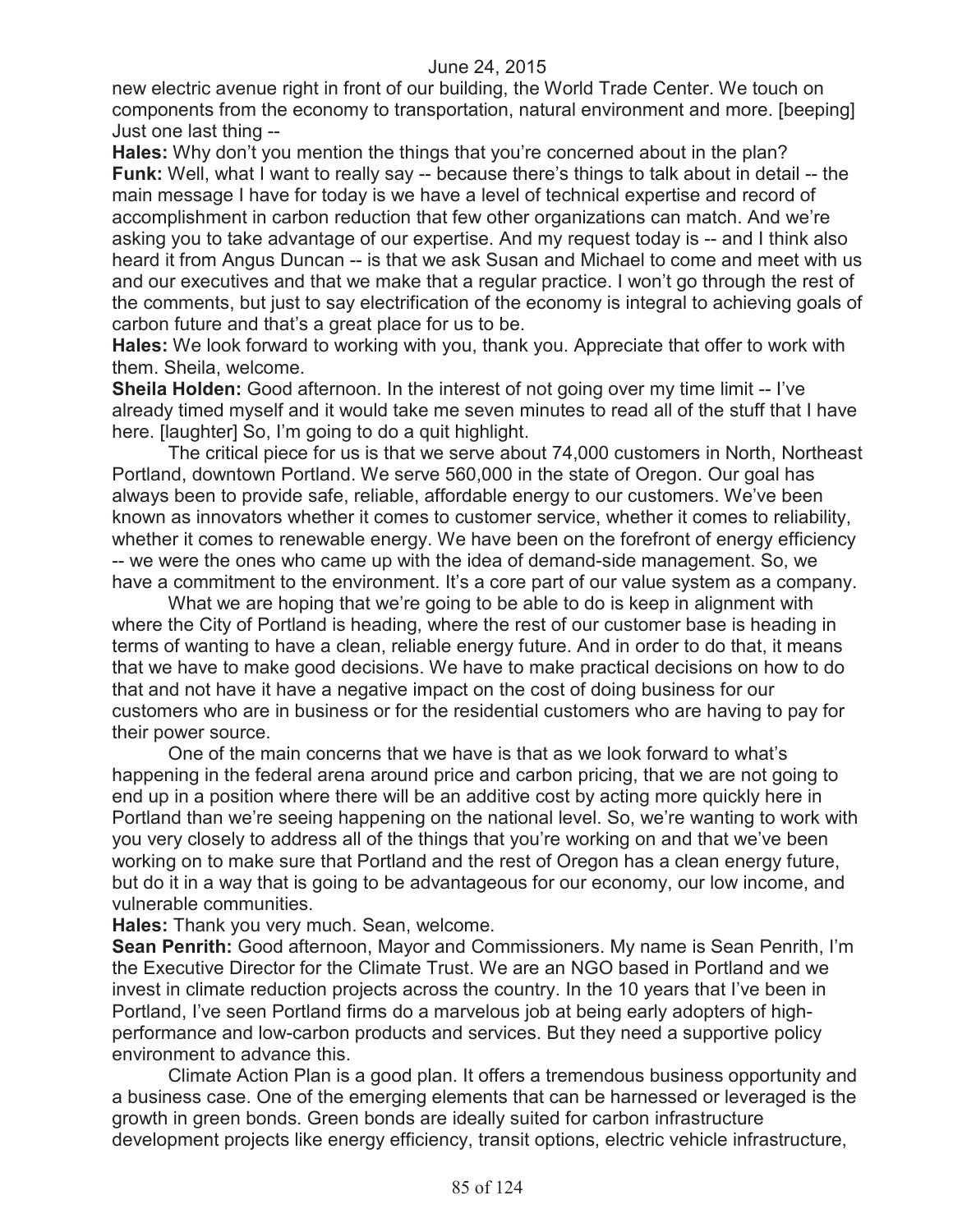smart grid, green spaces, anaerobic digesters, digesters, rural and urban forestry. These are all of the elements needed to develop an equitable low-carbon economy. Climate bonds typically mature in five to 10 years, which is absolutely perfect for low-carbon project development, and these bonds that are issued currently offer a very low coupon or interest rate at around half a percent to no more than four percent. That's very low-cost capital.

If we issue climate bonds at half a trillions a year between now and the next 20 years, we would still not exhaust the global demand for green bond product. The bond market this year is estimated to increase to \$100 billion. Last year, it was \$36 billion. It is growing tremendously. The majority of issued bonds are oversubscribed and often re-up their issuance, as we saw in California. There is very, very strong demand from institutions, insurance, and pension plan sectors.

We can join the efforts of four other states which include Washington, Massachusetts, Arizona, and Indiana who all issue green muni bonds and use the proceeds to fund a wide-range of projects that include clean water, wind, low-carbon buildings. Muni bonds in the U.S. are the fastest-growing sector according to JP Morgan, so securing low cost bond finance offers this City a tremendous opportunity to fund innovation in the clean tech and low carbon sector and will provide benefits to citizens of this city for decades to come. Climate Trust and myself really support the resolution 689. Thank you.

**Hales:** Thank you. Thanks for your help in developing that. Thank you very much. OK, a couple more panels to call. Good afternoon.

**Andrea Durbin:** Good afternoon. Mayor, members of the Council, it's great to be here. My name is Andrea Durbin with Oregon Environmental Council. It's refreshing to be here having this conversation about moving forward with an update of a Climate Action Plan when we spend a lot of our time in Salem trying to get Salem legislators to understand that we need a plan to move forward and follow through on the commitments they made nearly a decade ago to meet the state's emission reductions. I would also like to commend this City and the BPS for an excellent plan, particularly -- many people have noted -- the commitment to equity. We would like to emphasize today that the commitment to equity is a very important one, and we really hope that that commitment is followed through with metrics, as others have said, and apply an equity lens in evaluating different ways to deliver upon that promise.

We will be looking for where the City is prioritizing and looking for ways to help deal with the barrier we face today with providing energy efficiency and retrofits for multifamily housing and rental housing. That's an opportunity I think to deliver on the equity commitment. We will be looking at where the transportation investments are being made and where we're prioritizing making these kinds of decisions -- that will be another place, we're looking at how do we deliver on that commitment.

I'd like to also add our support for the green bonds and I think that that is another way where the City can look at how we finance infrastructure and investments in lower income communities in the Portland area.

The other policy measure we would like to see taken forward -- we would like to thank you again for adopting the energy benchmarking for the commercial sector, and we think it's a good opportunity now to talk about how to apply that to the residential sector. It will help reduce emissions, represents about 20% of the emissions in the city. In looking for a high leverage investment, that's one place that we would highlight and like to work with the City on. And we'd also like to highlight in tackling diesel emissions, diesel particulate emissions and black carbon. For many people who are not aware, Multnomah County has the fourth highest diesel particulate emissions in the country and it is a major concern that affects low income populations in particular and one that we hope we can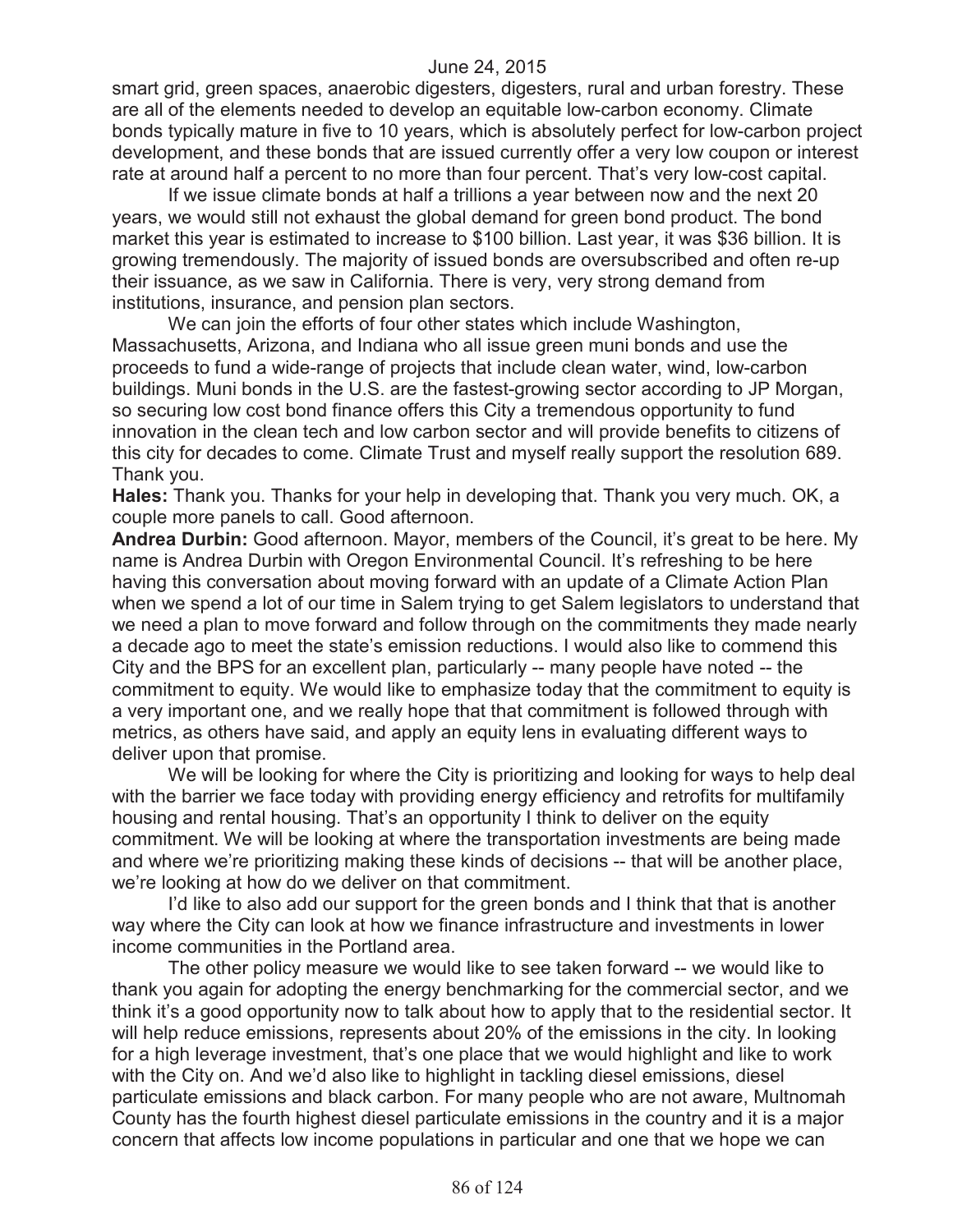make progress on in the next year. Thank you very much. Appreciate your leadership and commitment on these issues.

**Hales:** Thank you. Thanks for your leadership. Welcome.

**Julia Person:** Good afternoon, I'm Julia Person, sustainability director with Widmer Brothers Brewing. I'm here to lend support from the business perspective and illustrate how business can be a strong partner with the climate action plan.

Widmer Brothers Brewery is the largest brewery in Oregon, and we're expanding over the next two years. We're committed to growing in a responsible manner. Being in the brewery industry, it's energy intensive, and water is one of the key ingredients of beer. So, we have a direct line of sight on the impact we can make on our local community and make on the environment. As mentioned in our 2014 annual sustainability report, greenhouse gas emissions will be one of the biggest issues facing the brewing industry in the coming years. It's a big industry for Oregon as well.

We're tracking our carbon emissions now for the first time. It's a key performance metric within our operations, and we're committed to reducing our resource usage as we've shown through signing the Oregon climate declaration, through the help of the Oregon Environmental Council, and we've also signed the national brewery declaration alongside 20 other breweries which recognizing the climate impacts on this industry, and it's a call for action and recognizing that it's also an economic opportunity.

We know that our sustainability efforts from our business perspective are a win-win. We're lowering our environmental impact at the same time as lowering our operating costs. In the past two years, avoided nearly \$1 million in utilities cost through our actions in reducing carbon emissions. We definitely support the Climate Action Plan and will continue to do our part alongside the City and County, and we really enjoy brewing beer here. [laughter]

**Hales:** Thank you. And we're glad you do.

**Fish:** We're especially grateful you're such a good customer of the Portland Water Bureau. [laughter]

**Person:** Yes, we are a good customer.

**Hales:** Thank you both, thanks very much.

**Michael Hanna:** Hi, my name is Michael Hanna. My family and I own a retailer at 24th and Sandy, Mattress Lot. Thank you for the opportunity to talk with you today. I may not agree with every idea proposed by Council, but when it comes to sustainability, my family, our employees, and I in full alignment with the values and goals of Portland's Climate Action Plan. As a small business owner, CAP aligns with our own sustainability goals and vision.

Strong environmental steward ship is good for business in Portland. We see it every day. Our customers choose to do business with us because we are committed to sustainability. Our customers love the sustainability gold certification we received from the City just a few weeks ago. Thank you, Paul, for your guidance. This is good for business. Our company's sustainability vision reads like a page from CAP 2015. Most of our products locally-sourced. Our innovative mattress recycling and donation program kept 70,000 pounds of waste out of landfills last year. We offer discounts to customers who arrive by bike and by TriMet. Future plans include solar panels and eventually energyefficient lighting. We believe that CAP with heighten Portland's brand as an international sustainability leader, and we believe that this is good for business.

I'm going to leave you with one area that I urge you to keep in mind. I'm a Meals on Wheels volunteer at the amazing beautiful East Portland Community Center. Our clients include the most financially vulnerable of our City, and I know that CAP includes terrific long-term plans for East Portland, which I fully endorse. However, I just want to make sure that Council keeps in mind any potential costs that may be incurred by financially-stressed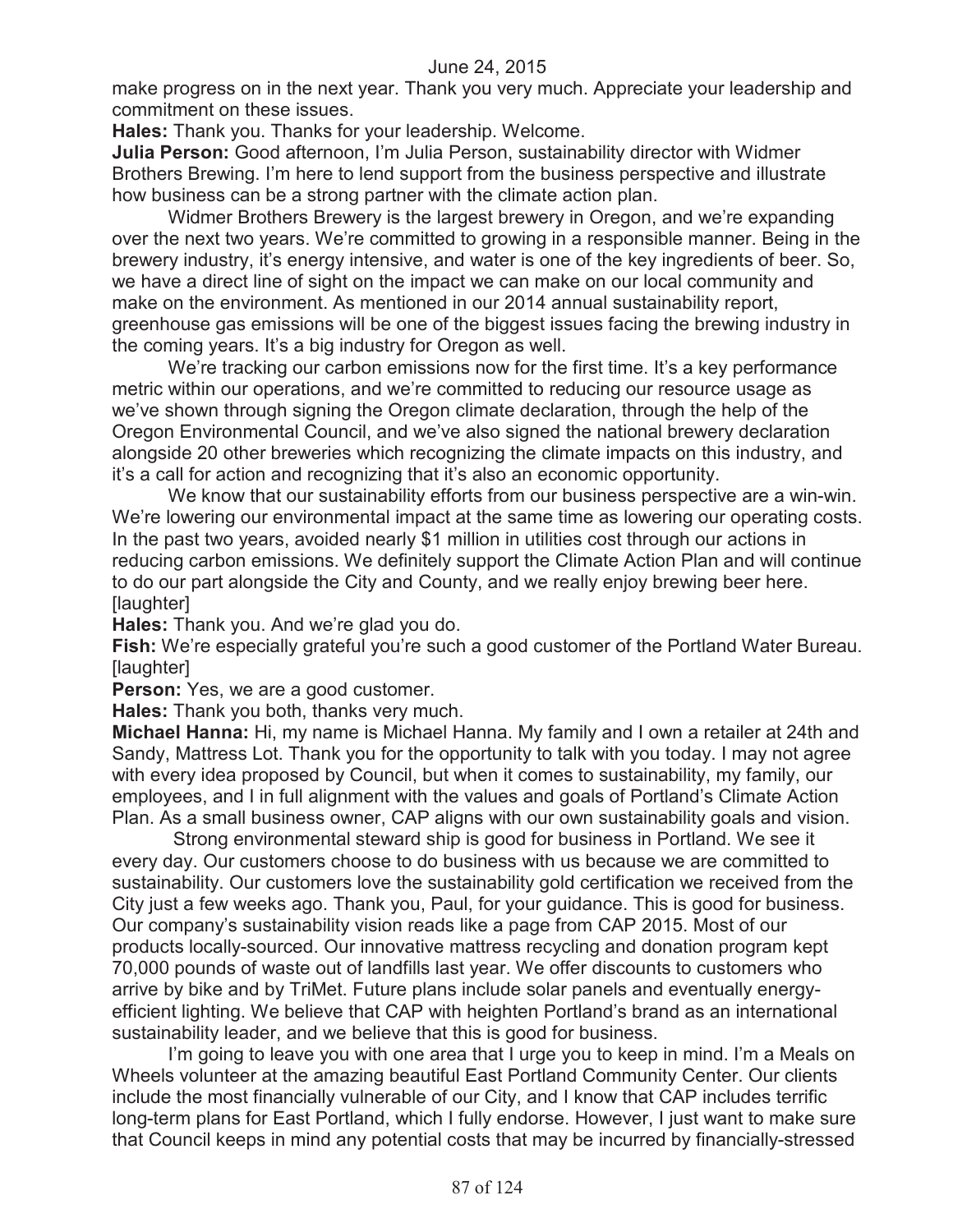people living in East Portland, especially when it comes to rising housing costs, rising fuel, rising water costs, and rising public transit costs. Please be sensitive to how these potential costs may impact residents of outer East Portland. Please know that my wife Mary Ruth and I consider it a privilege to do business here in Portland, a city which cares so deeply about sustainability. We are grateful to be here today with so many business and community leaders to offer our support to the Climate Action Plan.

**Hales:** Thank you very much. Welcome.

**Carrie Hearne:** Good afternoon, Mayor Hales and City Council members. My name is Carrie Hearne, I'm the Oregon business partnerships manager for Climate Solutions here in Portland, and I also served on the steering committee for the 2015 Climate Action Plan update. Climate Solutions is a regional nonprofit working to accelerate practical and profitable solutions to global warming, and we've been working in this area for over 15 years working to implement energy efficiency, renewable energy, and carbon reduction policies that demonstrate that clean energy and broadly-shared economic prosperity can go hand-in-hand. This Climate Action Plan reflects the bold leadership and thoughtful attention to the fair and effective solutions that we also believe in. So, we strongly support the City in adopting and implementing the CAP, the Climate Action Plan, and especially support the City's commitment to equity and the plan's action calling on the state of Oregon to establish a carbon price. We're also in support of the resolution on green bonds.

The plan's reduction targets for carbon emissions reflect what is necessary to minimize the severest risks of global warming. These targets are consistent with the state of Oregon's greenhouse gas reduction goals and demonstrate the metropolitan's commitment as well. The plan positions Portland businesses for further growth and success in a changing world. The plan acknowledges that the transition from fossil fuels involves the creation of new jobs and economic development, particularly in energy management, renewable energy, and sustainable products and services.

Noting the commitment to equity, ensuring measures to address the underlying jobs -- underlying social and economic issues in our region. It prioritizes investments that create jobs and benefits low income populations and communities of color. Implementing these equity goals will mean actively involving diverse communities in the development of climate programs and it means establishing goals for every resident to have access to things like affordable housing and transportation, parks, schools, and more.

There are two important areas that demand further attention. The first relates to fossil fuel export. Climate Solutions supports the City's opposition to coal export, and we commend you on that and we also look forward to working with you further on other proposed fossil fuel export infrastructure.

The second relates to the accounting for the cost of carbon pollution. So, we join the City in calling for a statewide carbon price implemented through either a carbon cap or a tax. And that is called out in the plan as an action item to occur before 2020.

The plan can serve as a working model for our city, but it also can be replicated in cities and areas across the country and across the world. So, kudos to the City staff and all of the stakeholders for creating an inspiring plan with 2050 vision and action-oriented programs that our community can work on to reach those goals. And congratulations on your invitation to visit Pope Francis and the Vatican.

**Hales:** Thank you. Mr. Yudkin, you get the last word of our invited panel.

**David Yudkin:** Thank you. Thank you for the opportunity to address City Council. My name is David Yudkin, I'm the co-owner of Hot Lips Pizza. I'm proud for over two decades, Portland has been a leader on the most pressing issue of our time, which is greenhouse gas emissions and climate change.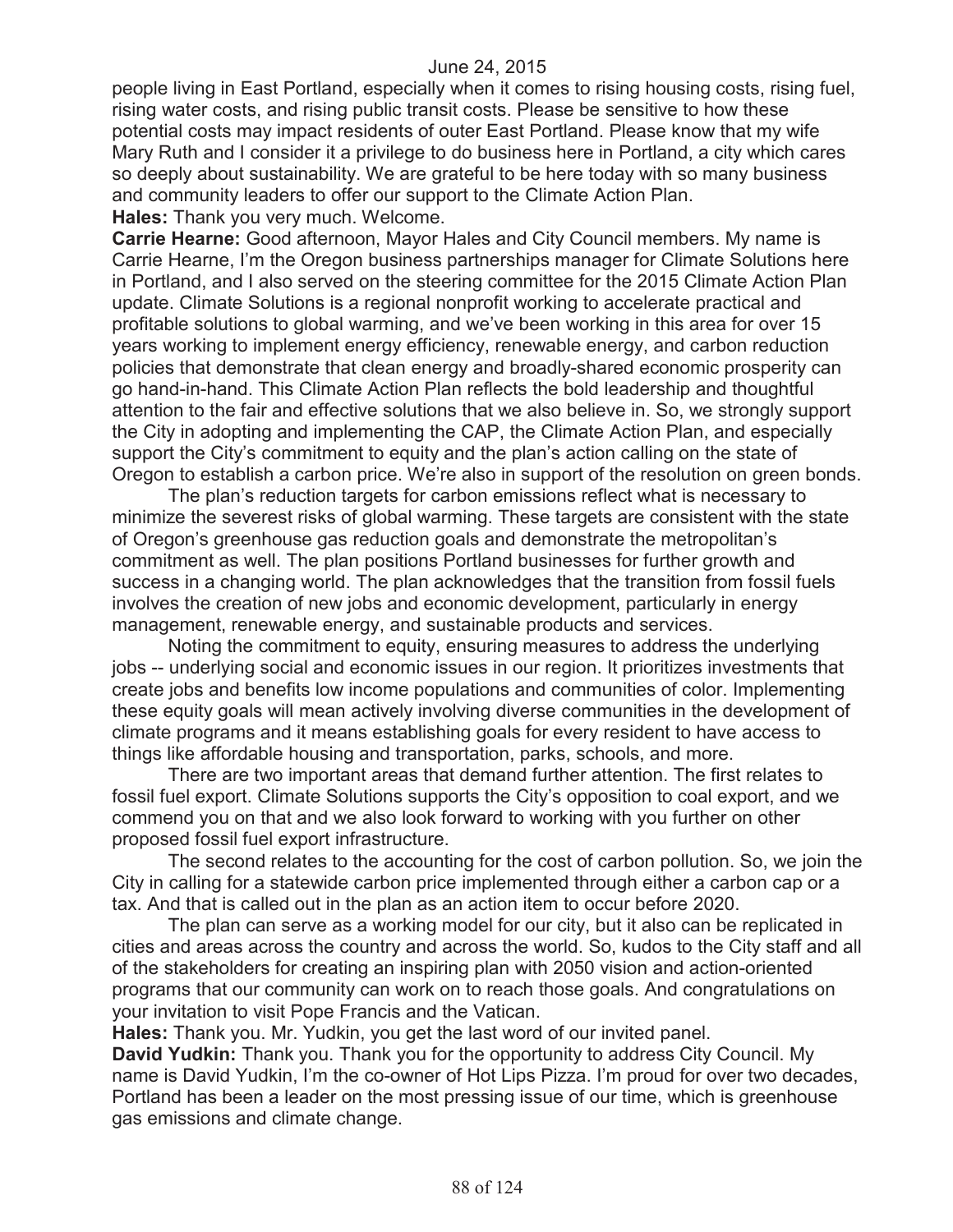The focus on consumption in the CAP plan -- in particular, the carbon footprint of food and food waste -- is particularly important, drawing the attention to its impact on our environment. Somewhere between 20% and 50% of the food that is grown and processed in the U.S. is wasted, largely at the consumer level. Undervaluing of food and the issue of food waste are topics that are simply not on the radar of many Americans, even those who can consider themselves to be foodies, environmentalists, or are class-conscious. Encouraging the consumption of a less carbon-intensive food -- of less carbon intensive foods will be new to many. The focus on reducing food waste will bring immediate cost savings to both businesses and consumers.

Hot Lips is committed to local purchasing and promoting of our local food economy. Our recent switch to mostly meatless Mondays may be small in the big picture. However, this change has spurred discussions about the impacts of meat consumption on our city, society, and environment. Conversations that are sparked are worthwhile and necessary. Portland is a city of innovators and we are leaders in the nation in sustainability and food, and it's up to us to make the bold decisions that will someday become the norm. Together, we are leading the way. They say we're keeping Portland weird, I say we're taking the next logical step in the right direction. Thank you.

**Hales:** Thank you. Thanks very much.

**Fish:** David, I can't resist on behalf of my kids. We grieved the loss of Pal's Shanty in my neighborhood, but we are thrilled that you replaced them.

**Yudkin:** Thank you so much.

**Fish:** We now have Hot Lips.

**Yudkin:** Thank you.

**Fritz:** I didn't know about mostly meatless Mondays. That'll give me yet another excuse to go. And thank you for your partnership with the Timbers Army.

**Yudkin:** Cheers.

**Hales:** Before we move to the rest of the testimony list, I want to bring Michael up quickly to have him describe these two amendments that have been put before us, and we can put them under consideration so that when people testify, if they want to talk about those, they can.

**Armstrong:** Great. So you have in front of you an amendment that would do two things. One to add an action on -- I believe it's page 80, thank you -- that would work with school districts to make it easier for students to attend schools that they can safely walk or bicycle to. So, there are questions of school boundaries to be dealt with, but this is something we've worked together with the districts on. It was a suggestion that came from Commissioner Saltzman.

**Saltzman:** Yeah, we just felt that -- notwithstanding heated arguments about school district boundaries -- there's a lot of people driving their kids to schools, and we need to really be cognizant of that and realize what an impact that has on congestion and carbon emissions and everything else. So, it's something that meritorious to be included in the policy. That's why we offered that language.

**Fish:** Can I ask a question of the sponsor on this? This is -- on the face of it, no one could possibly be against this unless it works against an equity goal of the district. The reason some families have to drive their children somewhere else is they have opted out because they have a right to -- a failing school under federal law or some other choice. So, I assume we're not suggesting we weigh in on that fight, and we're simply talking about where the boundaries are drawn, create as many opportunities for walking and biking. **Saltzman:** Yes.

**Hales:** OK, so Commissioner Saltzman moves the amendment that says work with school districts to increase the number of students who attend schools within safe walking or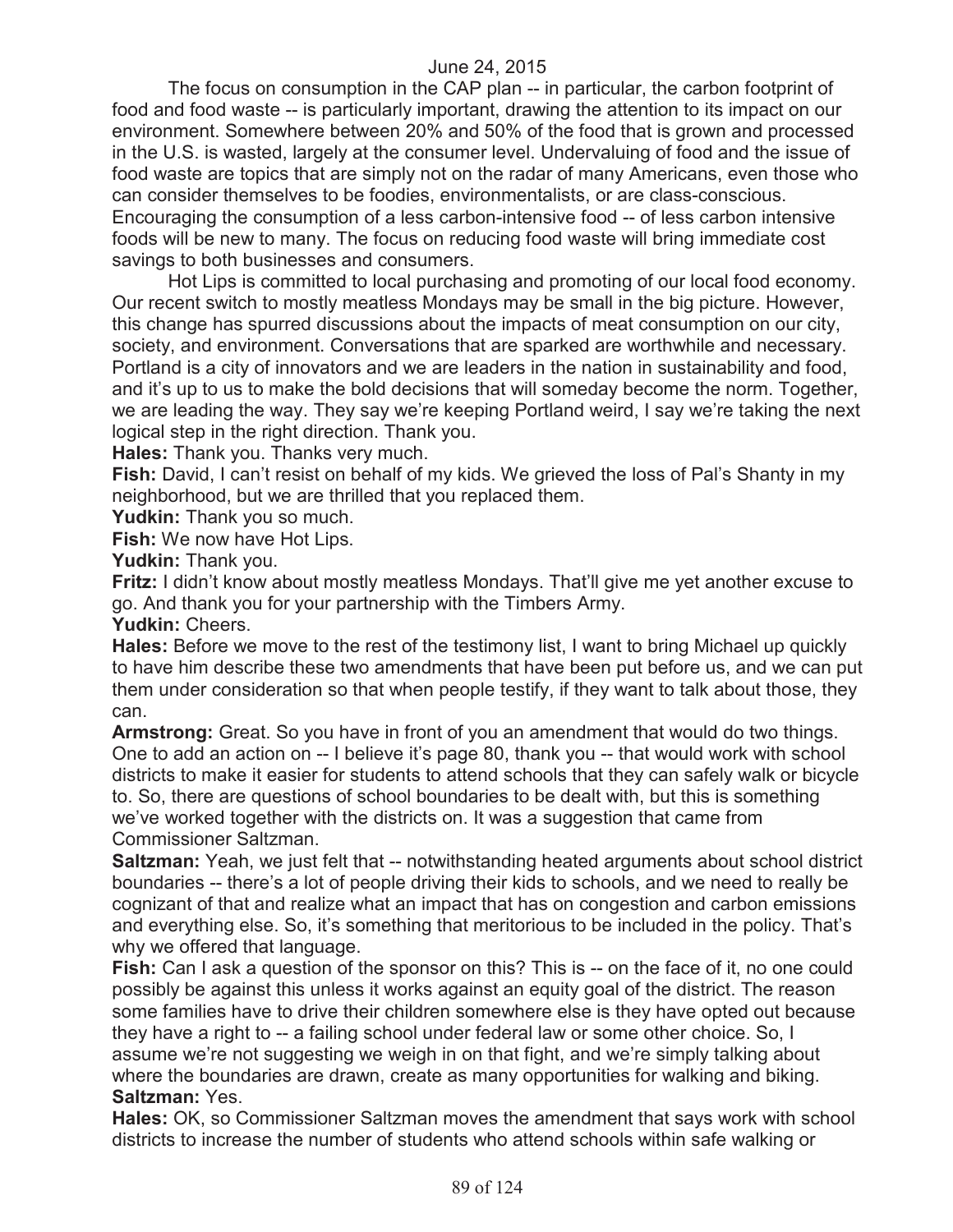bicycling distance of their homes. Adjust the numbering of subsequent actions in the chapter to reflect that initiative.

**Fish:** Second.

**Hales:** Further discussion adopting that amendment for discussion?

**Fritz:** So, there -- I am interested in the amendment. It weighs in to school board purview and also school choice and where the better schools are.

**Hales:** Yeah, I heard that concern from Commissioner Fish, too. I guess my reading of this is we're going to work with the school districts like we do on lots of other things -- because we negotiate with them on a lot of issues. So, understand that they have prerogatives about how they set boundaries. We have a goal when we have a program already trying to get kids to walk to school and take save routes to school. The more practical those routes are, the more likely kids will use them, and that mom or dad won't drive somebody to school. I think it's a meritorious idea -- understanding that they still have some prerogatives about how they follow federal mandates and set boundaries.

**Fish:** Commissioner Fritz, I share your concern. I view this more in the nature of looking at safe routes to schools, having proximity be in the discussion but not to interfere with some of the equity policy discussions that are going on which are providing choice to parents in underperforming schools because I think that would be counterproductive.

**Fritz:** Could we insert "can" -- "who can attend schools within safe walking distance or biking"?

**Hales:** Who "can" attend -- I see what you're saying. Sure.

**Fritz:** Yes. So in other words, that addresses our responsibility to provide sidewalks and safe routes to school.

**Hales:** You'd regard that as a friendly amendment, Dan?

**Saltzman:** Yes.

**Fritz:** Thank you.

**Hales:** Good point. Alright. Let's vote to include that amendment and we will hear others agree or disagree. Roll call on that amendment, please.

# **Roll on amendment.**

**Fish:** Aye. **Saltzman:** Aye. **Novick:** Aye. **Fritz:** Aye. **Hales:** Aye.

**Hales:** The second one is about -- it's fairly technical in nature. Want to walk us through that one.

**Armstrong:** Sure. This has come about as a result of public comments we got expressing concern of lifecycle emissions of natural gas and emissions associated with extraction, processing, transportation, etc. In reviewing the proposed final Climate Action Plan, Northwest Natural brought to us some information about improvements that they've made in the local distribution system where by the end of this year they'll have replaced every bit of the cast iron and bare steel pipe. So, they really have invested strongly in all but eliminating local fugitive emissions of methane. We want to reflect that here, because it's a great example for other gas utilities around the country. We thought it was appropriate to reflect that and it was new information that we didn't have in the earlier draft. So, this sort of rewrite of this paragraph tries to capture that.

**Hales:** OK. So the revised language says, "this Climate Action Plan accounts for decreased carbon emissions from a shift from fuel oil to natural gas for home heating, although recent national studies suggest that the lifecycle emissions from both oil and natural gas may be greater than previously understood. Northwest Natural's Portland area distribution system is one of the tightest in the nation and will have replaced 100% of its cast iron and bare steel pipe by the end of 2015. The City and County will continue to monitor research on lifecycle emissions and advocate for policies that promote lowest carbon fuel options." Is there a second to that amendment?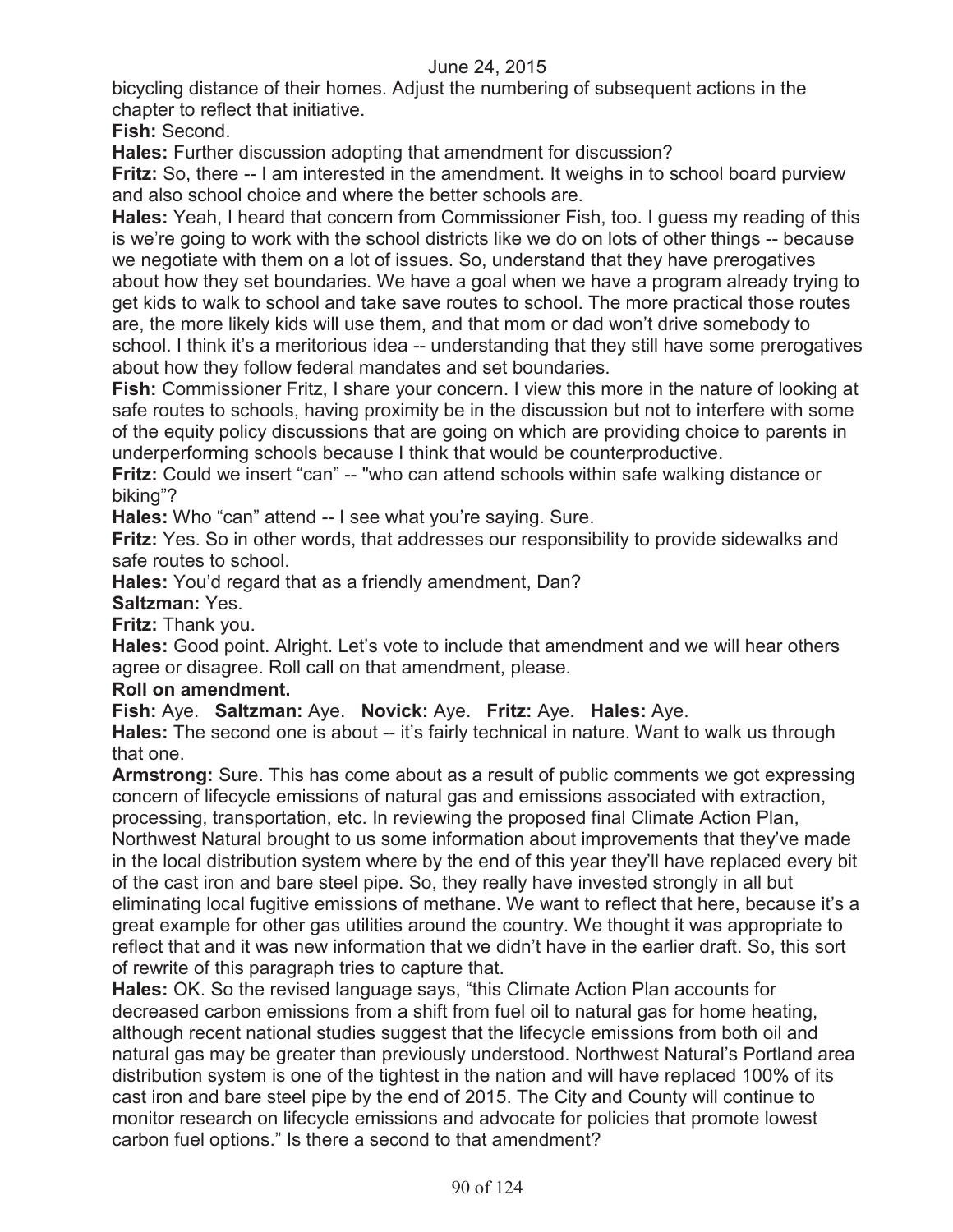**Novick:** I actually have a question about the deletion of the sentence, "future emissions of natural gas extraction are a continuing emissions source." It seems to me this amendment was largely talking about distribution, and extraction is a different thing. I was wondering if those two things -- why is that sentence being deleted as part of this amendment?

**Armstrong:** I think the intent was to reflect the full lifecycle. We still have the wording in there around -- the thing that matter here is lifecycle emissions, not just for natural gas but for whichever fuels we're talking about. I think the intent was let lifecycle capture that, reflect the specific improvements in the distribution system.

**Hales:** OK. Not that we don't care about the fugitive emissions, but it's captured in the lifecycle view. OK. Other questions? Roll call on accepting that amendment.

**Moore-Love:** Sorry, who moved and seconded?

**Hales:** Did we get a second?

**Fish:** Second.

**Moore-Love:** And who moved?

**Hales:** I moved it.

**Roll on amendment.**

**Fish:** Aye. **Saltzman:** Aye. **Novick:** Aye. **Fritz:** Aye. **Hales:** Aye.

Hals: Again, we've got copies of that. If you want to comment on those amendments when you testify, please do.

**Novick:** Actually Mayor, as long as we're on the subject of Northwest Natural, can I ask Michael a question?

**Hales:** Sure.

**Novick:** Northwest Natural sent us a letter where they also expressed sort of a generic concern. They said that in a previous draft of the plan, there was a reference to the fact that other things being equal, natural gas is less carbon intensive than oil and coal. They expressed a concern that language like that had dropped out of the final version of the plan. Now, I know actually that there were parts of the plan -- for example, where it says natural gas is preferable as a vehicle fuel. I just wanted you to speak to that concern that they expressed.

**Armstrong:** Right. I'm not sure I know exactly which reference got changed that they were thinking of. The plan does continue to refer to carbon benefits of switching from fuel oil as a home heating fuel or commercial heating fuel to natural gas, because there are big carbon and economic benefits to that. As you note, there are references to increasing use of compressed natural gas as a vehicle fuel, especially for heavy vehicles. I met with Northwest Natural yesterday as well, and we had a similar conversation. I think they're sensitive to references to fossil fuels -- kind of blanket, including everything in there with coal and oil, which are in almost every case the highest carbon option. So I can appreciate the perspective. I think there is also some merit in recognizing that all of the fossil fuels deliver carbon emissions, and although natural gas can cut emissions in half, we need to find a way to an 80% reduction. So, there is a role for natural gas, but we were using the more general term fossil fuels.

**Hales:** OK. Thank you. Thanks very much. Let's move into the sign-up sheet, please. **Moore-Love:** I believe we have about 28 left on the list. The first three, please come on up.

**Hales:** Mr. Parker, why don't you go ahead first.

**Terry Parker:** Thank you. Terry Parker. I'm obviously wearing my own hat today.

Much of what this plan represents is a bias, anti-automobile, car-hater mindset. Transit use is promoted, even though public transit on average uses more energy per passenger mile as measured in BTUs and creates more emissions per passenger miles as measured in CO2 than driving a modern fuel-efficient car. Nearly 10% of the jobs in the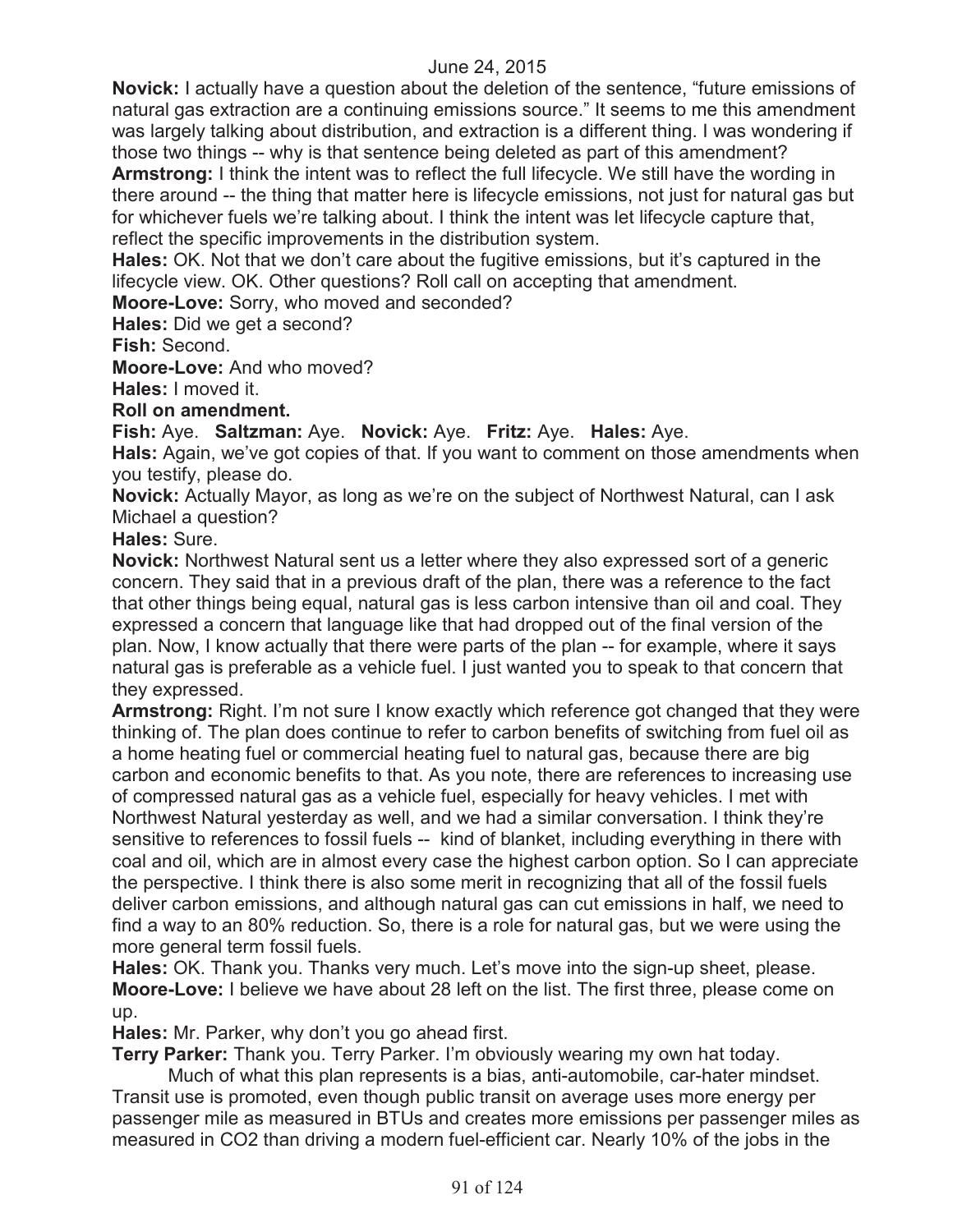U.S. are tied to the auto industry. History clearly demonstrates higher rates of personal mobility such as driving significantly contributes to greater economic productivity which in turn generates more family wage and better paying jobs. Attending to thwart driving is a class-separating attack on economy. Remember, people driving cars paid for TriMet's new bridge. Equity requires that public transit must become more financially self-sustainable. And with over \$800 million of bicycle infrastructure in the TSP, adult bicyclists must start paying their own way.

Any price assessed on carbon must equally apply to TriMet. If the City follows through with the attempt to inhibit driving by the public, the City must set the example by eliminating the entire City of Portland auto fleet, including cars used by elected officials. Likewise, since individual airline miles have about the same carbon footprint as driving a fuel-efficient car, air travel by public officials must be severely restricted, and the number of flights in and out of PDX capped. To limit just blowing hot air and reduce energy consumption in the home, financial disincentives must be implemented for the purchase and use of mechanical clothes driers. Incentives in new building codes are necessary for clothes lines and the drip-dry method. Any plan also must mandate that single-family home demolition be replaced by deconstruction. Mechanical demolition wastes reusable resources, fills up landfills, and spews dust, dirt, and hazardous materials into residential neighborhoods.

Finally, totally absent and missing is managing the elephant in the room, the reality that overpopulations of humans poses the greatest threat to environment and climate change. Without advocating for smaller families by promoting contraception and no more than two biological children, everything else is just a band-aid. Dealing with the elephant is an absolute must. Thank you.

**Hales:** Thank you, welcome.

**Lowen Berman:** Hello. My name is Lowen Berman. I hate to rain on the congratulatory parade, but I believe that the 2015 Climate Action Plan is simply too little and too late. Please keep in mind the tragedy of the many thousands who have died in the past weeks in South Asia due to climate change. Please listen to Pope Francis as he speaks clearly about climate justice and the relationship of climate change to poverty, about the ways in which global corporate capitalism and the culture that accompanies it have caused the climate crisis and are the primary obstacles to addressing it. The current Climate Action Plan fails to address both the urgency of the climate crisis and social and economic changes that will be required if humanity and hundreds of other species are to survive.

Right now, we are in a last-ditch effort to avoid armageddon. We need action on this scale of World War II mobilization. We need gas rationing and victory gardens, we need mills and solar panels pouring off of the assembly lines just like the tanks and planes poured off in the 1940s. We need every building in Multnomah County to be appropriately insulated. We need free public transportation and public control of the entire energy sector. We need a Manhattan project to develop new forms of renewable energy production. We need all of this and more. We need immediate action to dismantle the fossil fuel economy and create a sustainable one. We need profound economic and cultural changes.

The plan before the City Council pretends we can solve the climate crisis with little sacrifice and within the context of our present economic and social systems. The plan mentions but fails to address the impact of our consumption on the world's carbon footprint and the extent to which our culture of greed has been responsible for the destruction of the world's ecosystems and the impoverishment of many of its peoples. The Pope has called for an economic, social, and cultural revolution. The Climate Action Plan does not begin to meet that standard. Thank you for listening. Please consider the words of Pope Francis. **Hales:** Thank you very much. Bob, welcome.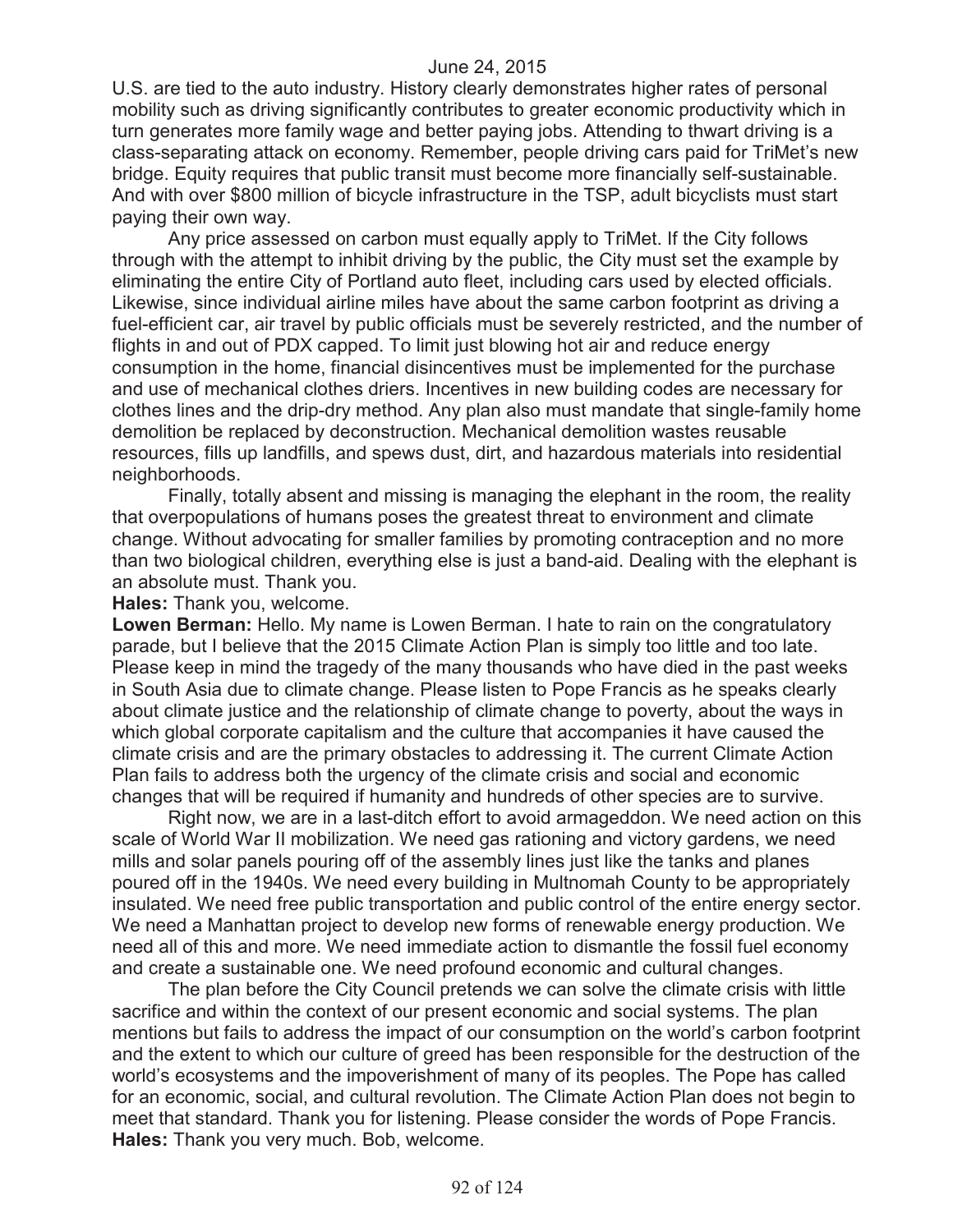**Bob Sallinger:** Good afternoon. My name is Bob Sallinger, I'm the Conservation Director for the Audubon Society of Portland. I'm here on behalf of Audubon to endorse the plan and express our appreciation to the work of staff and the various committees that worked on. This is one that actually we did not serve on, but they did a great job and I appreciate their work.

I want to focus on two things quickly. The first is the fossil fuel export policy. First of all, we appreciate the Mayor's leadership in rejecting the Pembina proposal, and hope you will remain strong as they continue to advocate for that facility. We think it's essential that you move forwards with a fossil fuel export policy that deals with all of the various fossil fuels. We're going to continue to see the Columbia corridor targeted for export of fossil fuels, and we think it's critical that the City have a policy that does not promote development of fossil fuel export infrastructure that will sustain those industries for decades to come. We need to be moving in the opposite direction and we need a policy that gets us there.

On that same issue, we disagree with those who say we should wait for the state or the feds or the international community to lead on this. We have seen year after year after year of no leadership. Like most environmental change, it's gonna start at the local level and what we do here can trickle up. We have the power to act locally and we should do that. So, we encourage you to move forward quickly on that.

The second thing I wanted to flag is flood plains. One of the first places we're really going to see substantive impacts of climate change is going to be in terms of our rivers and streams in flooding. We have a nice template for aggressive action on Johnson Creek, but we need to look at the Columbia corridor, we need to look at the Willamette River, we need to look at the Columbia River, and we need to do a lot more to protect, preserve, and restore our floodplains. It's alluded to in this plan, but the metrics are not there. I think it's very important that we start to focus concretely on this. It's one of the toughest things we're going to have to do because the edges of our rivers and streams are high-value real estate, but we've gotta cross that threshold and take aggressive action there. Thank you. **Hales:** Thanks very much. Thank you all. Next three, please. Welcome. Good afternoon. **Raihana Ansary:** Good afternoon. Hello again, Mayor Hales and Commissioners. I'm Raihana Ansary, here on behalf of the Portland Business Alliance. The alliance appreciates the effort that the City of Portland and Multnomah County have undertaken to update the Climate Action Plan.

We understand that climate change is a significant challenge and we appreciate the attempt to reduce carbon emissions. We are pleased the City and County have analysis showing that our community has reduced carbon emission levels by 14% since 1990 while the population has increased 30%. While this progress is significant, we agree that more needs to be done.

We share similar goals within the plan, specifically around a state transportation package and increased investments in transportation infrastructure. We're also supportive of the plan's objective to improve freight mobility within and through the Portland metro region. The efficient movement of goods is critical for our economic prosperity but also for minimizing emissions that may result from congestion.

We are, however, concerned about proposals for local adoption of a carbon pricing mechanism and a local fossil fuel export policy. A carbon pricing mechanism disproportionately burden low income populations and compromise City and County equity goals. Further, we believe that these proposals will have a minimum impact on carbon emissions, particularly at a global scale. While these actions would have little impact on our total emissions, they would be detrimental to businesses in the Portland metro region and make it less affordable for businesses to grow and develop. Thank you.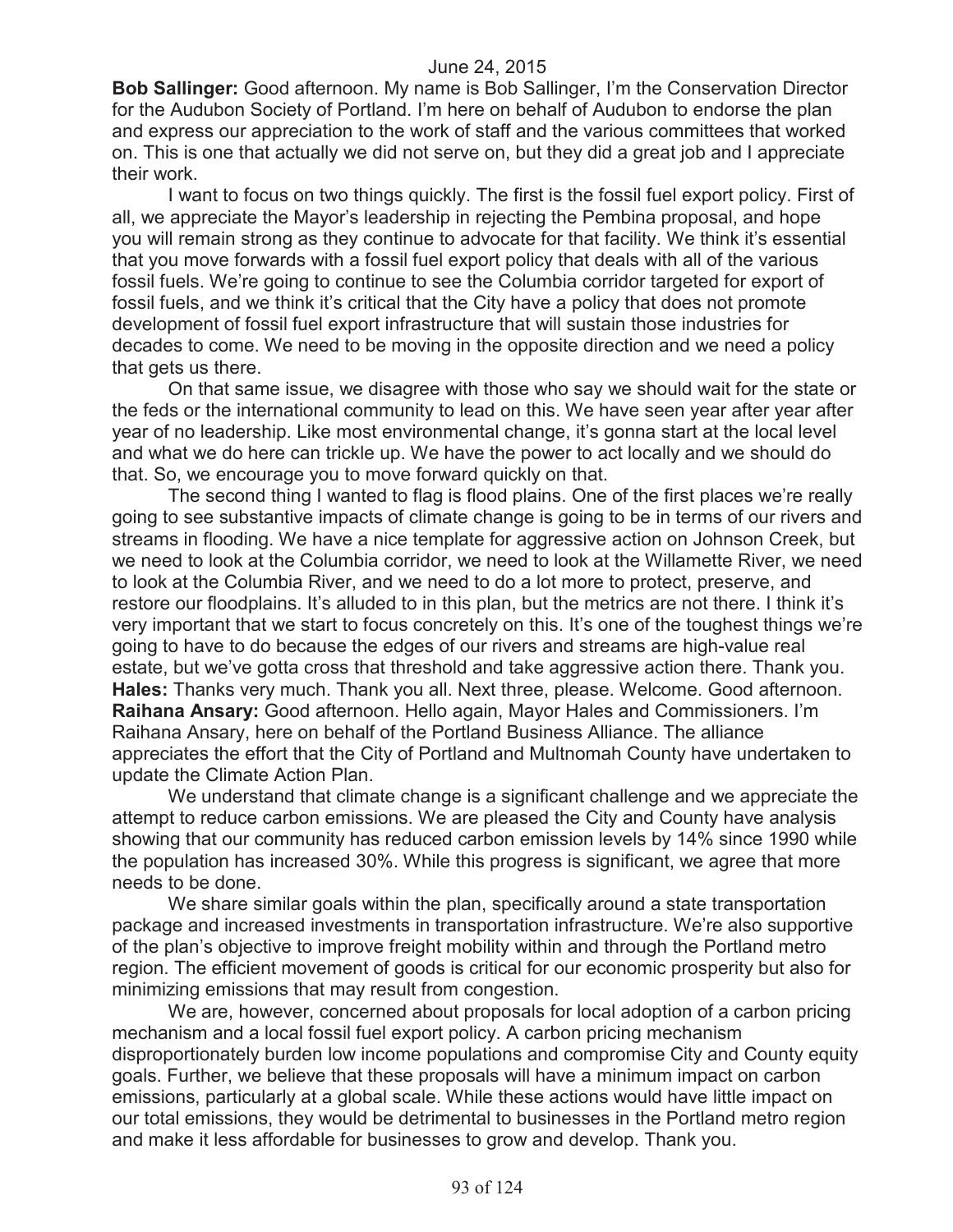**Hales:** Thank you for coming. Welcome.

**Tom Sincic:** Mayor Hales and City Commissioners, my name is Tom Sincic. I'm a family nurse practitioner with 33 years of advancing public health through the work of families that I've been serving and also in my community.

Today at this time of global climate disruption, we have a critical opportunity and obligation to prevent the many health catastrophes that are quickly descending on this and the next generation and will decimate future generations and the earth which we are to care for. The Climate Action Plan recognizes that carbon emissions are the problem and must be reduced. In order to do this, serious and immediate policy actions are needed not just by the City but by the state and federal government.

While the Climate Action Plan is laudable, the time table may sadly be too late. While we are already paying the price for carbon emissions in forest fires, drought, reduced snow pack, warming the Columbia River, no one is paying for the carbon. Paying the true price of carbon with carbon pricing is a clear pathway to force the reducing of carbon emissions.

Now, the thing that's been -- the equity issue. What we need now to call for is a dividend on carbon that goes back to all of the people thereby making it an equitable practice. In fact, this measure is still alive in the state legislature as we speak, which is very interesting this late in the session.

I have taken the time out of my day to ride my bike, to do my civic duty to strongly support the Portland City Council joining other cities across the state -- Eugene, Hood River, Corvallis, Ashland and Milwaukie -- in calling for the state price on carbon, but also ask that you put an amendment to attach an equitable dividend back that goes to all of Oregonians on an equitable basis. Will this weekend -- as you said -- set a new record high? The time to act is now. And on a side note, why do I have to buy coal from Pacific Power?

**Hales:** Thank you, thank you very much.

**Mac McKinlay:** Hi, I'm Mac McKinlay. This is an ecological message.

The people of Portland and Multnomah County have received in the Climate Action Plan a gift of hope and wisdom, a document of collaboration and inspiration for all of our work. Will it become a false hope and a lie?

We all live in one world. We all live in the same world. Even while we plan our good works, there are forces outside of here doing their work undermining what we do. These are blind, obsolete, single-purpose, gargantuan forces that have the power to destroy the living earth itself. They come with trains, ships and pipelines full of fossil fuels. They mound the carbon, build holding tanks and terminals, careless of the harm they do to humans, to us and our communities. If we fail to take them into our plans, if we fail to stop them dead in their tracks, we will bear responsibility for their devastation.

Yes, these are wonderful plans for urban canopy, for renewable energy, for conscientious resource use and agriculture, for economic justice, for sustainable transportation -- but are all of these things a little show to make us feel good? Because it will all be for nothing if he we stand by and let these blind monsters and their accomplices in government and other industries destroy our earth. If this plan is a real start, it must be accompanied by demands that no fossil fuel terminals or export facilities be allowed to operate or exist in the northwest. If this plan is for real, you will demand that all governments and public bodies divest from all fossil fuel investments now. To make this plan work, it needs a foundation. It needs to take all real world threats into account. Thank you.

**Hales:** Thank you. Thank you all. Welcome.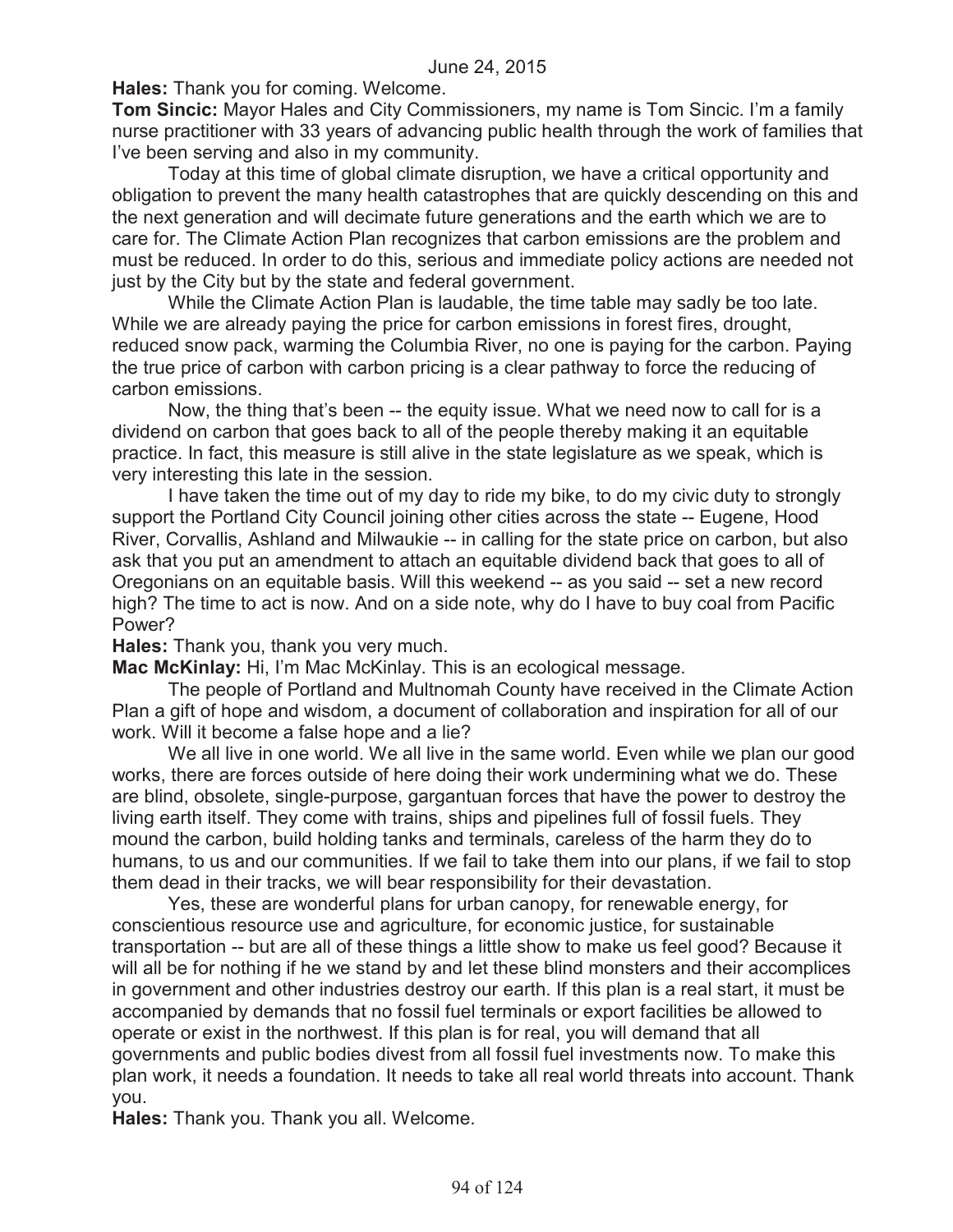**Patrick O'Herron:** Thanks for having me. My name is Patrick O'Herron. I live in North Portland. I'm a general surgeon and a board member of Oregon Physicians for Social Responsibility, and I'm a member of the Portland climate jobs committee.

First, I want to first express support for the Climate Action Plan. There's some really great things about it. Perhaps the most importantly that it exists and that Portland has been reducing emissions while providing an excellent quality of life to many of its citizens. The climate plan recognizes that these benefits have not been shared equally by all of the citizens and the focus on equity is also fantastic, as are the opposition to coal exports, the attempt to quantify emissions based on consumption, and the inclusion for the need to push the state legislature to start putting a price on carbon. That said, I want to urge two things. The first is to strengthen the plan. And second -- most importantly -- is to ambitiously implement it.

If there was ever a time to act boldly and break the mold of cautious politics, surely climate change presents one. Increasingly alarming reports warn of us catastrophic consequences of allowing global temperatures to rise above two degrees Celsius, yet we're on track to blow past the 2900 gigatons of carbon dioxide that scientists predict will cause about two degrees of warming in perhaps as little as 15 years from now. To paraphrase the bulletin of atomic scientists who possibly put it best -- despite some modestly positive developments in the climate change arena, current efforts are entirely insufficient to brunt the catastrophic warming of earth. Leaders are failing to perform the most important duty: ensuring and preserving the health and vitality of human civilization.

Climate catastrophe is a global problem, so what can Portland do that can have an impact? Well, Portland can lead. We can be a model city, an example of what is possible when we all work together. We can emulate cities like Copenhagen and Demark or Greensburg, Kansas, and countries like Costa Rica and the Maldives that are well on their way to being carbon neutral in the relatively near future. Portland can oppose all fossil fuel exports and divest the City from fossil fuels in the recognition that we're all in this together. We all share one earth whose atmosphere, land, and water sustain us, and fossil fuels burned anywhere harms each and every one of us. We can act in a way commensurate with the raging crisis that climate destabilization presents. We can also act in a way that capitalizes on the tremendous opportunities inherent in our transition to a low carbon, healthier, happier, and more equitable and connected to society.

In my work as an acute care surgeon, I have a great responsibility to act cautiously so that I don't harm any of the patients that I operate on. But when I have a patient that's dying of a gunshot wound or a terrible infection, the safest and most prudent course is to act boldly and decisively, and that's a position that you all find yourselves in as leaders. Please act accordingly.

**Hales:** Thank you. Thank you very much. Welcome.

**Elyse Cogburn:** Hello. Thank you, Mayor Hales and Commissioners. My name is Elyse Cogburn. I am here as a recent college graduate of Portland State University. I am also here representing Divest Portland State, a student group working with the PSU administration to divest from fossil fuels. I'm also here in solidarity with the Climate Action Coalition to urge this Council to add three additions to the 2015 Climate Action Plan.

The first: ban all new fossil fuel infrastructure for export, storage, and transfer gas, oil, and coal. Divest all fossil fuel holdings by 2020, and work aggressively to reduce carbon emissions within the City of Portland and Multnomah County by promoting renewable energy products and energy conservation.

The last time CO2 emissions were this high, humans did not exist. Our dependence on fossil fuels is driving climate change at an alarming rate. This information is not new. Through my studies at Portland State, I have taken various classes about environmental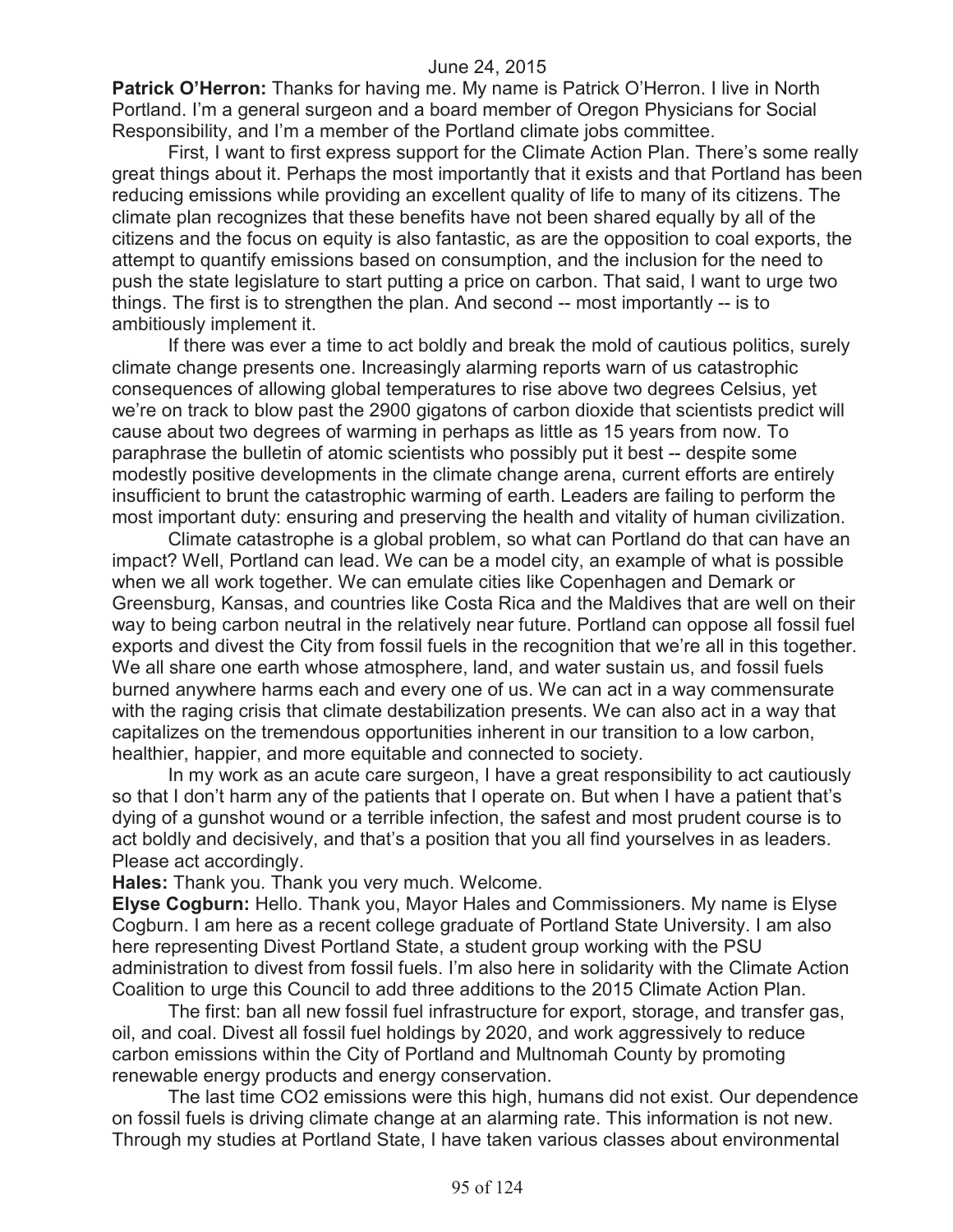policy and regulations and even taken a climate action course by Dr. Linda George. While the 2015 Climate Action Plan provides an abundance of valid information and process to deal with climate change, it lacks the innovative solution that addresses not just environmental justice but economic and social justice.

But first, I must give credit where it is due. Portland was the first city in the United States to create a local action plan by cutting carbon. For over a decade, Portland has been a leader in cutting carbon from our atmosphere. Portland and Multnomah County within the 2015 Climate Action Plan have committed to reduce local carbon emissions by 80% below 1990 levels by 2050, with an interim goal of 40% reduction by 2030. Even though progressive and forward thinking, this is not possible if we are still allowing existing and new fossil fuel infrastructure for export, storage, and transfer.

Divestment is a real world solution to our current climate crisis because it targets large corporations doing the most damage. But more importantly, divesting of fossil fuels is an opportunity. Imagine governments, nonprofits, universities, organizations, residents, and the business community working together to help drive social change to make definitive steps towards ensuring that our world will be here for future generations. Divestment of fossil fuels gives Portland the opportunity to remain a climate champion for other cities to follow and learn from. It gives Portland an opportunity to give the world a sense of hope. Thank you very much for your time.

**Hales:** Thank you. Welcome.

**Jack Herbert:** Hi, my name is Jack Herbert. I'd like to emphasize the testimony had from Lowen Berman and from Bob Sallinger that really pointed out this plan is a great start but we really need to make much more drastic changes. We are not facing it.

The planet we love is going under, and the environment we love here -- these forests, the Douglas firs, the hemlock, cedars -- I think we know if we have winters and springs like we've had, those forests are going to go. And so I think we care enough about them we need to do the work.

The plan -- you know, it needs to have law. It needs to know how it is going to get to where it's going to go and it needs to have a law to force that to get there. You need positive incentives and negative incentives and you need the programs, the specific programs that you are going to do it with.

There were four major problems. The inequity and all exploitative and abusive human beings on this planet. It's getting much worse, and our federal government is driving a lot of that and our corporations are. We need a humane program at this level to turn the ethic around. So, we've got to deal with equity, we've got to deal with jobs and economy, we've got to deal with stopping global climate change. And the chart showed us continuing population growth locally but also [indistinguishable]. People have mentioned that.

Clearly, you know -- what you need is what happened when we had Pearl Harbor. You know, we gotta pool our money -- green bonds are a great idea -- I don't know how we can do it, be we gotta pool our money, put ourselves to work with good jobs -- and you need to make sure that they are good jobs or you know there'll be crummy ones -- and we will solve those problems and do the conversion we need. OK, let's see. [beeping] OK, that's all I have for the moment. Thank you.

**Hales:** Thank you all. Thanks very much. Welcome.

**Harlan Shober:** Thank you. Mayor Hales, thank you for your enthusiasm with the Pope's encyclical. I'm glad you're getting to make that trip. Please say hi to Francis for me. **Hales:** I will.

**Shober:** There's a lot of congratulations in order for the CAP, but you're going to hear it again and again -- it's not quite enough. It has to go further. And what I understand is you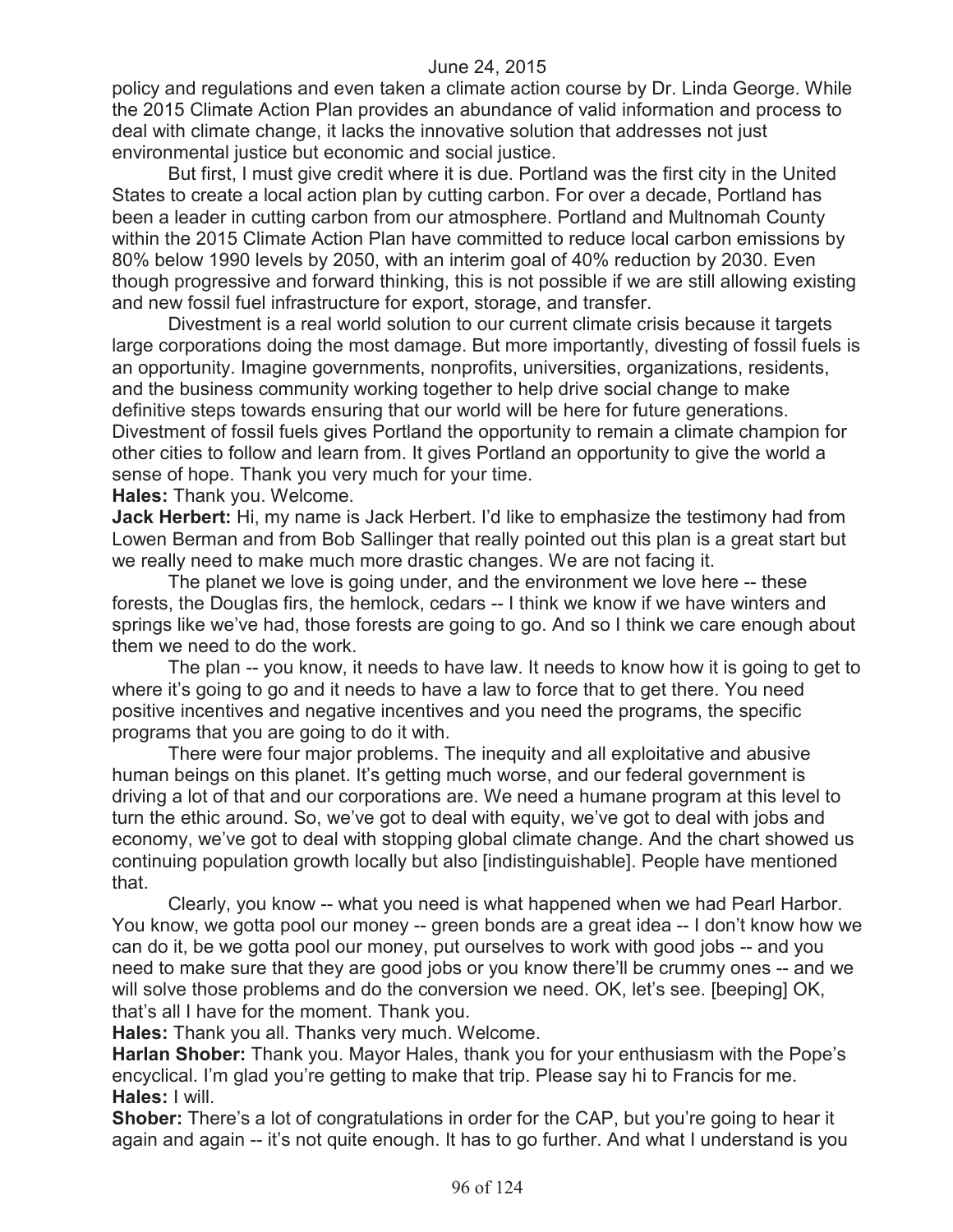next piece of work -- or one of them -- is to come up with a plan for a fossil fuel export policy. I want to urge you to keep it simple, and let's just not do that. There's no way we can be a fuel hub without messing with our quality of life. And whether you do lifecycle studies or end of point of view studies, it's just meaning burning more fueling.

Every dollar spent on infrastructure for that kind of thing is a dollar not spent on something else that would be better, and we have to try a lot other things to see what will be better and what will work. So, in your deliberations about fossil fuel export policy, please, let's not go there for Portland. It was a close thing with Pembina -- and thanks for the turn around on that. What we need is a policy so that we don't have to do it case by case by case.

There's a precedent for you there. When Norway was on the brink of the north COL bonanza, the government there tied themselves to the mast. Before they had the money, they implemented a really rigorous policy that they could only spend so much of it. They had to invest the rest. That bound the hands of people who followed them in government. And those politicians -- the political class from that era is still getting lots of regard for making that choice.

So, what we need you to do about export is to lock it down so that it can't happen so we don't have to fight each and everything. And I guarantee you, if Pembina gets its nose under the tent and resurfaces, there will be no place to hide. There'll be no place to run. Thank you.

**Hales:** Thank you. Welcome.

**Richard Tennant:** Hi, my name is Richard Tennant. I'm a life-long resident of Portland, Oregon. My mom was a school teacher, one-room school teacher at Sauvie's Island, my dad was a detective with Multnomah County. I just want to testify also and be kind of redundant about the Pembina and the exportation of fossil fuels, because it usually ends up badly for a variety of reasons, and I brought some little smurfs for my -- these are little plastic deals which are probably the end result of a lot of energy being expended for of production that's something geared for, you know, having playing with for a day and then throwing it into a landfill. I think if we're going to spend energy recklessly with abandon, we're in for a -- we're going to get the end of the -- a physical process. Because the law of physics is immutable as the law of nature. I'm here to protect hopefully my granddaughter and my grandchildren, and I hope that you each consider your grandchildren when you come up with a determination as to export fuel for making a one-day product. **Hales:** Thank you, thanks very much.

**Susan Tennant:** That's why I married him. [laughter] **Hales:** Smart guy.

**S. Tennant:** He's been holding out on me. He's got smurfs. [laughter] My name is Susan Tennant. I've been married to Mr. Tennant for 45 years this year, and we were in a high school play at Roosevelt and I had to marry him there. I thought I'd die -- clunky football player. I'm here to tell you to speak for the children.

Today, I went to St. Johns historical meeting and I left, "Richard, go by the community center around the corner." "What would I want to do that for?" "You know, the usual. Go." And so we went together as a couple. I noticed on the left-hand side of the street, a child, seven or eight, disabled, very disabled. And it was hot, very hot, and the caregiver was carrying a chair above the head, kind of keeping himself shaded and pushing the cart and a toddler walking. As they got to the St. Johns community center, they have a blue tarp and that's where you can get sandwiches and I remembered how I had taken my grandkids there.

But something -- as human beings, we are drawn to water. Each of you hopefully has something to drink. And there's no water in that wading pool and it's hot. And the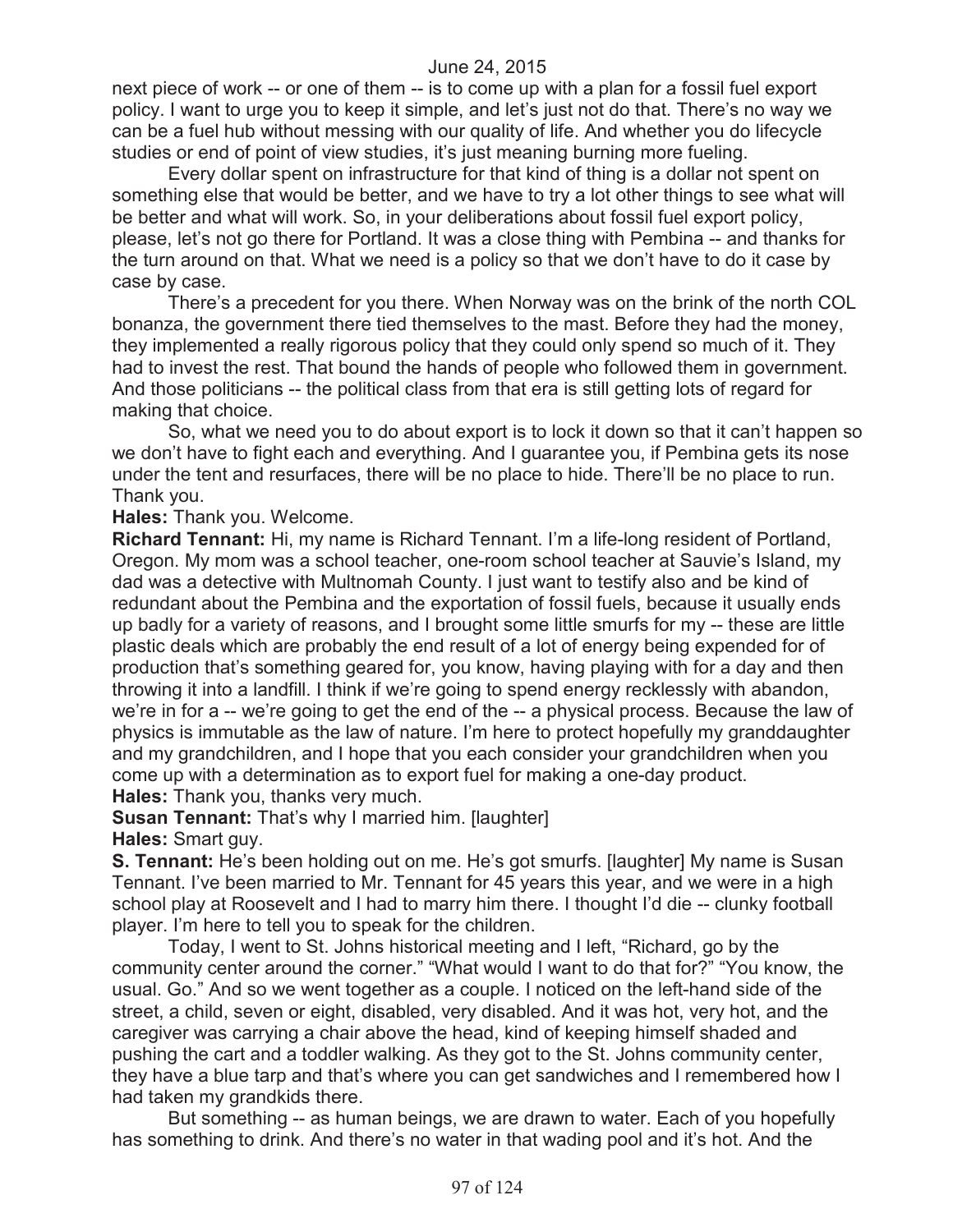people will -- there was nowhere else to go. There's nowhere, because not everybody can pay for \$4.50 to get into the pools or let alone get there if you're pushing a chair. So that's part of my concern.

In North Portland -- I'm sure you all know where that is -- that's where the St. Johns Bridge is with the oil farms on one side. There used to be three when I arrived there. I remember as a child going up that way. Now, I think there's a four or five hundred. And then on the other side, of course, you have your coal and whatnot.

But I asked, I called somebody and said, "is it safe to go to Cathedral Park?" And he says, "ma'am, for dogs it doesn't matter because their constitution is different." But he said, "I wouldn't suggest going in there above your knees because it could be problematic."

So, we are the ones that have the old garbage dump. We're the ones that have the waste facility and the car wrecking and everything, and the levees that are uncertified - even the port, Vanport isn't certified -- but we're working on that. Please remember us. St. Johns is a wonderful place to grow up and be human.

My eldest brother is a troubleshooter for Intel, he's retired. My sister worked for UPS and Bank of America. I worked for Kaiser Permanente for 28 years, a mental health chemical addiction member intake service in emergency. Baby brother is a policeman and the other one a longshoreman. We are great people, we are proud people, and we are becoming proud as we get to know you. S

So, give us time. But remember us when you want to put something new out there, please let us know in advance so that we can decide and help you decide, too. Thank you. Hey, and if you can bring any water to the kids in the parks with the 100 degree weather coming up -- maybe we could just turn them on for the weekend.

**Hales:** That's a good idea. Thank you very much. Welcome.

**Cassidy B. Jones:** Hello, and thank you Mayor Charlie Hales and City of Portland Council. My name is Cassidy jones and I am proud to say I was born and raised in Oregon. I'm a fellow with Oregon Climate, a statewide campaign for fair and effective climate policy, as well as a farm education intern for the Sauvie Island Center. This fall, I will enter my senior year at Knox College, not far from Chicago. Despite leaving the Pacific Northwest for my education, it is my hope -- like many others -- to return to the city of roses next year when I have completed my degree in international relations and environmental studies.

As a young person entering the job search, my home of Portland is very high on the list for many reasons. Aside from being incredibly livable, close to my family, and a quick drive to all of the outdoor recreation that my heart could desire, the environment is also very important to Portland. I must commend and relay my support for the CAP. This plan shows strong leadership from the City of Portland, and will encourage others to follow suit in building strong and thorough blueprints for combatting climate change.

Specifically, I would like to express my gratitude for including putting a price on carbon in the five-year priorities within the buildings and energy section. By urging legislators in Salem to take action and price carbon now, Portland can and will strongly influence the rest of the Willamette Valley and even the rest of the state.

If I may, I'd like to take the opportunity to point out aspects of revenue distribution options in relation to carbon pricing. At Oregon Climate, we are advocating for the dividend option. This dividend is best described as a check distributed to all Oregonians despite income levels, where you live, etc. The dividend option would bring anywhere from \$500 to \$1500 to all Oregonians, and as the Portland State University studies have proved, would have a negligible impact on the economy. In fact, national studies show that there would be significant job growth with a dividend.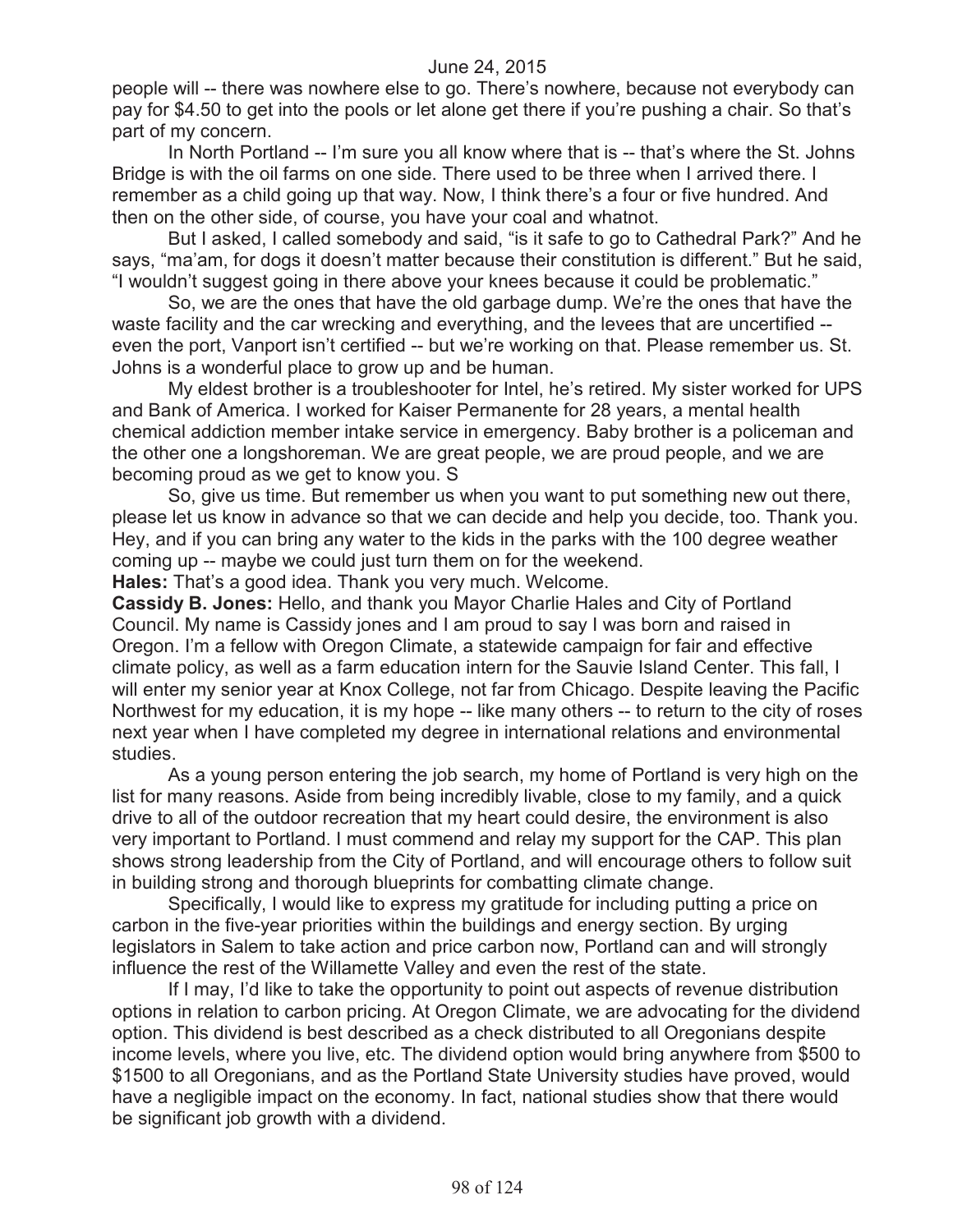Why this option over using the money to fund important things, such as education or health care? If we redistribute this revenue from carbon pricing back to everyone, it is a lasting and equitable program. Eventually, the idea is that energy transition would occur. This does mean that the carbon dividend would dry up, making it especially important not to fund things that are so important to our state like education and health care with this diffident.

By redistributing these funds equally to all Oregonians, we can create a strong and lasting program that is simple, straightforward, and the lower economic part of two-thirds of Oregonians would come out on top. Thank you again for your leadership, ownership, and time. I couldn't be more proud to call myself an Oregonian.

**Hales:** Thank you. Hope you do get to come back.

**Novick:** Mayor, if I may just respond to that. Cassidy, I actually really like the dividend idea. A problem that we have in Oregon is that obviously, gasoline is a major source of carbon and we have a state constitutional provision that was passed sometime like 1980 that says taxes on gasoline can only be used on roads. So, we would need to repeal that provision in order to have a portion of a carbon tax that applies to gasoline used for the dividend you suggested.

**Jones:** Thank you.

**Hales:** It'd be a first step.

**Theodora Tsongas:** Hi, I'm Dr. Theodora Tsongas. I'm an environmental health scientist and retired from the state public health division. I'm a member of the environmental health working group of Oregon Physicians for Social Responsibility.

Yesterday, the Lancet Commission released its 2015 report on health and climate change. The commission concluded that climate change is a medical emergency. But because climate solutions are health benefits, getting rid of fossil fuels will reduce asthma, respiratory, and cardiovascular diseases and deaths. Detriments to public health are detriments to long-term economic growth. The benefits of taking action on climate change are local, and they are immediate. Whoever takes measures to combat climate change will get health benefits.

Achieving a de-carbonized economy and securing the public health benefits it offers is no longer primarily a technical or economic question. It is now a political one. To this end, I want to commend the Portland Planning and Sustainability Commission on its Climate Action Plan. It is comprehensive and considers public health improvements from active transport and considers equity. However, it does not go far enough.

One of the conclusions of the Lancet Commission is that we have very little time to take action to prevent the very worst impacts of climate change. Developing infrastructure to replace coal with natural gas is ill-advised and will give a false sense of security, as well as expending scarce resources on a technology that is not solving the problem. We need to expend those resources aggressively on renewable energy development and implementation.

Finally, the Climate Action Plan needs to promote strong actions to address climate change by asking for a ban on all new fossil fuel infrastructure for export, storage, and transfer of gas, oil, and coal -- including propane -- and divest from all fossil fuel holdings immediately. Portland is in a perfect position to lead. It has the political will. Let's do it, please.

**Hales:** Thank you. Thank you very much. Welcome.

**Heather Tennant:** Thank you. My name is Heather Tennant, and my parents just spoke. I'm here because of my daughter, Joan. I also have two other children. We have been out on the picket lines with Pembina, the propane, and I thank you, Mayor Hales, for being the one that took a chance and listened to the public.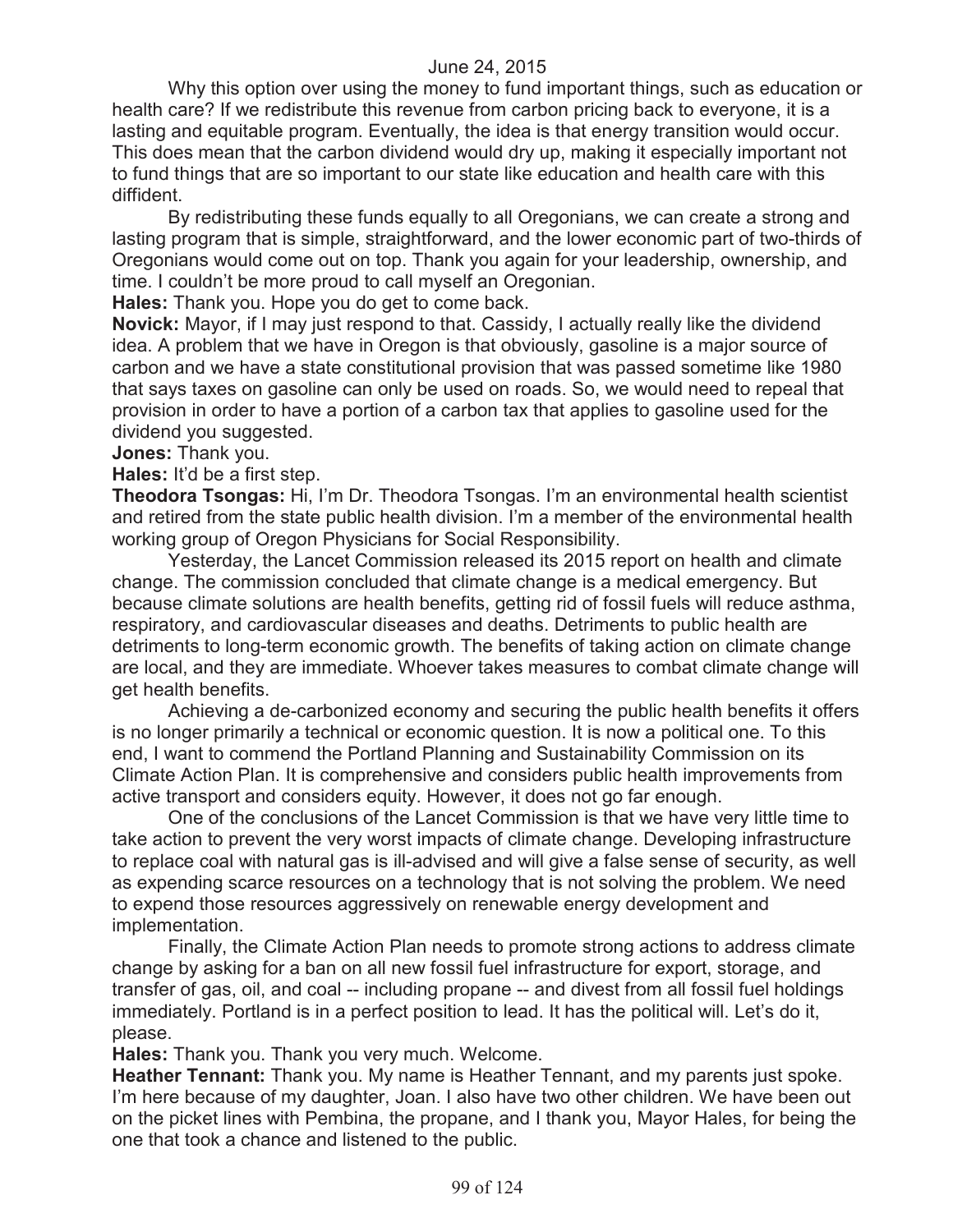Fossil fuels are not the way. They're not the way. They're not the way to -- we need to teach our children, our younger generations that we have to do better. But each of you also need to leave a legacy for yourselves and your children that you were the ones that made a better place -- not just Portland, but when you do the things that you do and you speak out and you listen to the vast testimony that you heard of very intelligent people about how important the earth is -- we can't eat money, we can't breathe money, we can't drink money. And I know that when I look at you, I see intelligent people. I may not agree with everything -- just like you're not going to agree with everything that I say -- but I have faith in each and everyone one of you. I have faith that you will do what's right to protect your children, your grandchildren, and future generations. Because if it doesn't happen now, it will be too late. It will be too late. So, when you go in chambers and you discuss - this is it. This is the future. And did you want to say something?

**\*\*\*\*\*:** Um -- keep Pembina in the ground. [applause]

**H. Tennant:** Keep fossil fuels in the ground.

**Hales:** Good job. Thank you, thank you both for coming.

**Tim Miller:** Thank you, Mayor and Commissioners. My name is Tim Miller, and I'm the CEO of Clean Energy Works. Most of you know my predecessor, Derek Smith. I've worked side by side with Derek for the last three years in partnership with the City, and I look forward to continuing that successful work at Clean Energy Works.

Our organization supports the 2015 Climate Action Plan. We're the largest home performance provider in the Northwest. We're a nonprofit that helps homeowners upgrade their homes for energy efficiency. At the same time, we're creating jobs and boosting the equity and resilience of our communities. Working with local contractors, we have facilitated energy efficiency upgrades for more than 4500 homes now. We support the Climate Action Plan for four main reasons.

First, making homes more energy efficient will have a significant impact on carbon emissions, as has been mentioned. 20% of carbon emissions in the County are generated from this sector, and we're committed to continuing our work with the City and County to help homeowners reduce our community's carbon footprint.

Second, the Climate Action Plan outlines how to connect the economic opportunities that implementing a plan will generate with advancing equity in the region. This connection is crucial to ensuring tangible outcomes for low income communities and communities of color participating in carbon pollution mitigation efforts.

Third, the Cully weatherization 2.0 project that the plan highlights is an example of an emerging model that can address climate change and combat gentrification.

Clean Energy Works is excited to participate in this collaborative effort and working with the City and County to leverage how home repairs and weatherization resources can be combined to address gentrification and energy efficiency. While engaging homeowners on energy efficiency, we can also help them with the health and safety of their homes, solar energy, seismic upgrades, radon mitigation and EV readiness all can happen at the same time so we're aligning multiple interest and resources and leveraging those things together so that all partners get benefit at the same time and help homeowners and help reduce our carbon footprint. Thank you.

**Hales:** Thank you. Welcome.

**Rachel Lileet-Foley:** Hi. I'm Rachel Lileet-Foley. I'm a volunteer with Oregon climate and I'm a raging granny, and I also have a long history of involvement with India, and that's going to come up in a few secs. I want to thank you for urging the state to establish a price on carbon, and I strongly support the Portland City Council joining other cities across the state and calling on the state to price carbon.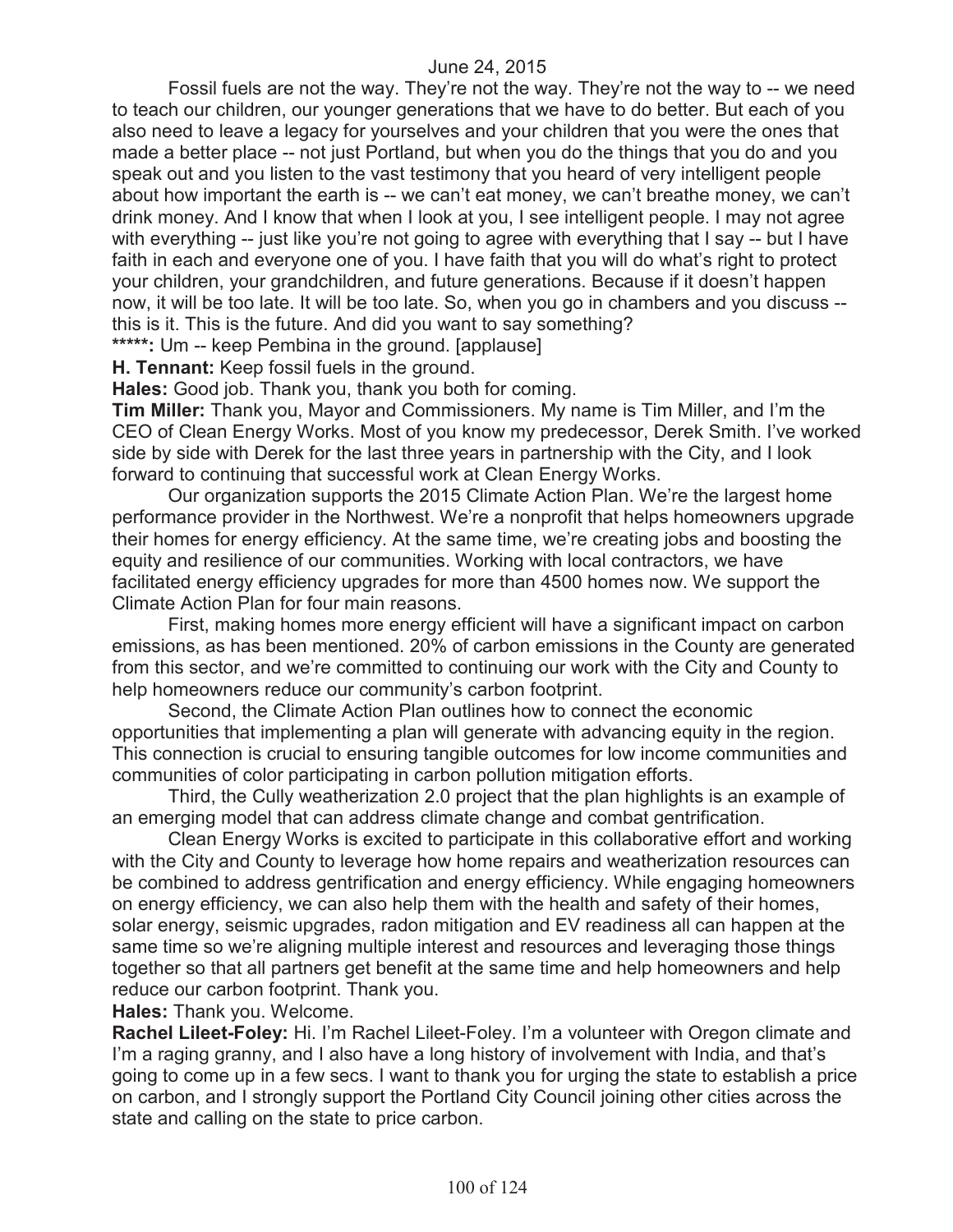There are two things. Why a carbon price? A couple supports for that. A carbon price creates a price signal to reward innovation, encourage conservation, and discourages businesses and individuals from using and investing in fossil fuels. And another reason would be that true costs of fossil fuels are currently not reflected in their prices. In 2012, climate-related disasters in the U.S. cost us \$96 billion, and they are only getting worse. And polluters are not being held accountable.

One of the questions that has been raised within the Climate Action Plan is, how can regressive impacts for low income populations be prevented? The answer there that I've been thinking about is to return all back to households, and that is because this is an equitable solution. Several people before me have said that it is an inequitable solution, but I just don't go with that.

The lowest income Oregonians pay the largest fraction of their paychecks in energy and gasoline. By returning the revenue back in the form of a dividend -- which makes it revenue neutral -- the lowest income 70% of Oregonians will get more money back than they pay out in increased costs. Another result of that is that the danger of this being pulled back and people not supporting it in the long run is mitigated with this kind of a solution. Jurisdictions that have gone before us without a dividend -- like Australia, where the carbon tax successful in reducing emissions but it was repealed last summer, and that is what happens when not everyone feels like they're sharing the benefits.

**Hales:** Thank you. I want to get you to wrap up because we're running out of time. Lileet-Foley: OK. The last thing I want to say is the India thing about how bad this whole thing is.

**Fish:** Mayor -- [indistinguishable] -- at 5:00, and we have a hard deadline. **Hales:** OK, make it very quick.

**Lileet-Foley:** A letter from a friend in India recently. It is not just people are dying in his city. Water has been limited to use for human consumption. That's it. What happens to agriculture?

**Hales:** Thank you. Thank you very much. Mr. Stull.

**Barry Joe Stull:** Hello. I'm going to throw a bunch of numbers around. I think I will start with this one. One. That is how many home planets we have. Two. The number of days since my third neurologist said that cannabis was my best treatment option. We call that marijuana under state law because if we told the truth at the time in the 1930s, people would have said, cannabis, you mean like on the state seal of Oregon, where we have the covered wagon covered with hemp? That's cannabis, right? How about that sailing ship? Oh, the state seal of Oregon. What else does it have? Fossil fuels. The merchant ship, fossil fuel -- in 1859, we had not on planet earth drilled a single oil well. That happened later in 1859. So, I'm not here because whether or not your minds are made up. I'm here because of what your minds are made up with, and basically it is a bunch of lies because you don't know the truth about the simplest things. I have some vegan hemp, Oregon product -- there's 19 of them here. One in the center, each touching each other. That's six more, that makes seven and outside we have 12 and over here on the clock face, we have the same 12:00, 1:00, 2:00 -- this is the way it works. You're trying to make squares when you should be making hexagons. You are not paying attention to the natural world, not paying attention the way natural things work and not going to guys like me who have expertise in energy management. I used to extract the carbon from the heat coming out of the furnace when I was burning natural gas and I used that to enhance the cannabis plants that I was convicted and sent to prison for growing. Also doing waste heat recovery at another place that didn't have a gas furnace. And I was collecting the heat to warm the water to enhance the agriculture.

**Hales:** Thank you.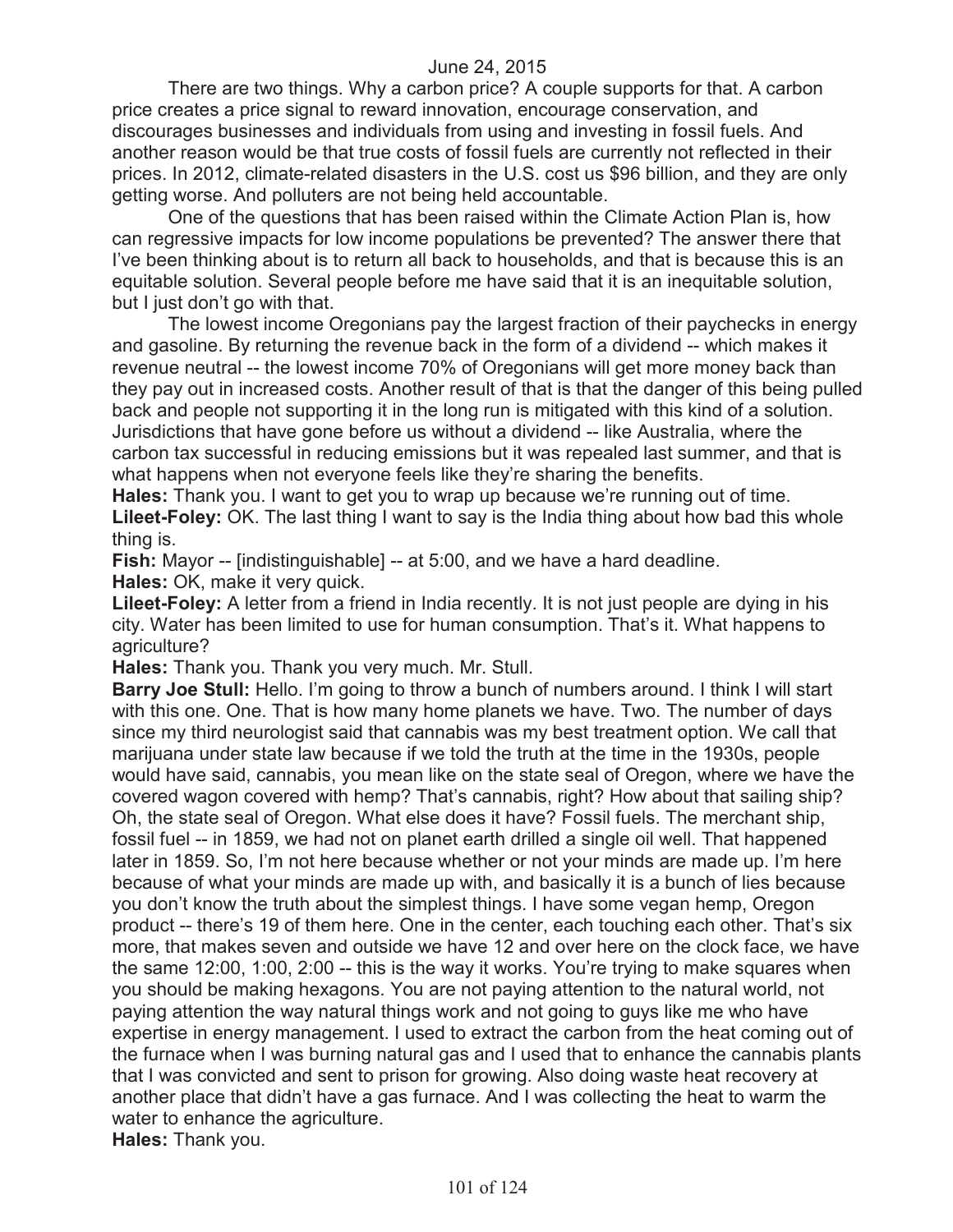**Stull:** Where you might want to go to NASCAR as a model of what you can learn from moon shine being illegal, they drove fast cars to get away from the cops. We have NASCAR. Now we have legal cannabis. We have energy problems because you guys don't know the simplest truth. Talk to a guy like me. Thanks.

**Hales:** Thanks very much. The next, please.

**Fish:** Karla, how many more do we have?

**Moore-Love:** Four more.

**Hales:** Welcome, ladies.

**Lise Glancy:** Good afternoon, Mayor and Council members. My name is Lise Glancy, the regional government relations manager for the Port of Portland. The Port appreciates the opportunity to provide comments on the City of Portland and Multnomah County 2015 Climate Action Plan. The Port recognizes the significance of climate change and importance of climate initiatives like the Climate Action Plan. We support the City's and County's strategy and emission reduction targets.

As the Climate Action Plan reinforces, we all play a role in reducing climate emissions and protecting the world for future generations. The Port, like other government entities, is reducing the impact of our operational footprint in support of our own air quality policies and priorities and ISO 1401 environmental management system. We are actively working with customers, tenants, and stakeholders to assist them in doing the same.

In the spirit of partnership, the Port mapped our emission reduction efforts and results against the Portland Multnomah County Climate Action Plan. We recently voluntarily committed to energy reporting for all Port facilities and are committed to continuing our partnership on the Climate Action Plan.

Given Portland's role as a gateway to other markets for the state and Port's role as an agency charged with connecting people and businesses to market to support regional prosperity, we appreciate the Portland Planning and Sustainability Commission's refinement of objective five, technology that freight movement by water and rail is more energy efficient and reduces additional burden on the network contributing to congestion and emissions. We'd recommend adding two additional action items that are included in the letter that I provided you.

For objective four, we can't overemphasize the importance of close-in industrial land for middle-income job growth. This is important for two reasons. One, it provides higherpaying accessible jobs in the heart of the city for our residents and offers job opportunities for our workforce without college degrees. Two, it makes the most of existing investment in transportation facilities. And under that objective, we'd recommend adding two action additional action items -- again in my letter.

In developing the proposed local fossil fuels expert policy, we encourage the City and County to consider the low carbon fuels. Low carbon fuels such as natural gas and propane play a critical role as transition fuels, reducing greenhouse gases and hazardous air pollutants globally and regionally. Greenhouse gas and air toxic emissions are global and environmental justice issues. Consistent language within the Climate Action Plan to address the important role of low carbon fuels would clarify and prevent conflict between proposed objectives. The Port looks forward to continuing to work with the City and County and other stakeholders. Thanks for your time.

**Hales:** Thanks very much. Welcome.

**Alex Anderson:** Hi, I'm Alex Anderson. I'm a recent biology student graduate from Concordia University. I'm here today to represent the commuting working class, which does include students, educated people, elderly, disabled, health care professionals, and educators. There's a large population of that person. I have here today some papers that I'd like to share with you if I may --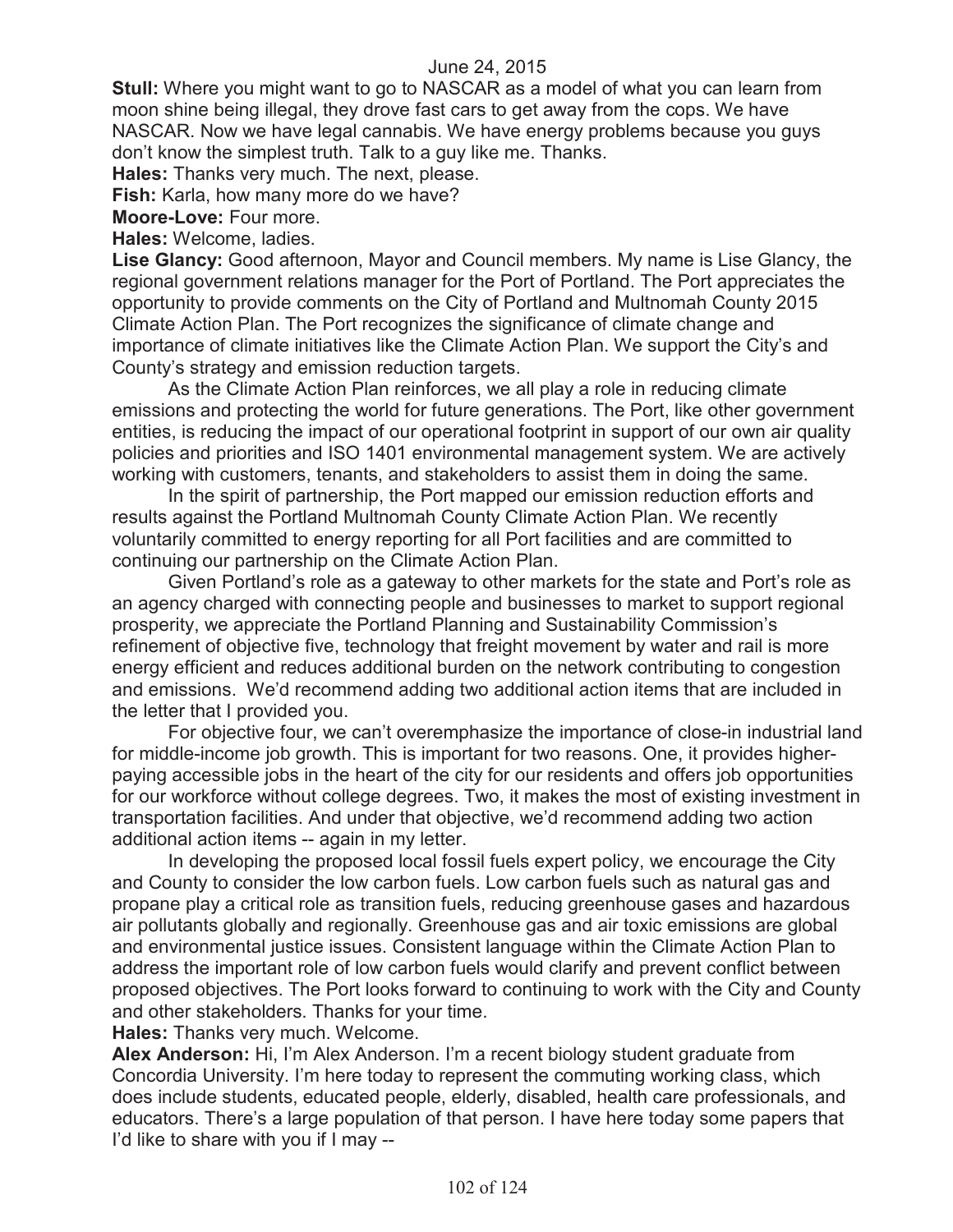**Hales:** Please. Just give them to Karla and she'll hand them to us. Thank you. **Anderson:** The very first page you will get -- if everyone can see -- it is a very pretty picture from Pembina's own website and I'm very thankful that that is taken off of the agenda. A big kudos to all of you for your hard work on that.

Without a key, this is not science. If I could ask you guys with me to rip this page off, please. It's obsolete. It's a distraction. And in doing so, you just created your first public action to divest from fossil fuels. Thank you. [laughter]

The second page is a carbon dioxide emissions coefficient by fuels example provided by U.S. Energy Information Administration. These are estimates, but if you look down the page, there are several different types of fuels. None of them are clean. All of them have carbon emissions. And we are at a point where what I hear on the table is we're wanting to reduce by 80% what we had in the '90s. In the '90s, we already exceeded the upper ceiling, which is why we are having the problems today. We need to eliminate carbon emissions completely.

Is that possible? Yes, it is. It takes working together. It takes getting this implemented quickly, and that's the important part. [beeping]

As of June 21st, our carbon dioxide levels in the atmosphere, as taken by the observatory located on the next page over -- it's this cute little diagram here -- was at 402.81 parts per million. That's 128 parts per million above what we had pre-industrial. **Hales:** Let me get you to stop there because we do have the rest of your handout. That is a pretty dramatic statistic. Thank you. We're have to wrap up here because we are going to lose Commissioner Fritz.

**A. Anderson:** Oh, OK. Well, the rest you can probably see on your own. But just a very brief explanation of why we see carbon going up and down and up and down -- it is still on an incline, which gives us about 53 years at this rate. The reason for the decline is because when plants breathe when they start having foliage, they breathe in all of that, but we don't have enough to recover. We are at our maximum.

**Hales:** Never knew that. Thank you.

**A. Anderson:** Thank you.

**Hales:** Thank you very much. I think you two might have the last word. Welcome. **Gordon Fulks:** Thank you. My name is Dr. Gordon Fulks. I'm an astrophysicist here representing 31,000 American scientists, 9000 others with PhDs. We all signed this statement. Quote, "there is no convincing scientific evidence that human release of carbon dioxide, methane, or other greenhouse gases is causing or will in the foreseeable future cause catastrophic heating of the earth's atmosphere and disruption of the earth's climate. Moreover, there is substantial scientific evidence that increases in atmospheric carbon dioxide produce many beneficial effects upon the natural plant and animal environments of the earth." End quote.

Not only is this the largest petition ever circulated among scientists, it was also promoted and signed by some of the great scientists of our time. It was signed by the greatest physicist alive today, Professor Freeman Dyson from the Institute for Advanced Study at Princeton University; and the greatest meteorologist alive today, Professor Richard Lindzen of the Massachusetts Institute of Technology. Yet, you failed to consult any of us and even refused to let any of us have our say, shutting down one meeting to avoid hearing any criticism. That's terribly, terribly wrong.

When it comes to Portland's Climate Action Plan, there are no climate performance criteria whatever. That means zero accountability. You promise no climate improvements for dollars expended. Will we get a cooler climate? Will we have fewer hot spells like promised for this weekend? Will we never have another Columbus Day storm? Will you even be able to change the low rate of rise of atmospheric carbon dioxide? Of course not.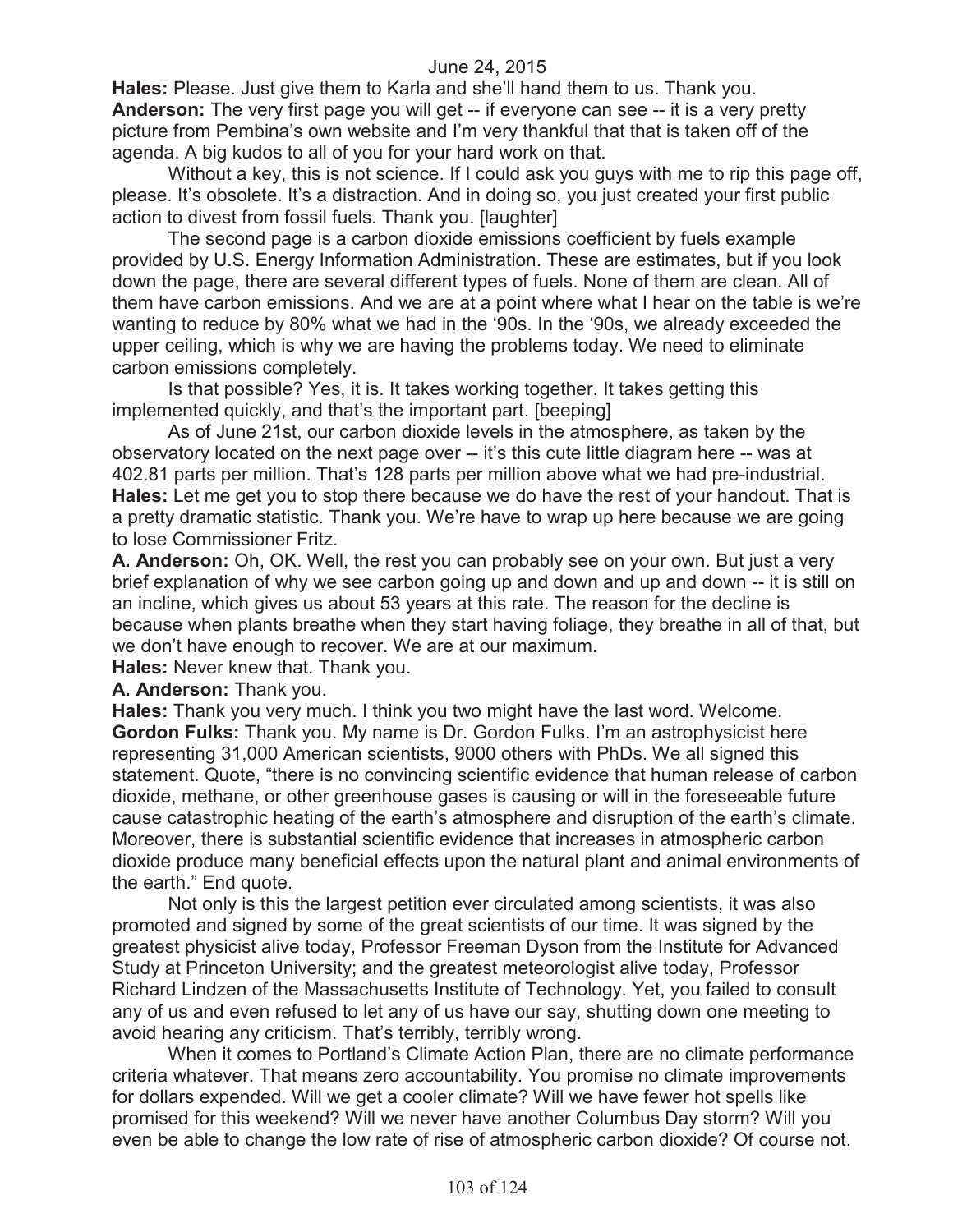This is fraud. The people promoting climate control have said, "who cares if this turns out to be wrong? We're doing so many good things anyway." That's what it is all about and that makes you involved in deliberate fraud. It's time to stop scamming the science and show some respect for all scientists, for taxpayers, and for the truth. Let critics be heard. Thank you.

**Hales:** Thank you. Welcome.

**Jill Denny:** Hi, there, my name is Jill Denny, and I'm the youngest member of the family that owns Portland Nursery. On behalf of my entire family, we would like to say thank you for prioritizing the environmental health of our community. I am here to show our continuing support for reducing Portland's carbon footprint.

In 2014 alone, we provided inner Portland with 11,972 trees, 14,822 native plants, 63,681 shrubs, 173,333 seed packets, and 311,877 vegetable and herb starts. We offer 220 free garden classes a year and donate to over 400 local schools, nonprofits, and foodbased programs mainly so that children can be educated on where the food comes from and other matters such as that to increase horticultural sustainability and education.

In our letter, we have outlined more ways that we assist Portland's response to climate change. So, please consider Portland Nursery a resource. Please consider that we are here to benefit the community and environment before making decisions about the Comprehensive Plan.

And on a personal note, I recently graduated from Oregon State University with a major in human development and family sciences as well as minors in horticulture and psychology, I am on track to become a pediatric horticultural therapist and would like to work with the youth in the community, and we would really like that opportunity. Thank you for your time.

**Fish:** Thanks for coming in. Your family has alerted us to a fact that there are some things on the comp plan which actually might put you out of business. So, it's nice to put a name and face together. That is not something that I think we want to see, so we look forward to working with you on that.

**Denny:** Thank you very much.

**Hales:** Thank you both. Anyone else? Does Council have any questions for staff before we act on the resolutions? They're all three before us as amended. So, if not, then I think we're ready for a roll call vote on the first.

**Fish:** Mayor, why don't we do it out of sequence and let Commissioner Fritz go first? **Hales:** OK.

### **Fritz:** Thank you very much.

# **Item 687 Roll.**

**Fritz:** Thank you very much to staff and for everybody who's participated in this hearing today. I am proud that Portland is one of the cities invited to the Vatican to talk with the Pope, and I'm very proud to have been part of the previous version of the Climate Action Plan and look forward to implementing it. Thank you all for staying this long, and especially to all of the staff for all of your good work. Aye.

**Fish:** The 2009, City/Climate Action Plan was one of the proudest accomplishments of a Council that I served on, and this builds on that work and enhances it. I'm particularly pleased that we are putting equity more deeply into our plan and more intentionally.

At the City's utilities, which I have the honor of leading, we've learned that what's good for the environment is also good for our ratepayers. So, a lot of the kinds of practices that we've been asked to follow turn out to not only promote a healthier community and environment, but they also end up saving ratepayer dollars. We look forward to doing our part.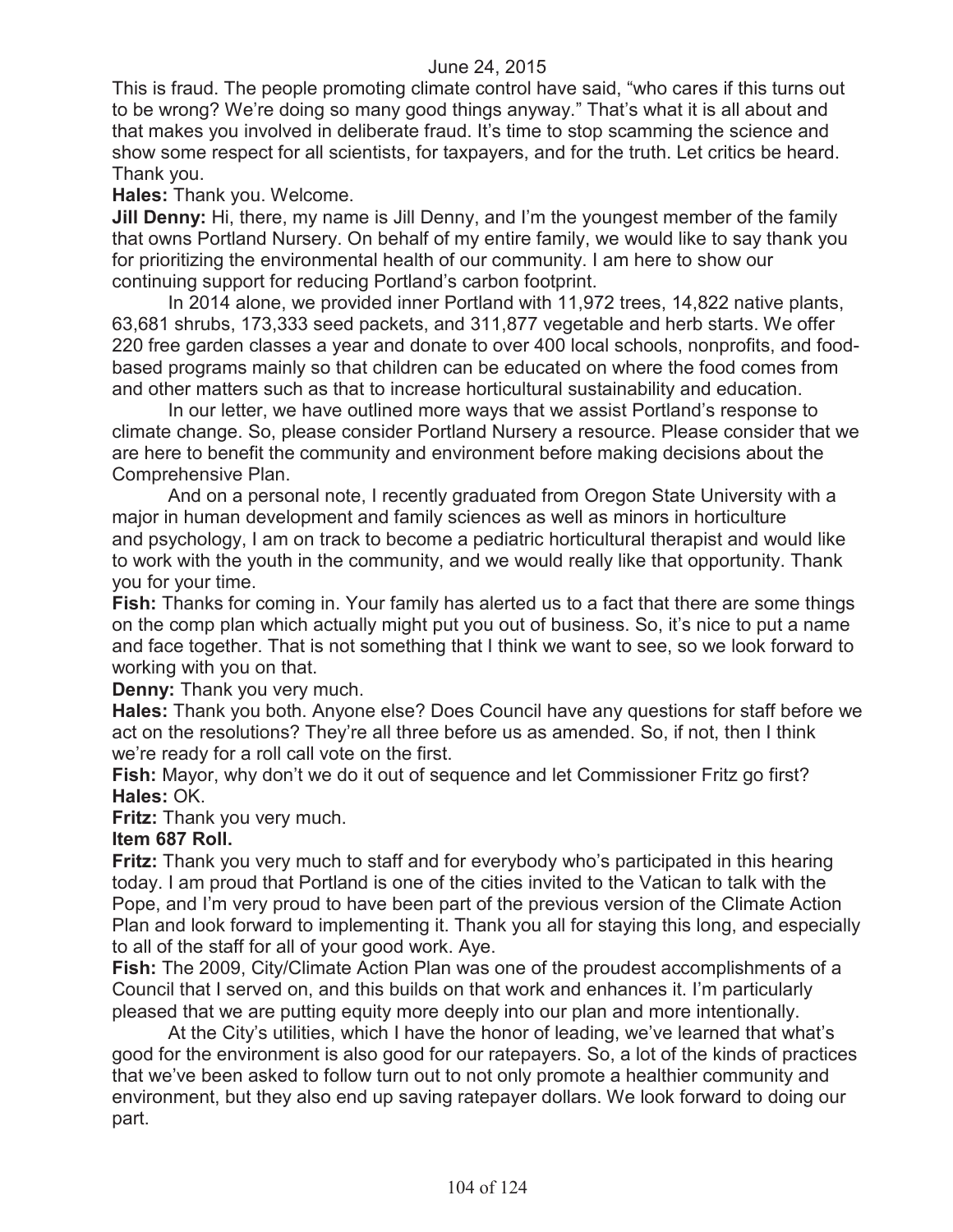I have to say, I've been on the Council for seven years and a lot of people who have come before us I happen to know are either agnostic, atheist, or ambivalent about religion. I have never heard a Pope more celebrated in a public forum. I do very much appreciate much of what he wrote, and I particularly appreciate this concept of a common home. I think that's a beautiful organizing principle for thinking about how we as a global community address lots of challenges.

Today, I'm very pleased to support the work. Thanks to the staff, thanks to Susan and her team and everyone who took time to testify today. I'm pleased to vote aye. **Saltzman:** Well, this is a very ambitious plan, but then I guess that they always have been. I think the ambitions of our citizens and residents have grown and are up for the challenges represented by this action plan. I want to thank the Mayor's Office and also the Bureau of Planning and Sustainability and Jackie Dingfelder and the task force that helped put this together. I think we have -- we certainly have our work cut out for us and some major decisions that will follow from adopting this plan today, but I think that the times are ripe. And even Commissioner Fish embraced the Pope yesterday in his op-ed piece in the Portland Tribune, so I'm jumping on that pope bandwagon, too. [laughter] In fact, Mayor Hales, I want the exclusive marketing rights to the selfie when you come back. [laughter] Aye.

**Novick:** Commissioner Saltzman, isn't it the Pope mobile rather than the bandwagon? [laughter] Michael mentioned in his presentation that this polling that shows that 88% of Portlanders recognize that we need to change our way of life to address climate disruption. And I think we should recognize that we have already adopted policies that are in a way asking people to accept changes in the way of life which some people sometimes find annoying in the interest of reducing carbon emissions. There's a lot of people who already have let us know that they have had a way of life that didn't include having to deal with lots of bicycles, and some of them find bicycles rather annoying. And I think that we should acknowledge that sometimes you do get stuck behind a bicycle and you have to look out for them, and some of them can even be rude -- although not the vast majority. But we are asking people to put up with more bicycles on the road because bicycles don't use gasoline. Part of what we -- people should know that something that they can do to reduce carbon emissions in the city is simply to tolerate bicyclists.

Similarly, there's a lot of people who are annoyed by new apartment buildings going up in their neighborhood and it increases traffic, it might block their view, the construction is annoying. But as Michael said, having more people living close together particularly in cities particularly along transit lines is key to reducing carbon emissions. Because if a bunch of people live together, there will be a grocery store that pops up within walking distance. And there might be a Salt and Straw that pops up there, too. A lot of people think that's a great thing, but there's some people who say, "I didn't mind driving to the grocery store and I have no interest in bubble gum flavored ice cream with kale sprinkles, so I don't really think these are great amenities." And to those people, I think we say, "listen, we realize that to you the new apartment buildings are just an annoyance, but we're asking you to put up with that annoyance as part of your contribution to reducing carbon emissions."

I think that at some point, we're going to get to where everybody recognizes that fighting global climate disruption is the struggle of our time, as Chair Kafoury said. And as some speakers have said here today, we need to take it as seriously as Americans took the Second World War. I hope that we get to the point where people every once in a while walk up to a bicyclist getting off their bike and say, "thank you for your service" and where people at dinner parties say, "you know, there's a new apartment building going up in my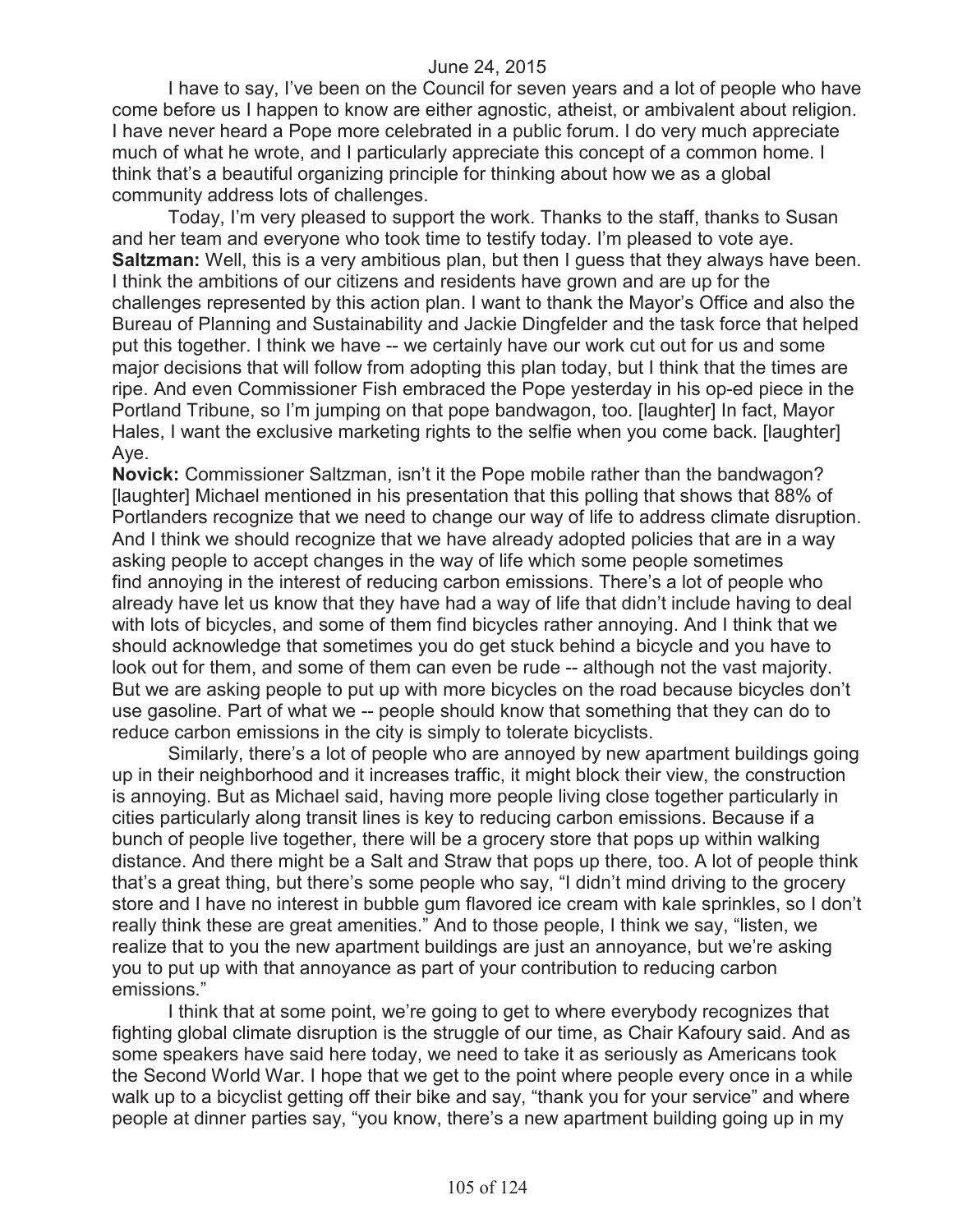block and the construction is annoying and it might block my view, but you know, anything for the cause."

I realize that may sound crazy, but if we're going to avoid catastrophic climate change -- or rather, climate disruption, a more precise term -- then a lot of things now seem crazy are going to have to come true. Aye.

**Hales:** I want to thank you all and thank the bureau and my staff -- Jackie, in particular - and others who worked so hard on this. Just a couple of vignettes to close out my thoughts on this.

President Barack Obama is speaking to the U.S. Conference of Mayors on Friday on this subject and others, and he had a great line, which is, "on an issue where you are asked to choose between ideology and reality, pick reality." And that's of course what we're doing here. And the other reassurance, or the other vignette I want to offer is one of reassurance. We hear the fear and concern about this issue -- and maybe a tinge of wonder, can we in little old Portland actually make a difference in all of this? And I'm here to tell you from my life experience that we can and that we already have, actually. Because I spent the last step years helping other cities start building transportation systems that were modeled after ours. And little old Portland maybe wasn't on the map at the beginning of that period, but by the end, it was. And now, my wife runs a program at Portland State that deals with incoming delegations that come here to study our sustainability, and they've had someone come here from every continent except Antarctica. And if the penguins who are watching the Ross Ice Shelf crumble could figure out how to get here, they'd probably come, too. So, the world has noticed Portland, which is why we got this amazing invitation. I think that the fact that Portland is being a leader is not just of course important in Portland, and we have real evidence around the world and the country that what we do matters to people other than just us. So, I appreciate the longstanding leadership of people like Susan and the folks that we've heard from today. I do believe this will make a difference -- and a big one, and it will matter. Thank you all very much. Aye. Let's vote on the other two resolutions.

# **Item 688 Roll.**

**Fish:** Aye. **Saltzman:** Aye. **Novick:** Aye. **Hales:** Aye.

# **Item 689 Roll.**

# **Fish:** Aye.

**Saltzman:** I think it's very intriguing, the concept of green bonds. I'm not sure I totally get it, but it sounds like something we could hopefully make a reality. Aye.

**Hales:** There's quite a bit that Jonas Biery talks about that it takes me a while to get, but I think he's onto something here. Aye. And we are recessed until tomorrow at 2:00 p.m. Thank you.

At 5:08 p.m., Council recessed.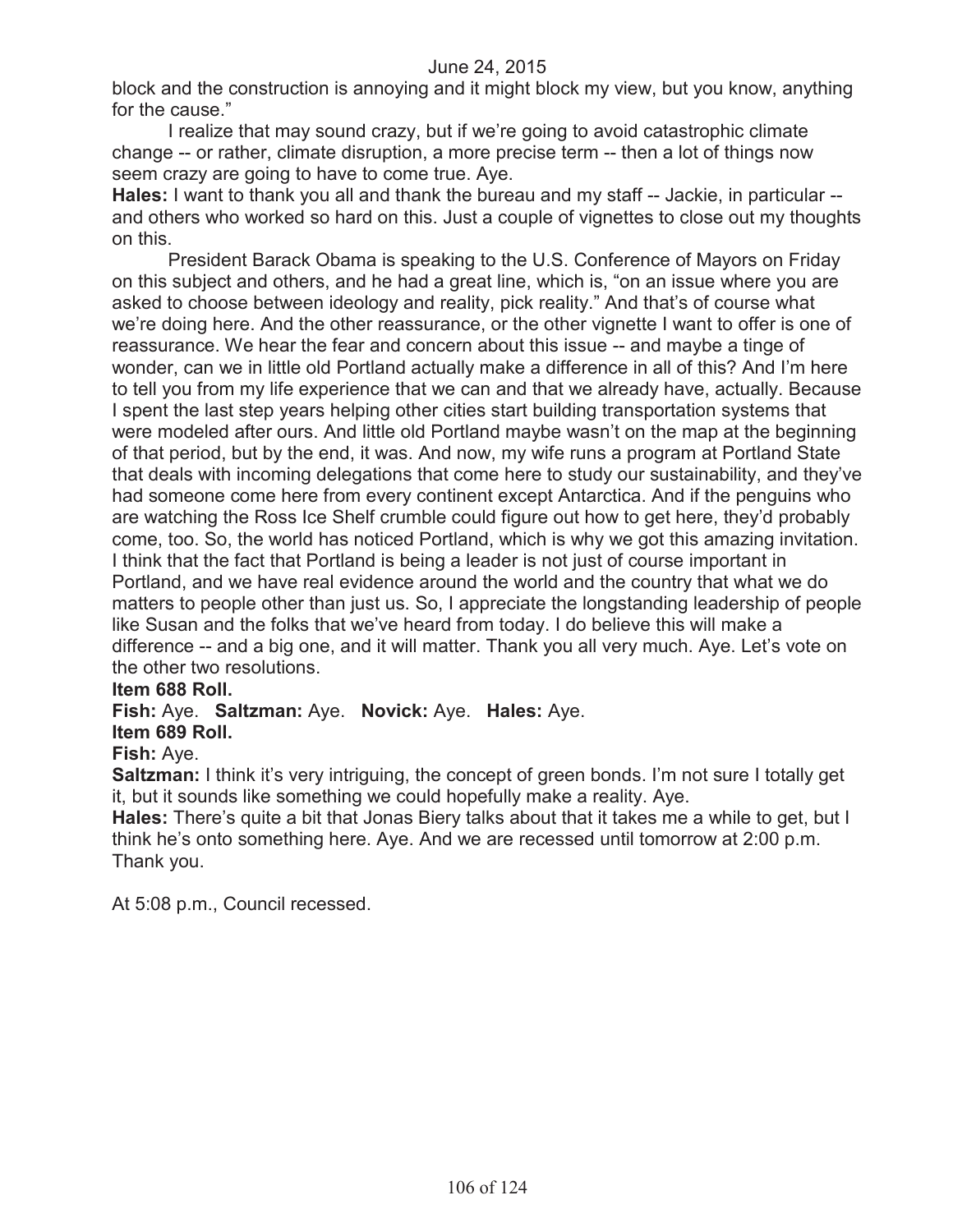## June 25, 2015 **Closed Caption File of Portland City Council Meeting**

This file was produced through the closed captioning process for the televised City Council broadcast and should not be considered a verbatim transcript. Key: **\*\*\*\*\*** means unidentified speaker.

# **JUNE 25, 2015 2:00 PM**

**Hales:** Welcome to the June 25th meeting of the Portland City Council. Would you please call the roll?

**Fish:** Here. **Saltzman:** Here. **Novick:** Here. **Fritz:** Here. **Hales:** Here.

**Hales:** Welcome, everybody. Let me go through some logistics here. First of all, we've got these time certain items 701 and 702 up first, and we'll do those first, but a few of you may be here because we had quite a few items on yesterday's regular agenda that we moved to this afternoon. We'll take those up immediately following the two time-certain items. So, there's item 679 left over yesterday, which is the Central City Concern grant, and then everything on the regular agenda from yesterday afternoon -- that is, items 690 to 700, all of which again we will take up when we're finished with these two land use cases. So, bear with us and we'll get caught up to our own agenda. Welcome, and we're going to return to these two cases. In one case to consider findings on 701. Let's take up that item first, please.

# **Item 701.**

**Hales:** Commissioner Fritz, you have some comments here or a motion?

**Fritz:** I move adoption of the findings.

**Fish:** Second.

**Hales:** OK. Any further discussion on the adoption of the findings? Roll call on the findings. **Item 701 Roll.**

# **Fish:** Aye. **Saltzman:** Aye. **Novick:** Aye.

**Fritz:** Thank you very much to staff for all of your work both in the Water Bureau and in the Bureau Development Services for your diligence in going through this, also the neighborhood associations who worked really well -- the westside folks -- in coming to agreement on this. Kind of surprising that we are there, and I think this is a good plan for replacing the historic structures with something which will become historic and will be valued for generations to come. Aye.

**Hales:** Aye. OK. Now, we'll move to 702.

**Item 702.**

**Hales:** So, I think we need to do a little procedural work here. Correct, City Attorney? **Linly Rees, Deputy City Attorney:** So, last time we left it, we had rebuttal and discussion by Council and I think the parties are ready to present.

**Hales:** OK. Make sure I've got this correct -- both appellants get a chance for a rebuttal at this point?

**Rees:** Yes, but I believe they're doing that jointly right now.

**Hales:** OK. We'll give each of the appellants an opportunity to present rebuttal or in whatever format you would like. Mr. Shaff, would you like to start?

**David Shaff, Director, Water Bureau:** OK. I am David Shaff, I am the Director of the Water Bureau. With me is Teresa Elliot, she is the principal engineer in charge of our LT2 compliance program. And with me also are John Laursen and Stephanie Stewart from the Mt. Tabor Neighborhood Association. I'll start off with just a little introduction.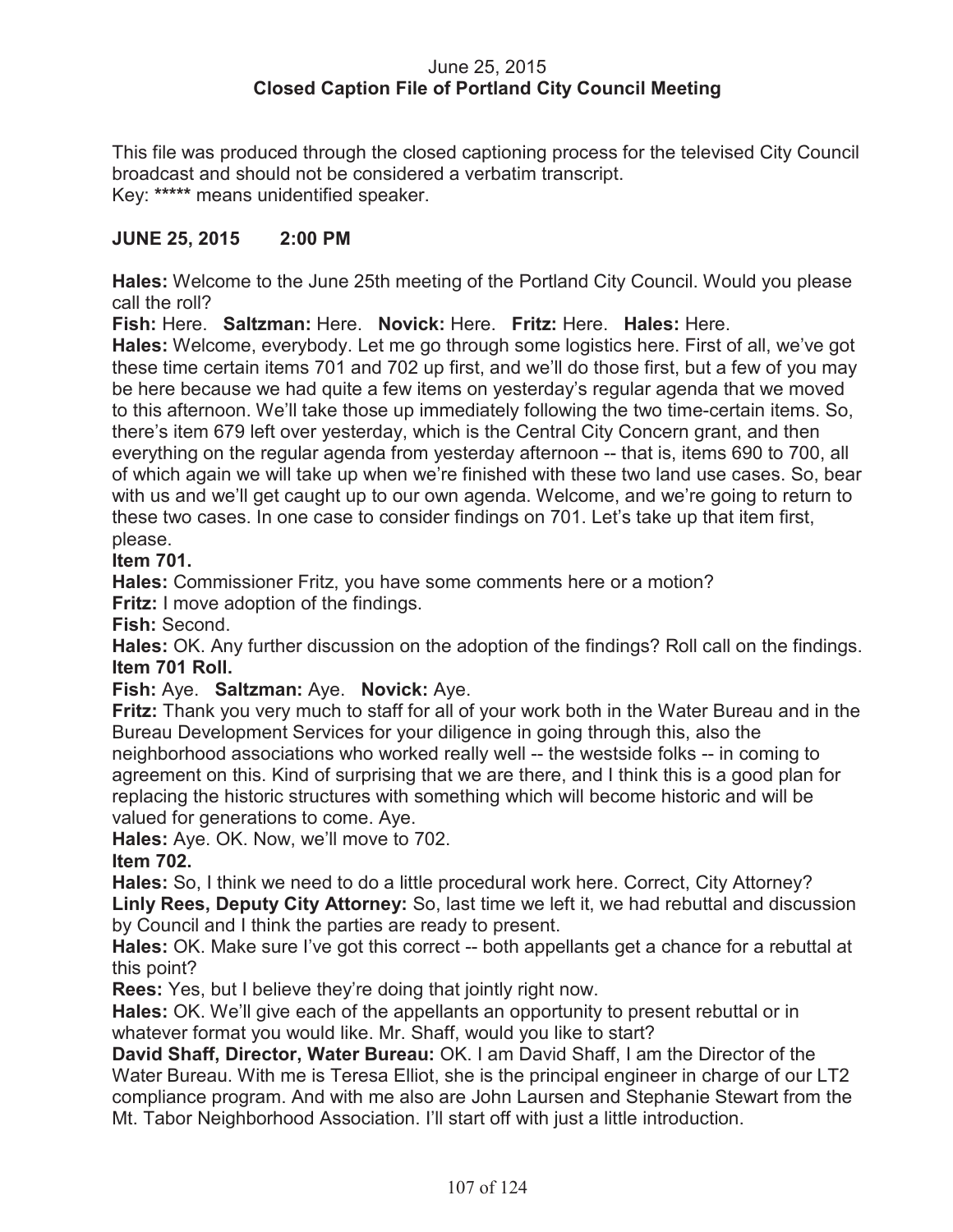## June 25, 2015

We're here today for the scheduled rebuttal in this land use appeal and we're prepared to move forward with our rebuttals. However, at the May 28th Council hearing, we were instructed to talk to the Mt. Tabor Neighborhood Association to determine if a mutual resolution of the appeals could be achieved. We're prepared to outline where we stand in those conversations with the MTNA if that is the desire of the Council.

**Hales:** What's the Council's interest?

**Fritz:** I'm very desirous of hearing that, yes.

**Hales:** Proceed.

**Shaff:** Alright. Since the Council's May 28th hearing on this pending land use action, the Water Bureau and the MTNA have met six times for about 12 hours in order to come to a resolution of their pending appeals. Although we are quite close to an agreement, we still have some final details to work out.

In general terms, we believe this issue may be resolved and a land use decision made as follows. We would like the Council today to agree to delay its tentative decision on the appeals to July 15th. The parties will work in the interim to finalize their agreement.

At the July 15th Council hearing, Council will be asked separate and apart from its land use action to consider and approve a binding resolution that allocates City resources to maintain, repair, and preserve the reservoirs at Mt. Tabor in a manner that's acceptable to the MTNA and to operate them in such a way that they are kept full as much as possible. The Council would then be asked to make a tentative decision to adopt the Landmarks Commission's decision with a modified condition B and no condition E.

Council would then return to make a final decision either August 5th or the 19th depending on your schedules and who's going to be here, and then the final one would be the MTNA would not appeal the Council's final decision to LUBA. That's the overview of where we are.

**Saltzman:** Can you refresh our memories of what condition B and condition E are? **Shaff:** Condition B is the issue about keeping the reservoirs full and the 60-day time period, and condition E is the adoption -- I'm going to paraphrase it -- the adoption of the historic structures report. I can actually --

**Hales:** The implementation of it, right.

**Shaff:** So, the binding resolution and the commitments are in lieu of condition E. **Fritz:** And when would the Council get to see the proposed binding resolution?

**Shaff:** We hope we will -- I'm leaving on vacation next week, but we are going to meet either tomorrow or Saturday or Sunday morning and try and work out the final details and then while I'm away, the MTNA will be having their discussions. We'll anticipate filing the resolution the week of July 6th for Council consideration on the 15th.

**Fritz:** So it would be published as part of the agenda for Council so the general public would have the opportunity to comment on it?

**Shaff:** That's the intent.

**Fish:** Just procedurally -- because this is a new procedure for me -- if in the event you were not able to close the gap on whatever differences there are still between you, and because this is a land use proceeding, we're not involved in these negotiations, we would have a date of July 15th for the Council to make a decision in the absence of an agreement? Is that right?

**Hales:** We would continue the land use case to that same date.

**Shaff:** That's our understanding. We understand from Linly Rees that we can schedule two items for a time certain the morning of the 15th, one would be the resolution and one would be the land use decision. I do expect -- and I'm going to let these guys talk as well -- I do expect we are going to reach an agreement.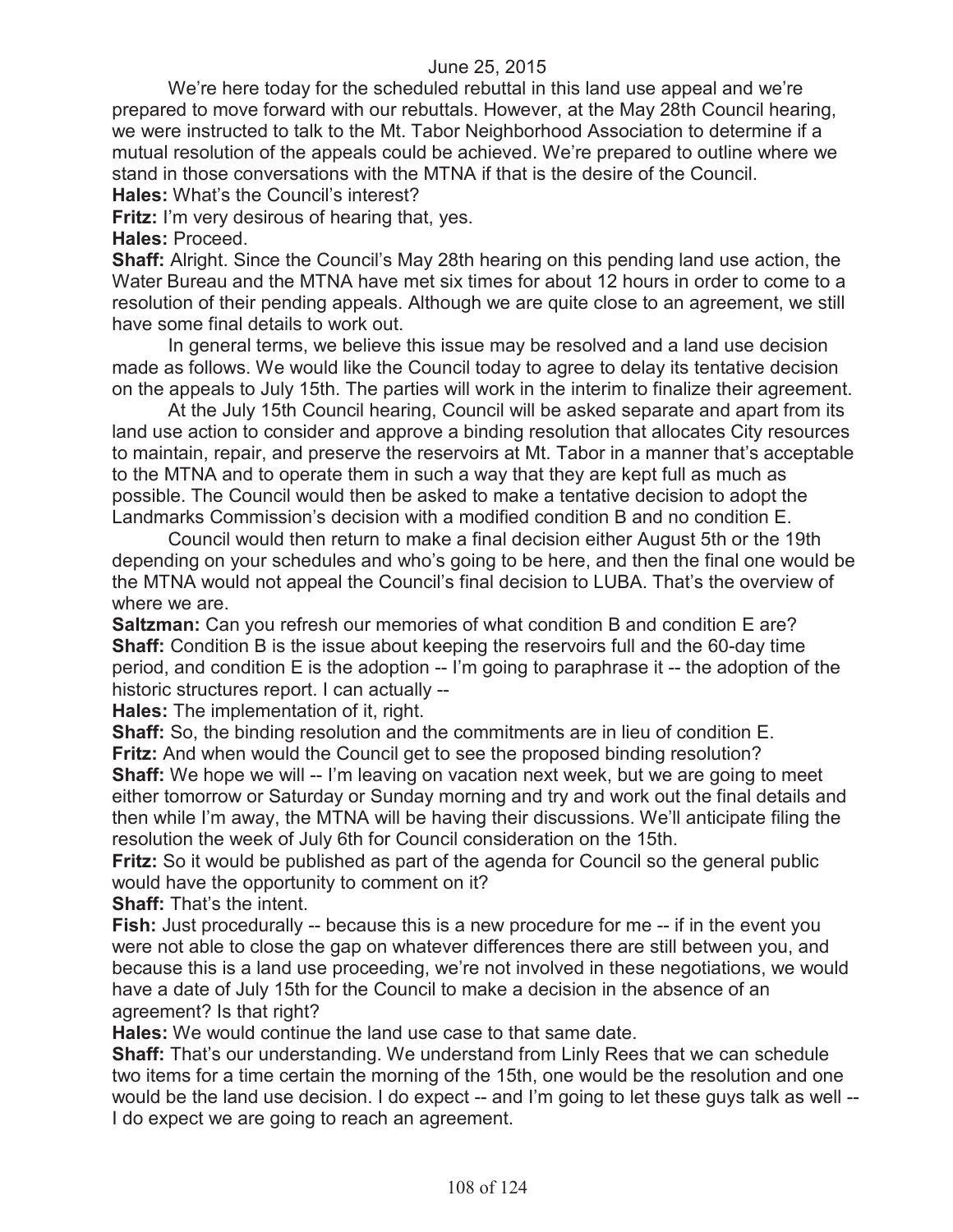**John Laursen:** John Laursen, Mt. Tabor Neighborhood Association. Commissioner Fish, we've never been here before either, so this is new territory for all of us I believe. One question that occurs to me is if we are both talking to Commissioners at the same time, is it then still ex parte? That is, could we actually -- you said well, we can't talk to you about what this is, we won't know what it is until it's published, but we would be more than happy to be talking with you. We have felt like we could not be talking with you, but if both parties were talking with you simultaneously, it doesn't seem to me that that's talking -- as a lay citizen understands the concept of ex parte -- that that would not be that. It's a question that you may want to consider.

**Fish:** First of all, John, I just want to say -- because we're not privy to the specific details -but when we were last together, it was the Council's desire that the parties meet and try to find a mutually acceptable agreement. I think it's highly laudable that you're here today saying that you may have the outline of an agreement and I compliment you -- both sides - - for pursuing that. I think we need guidance from Linly, though, as to what role the Council could play in bringing this home because we are bound by land use rules.

**Rees:** So this is a really tricky one and generally, we try not to give you legal advice in a public setting. I think in this particular instance, the answer is yes, it's still an ex parte contact because you have a pending land use proceeding and the question of a settlement within that land use is clearly relevant to it.

What you do when you have an ex parte contact, though, is you disclose it. So while the system discourages ex parte contacts, it also provides a remedy for ex parte contacts. So if on the record today there were a desire to be communication from the neighborhood association, the thing we would need to do to remedy that is to make sure that at the following hearing that everybody on the commission described what the communication was, what the substance of it was and when it happened and who it was with. Sometimes, it's easier to just avoid those contacts altogether, but I'm going to have to leave that to your discretion.

**Fritz:** I know Commissioner Fish and I share the desire for transparency. In fact, I am astonished that the discussions have been -- that you're so close to an agreement, I did not know that. I know that Commissioner Fish did not know that, either. So our staff have been doing a really good job of making sure that we are sealed off from ex parte contacts.

I would be concerned about so-called backroom or back office discussions that the public is not privy to, that the land use process is as open and transparent as it possibly can be. So although I would love to know what the -- I would love to be part of those negotiations, I'm not sure that it's in the public interest for us to do so. Perhaps the best solution is to come to that hearing on the 15th with the understanding that there will then be a public hearing, that there will then be Council discussion, and then maybe amendments or proposed amendments to the binding resolution.

Just as I was reluctant or not willing to accept the directive from the Historic Landmarks Commission that the Council shall adopt something, the Council is elected to make decisions on behalf of the entire city and so I wouldn't -- I can't agree to be bound by a binding -- to rubber stamp a binding resolution without having had a public hearing and a discussion of it. And I think maybe that's the appropriate way to go about it.

**Hales:** So, let me suggest some things here. One, I agree with the caution and the cautious view in this case of the City Attorney about us having contact with parties to a land use case. However, there's a resolution that's being proposed here as well, and that's a different animal. And the Commissioner-in-Charge who will be filing the resolution -- I presume that will be you, Commissioner Fish, but I guess there are options there -- ought to be involved with the preparation of that resolution.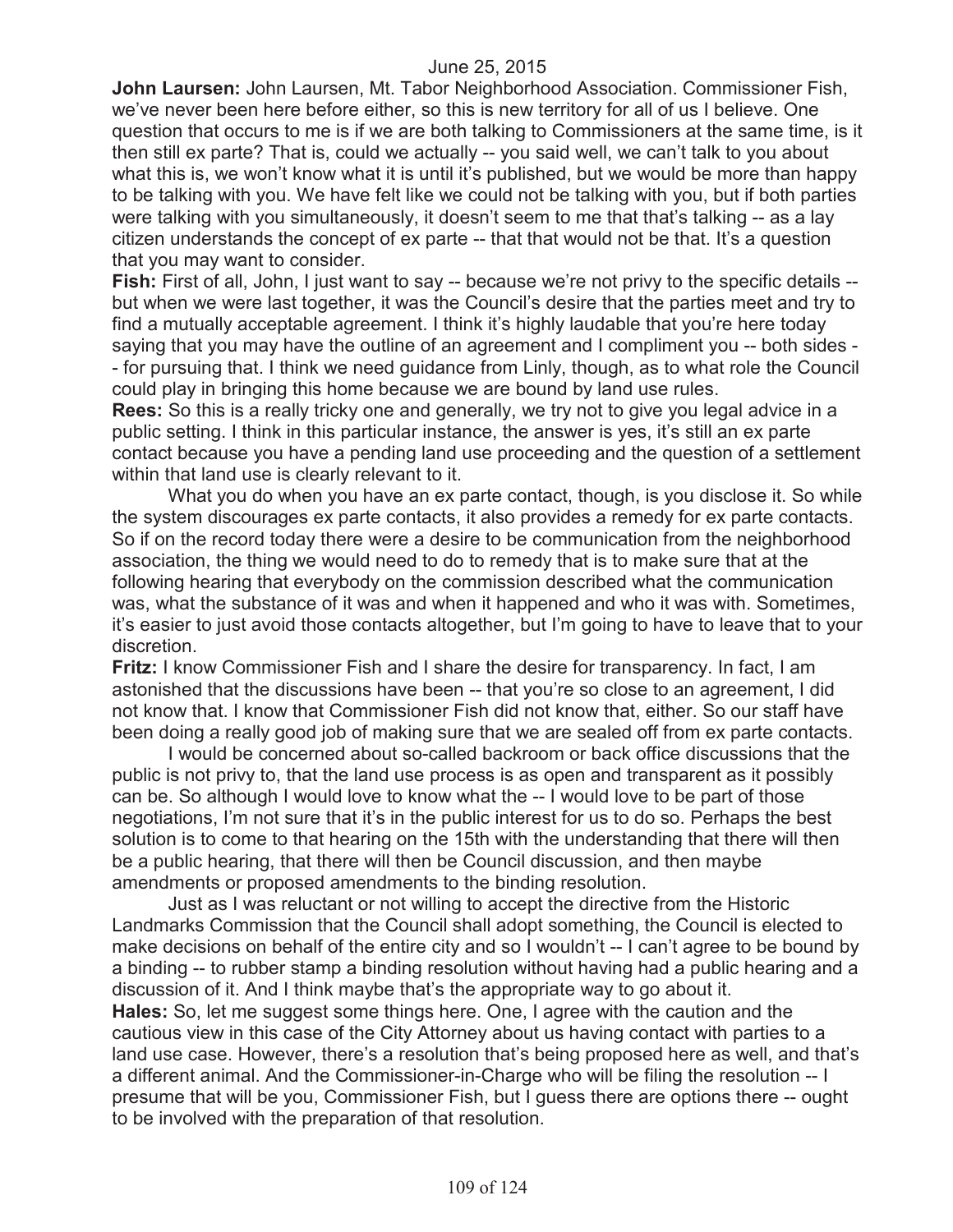As is obvious, I think here the Council's trying really hard to follow the rules about how we do land use cases, and I didn't know this discussion was underway either and I don't feel -- as I suspect most of us don't feel a need -- to be engaged in that discussion. But it's really important that that resolution get filed, assuming you get to a point where the neighborhood association and the bureau both agree on the language of the resolution - that it get filed early or timely so the community has a chance to see it and call up an opinion about it. And for the public here, you need to understand that we'll take testimony on a resolution on the Council calendar. The land use case is essentially done here but for rebuttals. But if there's a resolution in front of the Portland City Council, people get to come here and have their say about that -- and you will.

So, I guess I would try to divide those two questions quite a bit, that I would expect Commissioner Fish would hear back from these two parties about the language of a resolution, that he would work with them to prepare it and file it for the Council to consider and then the public gets to weigh in.

**Fish:** Mayor, just to clarify -- I think under our rules, the resolution would have to be filed no later than July 9th. Is that right, Karla?

**Moore-Love:** Correct, yes.

**Hales:** And again, since this is new territory I think for all of us -- Mayor, I think you're correct. I would have to file it because it requires a Council person to affirmatively file the resolution. And I think, though, that my role is largely ministerial -- is to review it as to form, not to negotiate new or different terms, just make sure it fits within our form and then transmit that to Council.

**Hales:** Correct.

**Fritz:** I, however -- since it wouldn't be part of a land use case -- would love to be involved in the making of it. And this is a logistical thing, since it might be difficult -- I don't know how quickly you can get there. The Mayor and I are both out at the beginning of August. So, August 19th is the more realistic date for a final decision.

Laursen: The plan is that if we're going to reach a resolution, then you would be filing it. We would be talking -- I think it would be better for us to be talking to both the Parks Commissioner and the Water Bureau Commissioner if we're going to do that. So, you're saying that talking about a resolution is not ex parte. Talking about the land use case that that resolution has to do with would be ex parte.

**Hales:** Yeah, and that's a little bit of a fine point, obviously.

**Fritz:** Well, it's depending on whether the resolution is in lieu of a condition of approval. **Hales:** Right.

**Fish:** I think we can navigate these waters.

**Hales:** I think you can, too.

**Fish:** I think you hear a commitment that Commissioner Fritz and I will jointly review and file the resolution and what we're simply saying is the dynamics of the negotiation we can't be privy to because that's outside, but whatever is in the resolution we can work with you to file.

**Hales:** Yeah, so let me think out loud for a second, this might help -- at least, it might help me because we are trying to walk through this, but there is a land use case in front of the City Council, two different appellants and a set of conditions that were proposed by the Landmarks Commission. The Council is free today or any other time to approve the Landmarks Commission's decision, reject it, or modify it. That will still be true when it comes back to us, whenever that is.

In the meantime, if you as a couple of parties want to get together and craft a resolution on the same subject, that's OK. And you do that in the light of day and it happens in this council chamber in terms of people responding to it, and that directs us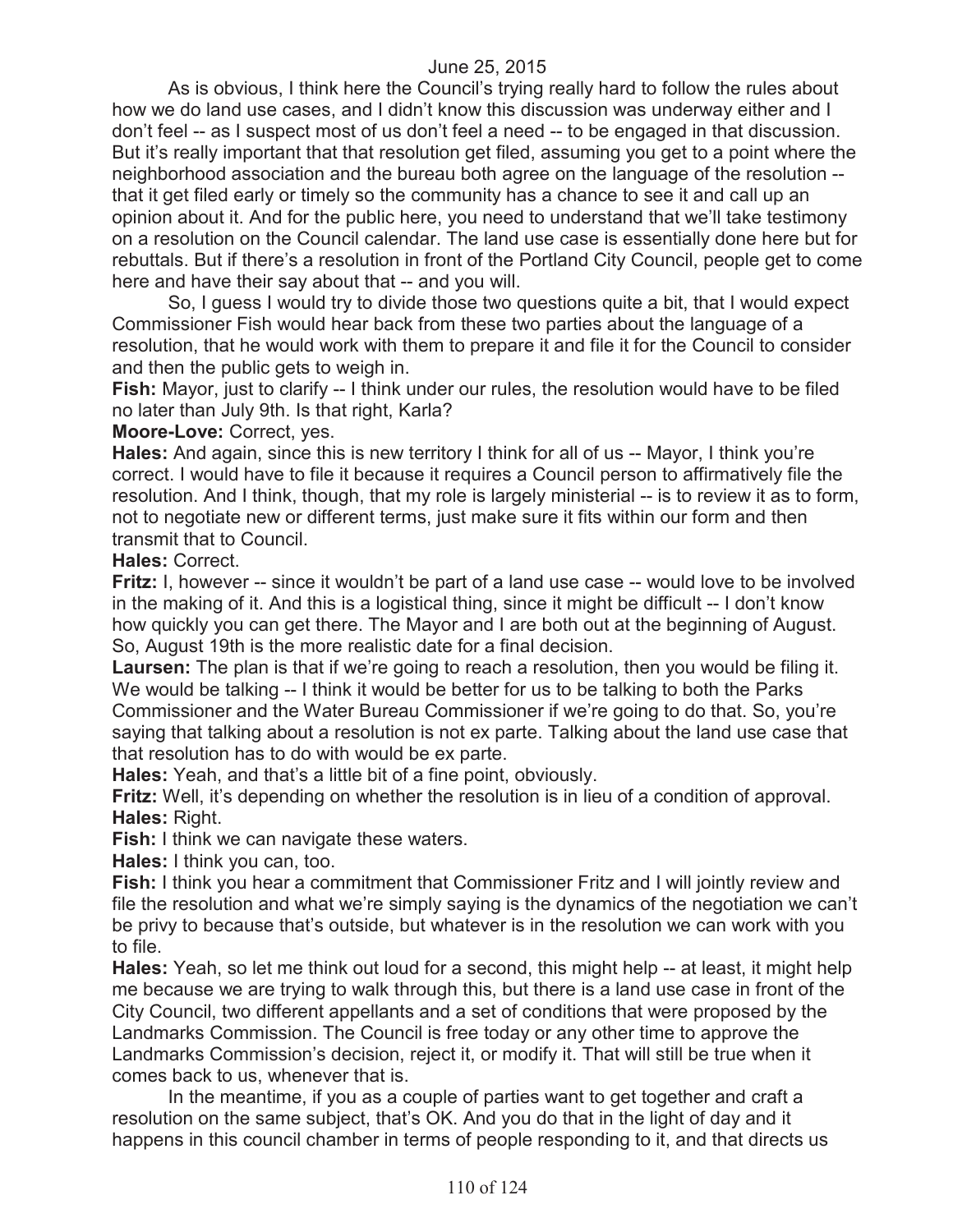when we go back to the land use case -- that's the point of inflection, that when we're in the quasi-judicial role of deciding a land use case, we start and stop that procedure kind of formally as we've done in this case, but a resolution that instructs or informs what we do is a completely separate proposition as long as we maintain that separation. Hope that helps -- helped me, anyway.

**Stephanie Stewart:** My name is Stephanie Steward and I'm the land use chair for the Mt. Tabor Neighborhood Association and I'd like to weigh in if I could here with a question for you. It's a procedural question. So, we have made substantive and meaningful agreements between the two parties. I myself personally am concerned as to what the right legal mechanism is to record these agreements. I am personally more comfortable with a land use decision process. I know how it works and I have seen just enough policy-making to know that that is a process fraught with blind corners. So, I'd love if possible right now to get your feedback as to whether or not you think that the suggestion from the applicant to move our agreements into a resolution and out of the land use decision is an appropriate legal mechanism.

**Hales:** I think -- I'll jump into that just to respond. I think if the resolution -- we do things by resolution all the time. We adopted a climate action plan yesterday by resolution. Resolutions aren't just ceremonial documents compared to ordinances, they do direct bureaus to do things and they are binding in the force of law in the sense that they are the Council's direction to City agencies to do things or stop doing things. So, if we adopt a resolution -- just speaking hypothetically -- that says the Water Bureau has to do this, this, this and this, that's real and that's binding and therefore they are required to carry out that action as directed by the City Council in a resolution. That's my version of what our Charter says.

**Fritz:** And if I may respond to Ms. Stewart and the neighborhood association -- the challenge with the land use case is that any condition of approval needs to be necessary to meet the approval criteria. It also has to have a reasonable -- anything that we direct to be done has to have a reasonable nexus to the application and the content of it. It also has to have a rough proportionality in terms of the costs. If you were to move forward on a resolution, then in my mind that would mean that we wouldn't have to be quite so worried about either the nexus or the proportionality because it would be a separate resolution. **Hales:** I hope that helps. I mean, I think it has the full weight of a public decision. Other points and concerns that you want to get on the table? Please.

**Laursen:** Well, I guess I just want to say, we're optimistic. We have worked -- you know, we heard a clear direction from almost all of you that you wanted us to talk and to try to work this out, and we took that very seriously and the Water Bureau took it seriously as well. So we've been -- as Director Shaff said, we've had six two-hour meetings in the interim and of course we've also spent a lot of time that was not in those meetings. So, we've been working very hard to try to reach an agreement. And we have reached agreement on some very big issues, and we've reached agreement on many of the details, but there are still some big issues to be resolved and there are still some details to be resolved. So, we're working hard to bring this to a conclusion that protects the park and the reservoirs and also is appropriate functionally from the Water Bureau's point of view.

I think it would be really good if we could test that solution with two of the Commissioners -- not to say make a backroom deal but to test the resolution and its reasonableness so that we have some better notion. Because for citizens, this is very much -- we're like in a fogbank. We're dealing with a City bureau's appeal of a City commission's decision to the ruler of both of them, and we're kind of on our own out here not knowing where the fences are or where the pits are that we're going to step into. So, it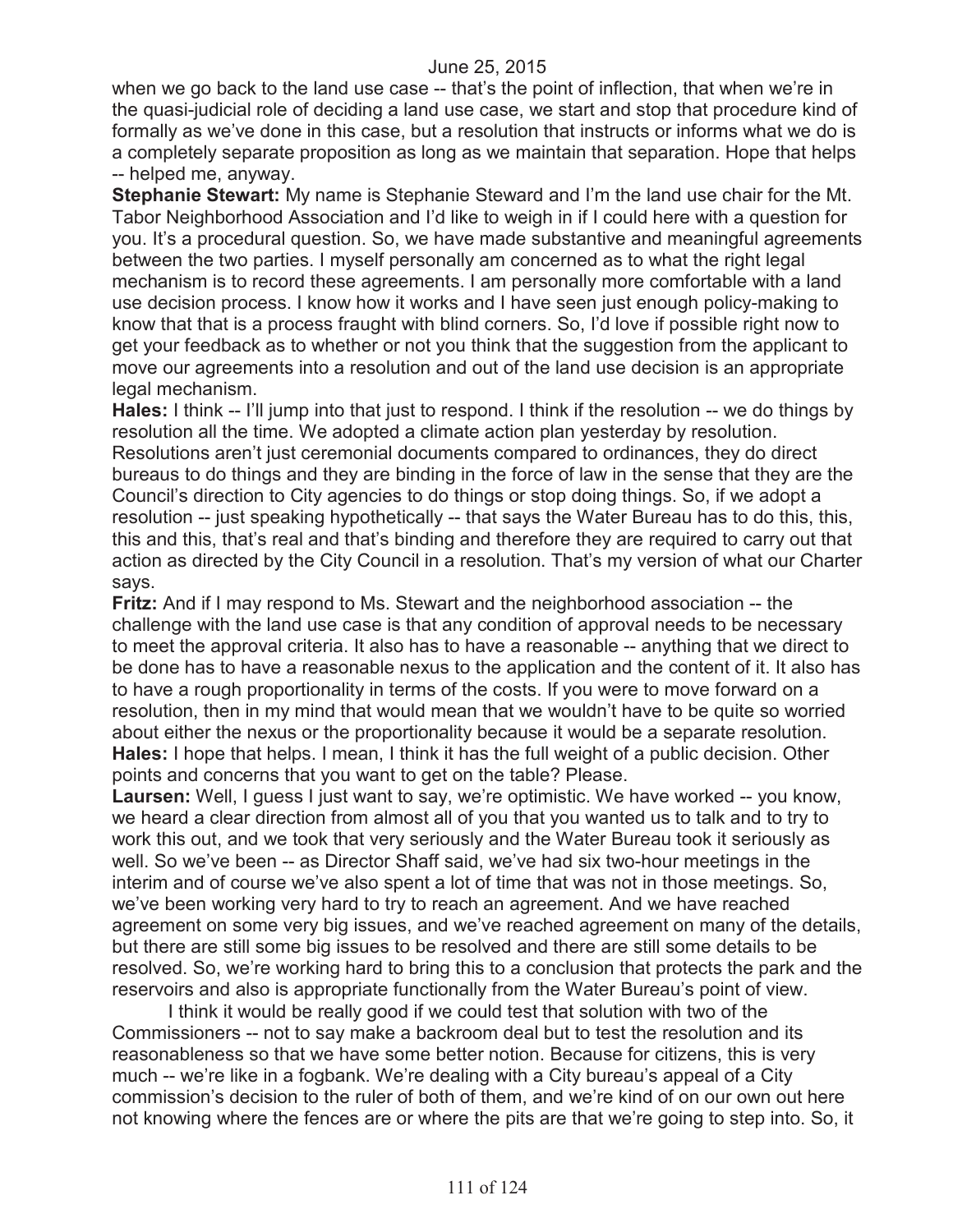would be really helpful to have some opportunity to test the resolution with the City Council members.

**Hales:** Well, it sounds like you've got two willing participants here from the two relevant bureaus that are interested in doing that. And again, I just want to say I appreciate the fact that this has been underway. That's what I expected as Mayor and I think it's what all of us expected would happen. It doesn't mean that you're able to get to yes on a responsible solution but that you're trying and we appreciate that. I guess I hope you feel the respect that we have for the work that you've been doing and that that will get honored here if you are able to reach a responsible agreement.

**Fish:** Karla, on the 15th, do we have time certain slots that are available?

**Moore-Love:** We've reserved the 9:30 for this item. That's when everybody's in is only in the morning.

**Fish:** Is that time still convenient for all the parties?

**Shaff:** We've discussed it and we're expecting or hoping that what we would do was one time certain but we would have two items, one is the resolution -- we want to go first with the resolution -- and then the tentative decision.

**Fish:** Mayor, under the circumstances, what I would propose we set over the matter to the 15th with the understanding that Commissioners Fish and Fritz will review a proposed resolution and file it for consideration -- and that file no later than the 9th -- and that on the 15th, we would further disclose the full extent of any conversation we've had with the parties at that hearing.

**Hales:** I think that captures the sense of what I've heard from this. If there's no objection, then we'll schedule both a public hearing on a resolution and continue the land use appeal until July 15th at 9:15 in the morning. Thank you. 9:30, sorry -- jumping the gun.

**Rees:** Mayor, just one quick clarification for the purposes of the Council Clerk. It would be helpful to know how long Council would like to set aside.

**Hales:** I will set aside an hour and a half or more because there's going to be public testimony.

**Fritz:** Right.

**Fish:** A 9:30 time certain just to translate that for everyone means that we start at 10:00. **Fritz:** Do we have something on Thursday?

**Hales:** I'm not here.

**Moore-Love:** Both you and the Mayor are gone.

**Fritz:** Oh, right. There's that.

**Hales:** There's that. We're going to try to avoid other business that morning. I'll practice that in what I file or don't file and maybe others can do likewise.

**Fish:** Execs can work that out.

**Fritz:** Do you think we could be ready by the 9th?

**Shaff:** I do.

**Laursen:** I do, too. I think if we're going to be ready, we're going to be ready by the 9th. You know, it's a little bit of a -- this is what I was talking about -- this is a little bit of a gray area. We don't want to promise you that this is done, but we feel confident enough to sit here in front of you today and say we're working very hard. So, if it's going to be done, it's going to be done by the 9th. I would put that little caveat on it, but I'm only hedging my bets because I don't want you to think, "well, this is completely resolved" because it's not. We're doing our best. Both parties are working hard to get to a resolution that you can live with. **Fritz:** Council appreciates it when we get to a 90% solution that then we get to tweak a little bit. I have to say that I am so proud of the City staff and of the neighborhood association for doing what we asked of you and really stepping up under very difficult circumstances. I knew you could do it, and I'm just really excited that we could get to a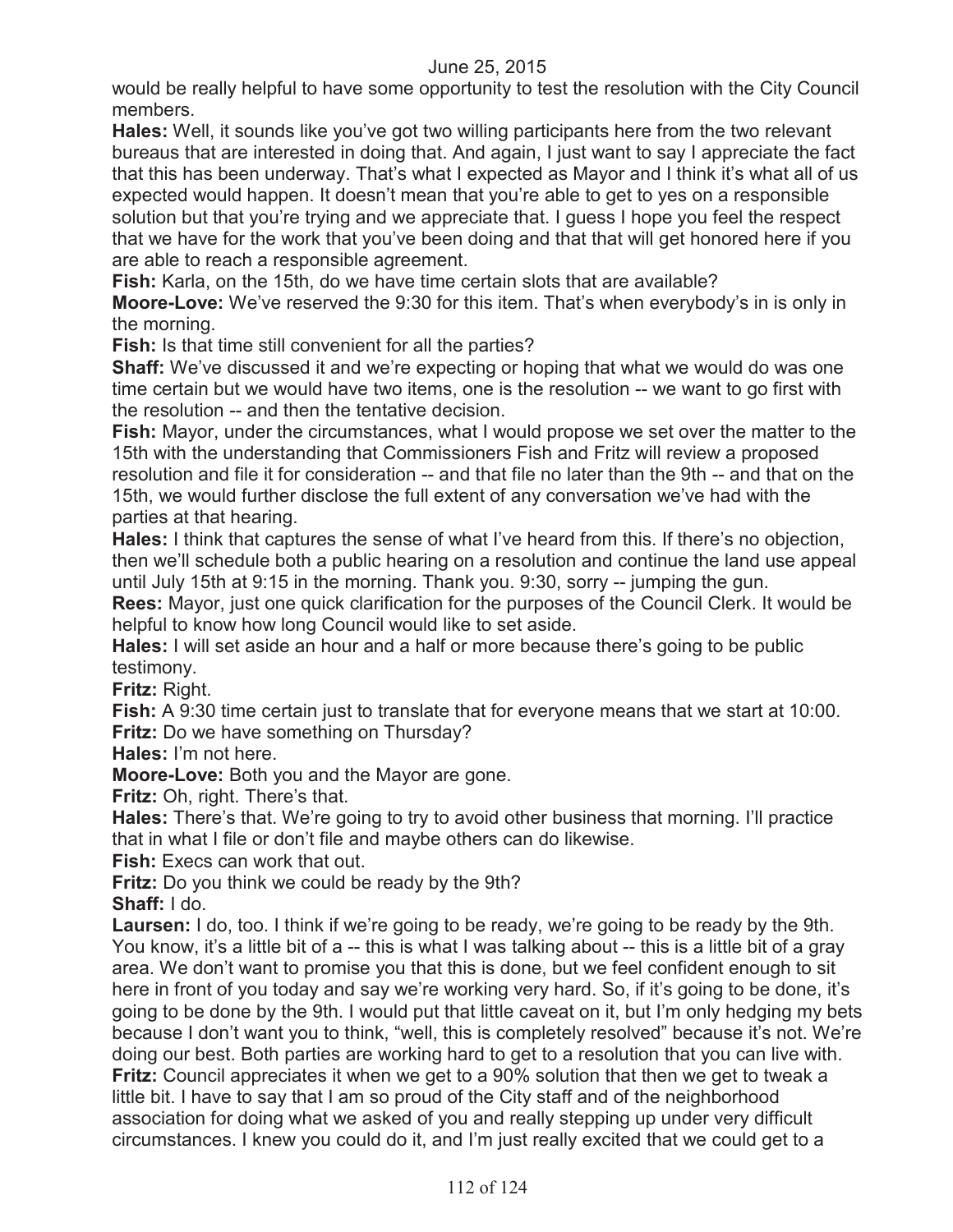historic -- pun intended, perhaps -- outcome of this very difficult and important case. So, thank you very much for all the work that you've done.

**Hales:** Thank you. With that, we'll continue this item to July 15th at 9:30 a.m. Thank you. **Fish:** Mayor, may we take a two minute break?

**Hale:** Let's take a two-minute break and then return to the rest of the calendar.

**Fish:** We have the afternoon session now.

**Fritz:** I thought we were doing that at 3:30 because we have a time certain.

**Hales:** We did --

**Fritz:** I think we're recessing until 3:30.

At 2:27 p.m., Council recessed.

At 3:31 p.m., Council reconvened.

**Hales:** Bring the Council meeting back to order and to return to unfinished business. We have one item left over from the morning calendar, and several items left over from the afternoon calendar yesterday.

# **Item 679.**

**Hales:** I know there were questions about this and a chance to get informed. There are folks here if you have further questions.

**Fish:** Nope. We're all set, Mayor.

**Hales:** OK. Thank you for being here as resources. I think we're ready to proceed, then. Roll call vote, please.

# **Item 679.**

**Fish:** Mayor, thank you for the one-day set-over. I've had a chance to have my questions addressed and I'm pleased to vote aye.

# **Saltzman:** Aye.

# **Novick:** Aye.

**Fritz:** So, this is a really important program that goes beyond the Police Bureau, and it's something that the three of us who were here during the previous administration prioritized in very difficult budget times. I think Commissioner Fish and my concerns I voiced yesterday are evidence that we continue to be highly invested in this program. I do have continued concerns about the mix of sober and entry-level care that's being offered under this contract, and so I'd like to have some continued discussion, particularly when this contract comes back for reassignment next year. I think that the service coordination team approach is hugely important, and that we need to continue to have all five of us involved in making sure it goes in the direction that we want it to do. In the meantime, aye. **Hales:** I appreciate the chance to have the discussion. Just wanna say, Ed, I'm glad you're here. You're a great partner and we depend on great partners for these programs to work. I think what we need to be doing in a number of areas -- homelessness, mental health, youth at risk -- is find partnerships that work and do more, take them to scale. I'm very interested in not only maintaining the service coordination team, but expanding it because it works. I want to hear from the bureau about that, from the management of the team, from our partners. The definition of insanity is to keep doing the same thing over and over again expecting a different result. If we're doing things that are different in working well and in any of these intergovernmental issues that are dealing with long-term intractable problems like drug addiction and homeless and youth at risk -- to name three -- let's seize on things that are working and do more of them. I'm interested in not just hearing back from you in how the program's working or how the contractor are performing, but what we could do more of with more resources. I expect that this city is going to have the ability to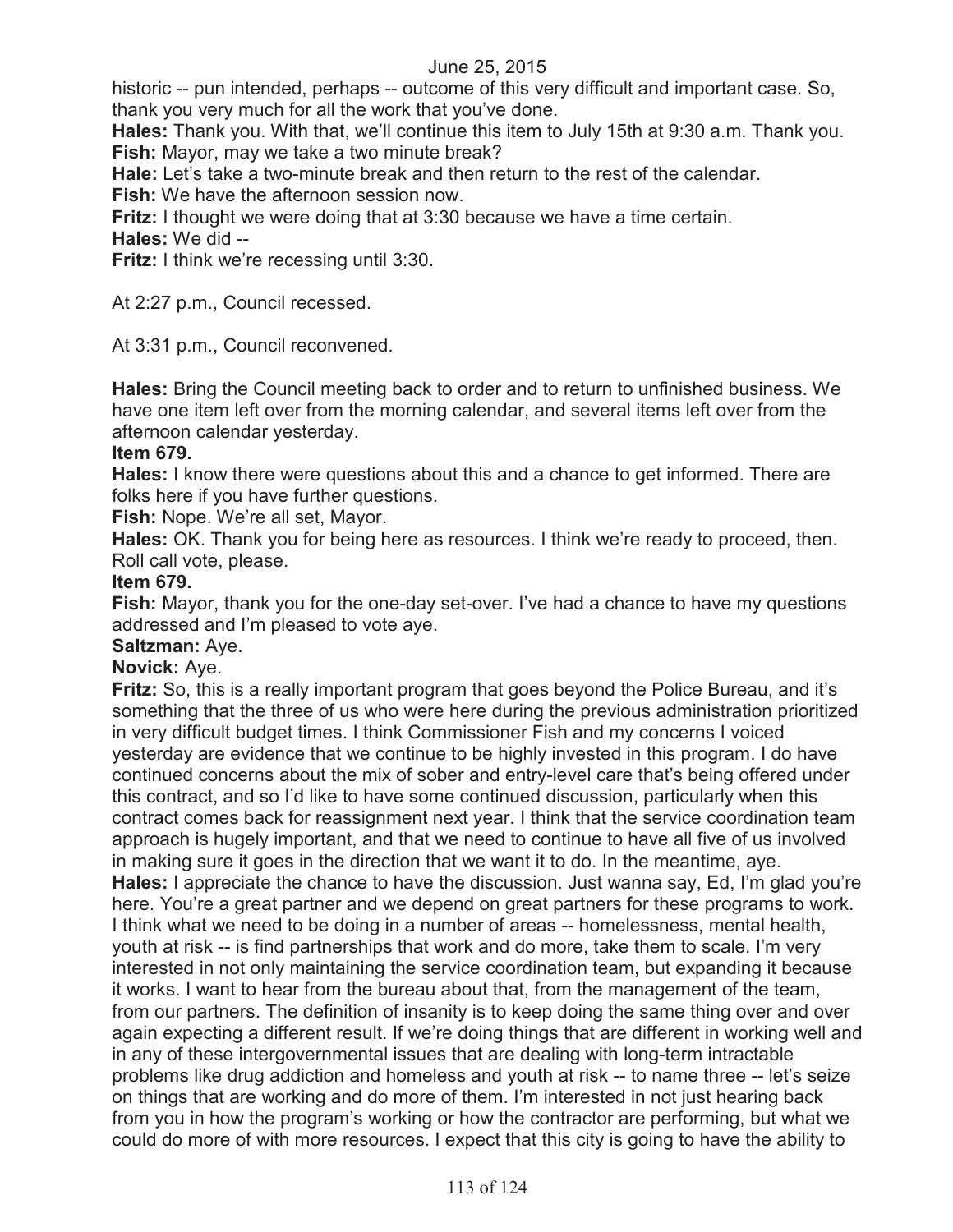invest more in things that we need to invest in, whether it's capital improvements or programs that work. Hopefully, that's a clear signal to you that this is something that everyone on the Council is very focused on.

Finally, I've had a chance -- I believe you have, Commissioner Fritz -- and you, Nick, and Dan -- but Steve, I don't think you have yet. If you haven't had a chance to go to a service coordination team graduation -- oh yeah, you have -- it's amazing. I encourage all of us to do that. Please let us know, Lieutenant Hager and Rachel, next one that comes up. I'm certainly interested in attending because it really helps us see and the people that these programs serve and how they work. Thank you all for great work. Aye. **Fritz:** Mayor, make I make one more comment out of order?

# **Hales:** Please.

**Fritz:** I apologize for not going over it in the end. I was reminded as I was having discussions that we're talking about people in a program. The discussion at Council yesterday was about the economics and the Medicaid and such. When we do a transition from one provider to another, we're talking about a therapist being a different therapist for somebody who's in the program. And so I think it's really -- it was a good reminder to me -because I've become a policymaker now and I think in policy terms -- that we also need to be thinking about the individual people who are part of the program and how we're going to structure programs that work for those particular people as well as the long-term health of the program. I appreciate that Central City Concern is obviously very mindful of that. You obviously have skilled therapists who will help today's cohort make the transition to a different provider, but we all know how difficult it is when a beloved physician or therapist or dentist terminates their practice. I just wanted to remind us all of that.

Hales: It's a good point. Thank you all very much. Let's move on to the regular agenda items that were postponed.

#### **Item 690.**

#### **Hales:** Commissioner Saltzman.

**Saltzman:** Thank you, Mayor. These proposed revisions are for the Housing Bureau's home ownership and home repair program guidelines, and they reflect the need for greater home ownership subsidies in order to successfully achieve program outcomes in the current real estate market, particularly in North and Northeast Portland. Loan terms for home ownership subsidies are being modified to reflect the significant levels of assistance required to create home ownership opportunities for low income families in the current market. The affordability period has been extended from 15 to 30 years, and provisions for loan forgiveness of homeownership assistance loans have been removed.

**Hales:** Thank you very much. Is there anyone that wants to speak on this item? If not, roll call on the resolution.

## **Item 690 Roll.**

# **Fish:** Aye. **Saltzman:** Aye. **Novick:** Aye.

**Fritz:** I appreciate the explanation that just came. I request that whenever we have changes if we could please get strikeout and underline versions routinely, because it's very difficult when you're just presented with new guidelines to know what's different from the previous ones. So, with Commissioner Saltzman's explanation, I'm happy to vote Aye. **Hales:** Thank you, Commissioner. I'm going to be interested in seeing what more we can do not just with the funds that you and I have earmarked in the Interstate Urban Renewal area but elsewhere for trying to give people more home ownership opportunities. We concentrate a lot on affordable rental housing, but I think the ability of people to buy homes in the city is another affordability issue that we want to focus on more so. Thanks for tending to that as well. Aye. **Item 691.**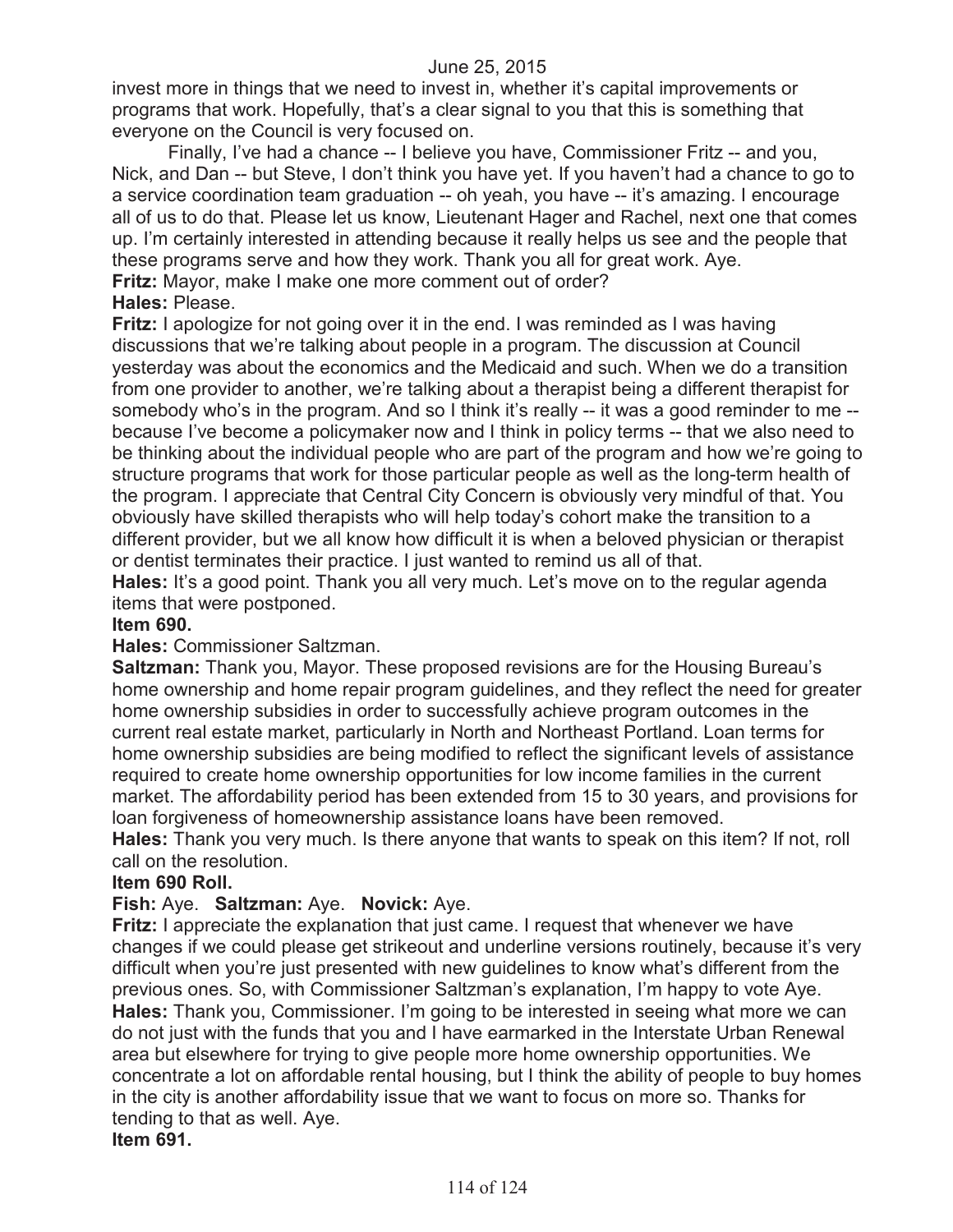**Hales:** Commissioner Saltzman.

**Saltzman:** Thank you, Mayor. Funding received by the Portland Home Consortium is allocated to three individual jurisdictions based on their share of poverty. Portland's share of poverty and the Home resources is approximately 79% of the funding received for fiscal 15-16 -- the consortium received almost \$3 million and Portland's share was \$2.2 million. The other jurisdictions are City of Gresham and Multnomah County.

**Hales:** Great. Thank you very much. Anyone want to speak on this ordinance? Then a roll call, please. It's an emergency ordinance.

## **Item 691 Roll.**

**Fish:** Aye. **Saltzman:** Aye. **Novick:** Aye. **Fritz:** Aye. **Hales:** Aye. **Item 692.**

**Hales:** Commissioner Saltzman.

**Saltzman:** Thank you, Mayor. The TIF set-aside policy is supposed to be reviewed every five years, and we're simply asking -- there's been a lot of activity recently around URA updates and set-aside policy, and we feel that we could give you a better report if we had until September 30th of this year rather than 10 days ago.

**Fish:** Commissioner, I'm going to support this with just one caveat. I would hope on this body that we are not requiring any member of Council to bring an ordinance to get an extension of this limited duration. I would hope that we could do this informally simply through disclosure rather than have to put your bureau through the task of filing and ordinance on something as ministerial as this. You have every reason to ask for and you have every claim on a brief additional amount of time to prepare this report, but I would encourage us to do these kinds of things informally without the necessity of an ordinance. **Saltzman:** Point well-taken.

**Hales:** Any other comments? Anyone want to speak on this item? Then it comes back for second reading next week.

#### **Item 693.**

**Hales:** Commissioner Saltzman.

**Saltzman:** Thank you, Mr. Mayor. This will provide over \$16 million of a broad continuum of assistance and services for low income homeowners, renters, homeless individuals, and families and those at risk of homelessness. This master ordinance creates efficiencies for staff and Council by consolidating the multiple contract ordinances into a single ordinance for Council. This strategy has been deployed successfully by the bureau in the past several years and I'd urge adoption.

**Hales:** Questions?

**Fish:** Just a comment, Mayor?

**Hales:** Sure.

**Fish:** I know we're not going to vote on this until next week, but the exhibit A that is attached is an honor roll of mission-driven nonprofits that are core partners of the City in advancing our goals towards reducing and ultimately ending homelessness. We are talking about a mix of funds, including general fund, federal funds, and then funds that are competitive funds. If anyone wants to see the roadmap of how this community on an annual basis attempts to tackle this enormous challenge of homelessness, exhibit A is about as good a document as I've seen that lays out all of our great partners that are working on the frontlines of making a difference.

# **Hales:** Questions?

**Fritz:** Thanks, Mayor. I greatly appreciate the consolidated approach. How does a nonprofit apply to have some of this funding? If next year when we get to this point and there's another omnibus ordinance, how would a new nonprofit apply to become a partner with the Housing Bureau?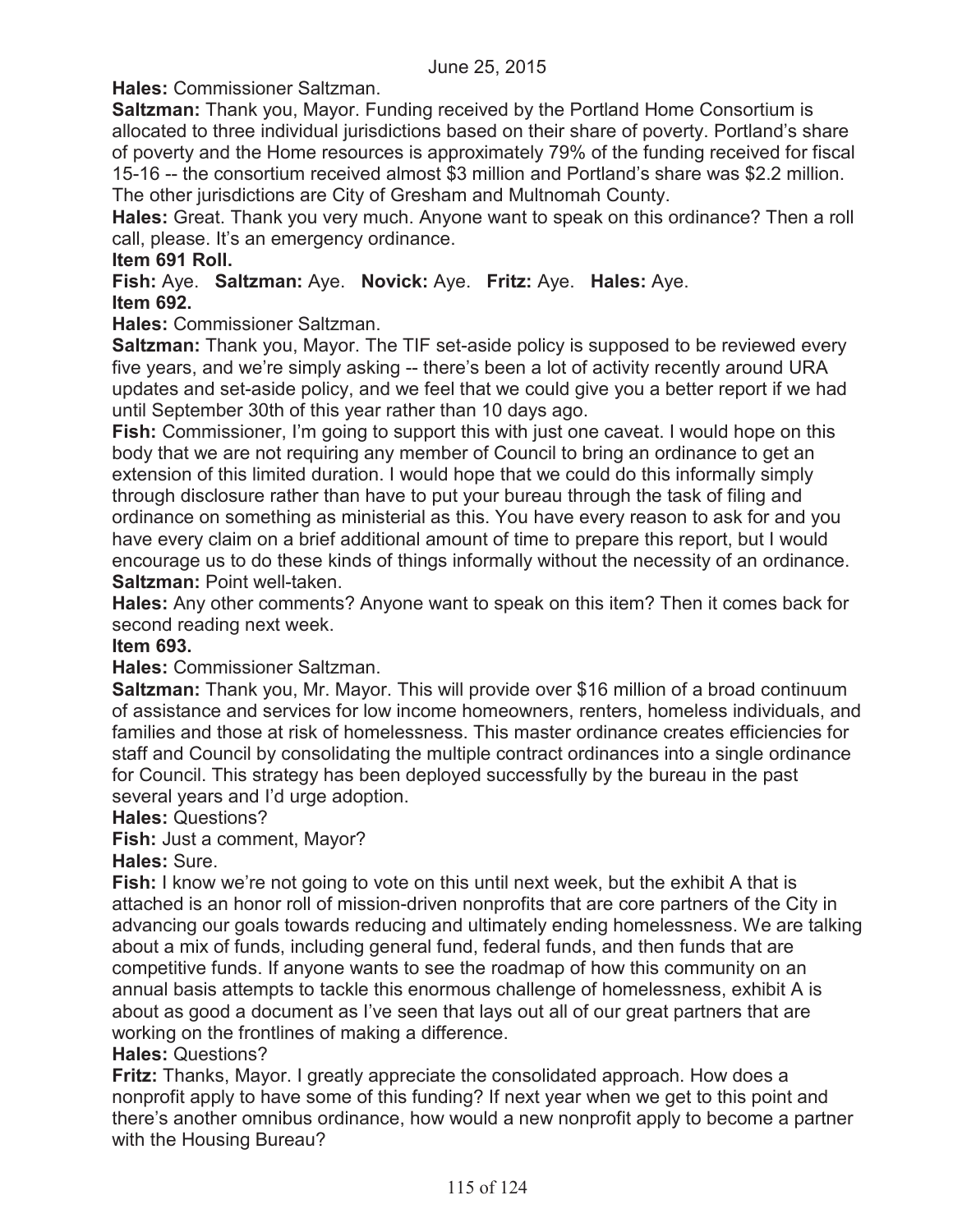**Saltzman:** I believe it's all competitive, but I can double check and get back to you. That we put out a solicitation.

**Fritz:** Yeah, but if you were -- the one that's missing here for me is Right 2 Dream Too, and I know that they're going to be entering to provide a different kind of service from some of the others, but you also got some terrific partnerships -- for instance, with the Community Alliance of Tenants -- that are not direct providers. So yeah, I'd appreciate knowing the process.

**Saltzman:** OK, I'll check and get back to you.

**Hales:** Anyone want to speak on this item?

**Moore-Love:** Yes, we have one person signed up.

**Hales:** Come on up, Mr. Stull. Good afternoon.

**Barry Joe Stull:** Thanks. I'll share with you what I shared with the County Board of Commissioners earlier today. I'm wearing my hat because I have a neuropathic pain condition and light is kind of toxic at points. It's just annoying. The reason I took it off is because I respect you.

I could very well be the poster child of the City of Portland for a lot of things that are wrong. I'm going to talk about how a person with a disability -- it was a spinal cord injury. That's like saying the flaming heap of a car at the bottom of the cliff had a break problem.

I came home from work and was locked out of my apartment. My landlord destroyed \$20,000 worth of my property in 2006. You've all heard this, and I know you've all done absolutely nothing about it. I don't think we need to have any other discussion.

I went through a horrible, horrible experience that was essentially criminal, and I can tell you right now that the reason I survived was because I'm highly educated, I'm in the top five percent in IQ tests the way we give them in this society, which doesn't measure my musical talent that I have, and I come from a working class background of people that work really hard. My grandfather survived a coal mining accident and he still ended a 50-year career as a coal miner while he had all these other jobs. So what I'm saying is down the street, Mr. Bradley working for Mr. Shrunk, the Deputy District Attorney or the District Attorney at the time -- Mr. Bradley said that they do not enforce perjury and landlord-tenant actions. I happened to be in a lawyer's office when one lawyer said to the other, "I can't believe that landlords can get away with saying anything and the court accepts it, and if the tenant does one thing that's any -- a hint of some kind of impropriety -- the way they serve the document -- the court finds with the landlord."

The problem we have here isn't a housing problem, it's a social justice problem. I went through Transition Projects. They approved my housing plan. They kicked me out. I tested positive for THC -- it was actually Marinol, it's a federally-approved drug that my neurologist gave me. And then they said my housing plan didn't work anymore, and I filed a grievance and the grievance was never processed. And one of the persons that got a copy of it was Doreen Binder, who we named the men's shelter in the Bud Clark Commons after.

I'm going to tell you all right now, I do know about how heat rises and cold sinks because it's a function of gravity, and I do know how people become chronically homeless in this city. I'm one of them. I'm housed with a HUD grant as a person with a disability that meets the definition of chronically homeless. I'm telling you, I became chronically homeless and endured chronic homelessness in this city because the nonprofit affordable housing landlord no doubt has 4066 NE Grand vacant right now. He's still partnering with them, you're still partnering with them. Why are we keeping affordable housing vacant and awarding these types of things? We have to look upstream to see who's throwing the people in the river and not just deal with an angry person like myself that comes out wet. **Hales:** Thank you very much.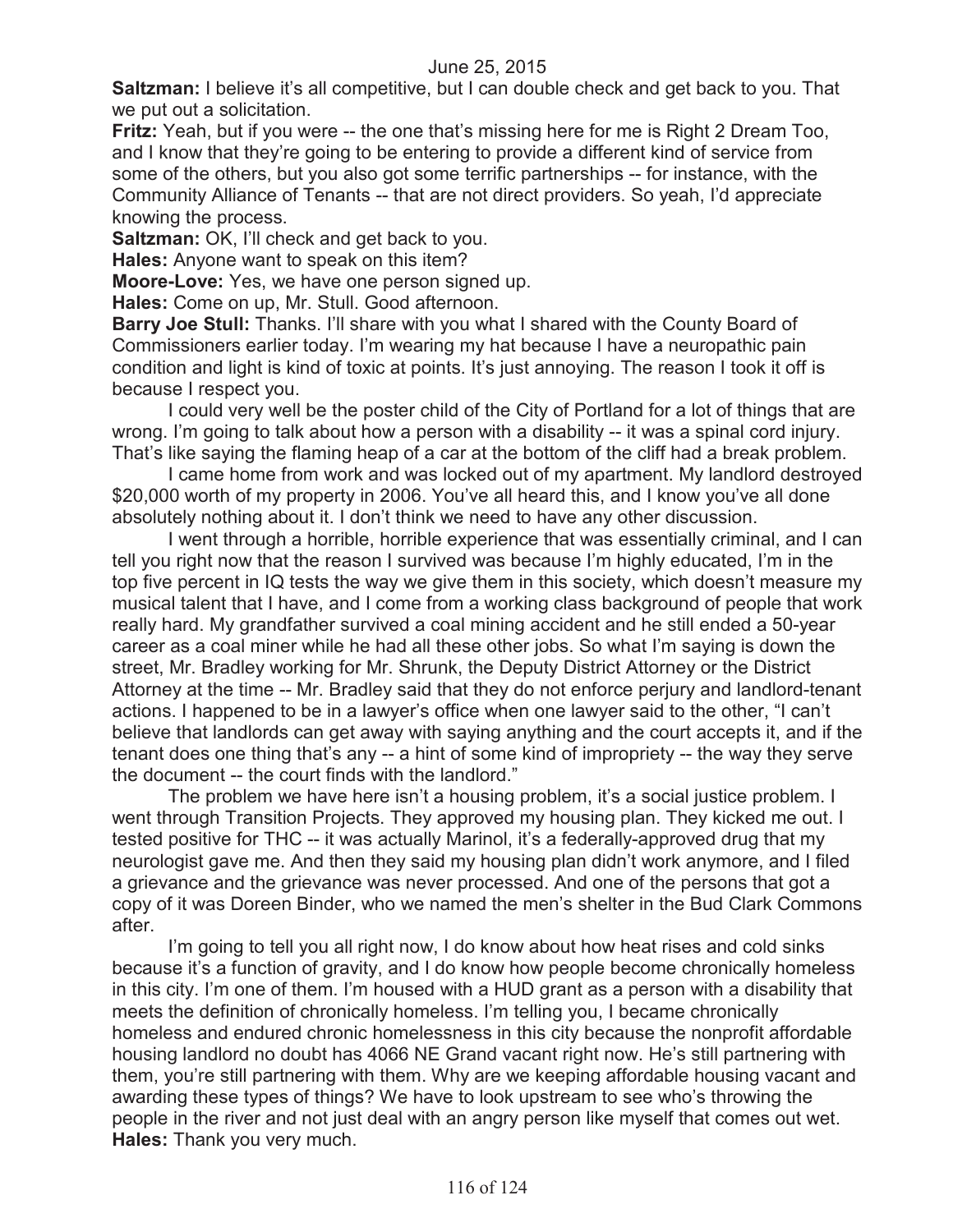**Stull:** And I'm available, Mayor, I would like you to consult with me on this. I want this to be a two-way street and not be endlessly saying the same thing. You should start asking me some questions. Thank you.

**Hales:** Thank you very much. OK, anyone else want to speak on this item? If not, then it's a nonemergency ordinance and comes back on second reading next week. **Item 694.**

**Hales:** Commissioner Novick.

**Novick:** Colleagues, this is a joyous occasion. We are going to confirm that we will be participating in the numerous festivities on September 12th, which alas, will not include my suggestion that Neil McFarlane wear a cowboy hat and lasso people out of singleoccupancy vehicles and drag them to the orange line, but that would be a nice tie-in with

the Pendleton Round-Up. But all sorts of other cool things will happen. Kathryn? **Kathryn Levine, Portland Bureau of Transportation:** Good afternoon, thank you. With me is Ann Becklund, the director of community affairs of TriMet to tell you more about the September 12th celebration for the opening of the orange line, the opening of the Tilikum Crossing Bridge, which of course means the streetcar can now close the loop and circumnavigate the city. We're very excited to participate in the celebration.

**Ann Becklund:** Thank you, Mayor and Commissioners. I'm very happy to be her to give you just a taste what if we're doing for the NAX orange line opening. Neil showed me a beautiful tie he received from you yesterday.

**Hales:** I wanted to make sure he was properly coifed for that.

**Becklund:** He's very happy about that. We are 78 days today --

**Fish:** He may be happy with it, but the test will be whether he actually wears it. [laughter] **Becklund:** You will see that on him quite a bit this summer, I predict. We're 78 days out from our MAX line grand opening on September 12th. As some of you may know, we kicked off the catch the orange campaign on May 15th with a spectacular first ride out to Park Avenue in Clackamas. About 500 people attended with us.

We have a very big gamut of events. We've got 27 events over five months leading up to that opening day. We've got talks and walks, we've got lectures on sustainability and bridge building, we have preview rides and safety rides and of course our major public celebrations.

I want to say that our slate of events has been entirely funded by the generosity of local corporate sponsors and organizations. We're very grateful for that.

But why are we doing so much? We realize that this is not just the celebration in our community of the latest great investment and partnership that we've demonstrated among our partners, but it's also one of the greatest teachable moments we have in our community for having people experience what an investment like this can bring -- how the advances in sustainability, redevelopment, education, ability to leverage partnerships has all culminated in the opening of the MAX orange line. So, we're out to make a point however we can reach people.

We've been thrilled with the response to date. We've toured over 2000 schoolchildren, took school safety rides as part of our program in May and early June. They loved being on the bridge. What better way to get them to be transit supporters and users than to train them early? We've also -- the streetcar and MAX orange line are offering six preview rides a week. We expect to tour thousands of people on both lines between now and early August. Currently, we're experiencing packed cars and cheers when we get to the ends of the line.

Last week, over 200 people turned out for a transit on tap where we had a talk about the kind of archeological finds we discovered underneath MAX construction. It's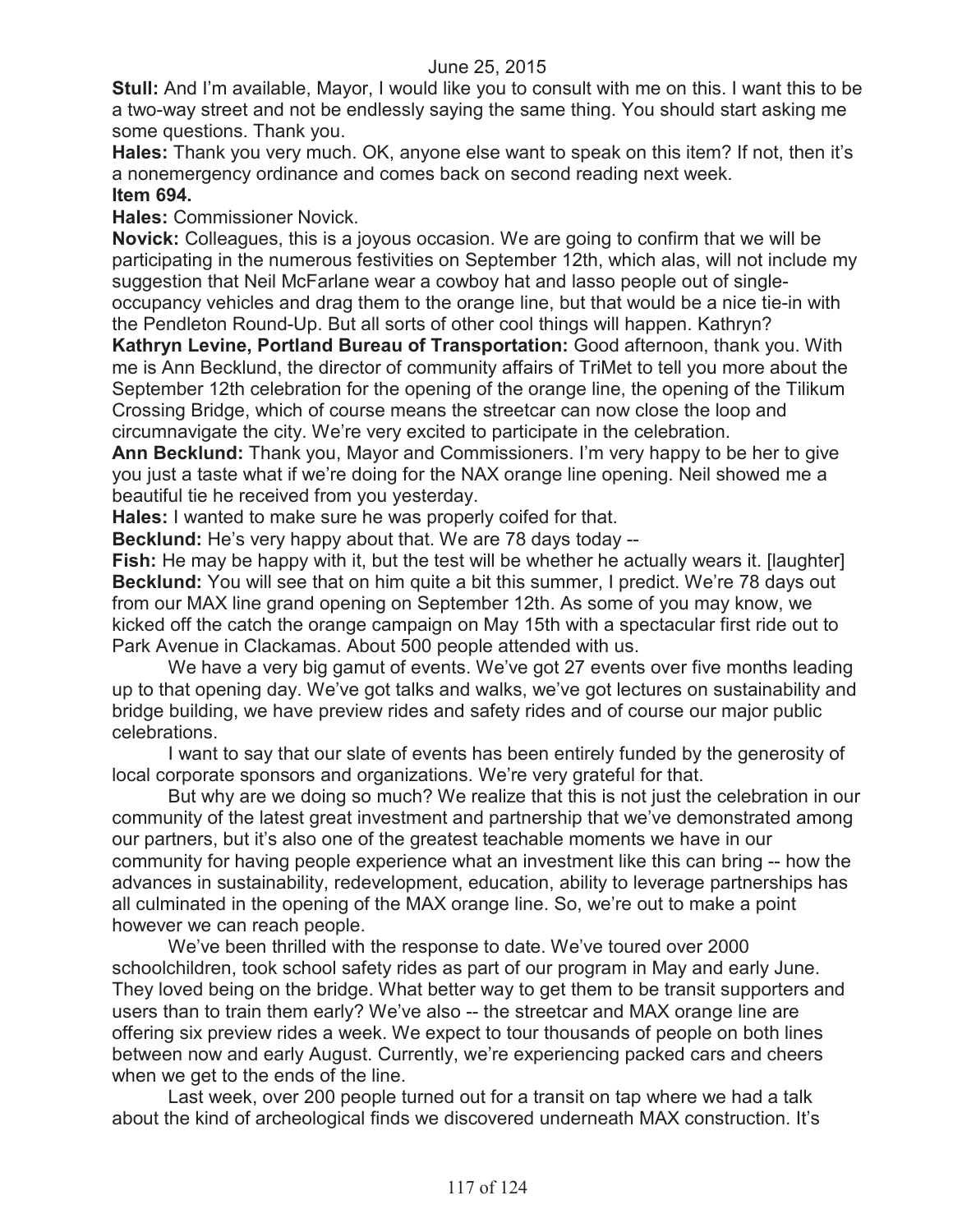really interesting how transit and beer go together for the best kind of night meeting, and you can really connect with people in those kinds of forums.

There is our catch the orange website that is on your screen right now. If you scroll down, it shows the entire list of our events going through opening day. I'd like to point out just a few of them that you may be interested in. On July 20th, we're going to host Congressman Earl Blumenauer for transit on tap at the new Hassalo on Eighth development, which is served by both streetcar and MAX. Our big public events kick off with the 20th anniversary of Bridge Pedal on August 9th. We'll do bridge pedal in the morning. They're expecting to max out their attendance at 20,000 that day. It will be the first opportunity for the public to ride over the Tilikum Crossing and then in the afternoon, the city of Portland is partnering with TriMet and Providence to host an open day on the bridge so that people get to experience it even if they didn't pay to ride on Bridge Pedal. We're also doing a fireworks spectacular that will be blown off of both sides of the bridge on Saturday night, August 22nd. We expect thousands of people to show up for that. Then on September 10th, as we demonstrated earlier this week, we're calling the first light - we'll light the aesthetic lighting on the bridge permanently at that time. We have a 9/11 celebration planned for Friday night -- memorial and ceremony that will happen in our town of Milwaukie along the alignment. And then on September 12th we have a very grand opening day planned. Our partners in the celebration, the Grand Ronde Tribe, are going to escort the first MAX train over the Tilikum Crossing as we come up to the ceremony. So, we've got a very big palette of events.

Also, this is the first time since 1998 that we've made MAX -- all MAX and bus free on that day. We're expecting over 80,000 people to come celebrate with us, with the inclusion of street car and the tram. We know that it is going to be a party around the entire central business district and all the way out all of our lines. So, we're very grateful for the partnership that you've demonstrated both on the project and this momentous community celebration. Thank you very much.

**Hales:** Thank you. Questions?

**Fish:** I just wanna observe that last weekend, my daughter and I took a long bike ride and we ended up following the orange line from some place in Brooklyn in, and then we went to where the orange line bisects the Oregon Rail Heritage Museum. And the thing that struck us is how great the bike infrastructure is integrated into all the work that's been done along the orange line. It's pretty neat.

**Becklund:** It's pretty amazing. We tagged the total at \$65 million worth of bike and pedestrian improvements along the orange line because of the participation and the way we were able to leverage all of the partners' investment in it.

**Hales:** Yeah, that's our new favorite route from our neighborhood to the Central Eastside because it's such a straight shot and a nice run. Can you tell us a little bit about the community involvement on the 12th? Are we having high school bands at stops? Are we using --

**Becklund:** Well, per your suggestion, both the symphony and the Royal Rosarians will be participating in the opening ceremony --

**Hales:** Good, glad to hear that.

**Becklund:** And we have major stages at Lincoln, which is the big line. They'll be programmed all day. Down by the bridge, where we expect very heavy crowds, the Grand Ronde is going to set up a Native American village in the area adjacent to the bridge, OHSU is sponsoring the station and opening their new collaborative life sciences building to the public. Once you cross the bridge, OMSI and opera and all-classical and the Oregon rail history -- Oregon historical rail facility are going to have major events there. Our station at Clinton is also going to be really fun, like the gateway to that neighborhood there, that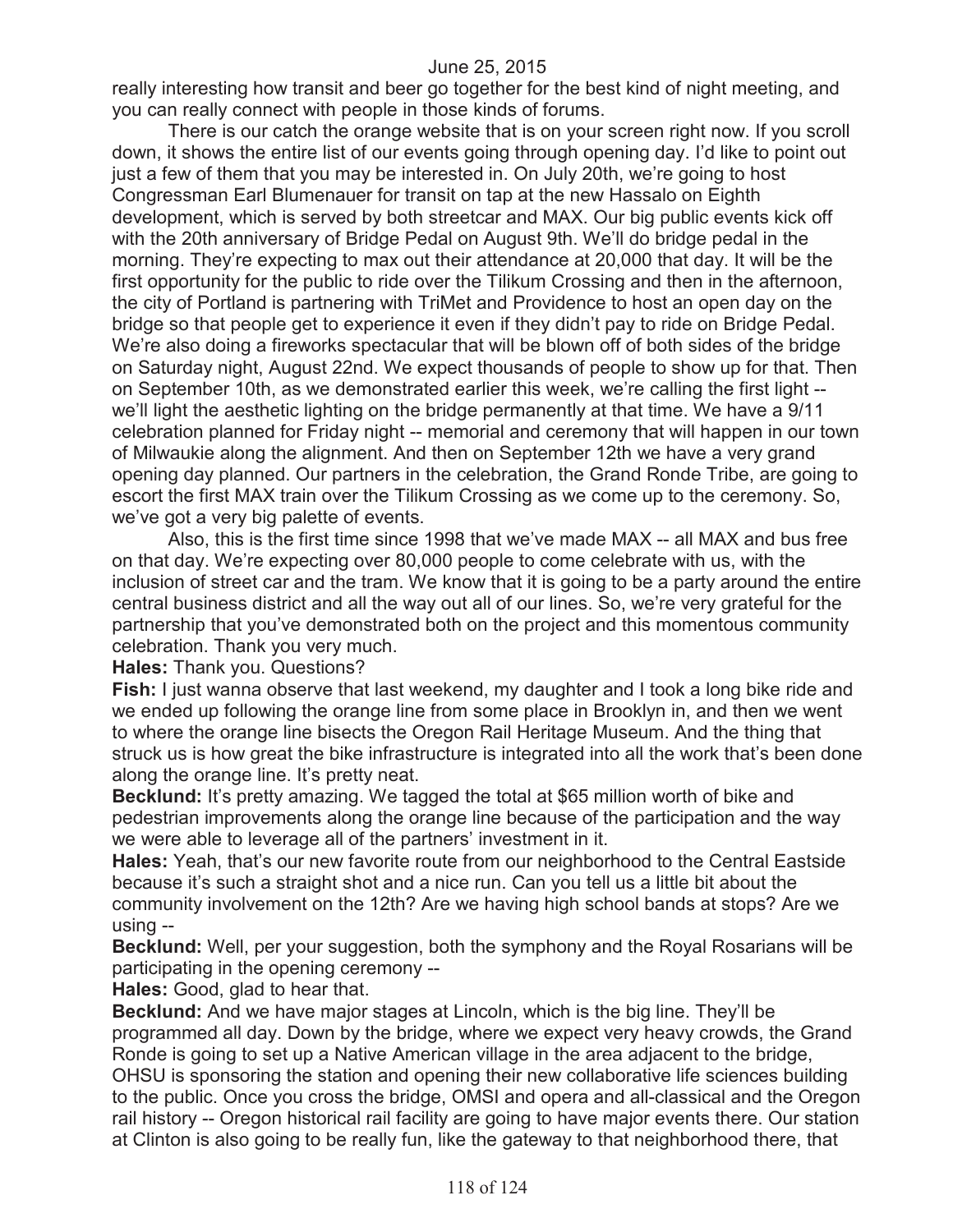newly revitalized neighborhood. Then you follow on out. People will have an opportunity to visit some of our facilities along 17th Avenue. Then at the City of Milwaukie and Clackamas County are sponsoring events at their respective stations. It's going to be a very big day. And we'll have all of that on our site. Also, Pamplin Media is going to publish an insert that will provide a guide for everyone that plans to come and talk about all the events that are happening that day.

**Hales:** Maybe even the city's golf course in Eastmoreland could even --

**Becklund:** We're giving away orange tees at the Bybee station. [laughter]

**Hales:** Good. I think it's probably the only municipal golf course in the country where you can walk off the light rail train and play golf, so they ought to make the most of that with Travel Portland in the future.

## **Becklund:** Right.

**Hales:** Great work. Other questions?

**Novick:** I just wanted to say that the first ride was remarkable in many ways, but perhaps the most was that the Governor -- who was instrumental in getting funding for the orange line when she was in the legislature -- was there, and she had to have been the happiest governor in America. [laughter]

**Becklund:** That was a real boost.

**Hales:** Thank you both. Anyone else want to speak on this resolution? Roll call, please. **Item 694 Roll.**

**Fish:** Look forward to joining you. Thank you. Aye.

# **Saltzman:** Aye.

**Novick:** This is going to be great. Aye.

**Fritz:** I was honored to represent the City at the joining of the two sides of the Tilikum Crossing, so I'm also looking forward to this event. I have to say I'm very pleased to see that it's scheduled on a day that the Oregon Ducks are away, so I may actually -- [laughter] -- though I usually don't during football season. Aye.

**Hales:** Thanks very much, this is going to be fun. Aye. Well done.

# **Item 695.**

**Hales:** Commissioner Novick.

**Novick:** More cause for celebration -- TriMet is contributing more money towards the operation of the streetcar. Kathryn?

**Kathryn Levine, Portland Bureau of Transportation:** This amendment is our annual amendment whereby TriMet and the City of Portland exhibit their agreement on the funding for the upcoming fiscal year. So, for fiscal year 15-16, the amount of TriMet funding going to Portland streetcar operations will be more than half, it will be \$7.2 million. **Hales:** Great. That's great. Questions? Anyone want to speak on this ordinance? Then a roll call vote, please.

# **Item 695 Roll.**

# **Fish:** Aye. **Saltzman:** Aye. **Novick:** Aye. **Fritz:** Aye.

**Hales:** A long way. Aye.

# **Item 696.**

**Hales:** Commissioner Novick.

**Novick:** Colleagues, this spring, PBOT worked with Procurement on a competitive solicitation for streetcar operations assistance services -- in other words, the kind of services that have historically been provided by Portland Streetcar, Inc. We decided to open that up to a competitive process. Evaluations have been completed, and as of last Friday, June 19th, the seven-day protest period ended. However, the existing contract expires on June 30th and the purpose of this ordinance is to provide uninterrupted services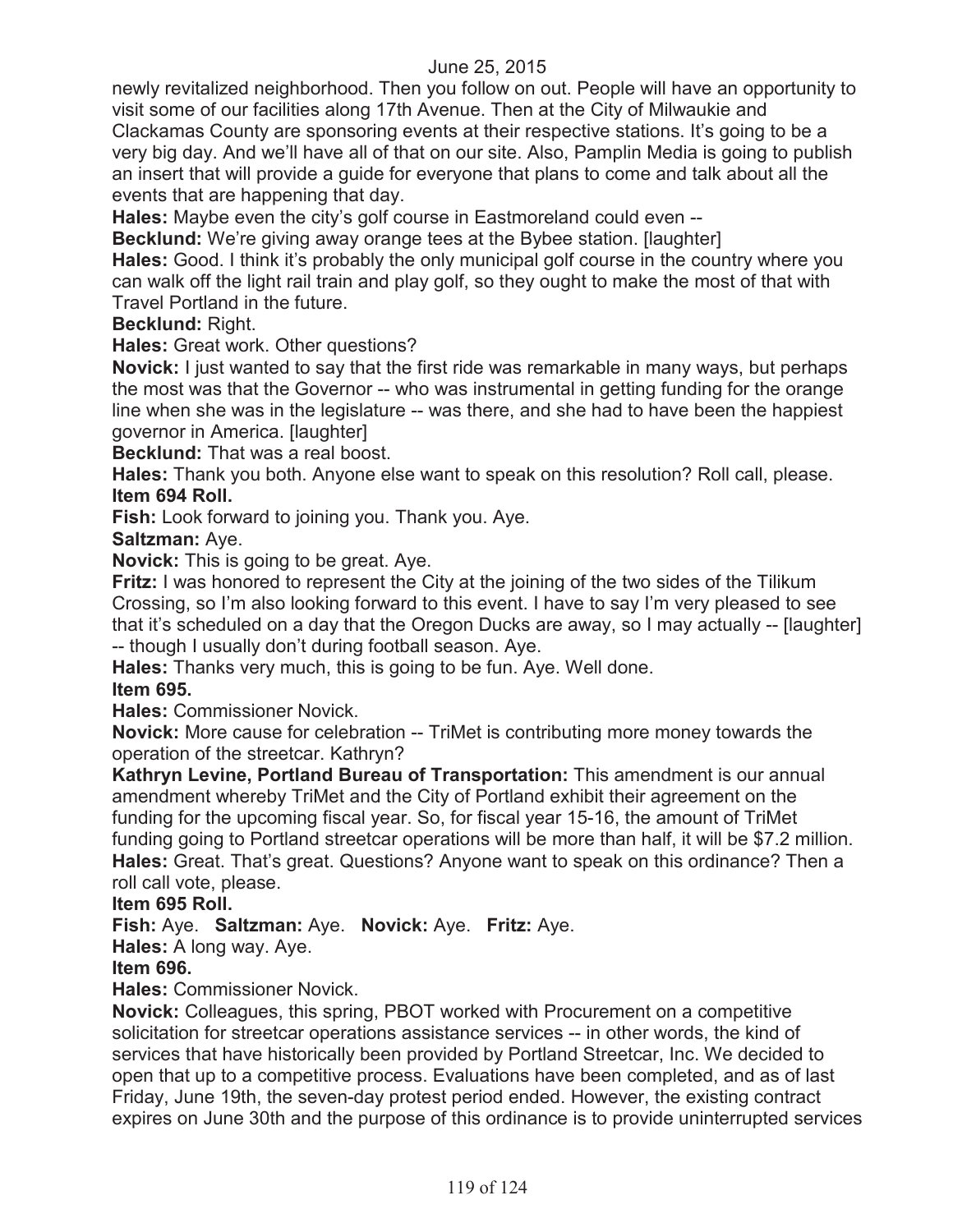while we complete contract negotiations with Portland Streetcar, Inc. Do I have that right, Kathryn?

**Kathryn Levine, Portland Bureau of Transportation:** You do. Thank you.

**Hales:** Understood. Thank you. Questions for Kathryn? Anyone want to speak on this item? Roll call vote, please.

**Item 696 Roll.**

**Fish:** Aye. **Saltzman:** Aye. **Novick:** Aye. **Fritz:** Aye. **Hales:** Aye. **Item 697.**

**Hales:** Second reading and roll call.

**Item 677 Roll.**

**Fish:** I hope someday that someone puts a bagel joint at N. Schmeer Road. Aye. **Saltzman:** Aye.

**Novick:** And I hope it will also have egg creams. Aye.

**Fritz:** Aye.

**Hales:** Aye.

**Item 678.**

**Hales:** Commissioner Fritz.

**Fritz:** Thank you, Mayor. Adoption of this ordinance will fund a study to conduct an economic survey of the Delta Park recreation complex, which is East Delta Park, the Portland International Raceway, and Heron Lakes Golf Course. We've invested heavily in these regional facilities over the year, and the study will help us understand how to enhance the performance of these facilities through integrated investments and targeted investments. In addition, it may help us hopefully to figure out how to recover lost dollars in the forms of spillover spending that have seemed to cross the Washington-Oregon border into Clark County and support more jobs in North Portland. ECONorthwest is a leading company in this area of research. They have worked as a vendor for the city of Portland many times in the past. I now would like to turn this presentation over to Trang Lam who has almost the impossible -- but she's doing it very -- well task of filling Todd Lofgren's shoes. Welcome, Trang.

**Trang Lam, Portland Parks and Recreation:** Thank you. Good afternoon, Mayor and Commissioners. My name is Trang Lam, I'm the new property and business development manager at Portland Parks and Recreation. I have with me Frank James, the property management specialist here who will be managing the contract for us. I'm here today to request approval of a contract to fund an economic impact study of the Delta Park recreational complex for an amount not to exceed \$48,000.

The three facilities that Commissioner Fritz mentioned total over 700 acres of Parks asset, so it's important for us to take a look at these assets and see how we can find new opportunities. I'm going to turn it over to Frank to tell you a little bit more about the contract and the study that we're doing.

**Frank James, Portland Parks and Recreation:** Sure. Thank you. The contract fee actually is a pretty small investment to make, considering everything else that we've put into those facilities. It's going to be designed to go ahead and bring the facilities to a level that hopefully will be that much more pleasing.

As you probably know, ECONorthwest is one of the best vendors to do this kind of work, as they've actually had previous experience with at least PIR in the past. They've done a couple of studies of PIR back in I believe it was 2006 and 2007. So, you know, they have the kind of background that will allow them to go ahead and be that much more efficient with the kind of work that they're going to be doing with this contract.

There's a great potential to substantially enhance the performance of the facilities, and so we try to leverage their unique uses with the kind of targeted investments that can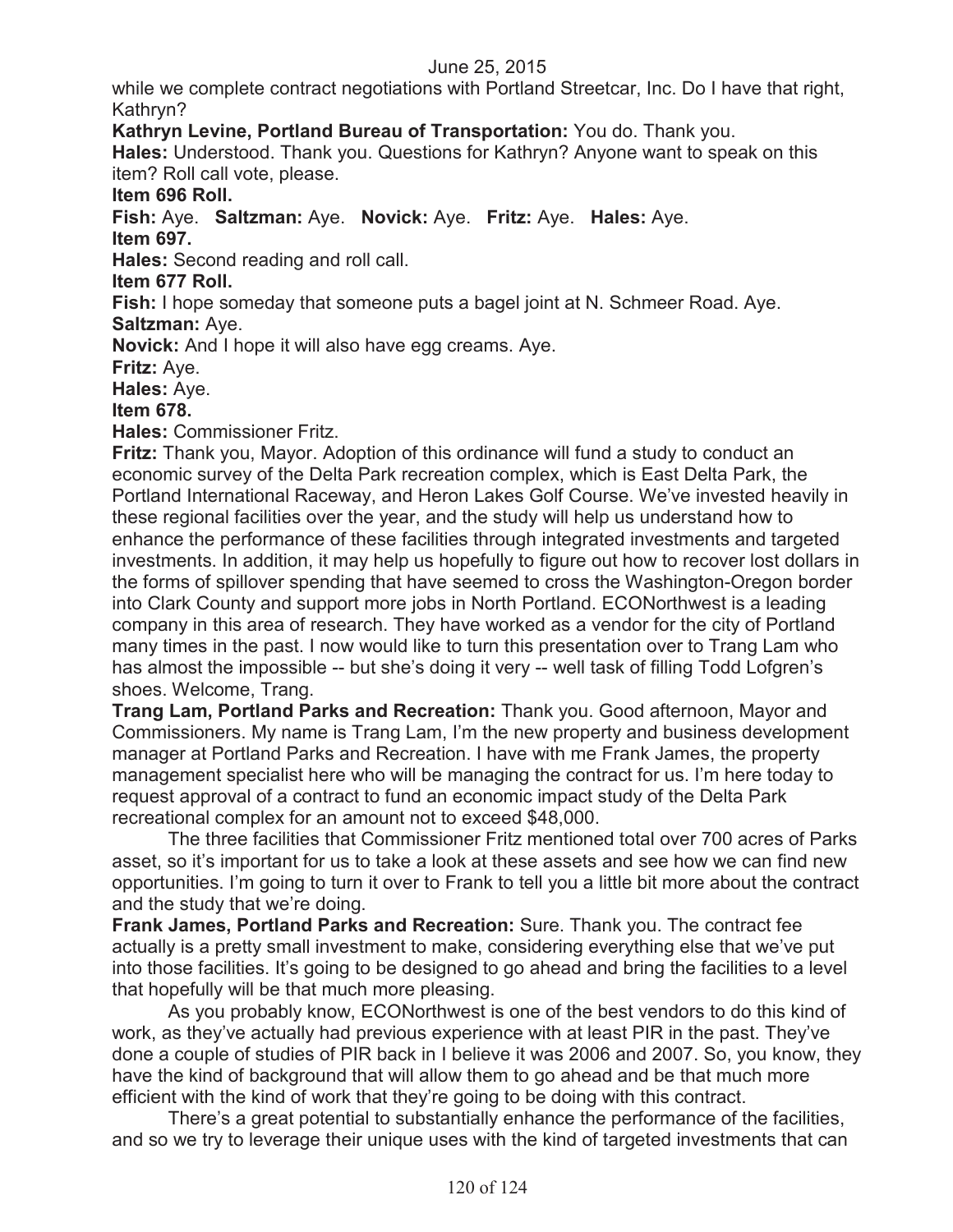emerge from the kind of data that is going to be provided by the study. The study will also assist in determining how potential enhancements at the three facilities may increase visitor counts, better meet the needs of local residents, and ultimately support more jobs in North Portland.

The Portland Development Commission conducted a competitive solicitation process, and they awarded flexible services contracts to several local vendors to perform studies. Parks believes that PDC's procurement process meets the intent of the Portland City Code -- of the professional, technical and expert manual by maximizing competition and providing opportunities to local professionals -- excuse me, one second, please -- [cell phone ringing] -- that's the worst thing that could have happened -- [laughter] **Hales:** We've seen much worse in here, believe me.

**James:** I apologize --

**Fritz:** If that's the worst thing that happens in your day today, I think you're doing OK. **James:** I meant to shut it off before I took my seat but neglected to do so. Getting back to my point, PDC's process we believe meets the intent of the Portland City Code 5.68.015 of the PTE manual by maximizing competition and opportunities to local professional, technical, and expert service providers and consequently, it should facilitate the awarding of this contract. So, we'd hope that you would agree with what we've had to say about this matter and authorize it.

**Hales:** I have some questions. Obviously supportive of this kind of inquiry, but want to think out loud a little bit. So, we're looking at both sort of the enterprise functions -- i.e. the golf course and the PIR, which is -- maybe the PIR is a little bit of a hybrid -- and the more traditional community-serving functions of the soccer field and the softball complex and so on, right? We're looking at all of those in an economic setting?

**James:** Yes.

**Hales:** And so obviously, there are different cost recovery objectives for each of those. This is a familiar topic because we in effect have rolled back the clock on our cost recovery objectives on our community centers in part with the action that the City Council took in this budget to make recreation more free and available for teenagers and community centers across the city. So, you know, there are policy questions attendant to the analysis - - which maybe the analysis is intended to inform -- but I'm just curious about how you see those playing out. In other words, we may want to make less money on the softball complex so it can be more used by more teens. How do we finesse those issues, or how does this study intersect with that set of policy decisions that the five of us need to weigh? **James:** Sure.

**Lam:** The study will help us figure out what the opportunities might be if there are other uses out there that can actually be complementary to what's currently -- with the softball fields and the soccer fields and things like that -- for the community purpose. From a costrecovery perspective, we'll also need to take a look at how those same assets can actually be used for tournaments and things like that so we can bring some revenues in to support the community efforts. So, there's a balance between those two elements and we'll be taking a look at those policies and how we can balance those to provide those community amendments while figuring out how do we bring in some revenues to support that. **Hales:** And I know we have a Parks board and they have -- you may be reviewing this work with them as you proceed.

**Lam:** Yes.

**Hales:** But we also have a number of user groups there -- whether it's the Portland Softball Association or the car nuts -- I mean, the race car aficionados that love the PIR -- and golfers, and we have a gold advisory committee and so on -- **Lam:** Uh-huh, right.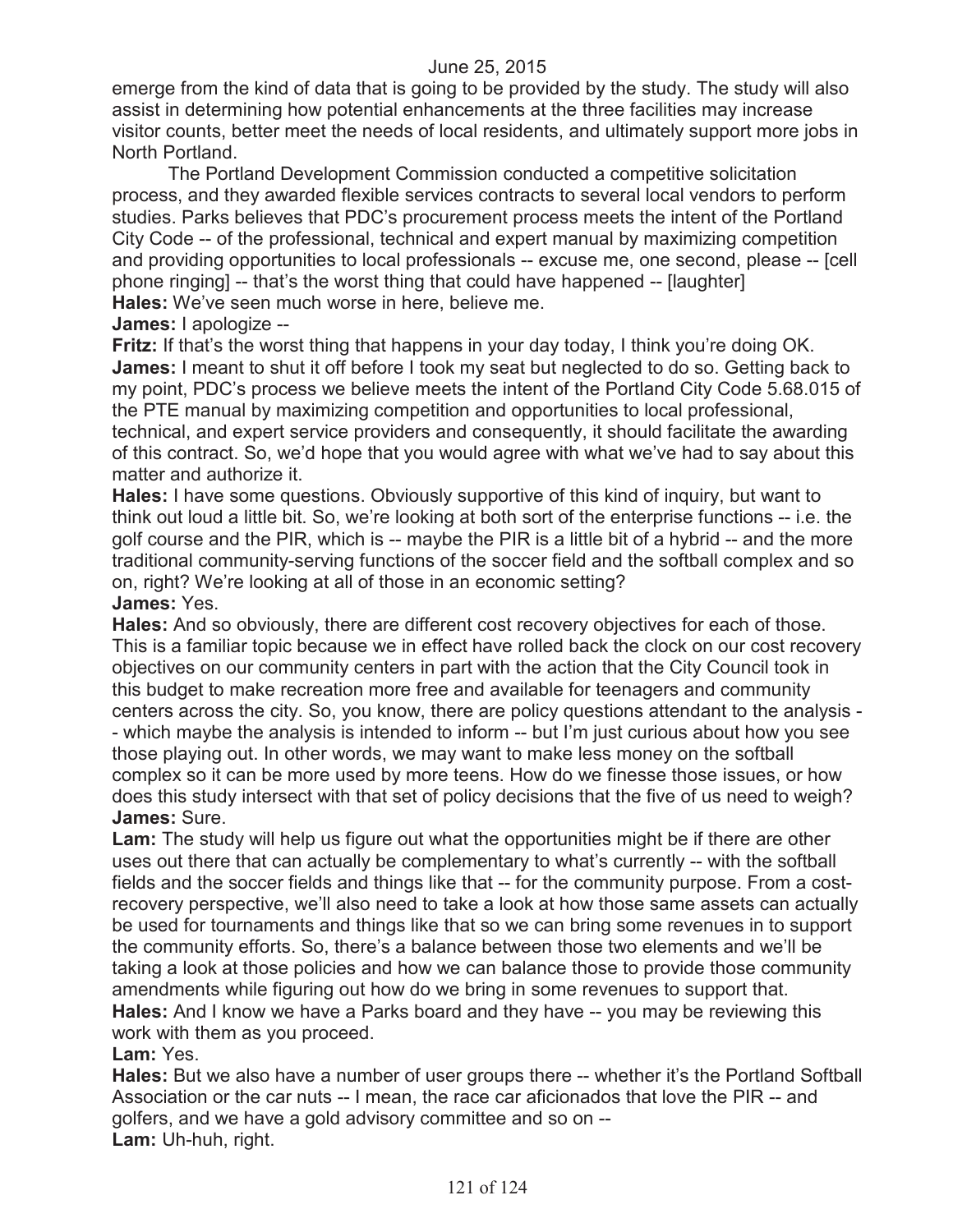**Hales:** Are you going to involve some of those user groups at least in reviewing what you're finding?

**Lam:** We definitely will. I think this is the first step to understanding what the opportunities are. As we use this study, we'll take a look at what might be able to be implemented. So, we'll use this study to talk to those user groups and say, "here's the variety of opportunities that we see. Let's talk about what the priorities are out here."

#### **Hales:** Mm-hmm. Good.

**Fish:** Following up on the Mayor's questions -- because this is a very familiar conversation and I'm just delighted you're launching this, Commissioner Fritz. And I'm sure this is going to be part of the analysis but let me just throw out some ideas that I hope will come back to us.

The first is, what are some of the public-private opportunities to complete the turfing of all the fields at Delta Park? And I have to tell you, driving by Delta Park the other day and seeing four fields with turf and lights made my heart sing, because in addition to all the obvious benefits, it opens the door to 24/7, 12 months a year use. And one of the problems with Delta Park was we lost all those hours in the evenings and in the rainy season, so this is a huge win for recreational sports. So that's one -- how could we leverage the other fields?

Number two, how could we capitalize on the parking at PIR when it's not in use for race events?

Number three, how might we better create connectivity between those three venues and the MAX stop? That's one of the challenges. It's great there's a MAX stop there now that I-5 has become a parking lot when you need to get there in the afternoon, but it's a little hard to get from there to the venue. So how might we facilitate that connectivity, including potentially a bus or a shuttle or something?

And the fourth -- since you said economic development and the Mayor emphasized enterprise -- you know, I've spent so much of my life over the last 15 years -- and I'm doing it again with a youngster -- on the I-5 corridor going to places north and south that have a Delta Park that's fully built out. And because they have a Delta Park fully built out, they have weekend jamborees where people from all over the place come, and it's just a mammoth gathering. And it could be lacrosse, soccer -- you name a sport. And what it means is that all the hotels in the area get filled up. And so I hope we're also looking at - since you mentioned PDC and economic development -- what's the potential economic impact of fully utilizing Delta Park? And I'm guessing it means filling all the hotels in Jantzen Beach and in the surrounding area or maybe leveraging more hotels there. Because I can tell you again as a soccer dad, the ideal situation is to have a world-class venue with a hotel in walking distance. That's heaven. And we are losing so much business to the north -- and I can tell you, southern Washington's all over this -- and we've chance to be best in class. I hope that's an integral part of what you're looking at. Thank you.

**Hales:** Good points. Other questions? Great. Thank you both very much. Anyone else want to speak on this item? Then let's take a roll call vote, please. **Item 698.**

**Fish:** I enthusiastically support this study and am grateful that Commissioner Fritz is leading this effort. Aye.

# **Saltzman:** Aye.

# **Novick:** Aye.

**Fritz:** Just as Parks programming is more than fun and games, Parks facilities is an economic asset which we need to make sure to make maximum use of to benefit the taxpayers. Thank you for your work. Aye.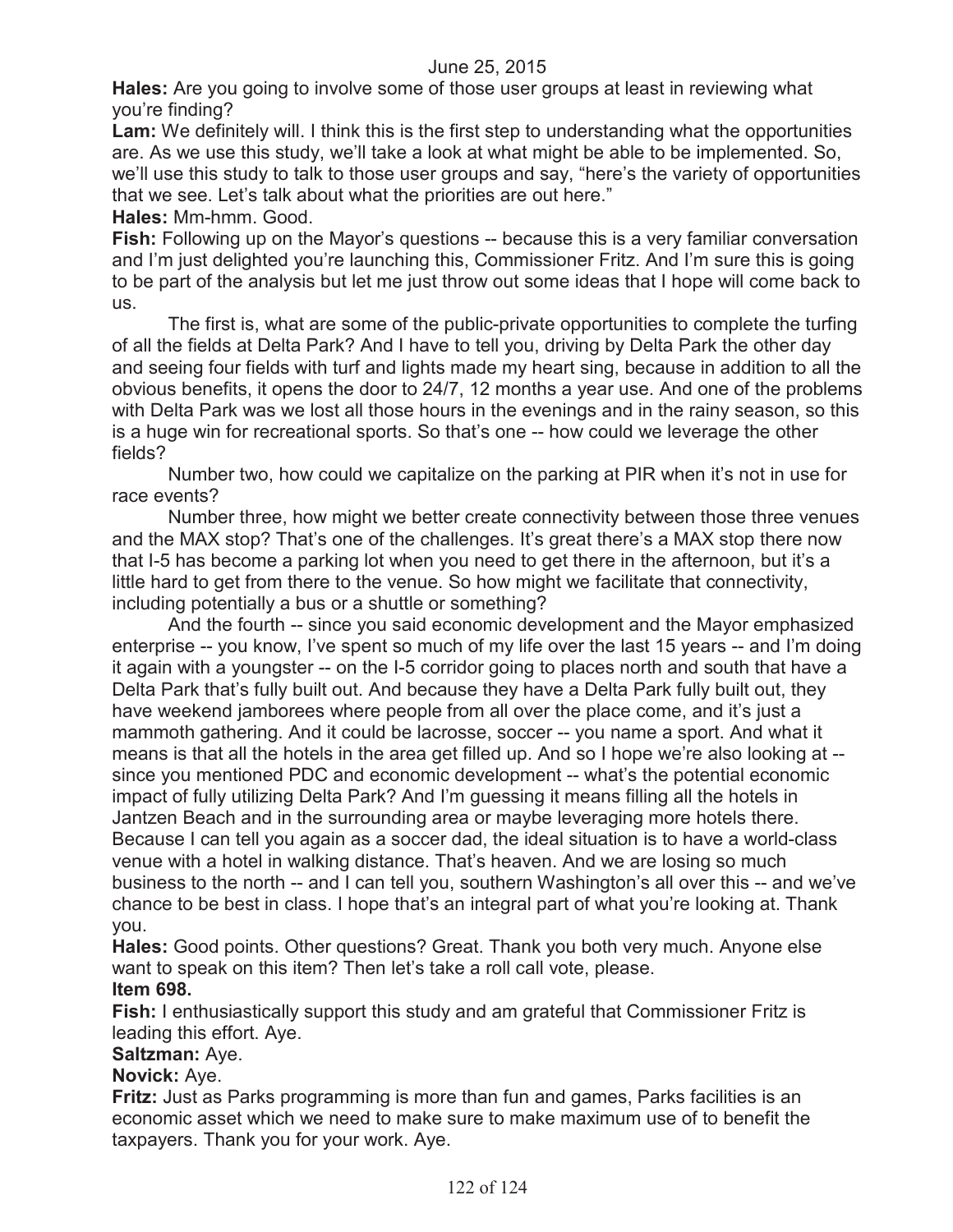**Hales:** I agree with that statement, but I also of course -- and I think we all do -- agree with the need to balance that need for revenue against all the other considerations, and that's why I brought up the groups. The four of us who've had the chance to be Parks Commissioner all have parks stories, but one of my favorites is when we put together the 1994 parks bond measure, it included some funds for the creation of that softball complex. But meanwhile, some years before, the softball association had partnered with Commissioner Lindberg to fund that complex in the levy that was shut down by Measure 5. So they had their hopes up, and then they had their hopes dashed -- and I'm struggling to remember his name because it was 20 years ago -- Cary Thorpe [spelling?] was the president of the Portland Softball Association and he'd gotten an amendment to their bylaws passed after the collapse of the earlier levy strategy that every softball player in Portland would pay a \$15 surcharge, and it would go into a fund to help pay for this complex. This had been in place for like seven or eight years. He also inserted a provision in their bylaws that that bylaws provision could only be changed by a unanimous vote on the Softball Association board, and then he stayed on the board to keep an eye on the growing pot of money, and by the time the '94 bond measure came along, it had grown to half a million dollars. So that's why we built a million-dollar softball complex at Delta Park. So, some of these partners literally have a lot of investment in these facilities and it's important to check in with them, too. Good luck. Look forward to seeing the results. Thank you.

## **Item 699.**

**Hales:** Commissioner Fritz.

**Fritz:** Thank you, Mayor. This ordinance is to approve the IGA, the intergovernmental agreement with the Portland Development Commission. Mayor, thank you very much to you and your staff for making this get done quickly.

The Charles Jordan Community Center is a popular venue, typically hosting 50 to 60 events per year. It's one of the few centers to offer five-day per week drop-in activities, and the gym roof has been leaking for the past two years, creating safety concerns and impacting programming. We need to replace the roof in order to continue the excellent programming at the facility.

The project has the added benefit of improving worker safety through installation of roof safety anchors and ladder across the roof, consistent with OSHA standards. Construction is scheduled to begin July 1st, so that's why it's an emergency ordinance with an anticipated completion date of later this fall. Introducing Kia Selley, the Parks planning development and asset manager.

**Kia Selley, Portland Parks and Recreation:** Thank you, Commissioner Fritz. Good afternoon, Mr. Mayor and Commissioners. I'm here today to request City Council approval of an intergovernmental agreement between Portland Parks and Recreation and the Portland Development Commission for the repair of the Charles Jordan Community Center roof in the amount of \$603,000.

Located within the Interstate corridor urban renewal area, the Charles Jordan Community Center is a hub of activity in our community, as Commissioner Fritz described. I would just add that on a daily basis, I have witnessed that it provides not only a place for children to play but also a place for a lot of kids to do homework in a very safe environment.

The roof over the gym has been leaking for two years, and this is really impacting community programming. We conducted recently a third-party review of the roof by professional roof consultants. They recommended that we replace the roof and provided a few options, and we have now of course made the decision to replace the roof based upon their expertise.